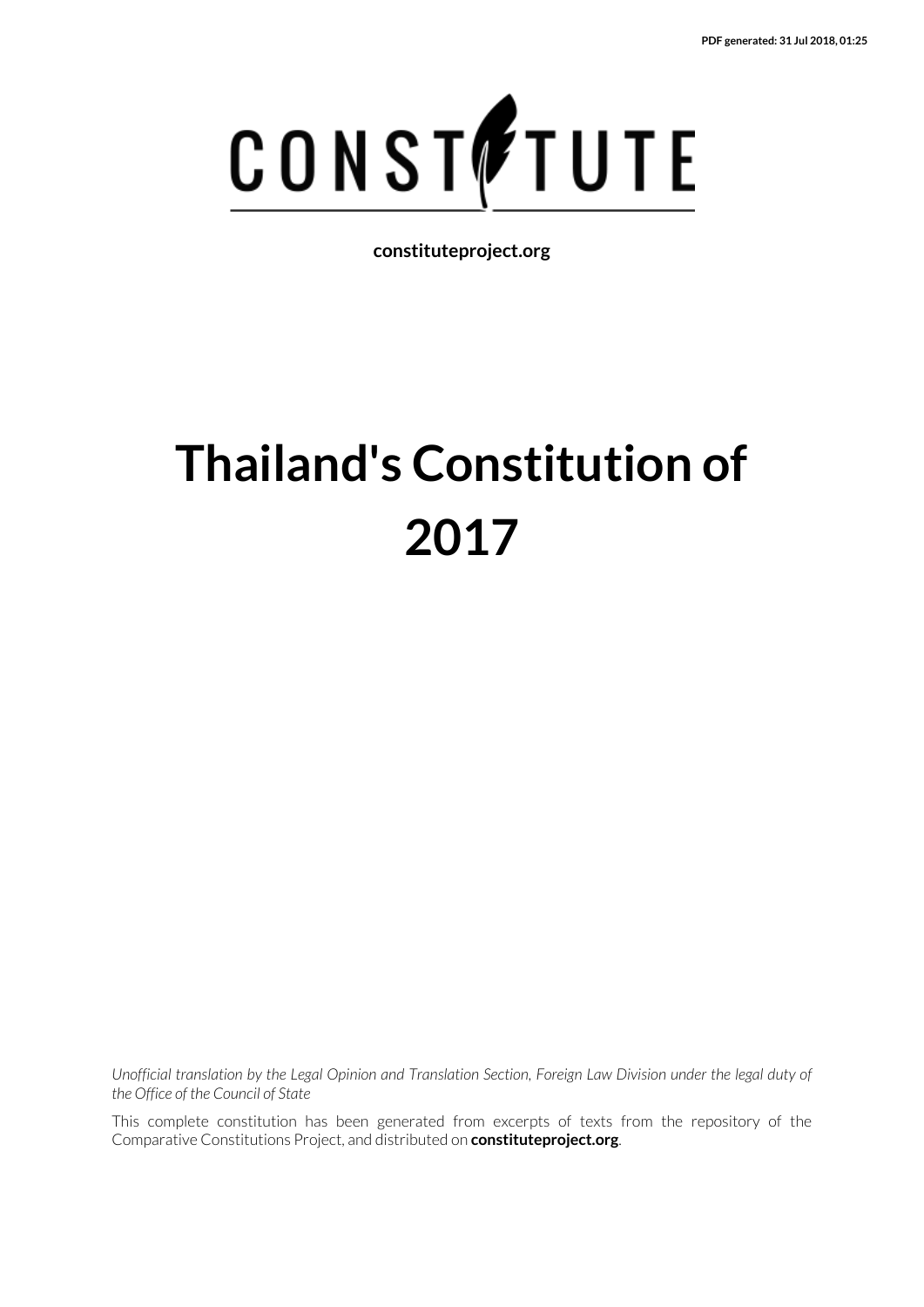### **Table of contents**

| CHAPTER III: RIGHTS AND LIBERTIES OF THE THAI PEOPLE9 |
|-------------------------------------------------------|
| CHAPTER IV: DUTIES OF THE THAI PEOPLE 15              |
|                                                       |
| CHAPTER VI: DIRECTIVE PRINCIPLES OF STATE POLICIES 19 |
| CHAPTER VII: THE NATIONAL ASSEMBLY 23                 |
|                                                       |
|                                                       |
|                                                       |
|                                                       |
|                                                       |
| CHAPTER VIII: THE COUNCIL OF MINISTERS 53             |
|                                                       |
|                                                       |
|                                                       |
|                                                       |
|                                                       |
|                                                       |
|                                                       |
|                                                       |
|                                                       |
|                                                       |
|                                                       |
|                                                       |
|                                                       |
| CHAPTER XIII: STATE ATTORNEY ORGAN 84                 |
|                                                       |
|                                                       |
| CHAPTER XV: AMENDMENT TO THE CONSTITUTION 87          |
|                                                       |
|                                                       |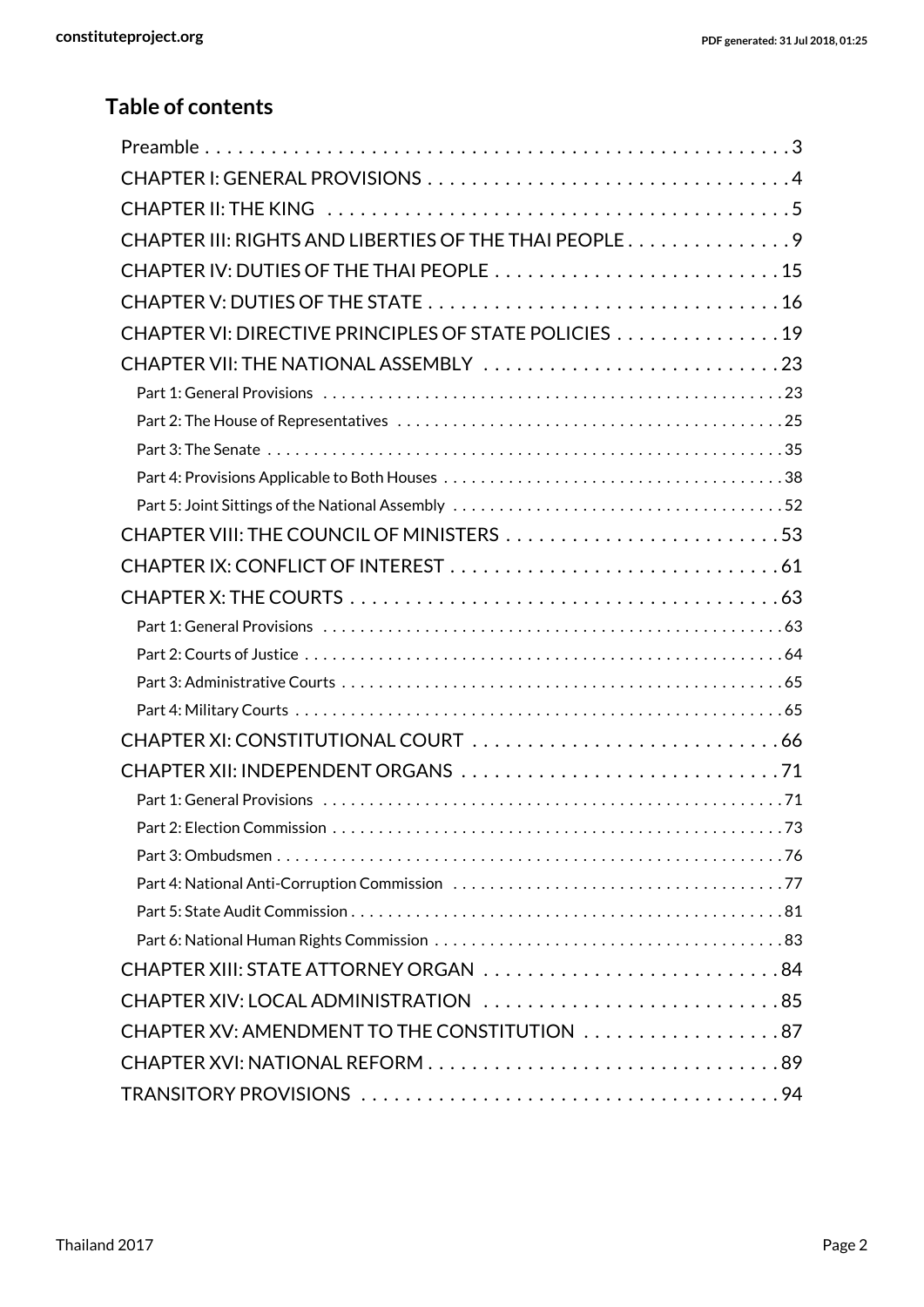• Reference to country's history

# <span id="page-2-0"></span>**Preamble**

May there be virtue. Today is the tenth day of the waxing moon in the fifth month of the year of the Rooster under the lunar calendar, being Thursday, the sixth day of April under the solar calendar, in the 2560th year of the Buddhist Era.

His Majesty King Maha Vajiralongkorn Bodindradebayavarangkun is graciously pleased to proclaim that the Prime Minister has respectfully informed that since Phrabat Somdet Phra Paramintharamaha Prajadhipok Phra Pokklao Chaoyuhua graciously granted the Constitution of the Kingdom of Siam, B.E. 2475 (1932), Thailand has continuously and always maintained the intention to adhere to a democratic regime of government with the King as Head of State. Even though Constitutions have been annulled, amended and promulgated on several occasions to suitably reorganise governance, there was still no stability or order due to various problems and conflicts. At times, those events degenerated into Constitutional crises which cannot be resolved. This was partially caused by there being persons ignoring or disobeying governance rules of the country, being corrupt and fraudulent, abusing power, and lacking a sense of responsibility towards the nation and the people, resulting in the ineffective enforcement of law. It is, therefore, necessary to prevent and rectify these matters by reforming education and law enforcement, and strengthening the system of merits and ethics. Other causes are governance rules which are inappropriate to the situation of the country and the times, the prioritisation of forms and procedures over basic principles of democracy, or the failure to effectively apply, during the crises, existing rules to individuals' behaviours and situations, the forms and procedures of which differ from those of the past.

The Constitution of the Kingdom of Thailand (Interim), B.E. 2557 (2014) Amendment (No. 1), B.E. 2558 (2015) accordingly provides that there shall be a Constitution Drafting Committee to draft a Constitution to be used as the principle of governance and as a guide for preparing organic laws and other laws by prescribing new mechanisms to reform and strengthen the governance of the country. This is to be carried out by: appropriately restructuring the duties and powers of organs under the Constitution and the relationship between the legislative and executive branches; enabling Court institutions and other Independent Organs that have duties to scrutinise the exercise of State powers to perform their duties efficiently, honestly and equitably, and to participate in preventing or solving national crises, as necessary and appropriate; guaranteeing, safeguarding and protecting Thai people's rights and liberties more clearly and inclusively by holding that the Thai people's rights and liberties are the principle, while the restriction and limitation thereon are exceptions, provided that the exercise of such rights and liberties must be subject to the rules for protecting the public; prescribing the duties of the State towards people, as well as requiring the people to have duties towards the State; establishing strict and absolute mechanisms to prevent, examine and eliminate dishonest act and wrongful conduct to prevent executives who lack moral virtue, ethics and good governance from ruling the country or using power arbitrarily; prescribing measures to prevent and manage crises in the country more efficiently; and, prescribing other mechanisms in accordance with the direction specified by the Constitution of Thailand (Interim), B.E. 2557 (2014). These are to be used as a framework for developing the country, in line with the directive principles of State policies and the National Strategy, from which each Administration shall prescribe the appropriate policies and implementation. Additionally, this establishes mechanisms to work together to reform the country in various aspects that are important and necessary, as well as to reduce the causes of conflict, so that the country can be at peace on the basis of unity and solidarity. The successful implementation of these matters demands cooperation among the people from all parts and all agencies of the State, in accordance with the direction of the Civil State, pursuant to the rules under the principles of a democratic regime of government and constitutional conventions that are suited to the situation and the nature of Thai society, the principles of good faith,

<sup>•</sup> • Source of constitutional authority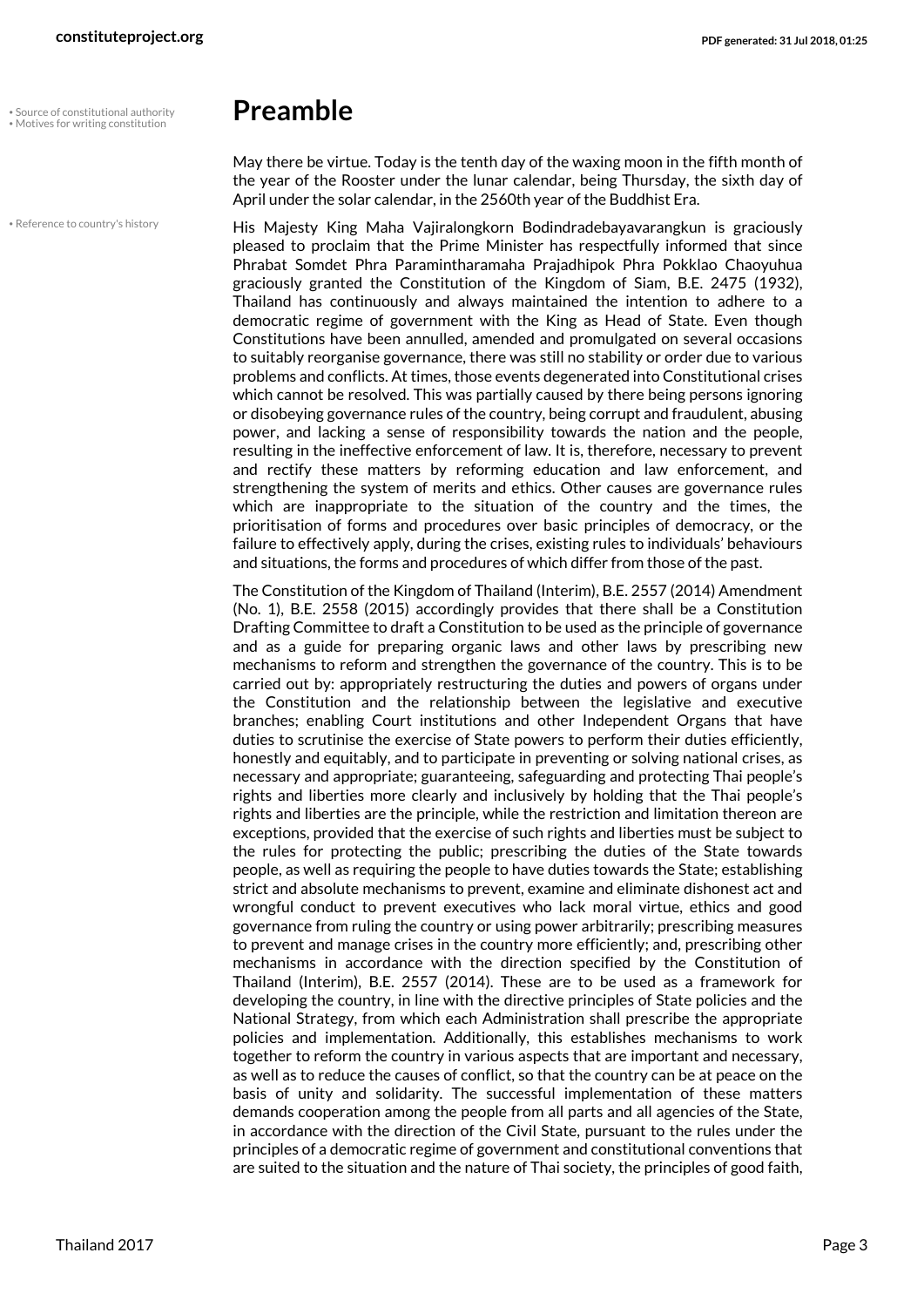human rights and good governance. This will in turn drive the country to progressively develop to become stable, prosperous and sustainable, politically, economically and socially, under the democratic regime of government with the King as Head of State.

• Referenda

Pursuant to the foregoing undertakings, the Constitution Drafting Committee has periodically imparted knowledge and understanding to the people of the principles and rationale of provisions of the Draft Constitution, has provided the people opportunities to widely access to the Draft Constitution and its meaning through different media, and has involved the people in the development of the essence of the Draft Constitution through receiving recommendations on possible revisions. Once the preparation of the Draft Constitution was complete, copies of the Draft Constitution and a brief primer were disseminated in a way which allowed the people to easily and generally understand the main provisions of the Draft Constitution, and a referendum was arranged to approve the entire Draft Constitution. In this regard, the National Legislative Assembly also passed a resolution introducing one additional issue to be put to vote in referendum on the same occasion. The outcome of the referendum was such that people having the right to vote, by a majority of votes of the people voting in the referendum, approved such Draft Constitution and additional issue. The Constitution Drafting Committee accordingly revised the relevant parts of the Draft Constitution to be in accordance with the outcome pertaining to the additional issue of the referendum, and referred the revision to the Constitutional Court for consideration as to whether it is in conformity with the outcome of the referendum. The Constitutional Court thereafter rendered a decision for the Constitution Drafting Committee to partially revise the texts. The Constitution Drafting Committee has made a revision according to the decision of the Constitutional Court. Accordingly, the Prime Minister respectfully presented the Draft Constitution to the King. Thereafter, the Constitution of the Kingdom of Thailand (Interim), B.E. 2557 Amendment (No. 4), B.E. 2560 (2017) provides that the Prime Minister may respectfully ask for the return of that Draft Constitution from the King to make an amendment thereto on certain issues. After the amendment is complete, the Prime Minister thereby respectfully presented the Draft Constitution to the King for signature and subsequent promulgation as the Constitution of the Kingdom of Thailand, and the King deemed it expedient to grant His Royal assent.

Be it, therefore, commanded by the King that the Constitution of the Kingdom of Thailand be promulgated to replace, as from the date of its promulgation, the Constitution of the Kingdom of Thailand (Interim), B.E. 2557 (2014) promulgated on the 22nd July B.E. 2557.

May all Thai people unite in observing, protecting and upholding the Constitution of the Kingdom of Thailand in order to maintain the democratic regime of government and the sovereign power derived from the Thai people, and to bring about happiness, prosperity and dignity to His Majesty's subjects throughout the Kingdom according to the will of His Majesty in every respect.

# <span id="page-3-0"></span>**CHAPTER I: GENERAL PROVISIONS**

#### **Section 1**

Thailand is one and indivisible Kingdom.

# • Name/structure of executive(s) **Section 2** • Type of government envisioned

Thailand adopts a democratic regime of government with the King as Head of State.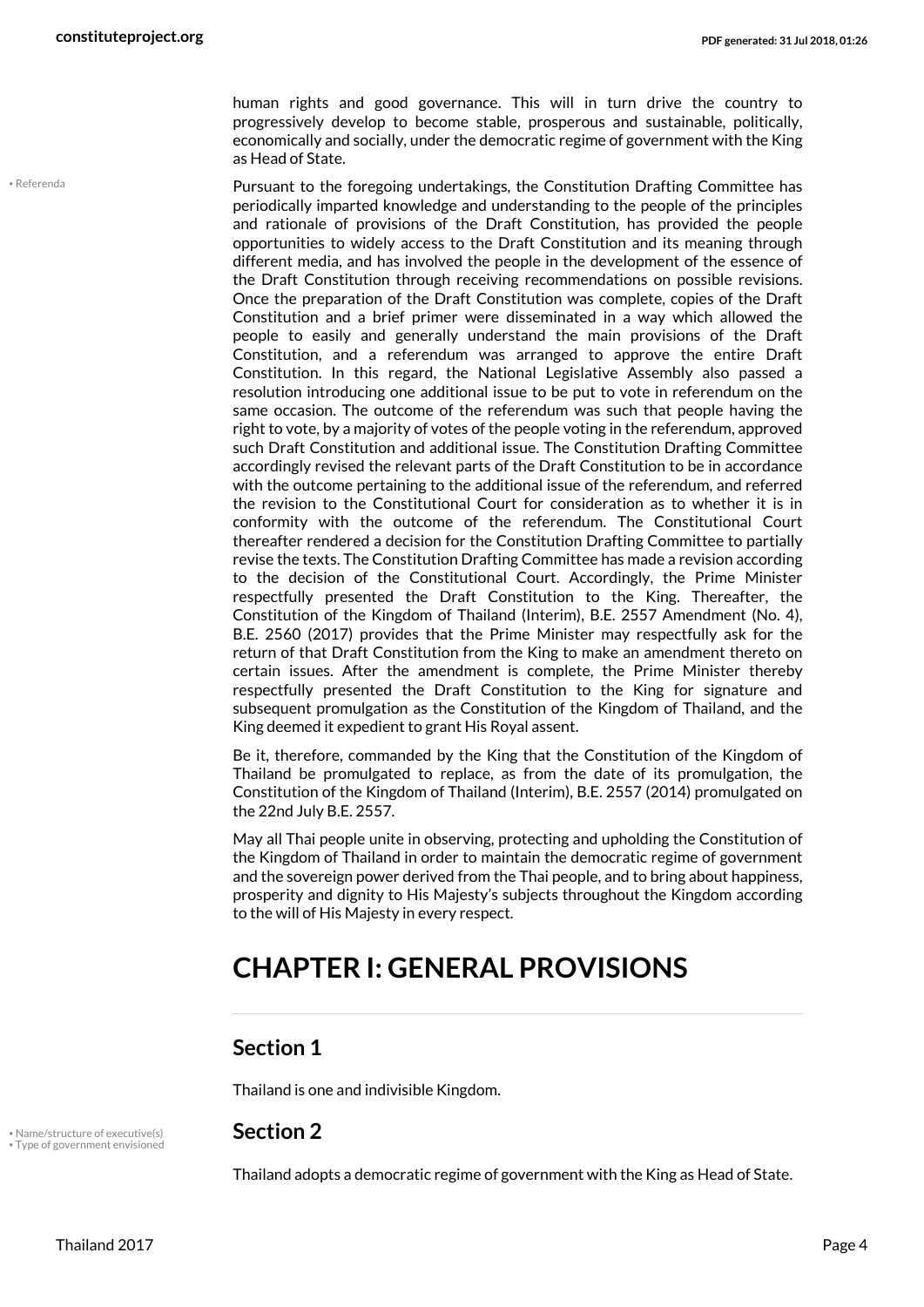**Section 5**

Sovereign power belongs to the Thai people. The King as Head of State shall exercise such power through the National Assembly, the Council of Ministers and the Courts in accordance with the provisions of this Constitution.

The National Assembly, the Council of Ministers, Courts, Independent Organs and State agencies shall perform duties in accordance with the Constitution, laws and the rule of law for the common good of the nation and the happiness of the public at large.

• General guarantee of equality **Section 4**

• Human dignity **Human dignity, rights, liberties and equality of the people shall be protected.** 

• Constitutionality of legislation

• Duty to obey the constitution

The Constitution is the supreme law of the State. The provisions of any law, rule or regulation or any acts, which are contrary to or inconsistent with the Constitution, shall be unenforceable.

The Thai people shall enjoy equal protection under this Constitution.

Whenever no provision under this Constitution is applicable to any case, an act shall be performed or a decision shall be made in accordance with the constitutional conventions of Thailand under the democratic regime of government with the King as Head of State.

# <span id="page-4-0"></span>**CHAPTER II: THE KING**

| • Head of state immunity            | Section 6                                                                                             |
|-------------------------------------|-------------------------------------------------------------------------------------------------------|
|                                     | The King shall be enthroned in a position of revered worship and shall not be<br>violated.            |
|                                     | No person shall expose the King to any sort of accusation or action.                                  |
| • Eligibility for head of state     | <b>Section 7</b>                                                                                      |
|                                     | The King is a Buddhist and Upholder of religions.                                                     |
| • Designation of commander in chief | <b>Section 8</b>                                                                                      |
|                                     | The King holds the position of Head of the Thai Armed Forces.                                         |
| • Head of state powers              | <b>Section 9</b>                                                                                      |
|                                     | The King has the Royal Prerogative to create and remove titles, and confer and<br>revoke decorations. |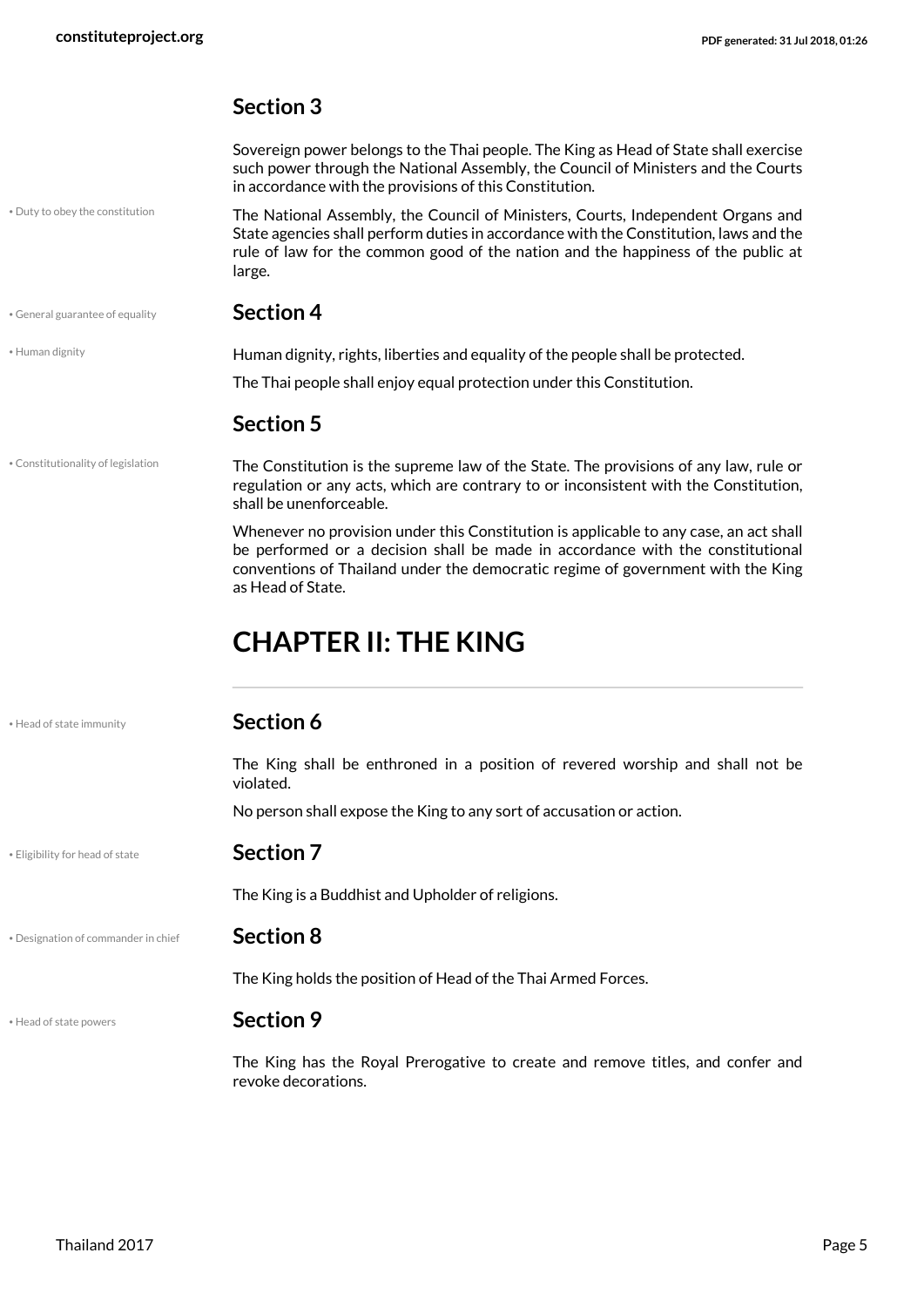• Advisory bodies to the head of state **Section 10**

The King selects and appoints qualified persons to be the President of the Privy Council and not more than eighteen Privy Councillors to constitute the Privy Council.

The Privy Council has the duty to render advice to the King on all matters pertaining to His functions as He may consult, and has other duties as provided by the Constitution.

• Advisory bodies to the head of state **Section 11**

• Head of state powers

The selection and appointment or the removal of a Privy Councillor shall be at the King's pleasure.

The President of the National Assembly shall countersign the Royal Command appointing or removing the President of the Privy Council.

The President of the Privy Council shall countersign the Royal Command appointing or removing other Privy Councillors.

### **Section 12**

A Privy Councillor shall not be a Member of the House of Representatives, a Senator, a person holding any other political position, a judge of the Constitutional Court, a person holding a position in an Independent Organ, an official of a State enterprise, another State official or a member or official of a political party or a government official other than an official of the Royal Household holding a position of Privy Councillor, and shall not manifest loyalty to any political party.

#### • Oaths to abide by constitution **Section 13**

Before taking office, a Privy Councillor shall make a solemn declaration before the King in the following words:

"I, (name of the declarer), do solemnly declare that I will be loyal to His Majesty the King and will faithfully perform my duties in the interests of the country and of the people. I will also uphold and observe the Constitution of the Kingdom of Thailand in every respect."

#### **Section 14**

A Privy Councillor vacates office upon death, resignation or removal by Royal Command.

#### • Head of state powers **Section 15**

The appointment and removal of officials of the Royal Household shall be at the King's pleasure.

The organisation and personnel administration of the Royal Household shall be at the King's pleasure, as provided by Royal Decree.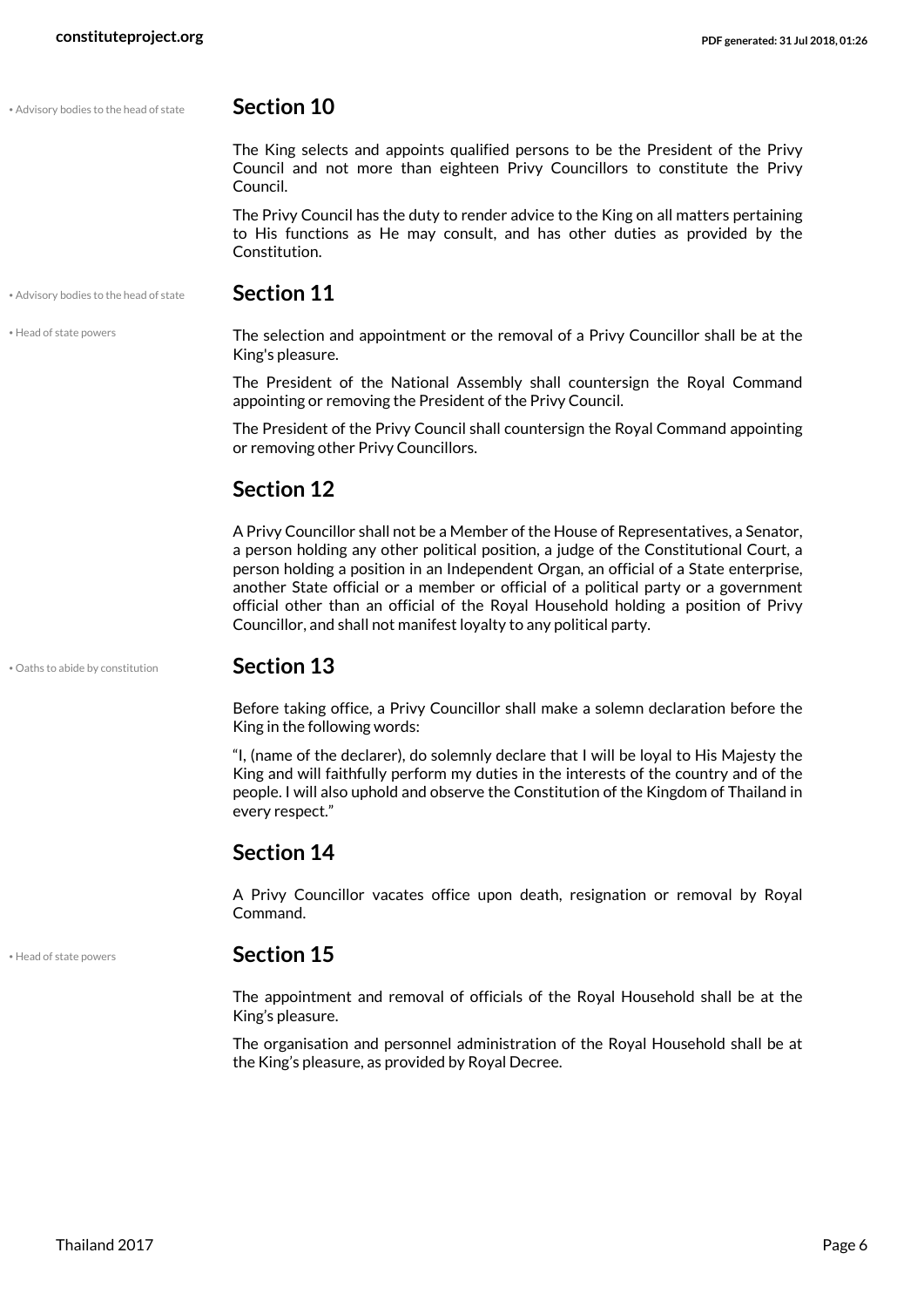Whenever the King is absent from the Kingdom or unable to perform His functions for any reason whatsoever, the King may or may not appoint one person or several persons forming a council as Regent. In the case where a Regent is appointed, the President of the National Assembly shall countersign the Royal Command therefor.

#### **Section 17**

In the case where the King does not appoint a Regent under section 16 or is unable to appoint a Regent owing to His not being sui juris or any other reason whatsoever, but the Privy Council is of the opinion that it is necessary to appoint a Regent and is unable to inform the King to make an appointment in due course, the Privy Council shall propose the name of one person or several persons forming a council sequentially from those determined in advance by the King to be Regent and notify the President of the National Assembly to make an announcement, in the name of the King, to appoint such person as Regent.

#### **Section 18**

While there is no Regent under section 16 or section 17, the President of the Privy Council shall be Regent pro tempore.

In the case where the Regent appointed under section 16 or section 17 is unable to perform his or her duties, the President of the Privy Council shall act as Regent pro tempore.

While being Regent under paragraph one or acting as Regent under paragraph two, the President of the Privy Council shall not perform his or her duties as President of the Privy Council. In such case, the Privy Council shall elect one Privy Councillor to act as President of the Privy Council pro tempore.

#### • Oaths to abide by constitution **Section 19**

Before taking office, the Regent appointed under section 16 or section 17 shall make a solemn declaration before the National Assembly in the following words:

"I, (name of the declarer), do solemnly declare that I will be loyal to His Majesty the King (name of the King) and will faithfully perform my duties in the interests of the State and the people. I will also uphold and observe the Constitution of the Kingdom of Thailand in every respect."

A Regent who has previously been appointed and made the solemn declaration need not make the solemn declaration again.

#### • Head of state selection **Section 20**

Subject to section 21, the succession to the Throne shall be in accordance with the Palace Law on Succession, B.E. 2467 (1924).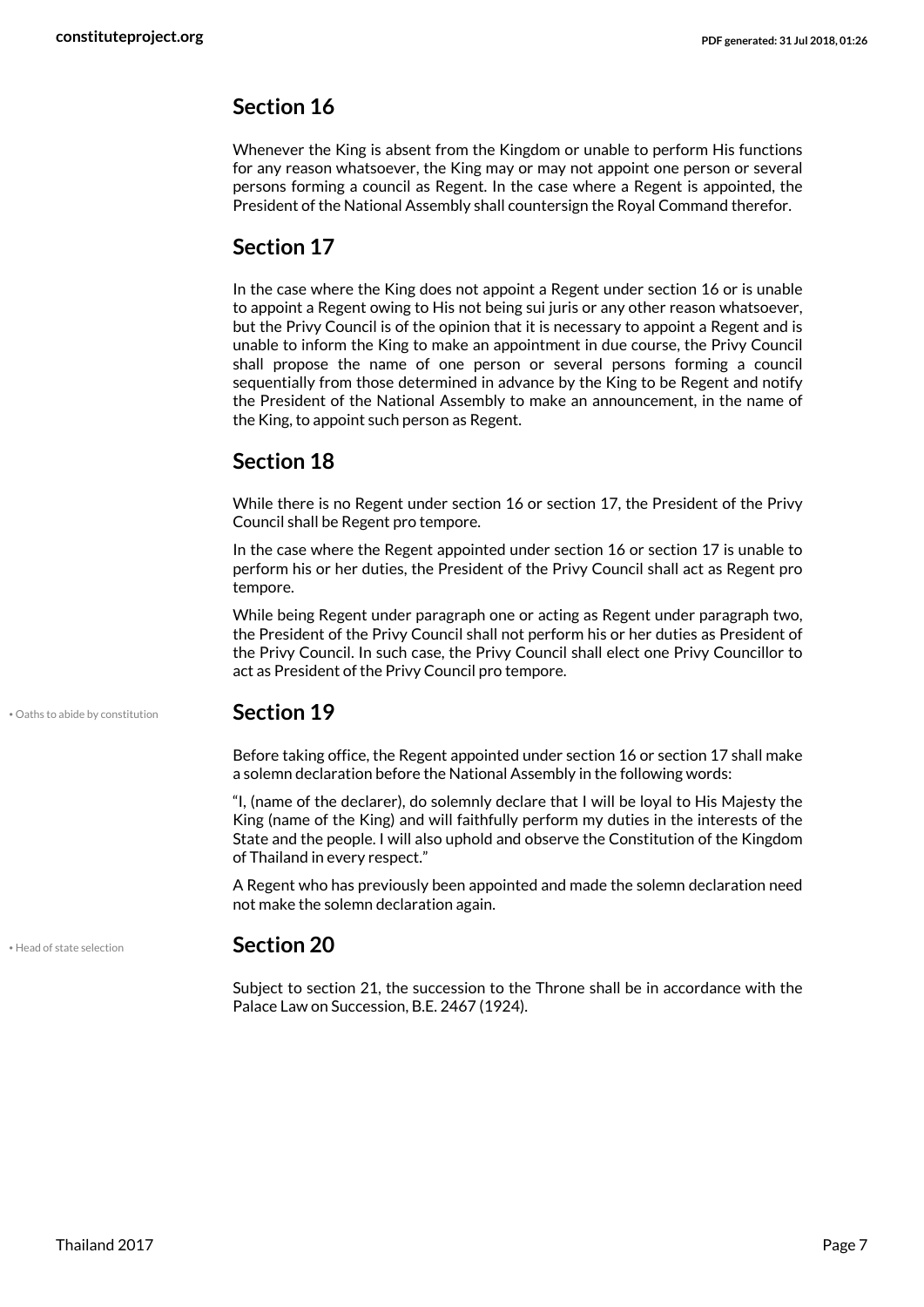The Amendment to the Palace Law on Succession, B.E. 2467 (1924) shall specifically be the Royal Prerogative of the King. At the initiative of the King, the Privy Council shall prepare the draft Palace Law Amendment to the existing Palace Law and shall present it to the King for His consideration. When the King has already approved the draft Palace Law Amendment and bestowed His signature thereon, the President of the Privy Council shall notify the President of the National Assembly who shall inform the National Assembly. The President of the National Assembly shall countersign the Royal Command. The Palace Law Amendment shall have force of law upon its publication in the Government Gazette.

#### • Head of state replacement **Section 21**

In the case where the Throne becomes vacant and the King has already appointed an Heir to the Throne under the Palace Law on Succession, B.E. 2467(1924), the Council of Ministers shall notify the President of the National Assembly. The President of the National Assembly shall convoke the National Assembly for acknowledgement thereof, and shall invite such Heir to ascend the Throne and proclaim such Heir as King.

In the case where the Throne becomes vacant and the King has not appointed an Heir under paragraph one, the Privy Council shall submit the name of the Successor to the Throne under section 20 to the Council of Ministers for further submission to the National Assembly for approval. In this regard, the name of a Princess may be submitted. Upon the approval of the National Assembly, the President of the National Assembly shall invite such Successor to ascend the Throne and proclaim such Successor as King.

#### **Section 22**

Pending the proclamation of the name of the Heir or the Successor to the Throne under section 21, the President of the Privy Council shall be Regent pro tempore. However, if the Throne becomes vacant while the Regent has been appointed under section 16 or section 17 or while the President of the Privy Council is the Regent under section 18 paragraph one, such Regent, as the case may be, shall continue to be the Regent until the proclamation of the name of the Heir or the Successor to ascend the Throne as King.

In the case where the Regent who has been appointed and continues to be the Regent under paragraph one is unable to perform his or her duties, the President of the Privy Council shall act as Regent pro tempore.

In the case where the President of the Privy Council is the Regent under paragraph one or acts as the Regent pro tempore under paragraph two, the provisions of section 18 paragraph three shall apply.

#### **Section 23**

In the case where the Privy Council has to perform its duties under section 17 or section 21 paragraph two, or the President of the Privy Council has to be or act as Regent under section 18 paragraph one or paragraph two or section 22 paragraph two, and there is, during that period, no President of the Privy Council or the President of the Privy Council is unable to perform duties, the remaining Privy Councillors shall elect one among themselves to act as the President of the Privy Council or to be or to act as Regent under section 18 paragraph one or paragraph two or section 22 paragraph two, as the case may be.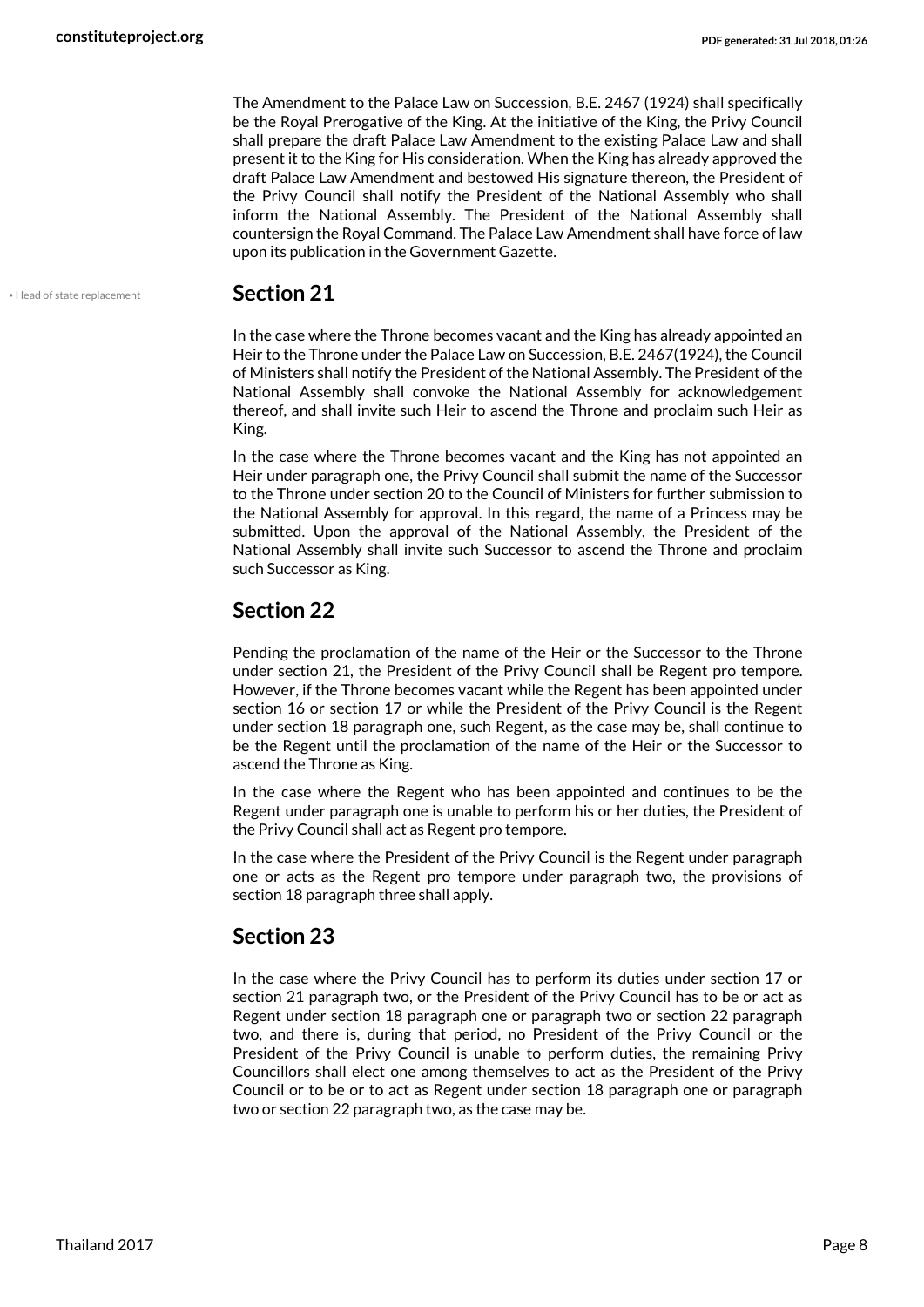The making of a solemn declaration before the King under the Constitution or law may, by the King's assent, be made before the Heir to the Throne who is sui juris or before a representative of the King.

While a solemn declaration has not yet been made under paragraph one, the King may allow the person who has to make such solemn declaration to perform duties for the time being.

# <span id="page-8-0"></span>**CHAPTER III: RIGHTS AND LIBERTIES OF THE THAI PEOPLE**

#### **Section 25**

• Principle of no punishment without law

As regards the rights and liberties of the Thai people, in addition to the rights and liberties as guaranteed specifically by the provisions of the Constitution, a person shall enjoy the rights and liberties to perform any act which is not prohibited or restricted by the Constitution or other laws, and shall be protected by the Constitution, insofar as the exercise of such rights or liberties does not affect or endanger the security of the State or public order or good morals, and does not violate the rights or liberties of other persons.

Any right or liberty stipulated by the Constitution to be as provided by law, or to be in accordance with the rules and procedures prescribed by law, can be exercised by a person or community, despite the absence of such law, in accordance with the intent of the Constitution.

Any person whose rights or liberties protected under the Constitution are violated, can invoke the provisions of the Constitution to exercise his or her right to bring a lawsuit or to defend himself or herself in the Court.

Any person injured from the violation of his or her rights or liberties or from the commission of a criminal offence by another person, shall have the right to remedy or assistance from the State, as prescribed by law.

### **Section 26**

• Human dignity

• Protection of victim's rights

The enactment of a law resulting in the restriction of rights or liberties of a person shall be in accordance with the conditions provided by the Constitution. In the case where the Constitution does not provide the conditions thereon, such law shall not be contrary to the rule of law, shall not unreasonably impose burden on or restrict the rights or liberties of a person and shall not affect the human dignity of a person, and the justification and necessity for the restriction of the rights or liberties shall also be specified.

The law under paragraph one shall be of general application, and shall not be intended to apply to any particular case or person.

### **Section 27**

All persons are equal before the law, and shall have rights and liberties and be protected equally under the law. • General guarantee of equality

. Equality regardless of gender **Men and women shall enjoy equal rights.**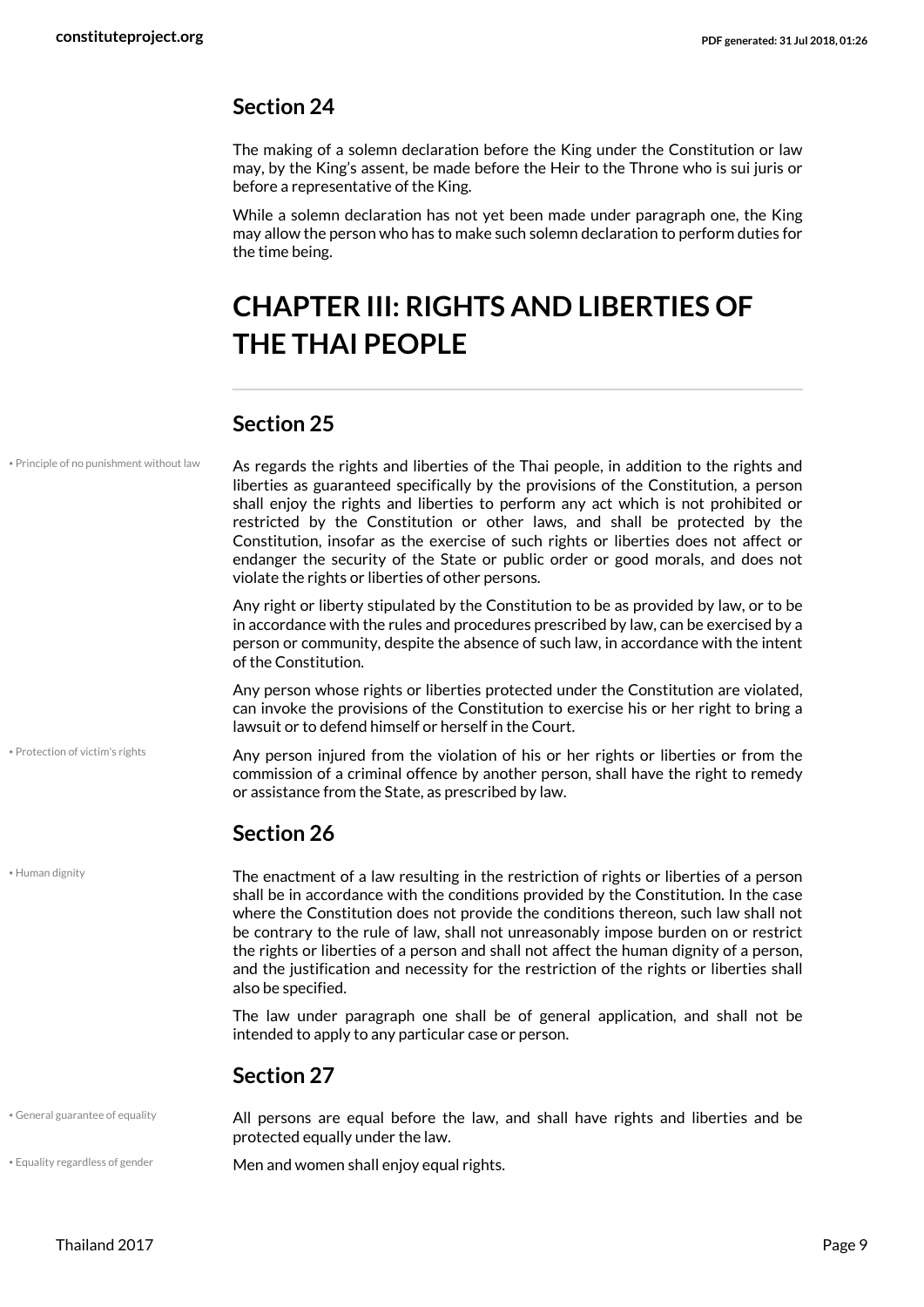- Equality regardless of gender
- Equality regardless of social status Equality regardless of financial status
- Equality regardless of political party
- Equality regardless of origin
- Equality regardless of race
- Equality regardless of language
- Equality regardless of religion Equality regardless of age
- Equality for persons with disabilities

• Restrictions on the armed forces

- Protection from unjustified restraint
- Regulation of evidence collection
- Prohibition of cruel treatment • Prohibition of torture
- Protection from ex post facto laws • Principle of no punishment without law
- Presumption of innocence in trials
- Protection from self-incrimination
- Right to pre-trial release
- Emergency provisions **Section 30** Prohibition of slavery

Unjust discrimination against a person on the grounds of differences in origin, race, language, sex, age, disability, physical or health condition, personal status, economic and social standing, religious belief, education, or political view which is not contrary to the provisions of the Constitution, or on any other grounds shall not be permitted.

Measures determined by the State in order to eliminate an obstacle to or to promote persons' ability to exercise their rights or liberties on the same basis as other person or to protect or facilitate children, women, the elderly, persons with disabilities or underprivileged persons shall not be deemed as unjust discrimination under paragraph three.

Members of the armed forces, police force, government officials, other officials of the State, officers or employees of State organisations shall enjoy the same rights and liberties as those enjoyed by other persons, except those restricted by law specifically in relation to politics, capacities, disciplines or ethics.

#### **Section 28**

**A person shall enjoy the right and liberty in his or her life and person.** A person shall enjoy the right and liberty in his or her life and person.

Arrest and detention of person shall not be permitted, except by an order or a warrant issued by the Court or on other grounds as provided by law.

Search of person or any act affecting the right or liberty in life or person shall not be permitted except on the grounds as provided by law.

Torture, brutal acts or punishment by cruel or inhumane means shall not be permitted.

### **Section 29**

- No person shall be subject to a criminal punishment unless he or she has committed an act which the law in force at the time of commission provides to be an offence and prescribe a punishment therefor, and the punishment to be imposed on such person shall not be of greater severity than that provided by law in force at the time of the commission of the offence.
	- A suspect or defendant in a criminal case shall be presumed innocent, and before the passing of a final judgment convicting a person of having committed an offence, such person shall not be treated as a convict.

Custody or detention of a suspect or a defendant shall only be undertaken as necessary to prevent such person from escaping.

In a criminal case, a person shall not be forced to make a statement incriminating himself or herself.

An application for a bail of a suspect or defendant in a criminal case shall be accepted for consideration, and excessive bail shall not be demanded. The refusal of a bail must be as provided by law.

Forced labour shall not be imposed, except by virtue of a provision of law enacted for the purpose of averting public calamity, or when a state of emergency or martial law is declared, or during the time when the country is in a state of war or armed conflict.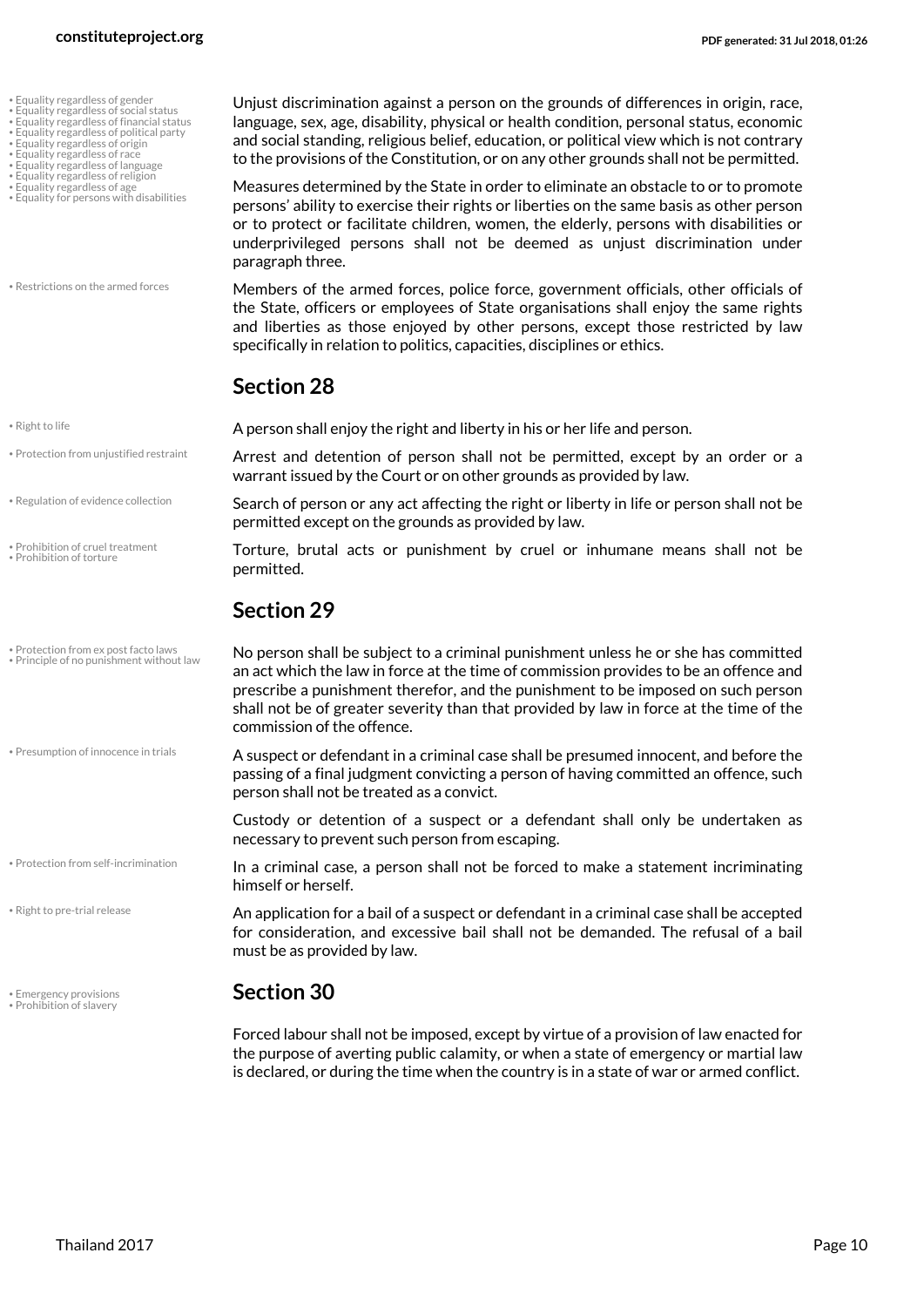• Right to privacy

# • Human dignity **Section 32** • Right to protect one's reputation

order or good morals.

A person shall enjoy the rights of privacy, dignity, reputation and family.

Any act violating or affecting the right of a person under paragraph one, or exploitation of personal information in any manner whatsoever shall not be permitted, except by virtue of a provision of law enacted only to the extent of necessity of public interest.

A person shall enjoy full liberty to profess a religion, and shall enjoy the liberty to exercise or practice a form of worship in accordance with his or her religious principles, provided that it shall not be adverse to the duties of all Thai people, neither shall it endanger the safety of the State, nor shall it be contrary to public

A person shall enjoy the liberty of dwelling.

Entry into a dwelling without the consent of its possessor or a search of a dwelling or private place shall not be permitted, except by an order or a warrant issued by the Court or where there are other grounds as provided by law.

#### **Section 34**

A person shall enjoy the liberty to express opinions, make speeches, write, print, publicise and express by other means. The restriction of such liberty shall not be imposed, except by virtue of the provisions of law specifically enacted for the purpose of maintaining the security of the State, protecting the rights or liberties of other persons, maintaining public order or good morals, or protecting the health of the people.

Academic freedom shall be protected. However, the exercise of such freedom shall not be contrary to the duties of the Thai people or good morals, and shall respect and not obstruct the different views of another person.

#### • Freedom of press **Section 35**

A media professional shall have liberty in presenting news or expressing opinions in accordance with professional ethics.

The closure of a newspaper or other mass media in deprivation of the liberty under paragraph one shall not be permitted.

Censorship by a competent official of any news or statements made by a media professional before the publication in a newspaper or any media shall not be permitted, except during the time when the country is in a state of war.

The owner of a newspaper or other mass media shall be a Thai national.

No grant of money or other properties shall be made by the State as subsidies to private newspapers or other private mass media. A State agency which pays money or gives properties to mass media, regardless of whether it is for the purpose of advertisement or public relations, or for any other similar purpose, shall disclose the details to the State Audit Commission within the prescribed period of time and shall also announce them to the public.

• Regulation of evidence collection **Section 33** • Right to privacy

• Freedom of expression

• Right to academic freedom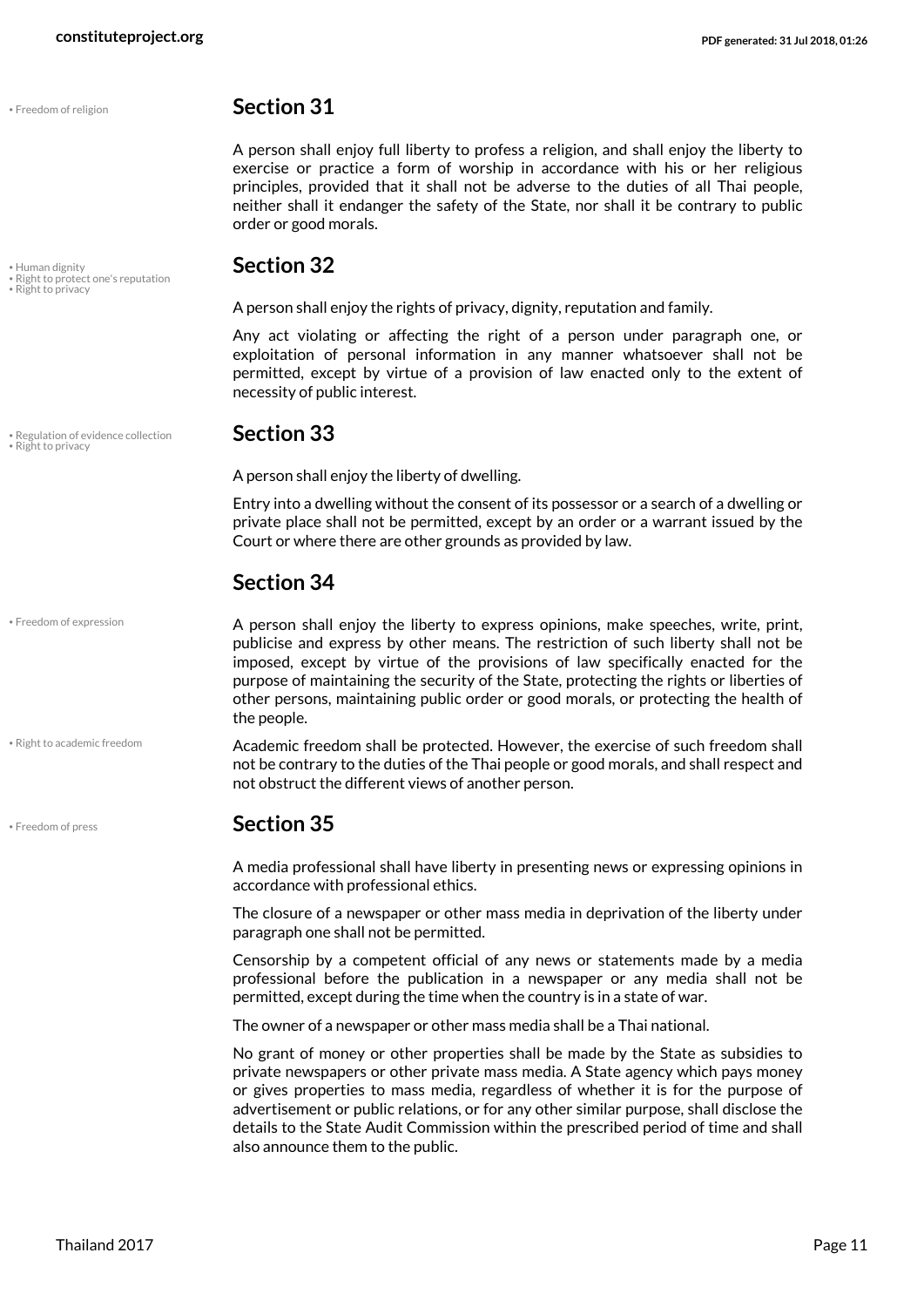A State official who performs mass media duties shall enjoy the liberties under paragraph one, provided that the purposes and missions of the agency to which he or she is attached shall also be taken into consideration.

#### • Right to privacy **Section 36**

A person shall enjoy the liberty of communication by any means.

Censorship, detention or disclosure of information communicated between persons, including any commission of an act carried out to know or obtain information communicated between persons, shall not be permitted, except by an order or a warrant issued by the Court or where there are other grounds as prescribed by law.

• Right to transfer property **A person shall enjoy the right to property and succession.** 

. Right to transfer property **The extent and restriction of such right shall be as provided by law.** 

The expropriation of immovable property shall not be permitted except by virtue of the provisions of law enacted for the purpose of public utilities, national defence or acquisition of national resources, or for other public interests, and fair compensation shall be paid in due time to the owner thereof, as well as to all persons having rights thereto, who suffer loss from such expropriation by taking into consideration the public interest and impact on the person whose property has been expropriated, including any benefit which such person may obtain from such expropriation.

The expropriation of immovable property shall be made only insofar as it is necessary for the purposes provided in paragraph three, except for an expropriation to use the expropriated immovable property to compensate in order to restore fairness to the owner of property expropriated as provided by law.

An immovable property expropriation law shall specify the purpose of the expropriation and expressly prescribe a period of time for use of the immovable property. If the immovable property is not used to fulfill such purpose within such period of time or there is immovable property remaining from the use, and the original owner or his or her heir wishes to have such immovable property returned, it shall be returned to the original owner or heir.

The time period for requesting return of expropriated immovable property which has not been used, or of the remaining immovable property, to the original owner or his or her heir, as well as the return thereof and the reclaiming of the compensation paid, shall be as provided by law.

The enactment of an immovable property expropriation law which specifically set out immovable properties or owners of immovable property subject to the expropriation as necessary, shall not be deemed contrary to section 26 paragraph two.

#### **• Freedom of movement Section 38**

A person shall enjoy the liberty of travelling and the liberty of making the choice of his or her residence.

The restriction of such liberties under paragraph one shall not be imposed except by virtue of a provision of law enacted for the purpose of security of the State, public order, public welfare or town and country planning, or for maintaining family status, or for welfare of youth.

• Protection from expropriation **Section 37** • Right to own property

- 
- 
- Ownership of natural resources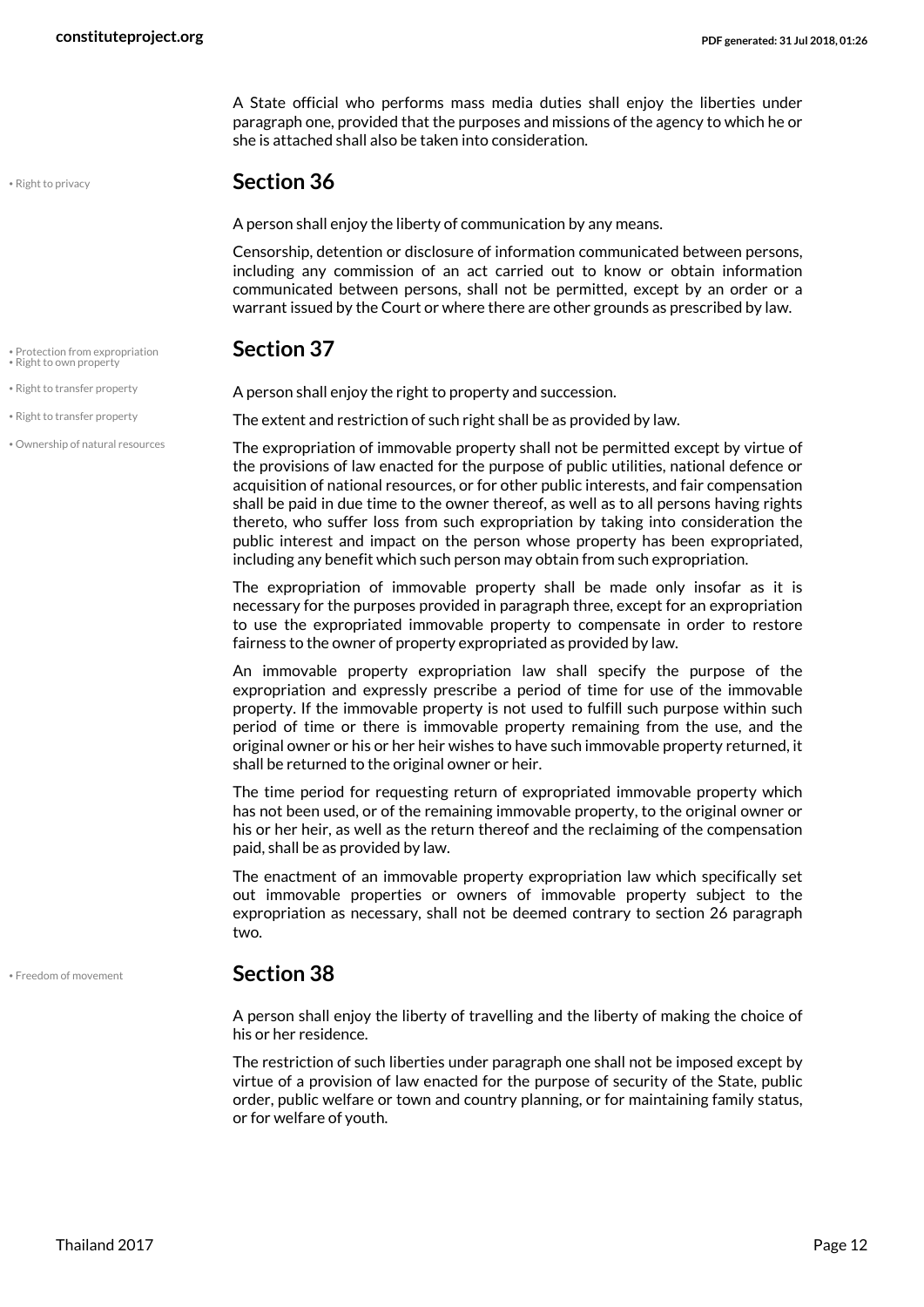No person of Thai nationality shall be deported or prohibited from entering the Kingdom.

• Conditions for revoking citizenship **The revocation of Thai nationality acquired by birth shall not be permitted.** 

• Right to choose occupation **Section 40**

• Protection of consumers • Right to competitive marketplace

The restriction of such liberty under paragraph one shall not be imposed except by virtue of a provision of law enacted for the purpose of maintaining the security or economy of the country, protecting fair competition, preventing or eliminating barriers or monopoly, protecting consumers, regulating the engagement of occupation only to the extent of necessity, or for other public interests.

Enactment of the law to regulate the engagement of occupation under paragraph two shall not be in a manner of discrimination or interference with the provision of education from educational institutions.

### **Section 41**

A person and community shall have the right to:

A person shall enjoy the liberty to engage in an occupation.

- **1.** be informed and have access to public data or information in possession of a State agency as provided by law;
- **2.** present a petition to a State agency and be informed of the result of its consideration in due time;
- **3.** take legal action against a State agency as a result of an act or omission of a government official, official or employee of the State agency.

A person shall enjoy the liberty to unite and form an association, co-operative, union, organisation, community, or any other group.

The restriction of such liberty under paragraph one shall not be imposed except by virtue of a provision of law enacted for the purpose of protecting public interest, for maintaining public order or good morals, or for preventing or eliminating barriers or monopoly.

### **Section 43**

A person and community shall have the right to:

- **1.** conserve, revive or promote wisdom, arts, culture, tradition and good customs at both local and national levels;
- **2.** manage, maintain and utilise natural resources, environment and biodiversity in a balanced and sustainable manner, in accordance with the procedures as provided by law;

• Right to information

• Right of petition

• Ultra-vires administrative actions

• Freedom of association **Section 42** • Right to join trade unions

• Reference to art • Right to culture

• Protection of environment • Ownership of natural resources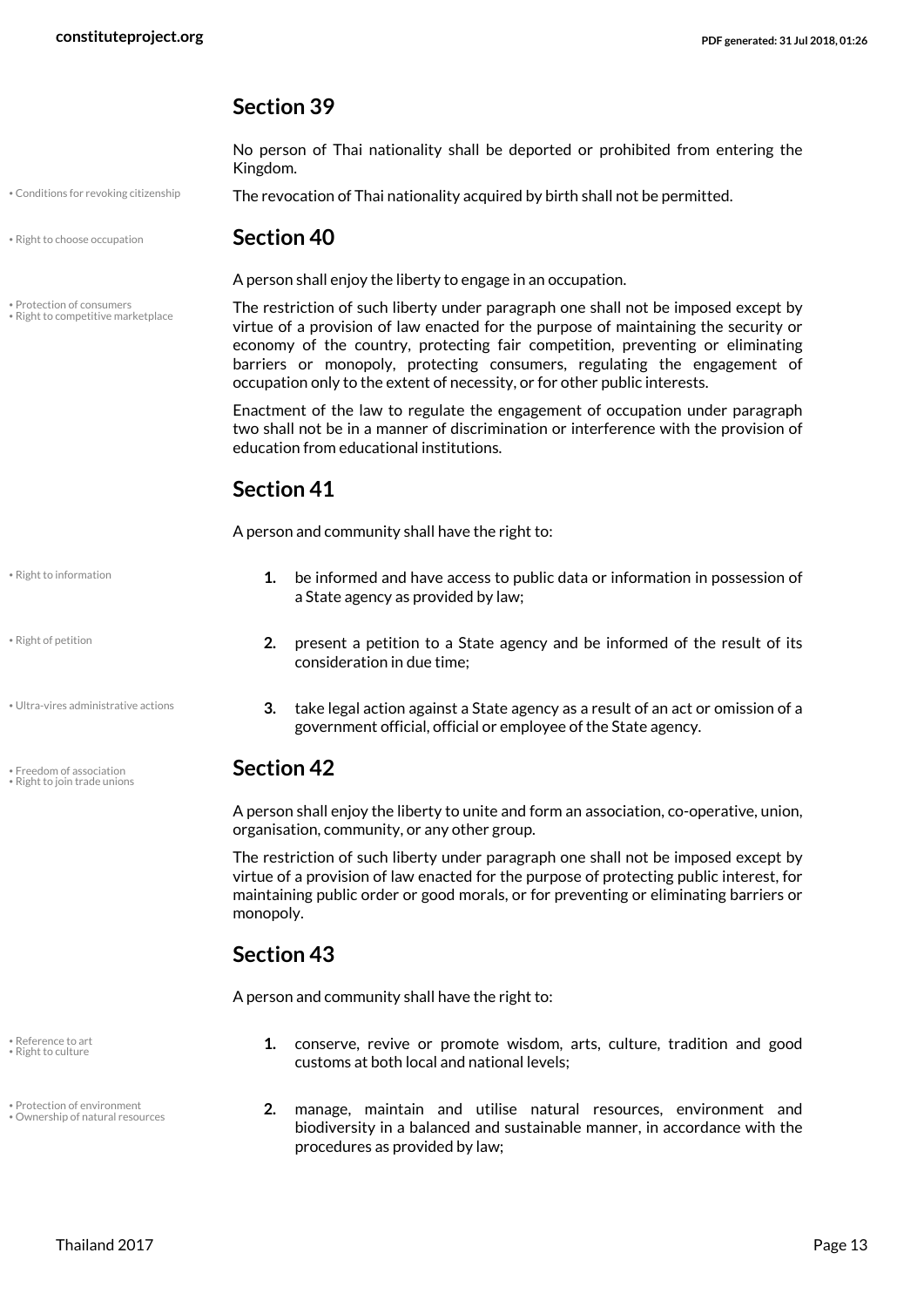- **3.** sign a joint petition to propose recommendations to a State agency to carry out any act which will benefit the people and community, or refrain from any act which will affect the peaceful living of the people or community, and be notified expeditiously of the result of the consideration thereof, provided that the State agency, in considering such recommendations, shall also permit the people relevant thereto to participate in the consideration process in accordance with the procedures as provided by law;
- **4.** establish community welfare system.

The rights of a person and community under paragraph one shall also include the right to collaborate with a local administrative organisation or the State to carry out such act.

#### • Freedom of assembly **Section 44**

A person shall enjoy the liberty to assemble peacefully and without arms.

The restriction of such liberty under paragraph one shall not be imposed except by virtue of a provision of law enacted for the purpose of maintaining security of the State, public safety, public order or good morals, or for protecting the rights or liberties of other persons.

# • Restrictions on political parties **Section 45** • Right to form political parties

A person shall enjoy the liberty to unite and form a political party under the democratic regime of government with the King as Head of State, as provided by law.

The law under paragraph one shall at least contain provisions relating to the administration of a political party which must be transparent and accountable, provide party members opportunities to widely participate in defining policies and nominating candidates for election, and prescribe measures to ensure that the administration be carried out independently and free from manipulation or inducement of any person who is not a member of such party, as well as oversight measures to prevent members of a political party from committing any act which violates or contravenes laws relating to election.

#### • Protection of consumers **Section 46**

The rights of a consumer shall be protected.

A person shall have the right to unite and form a consumer organisation to protect and safeguard the rights of consumers.

The consumer organisations under paragraph two have the right to unite and form an independent organisation to strengthen the protection and safeguarding of the rights of consumers with support from the State. In this regard, the rules and procedures for the formation thereof, the power to represent consumers and financial support from the State shall be as provided by law.

#### • Right to health care **Section 47**

A person shall have the right to receive public health services provided by the State.

An indigent person shall have the right to receive public health services provided by the State free of charge as provided by law.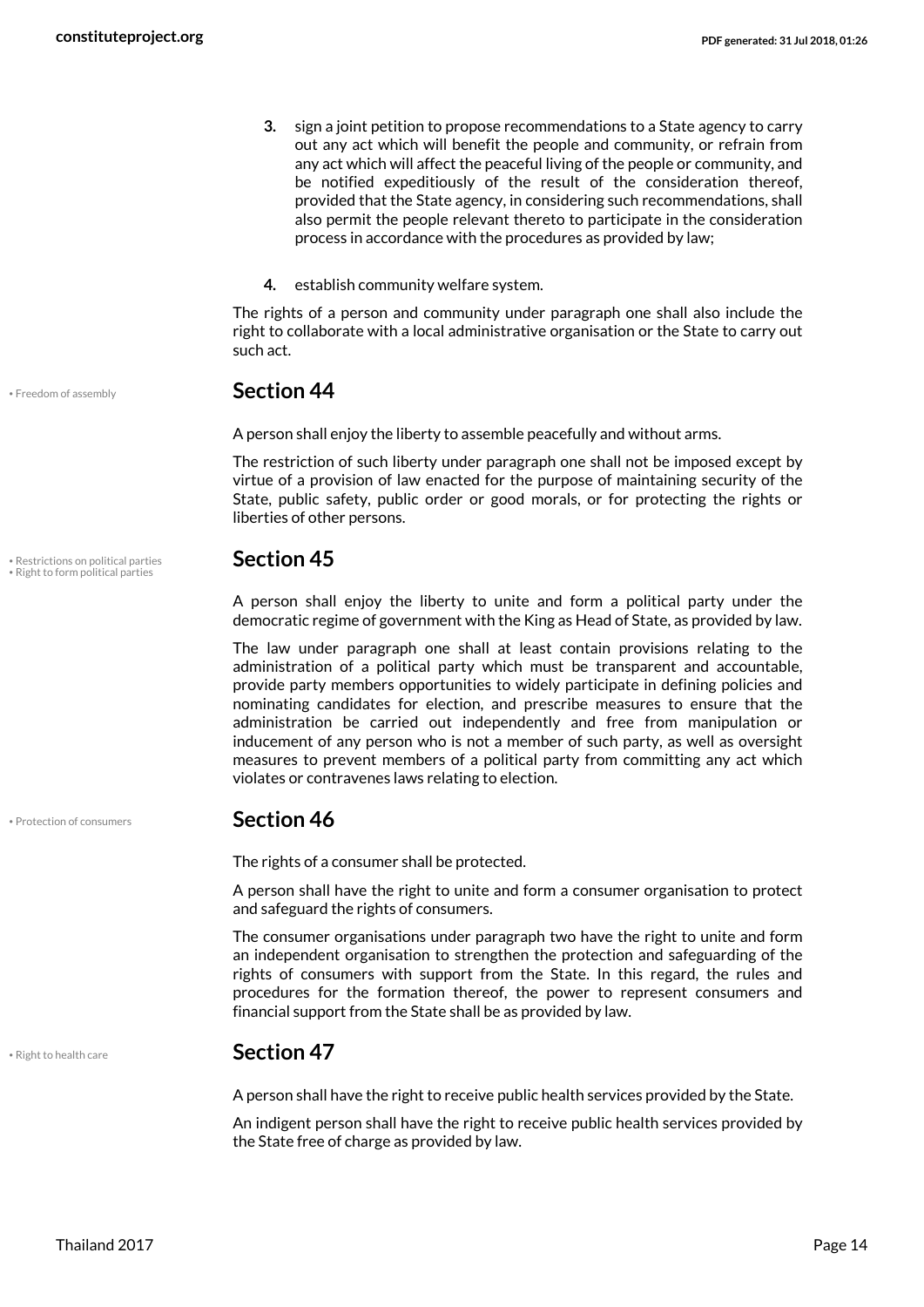• State support for the elderly

A person shall have the right to the protection and eradication of harmful contagious diseases by the State free of charge as provided by law.

#### **Section 48**

The rights of a mother during the period prior to and after giving birth shall be protected and assisted as provided by law.

A person who is over sixty years of age and has insufficient income for subsistence and an indigent person shall have the right to receive appropriate aids from the State as provided by law.

# • Attorney general **Section 49** • Constitutional court powers

No person shall exercise the rights or liberties to overthrow the democratic regime of government with the King as Head of State.

Any person who has knowledge of an act under paragraph one shall have the right to petition to the Attorney-General to request the Constitutional Court for ordering the cessation of such act.

In the case where the Attorney-General orders a refusal to proceed as petitioned or fails to proceed within fifteen days as from the date of receiving the petition, the person making the petition may submit the petition directly to the Constitutional Court.

The action under this section shall not prejudice the criminal prosecution against the person committing an act under paragraph one.

# **CHAPTER IV: DUTIES OF THE THAI PEOPLE**

### **Section 50**

A person shall have the following duties:

- <span id="page-14-0"></span>**1.** to protect and uphold the Nation, religions, the King and the democratic regime of government with the King as Head of State;
- **2.** to defend the country, to protect and uphold honour and interests of the Nation, and public domain of State, as well as to cooperate in preventing and mitigating disasters;
- Duty to obey the constitution **3.** to strictly observe the law;
	-
- Compulsory education **4. to enroll in compulsory education;**
- 
- Binding effect of const rights
- 
- Duty to serve in the military **5.** to serve in armed forces as provided by law;
	- **6.** to respect and not to violate the rights and liberties of other people and not to commit any act which may cause disharmony or hatred in society;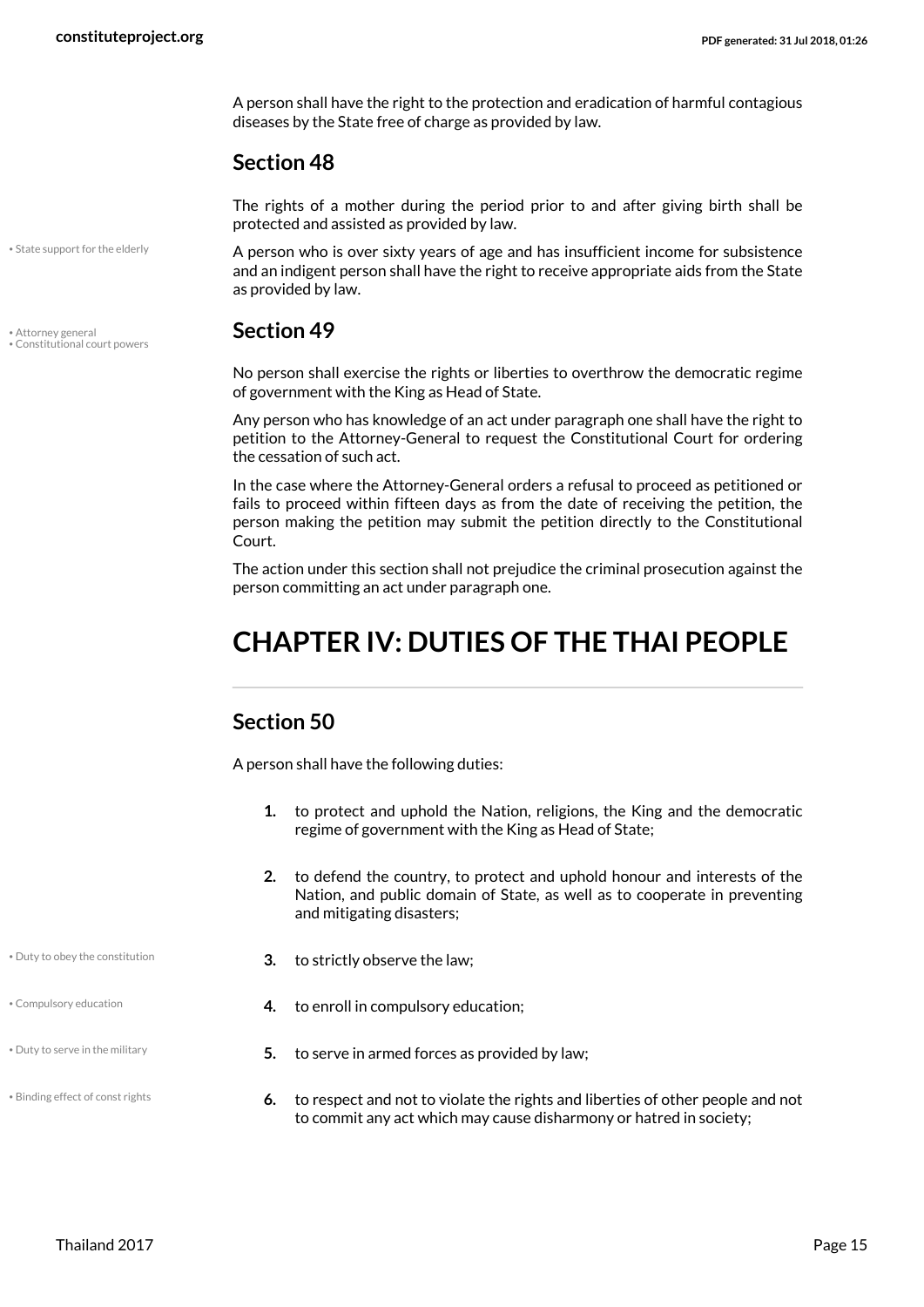• Compulsory voting • Referenda

- Protection of environment
- 
- **7.** to freely exercise his or her right to vote in an election or referendum, taking into account the common interests of the country as prime concerns;
- <span id="page-15-0"></span>**8.** to cooperate and support the conservation and protection of the environment, natural resources, biodiversity, and cultural heritage;
- Duty to pay taxes **9.** to pay taxes and duties as prescribed by law;
	- **10.** not to participate in or support all forms of dishonest act and wrongful conduct.

# **CHAPTER V: DUTIES OF THE STATE**

### **Section 51**

As regards any act provided by the Constitution to be the duty of the State under this Chapter, if the act is for the direct benefit of the people, the people and the community shall have the right to follow up and urge the State to perform such act, as well as to take legal proceedings against a relevant State agency to have it provide the people or community such benefit in accordance with the rules and procedures provided by law.

### **Section 52**

The State shall protect and uphold the institution of kingship, independence, sovereignty, integrity of the territories and the areas over which Thailand has the sovereignty rights, honour and interests of the Nation, security of the State, and public order. For these purposes, the State shall provide efficient military, diplomatic, and intelligence services.

Armed forces shall also be deployed for the purpose of developing the country.

#### **Section 53**

The State shall ensure that the law is strictly observed and enforced.

The State shall ensure that every child receives quality education for twelve years from pre-school to the completion of compulsory education free of charge.

The State shall ensure that young children receive care and development prior to education under paragraph one to develop their physical body, mind, discipline, emotion, society and intelligence in accordance with their age, by also promoting and supporting local administrative organisations and the private sector to participate in such undertaking.

The State shall undertake to provide the people education as needed in various systems including promoting a life-long learning, and to enable the cooperation among the State, local administrative organisations and private sector in providing every level of education which the State has the duty to carry out, supervise, promote and support the provision of education to be of quality and to meet

• Rights of children **Section 54** • State support for children

• Compulsory education • Free education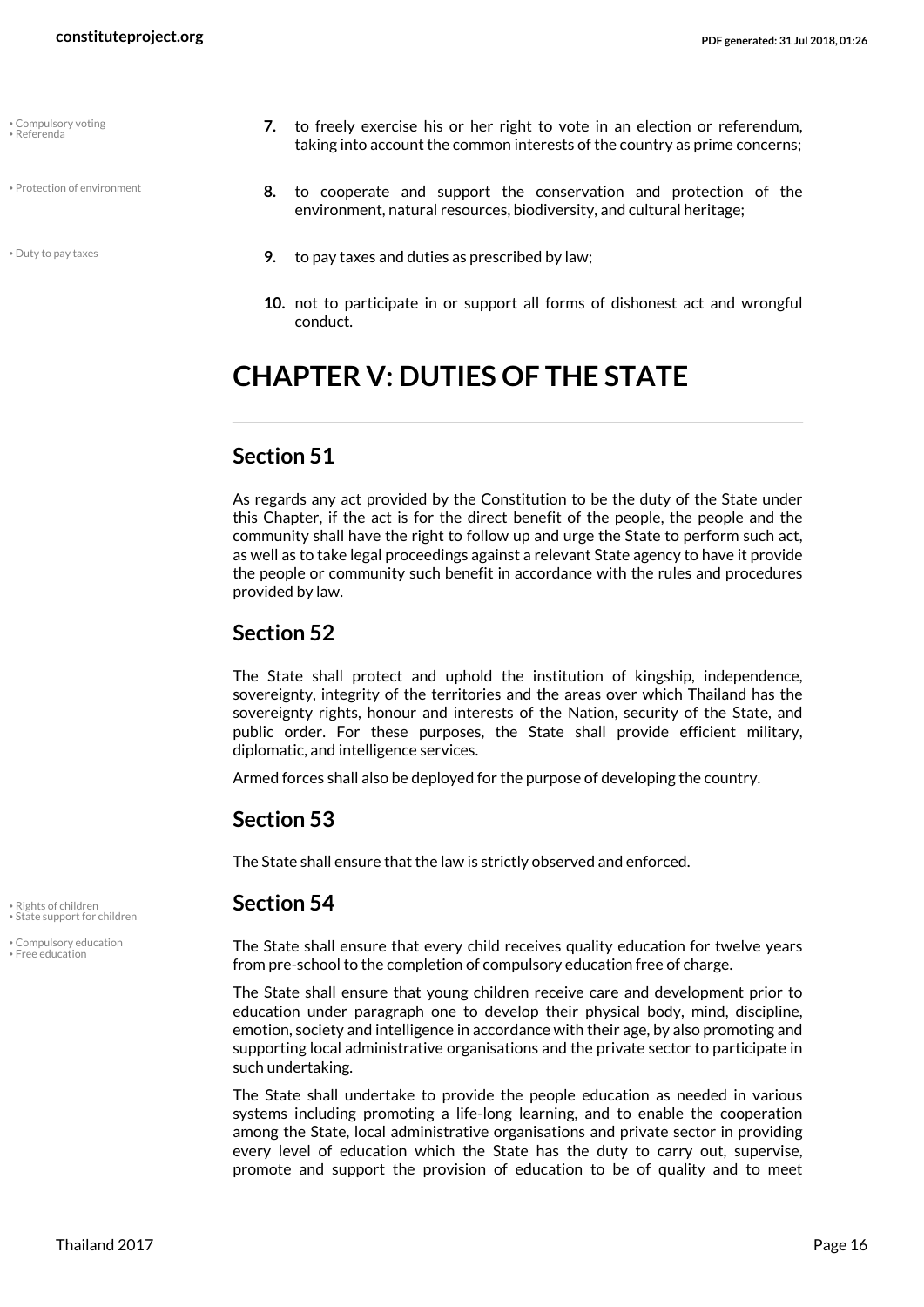international standards as provided by law on national education which shall, at least, contain provisions relating to national education plan, and implementation and inspection to ensure the compliance with the national education plan.

All education shall aim to develop learners to be good, disciplined, proud in the Nation, skillful in their own aptitudes and responsible for family, community, society and the country.

In undertaking to provide young children to receive care and development under paragraph two or to provide people the education under paragraph three, the State shall undertake to provide persons with insufficient means with financial support for educational expenses in accordance with their aptitudes.

A fund shall be established for the purpose of assisting persons with insufficient means, reducing the educational disparity and promoting and improving the quality and efficiency of teachers for which the State shall allocate budget to such fund or use taxation measures or mechanisms, including providing a tax reduction to persons who donate properties into the fund, as provided by the law; such law shall, at least, prescribe that the management of the fund shall be independent and the fund shall be disbursed to implement such purpose.

#### • Right to health care **Section 55**

The State shall ensure that the people receive efficient public health services universally, ensure that the public has the basic knowledge in relation to health promotion and disease prevention, and shall promote and support the development of wisdom on Thai traditional medicine to maximise its benefits.

The public health services under paragraph one shall cover health promotion, control and prevention of diseases, medical treatment and rehabilitation.

The State shall continuously improve the standard and quality of public health services.

#### **Section 56**

The State shall undertake or ensure that the basic utility services which are essential for the subsistence of the people be provided in a comprehensive manner in accordance with sustainable development.

In respect of the basic structure or network of basic public utility services of the State which are essential for the people's subsistence or for security of the State, the State shall not conduct any act which renders the ownership to be under the private sector or the ownership of the State to be less than fifty one percent.

In undertaking or ensuring the provision of the public utility services under paragraph one or paragraph two, the State shall ensure that the service fee shall not be collected to the extent that it imposes an unreasonable burden on the people.

Where the State allows the private sector to operate the business of public utility services in any manner, the State shall receive fair returns by taking into account the State investment, benefits which the State and private sector will gain, including service fee which will be collected from the people.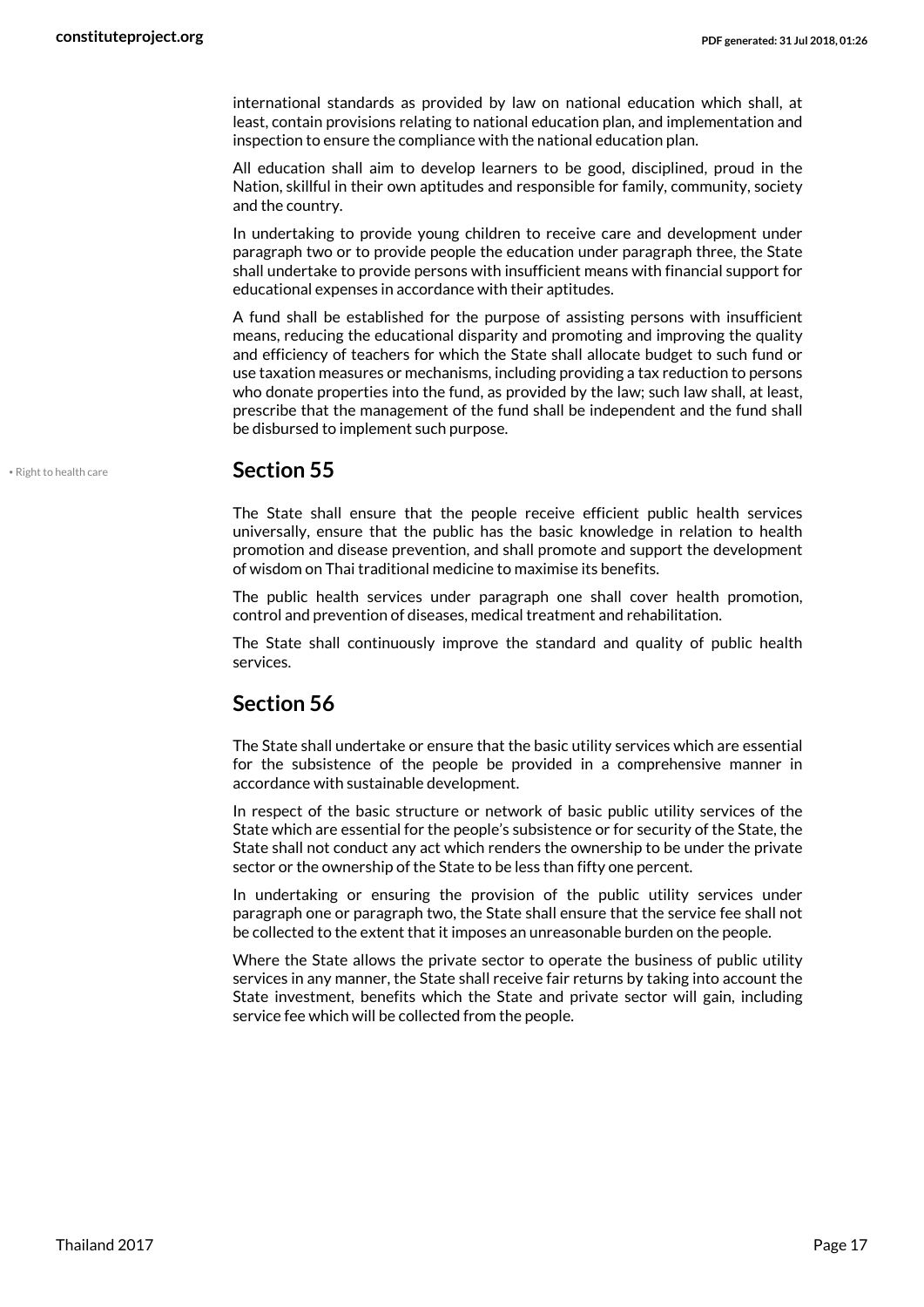#### The State shall:

• Reference to art • Right to culture

• Protection of environment • Ownership of natural resources

- State operation of the media **Section 60** Media commission
- 
- Radio
- Telecommunications<br>• Television
- **1.** conserve, revive and promote local wisdom, arts, culture, traditions and good customs at both local and national levels, and provide a public area for the relevant activities including promoting and supporting the people, community and a local administrative organisation to exercise the rights and to participate in the undertaking;
- **2.** conserve, protect, maintain, restore, manage and use or arrange for utilisation of natural resources, environment and biodiversity in a balanced and sustainable manner, provided that the relevant local people and local community shall be allowed to participate in and obtain the benefit from such undertaking as provided by law.

#### **• Protection of environment Section 58**

In regard to any undertaking by the State or that the State will permit any person to carry out, if such undertaking may severely affect the natural resources, environmental quality, health, sanitation, quality of life or any other essential interests of the people or community or environment, the State shall undertake to study and assess the impact on environmental quality and health of the people or community and shall arrange a public hearing of relevant stakeholders, people and communities in advance in order to take them into consideration for the implementation or granting of permission as provided by the law.

A person and community shall have the rights to receive information, explanation and reasons from a State agency prior to the implementation or granting of permission under paragraph one.

In the implementation or granting of permission under paragraph one, the State shall take precautions to minimise the impact on people, community, environment, and biodiversity and shall undertake to remedy the grievance or damage for the affected people or community in a fair manner without delay.

### • Right to information **Section 59**

The State shall disclose any public data or information in the possession of a State agency, which is not related to the security of the State or government confidentiality as provided by law, and shall ensure that the public can conveniently access such data or information.

The State shall maintain the transmission frequencies and the right to access a satellite orbit, which are national treasuries, in order to utilize them for the benefit of the country and the people.

The arrangement for utilisation of the transmission frequencies under paragraph one, regardless of whether it is for radio broadcasting, television broadcasting and telecommunications or for any other purposes, shall be for the greatest benefit of the people, security of the State, public interest as well as the participation of the people in the utilisation of transmission frequency, as provided by law.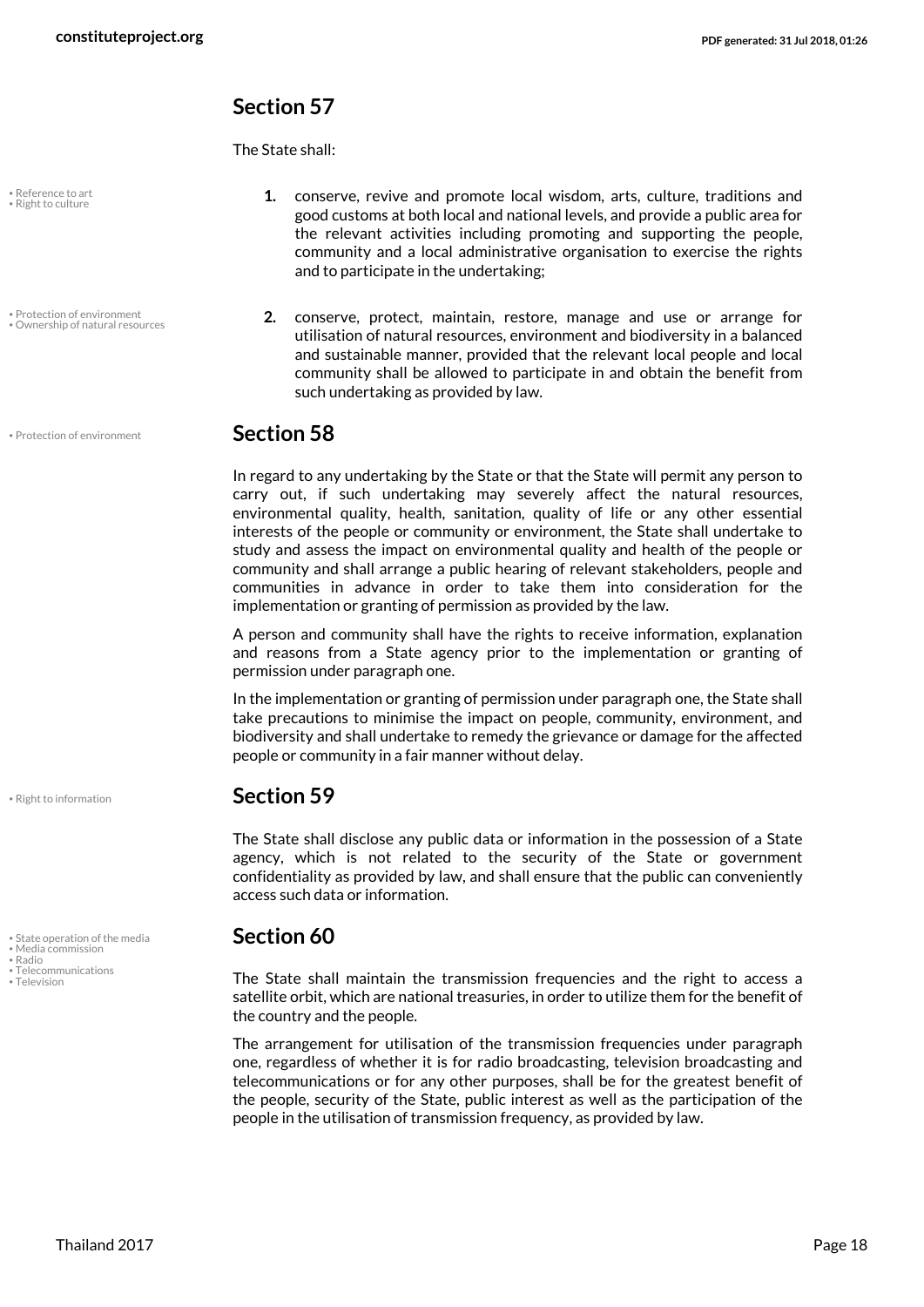• Protection of consumers

The State shall establish a State organisation which is independent in performing duties to be responsible and supervise the undertakings in relation to transmission frequencies under paragraph two. In this regard, such organisation shall ensure that there are measures to prevent against unfair consumer exploitation or imposition of unnecessary burden on consumers, to prevent the interference of transmission frequencies, as well as to prevent an act which results in obstructing the liberty of the people to know or preventing the people from knowing true and accurate data or information, and to prevent any person or any group of person from utilising the transmission frequencies without considering the rights of general public. This shall include the prescription of a minimum proportion to be undertaken, for public interest, by a person utilising the transmission frequencies as provided by law.

• Protection of consumers **Section 61**

The State shall provide efficient measures or mechanisms to protect and safeguard the rights of consumers in various aspects, which include, inter alia, knowledge of true information, safety, fair conclusion of contracts, or any other aspects which benefit consumers.

#### **Section 62**

The State shall strictly maintain its financial and fiscal discipline in order to ensure that the financial and fiscal status of the State is sustainably stable and secure in accordance with the law on financial and fiscal discipline of the State and shall establish a taxation system to ensure fairness in the society.

The law on financial and fiscal discipline of the State shall, at least, contain, provisions relating to the framework of undertaking of public finance and budget of the State, formulation of fiscal discipline in respect of both budgetary and extra-budgetary income and expenditures, management of State properties and treasury reserves and public debt management.

#### **Section 63**

The State shall promote, support and provide knowledge to the people on the dangers resulting from dishonest acts and wrongful conducts in both public and private sectors, and shall provide efficient measures and mechanisms to rigorously prevent and eliminate such dishonest acts and wrongful conducts, including a mechanism to promote collective participation of the people in a campaign to provide knowledge, to counter corruption or to provide leads under the protection of the State as provided by law.

# <span id="page-18-0"></span>**CHAPTER VI: DIRECTIVE PRINCIPLES OF STATE POLICIES**

#### **Section 64**

The provisions in this Chapter are directive principles for State legislation or determination of policy for the administration of State affairs.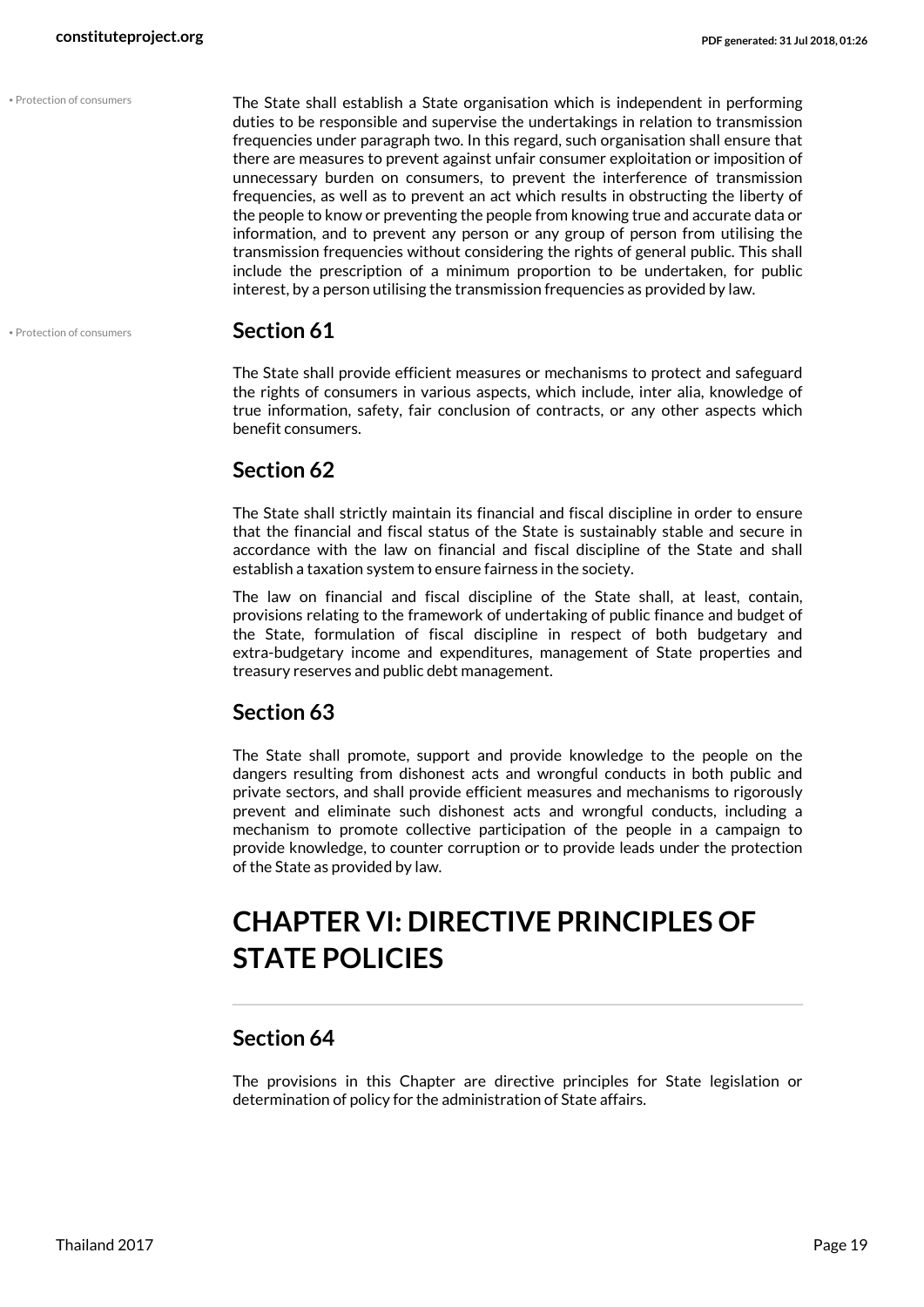The State should set out a national strategy as a goal for sustainable development of the country under the principle of good governance to be used as a framework for formulating consistent and integrated plans in a congruous drive to achieve such goal.

The formulation, determination of goals, prescription of time for achieving such goals and contents that should be in the national strategy shall be in accordance with the rules and procedures as provided by law. Such law shall also contain provisions relating to people's participation and public consultation throughout every sector.

The national strategy shall come into force upon its publication in the Government Gazette.

• International organizations **Section 66**

The State should promote an amicable relation with other countries by adopting the principle of equality in its treatment towards one another and not interfering in internal affairs of one another. The State should cooperate with international organisations and protect national interests and interests of the Thai people in foreign countries.

#### • Official religion **Section 67**

The State should support and protect Buddhism and other religions.

In supporting and protecting Buddhism, which is the religion observed by the majority of Thai people for a long period of time, the State should promote and support education and dissemination of dharmic principles of Theravada Buddhism for the development of mind and wisdom development, and shall have measures and mechanisms to prevent Buddhism from being undermined in any form. The State should also encourage Buddhists to participate in implementing such measures or mechanisms.

### **Section 68**

The State should organise a management system of justice process in every aspect to ensure efficiency, fairness and non-discrimination and shall ensure that the people have access to justice process in a convenient and swift manner without delay and does not have to bear excessive expenses.

The State should provide protective measures for State officials in justice process to enable them to strictly perform duties without any interference or manipulation.

The State should provide necessary and appropriate legal aid to indigent persons or underprivileged persons to access justice process, including providing a lawyer thereto.

# • Reference to art **Section 69** • Reference to science

The State should provide and promote research and development of various branches of science, technology and disciplines of arts to create knowledge, development and innovation to strengthen the society and to enhance the competence of people in the Nation.

• Right to counsel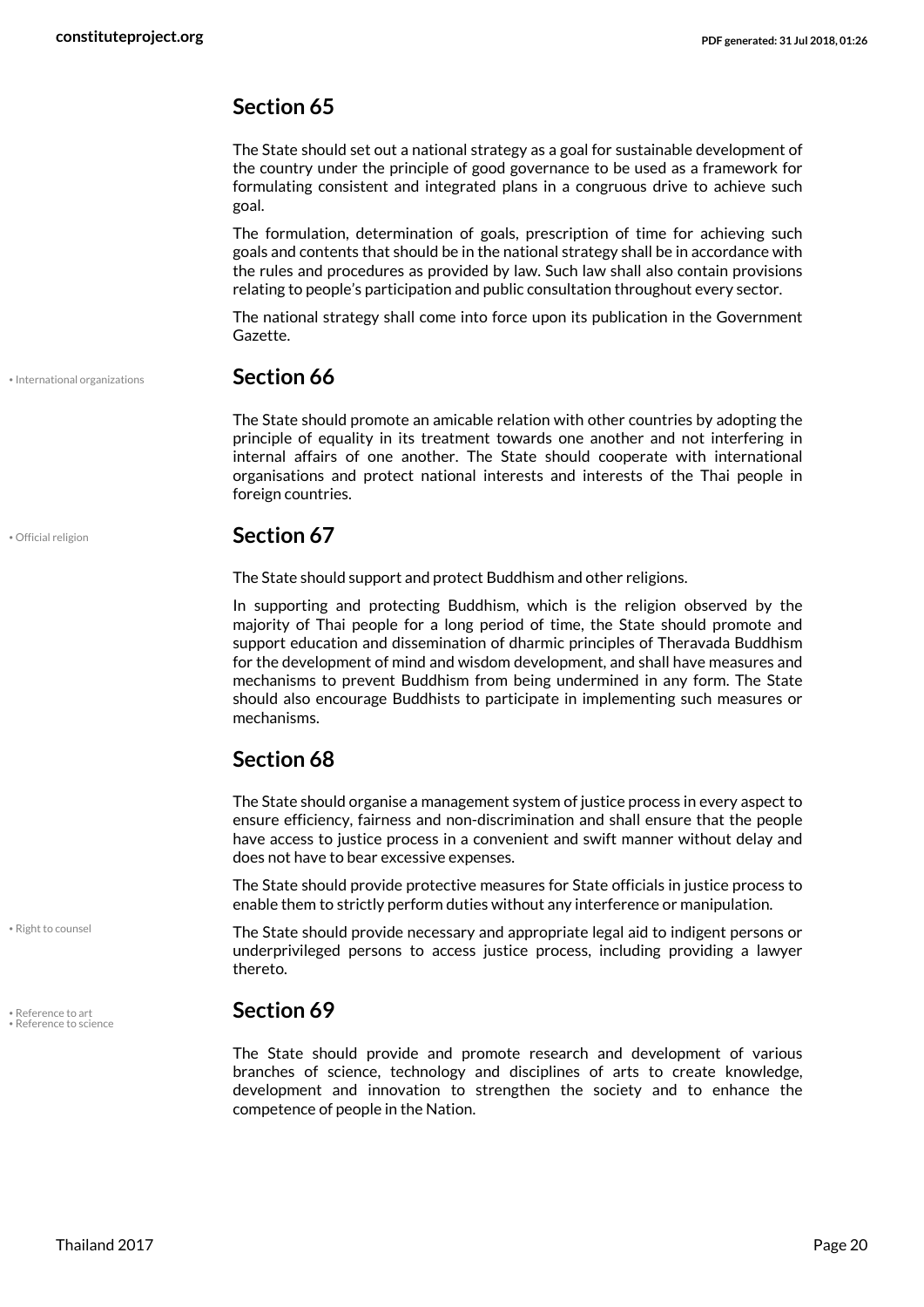The State should promote and provide protection for different ethnic groups to have the right to live in the society according to the traditional culture, custom, and ways of life on a voluntary basis, peacefully and without interference, insofar as it is not contrary to public order or good morals or does not endanger the security of the security, health or sanitation.

### **Section 71**

The State should strengthen the family unit which is an important basic element of society, provide an appropriate accommodation, promote and develop the enhancement of health in order to enable people to have good health and strong mind, as well as promote and develop excellence in sports and to maximise the benefit for the people.

The State should promote and develop human resources to be good citizens with higher quality and abilities.

The State should provide assistance to children, youth, women, the elderly, persons with disabilities, indigent persons and underprivileged persons to be able to have a quality living, and shall protect such persons from violence or unfair treatment, as well as provide treatment, rehabilitation and remedies to such injured persons.

In allocating the budget, the State shall take into account the different necessities and needs with respect to genders, ages and conditions of persons to ensure fairness.

#### **• Protection of environment Section 72**

The State should take actions relating to land, water resources and energy as follows:

- **1.** to plan the country's land use to be appropriate to the area conditions and potentials of the land in accordance with the principles of sustainable development;
- **2.** to undertake town planning at every level and to enforce such town planning efficiently, as well as to develop towns to prosper and meet the needs of the people in the area;
- **3.** to provide measures for distribution of landholding in order to thoroughly and fairly allow people to have land for making a living;
- **4.** to provide quality water resources which are sufficient for consumption by the people, including for agriculture, industry and other activities;
- **5.** to promote energy conservation and cost-effective use of energy, as well as to develop and support the production and use of alternative energy to enhance sustainable energy security.

#### • Provisions for wealth redistribution **Section 73**

The State should provide measures or mechanisms to enable farmers to efficiently carry out agriculture which yields produce of high quantity and quality that is safe, low cost and competitive in the market, and should assist indigent farmers to have

• Rights of children

• State support for the elderly • State support for the disabled

• State support for children

• Ownership of natural resources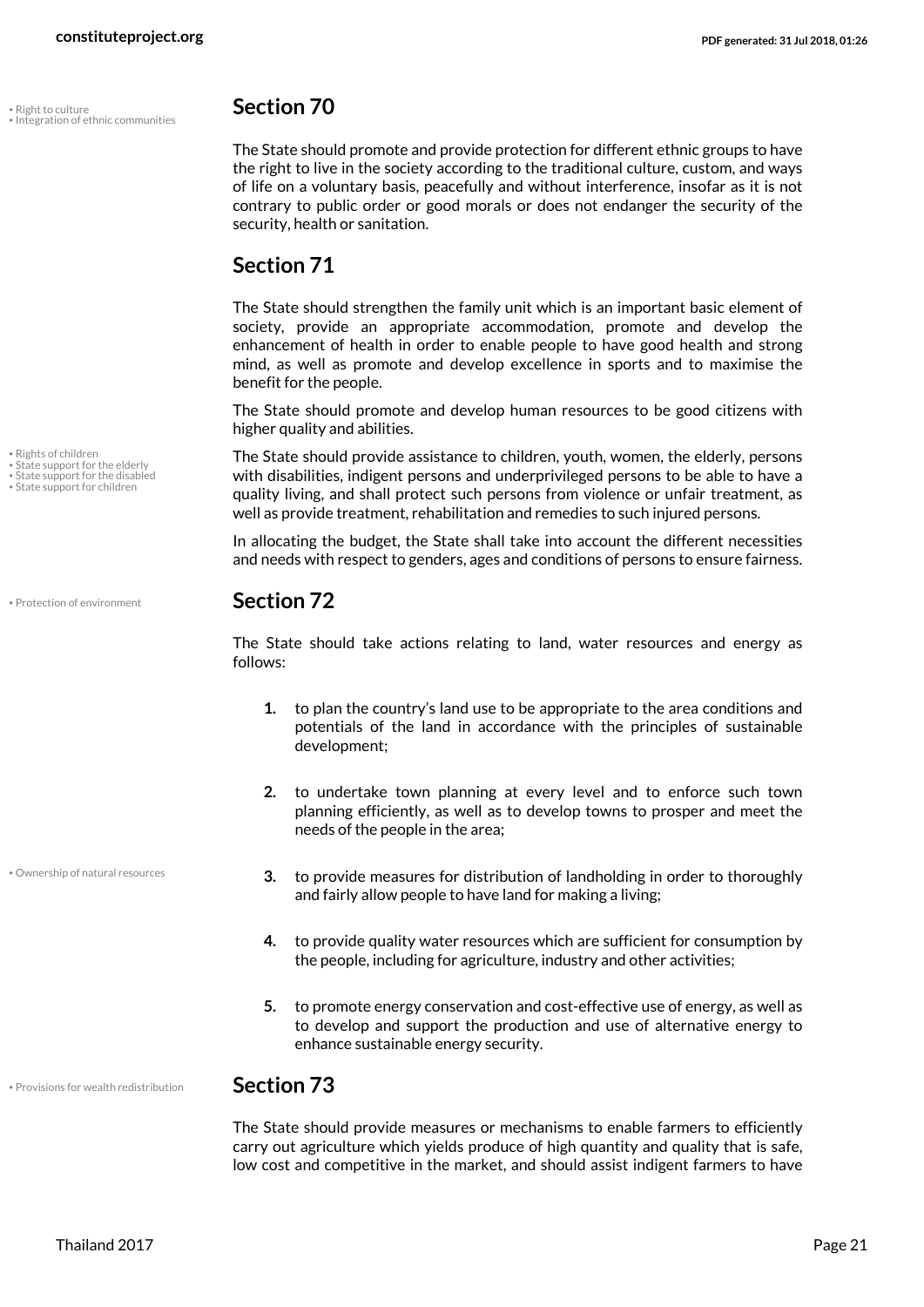land for making a living through land reform or any other means.

#### **Section 74**

• Right to work

• Right to safe work environment • Right to reasonable standard of living

The State should promote abilities of the people to engage in work which is appropriate to their potentials and ages, and ensure that they have work to engage in. The State should protect labour to ensure safety and vocational hygiene, and receive income, welfare, social security and other benefits which are suitable for their living, and should provide for or promote savings for living after their working age.

The State should provide a system of labour relations for all relevant parties to participate in.

### **Section 75**

• Right to competitive marketplace

The State should organise an economic system which provides opportunities for the people to all together benefit from the economic growth in a comprehensive, fair and sustainable manner and to be self-reliant in accordance with the philosophy of sufficiency economy, should eliminate unfair economic monopoly, and should develop economic competitiveness of the people and the country.

The State shall refrain from engagement in an enterprise in competition with the private sector, except in cases of necessity for the purpose of maintaining the security of the State, preserving common interests, providing public utilities or providing public services.

The State shall promote, support, protect and stabilise the system of various types of co-operatives, and small and medium enterprises of the people and communities.

In developing the country, the State should have due regard to the balance between the development of material and development of mind, as well as the well-being of the people.

### **Section 76**

The State should develop a system of administration of State affairs of central, regional and local administrations, as well as other State affairs in accordance with the principles of good public governance, provided that State agencies shall cooperate with and assist each other in performing duties, with a view to maximising, for the benefit of the people, the efficiency of the administration of State affairs, provision of public services and expenditure of budget.

The State should also develop State officials to have integrity and to have an attitude of serving the public in an expedient, expeditious and non-discriminatory manner as well as performing duties efficiently. The State should undertake to enact a law relating to personnel management of State agencies in accordance with the merit system, provided that such law must at least contain measures to prevent any person from exercising powers or acting wrongfully to intervene or interfere with the performance of duties or the procedure for appointment or consideration of the merits of State officials.

The State should formulate ethical standards for State agencies to use as the basis for prescribing a code of ethics for State officials in that particular agency, which must not be lower than such ethical standards.

• Right to establish a business

• Civil service recruitment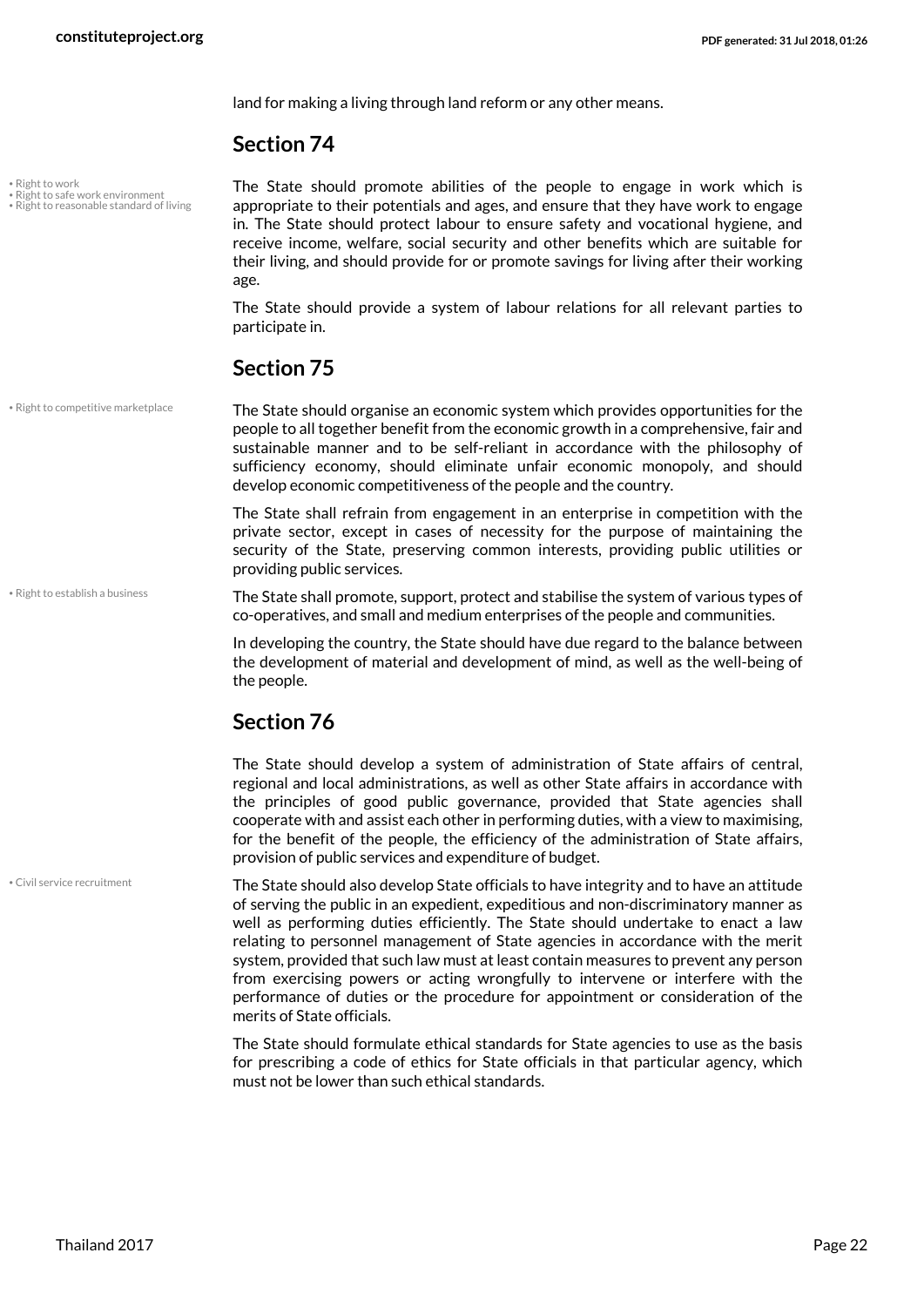The State should introduce laws only to the extent of necessity, and repeal or revise laws that are no longer necessary or unsuitable to the circumstances, or are obstacles to livelihoods or engagement in occupations, without delay, so as to abstain from the imposition of burdens upon the public. The State should also undertake to ensure that the public has convenient access to the laws and are able to understand the them easily in order to correctly comply with the laws.

Prior to the enactment of every law, the State should conduct consultation with stakeholders, analyse any impacts that may occur from the law thoroughly and systematically, and should also disclose the results of the consultation and analysis to the public, and take them into consideration at every stage of the legislative process. When the law has come into force, the State should undertake an evaluation of the outcomes of the law at every specified period of time, for which consultation with stakeholders shall be conducted, with a view to developing all laws to be suitable to and appropriate for the changing contexts.

The State should employ a permit system and a committee system in a law only in cases of necessity, should prescribe rules for the exercise of discretion by State officials and a period of time for carrying out each step provided by the law in a clear manner, and should prescribe criminal penalties only for serious offences.

#### **Section 78**

The State should promote the correct knowledge and understanding of the public and communities regarding the democratic regime of government with the King as Head of State, and their participation in various aspects of the development of the country, in the provision of public services at both national and local levels, in the scrutiny of the exercise of State power, in combating against dishonest acts and wrongful conducts, as well as in decision making in politics and in all other matters that may affect the public or communities.

# <span id="page-22-0"></span>**CHAPTER VII: THE NATIONAL ASSEMBLY**

### <span id="page-22-1"></span>**Part 1: General Provisions**

#### **Section 79**

• Structure of legislative chamber(s) The National Assembly consists of the House of Representatives and the Senate.

Joint or separate sittings of the National Assembly shall be in accordance with the provisions of the Constitution.

No person shall concurrently be a Member of the House of Representatives and a Senator.

# • Leader of first chamber **Section 80** • Leader of second chamber

The President of the House of Representatives is President of the National Assembly. The President of the Senate is Vice-President of the National Assembly.

In the case where there is no President of the House of Representatives, or the President of the House of Representatives is not present or is unable to perform his or her duties, the President of the Senate shall act as President of the National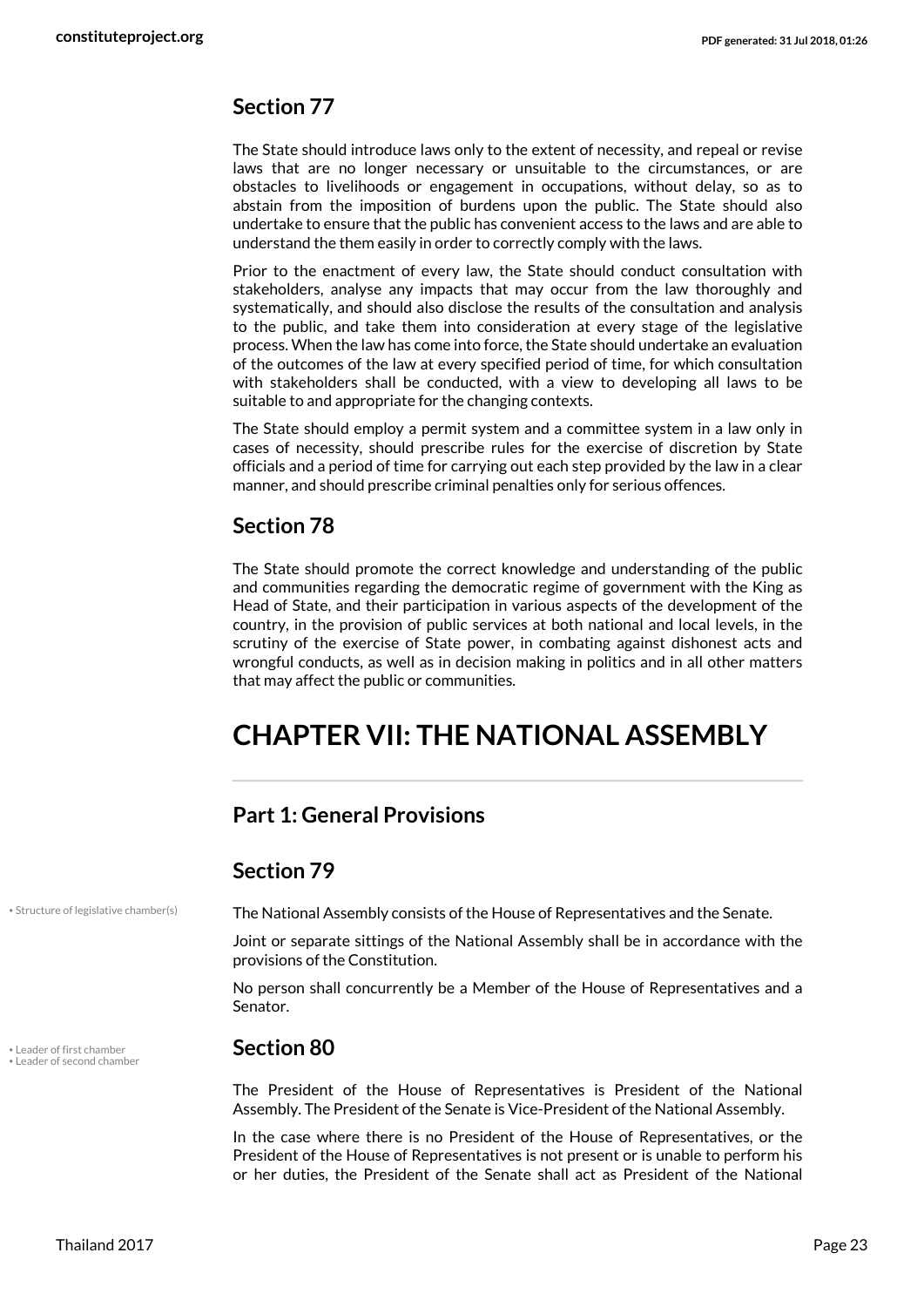Assembly in his or her place.

In the period where the President of the Senate has to act as the President of the National Assembly under paragraph two but there is no President of the Senate, and where such a case occurs when there is no House of Representatives, the Vice-President of the Senate shall act as the President of the National Assembly. If there is no Vice-President of the Senate, the Senator who is the oldest at the time shall act as the President of the National Assembly, and the President of the Senate shall expeditiously be elected.

The President of the National Assembly shall have the duties and powers in accordance with the Constitution and shall conduct the proceedings of the National Assembly at joint sittings in accordance with the rules of procedure.

The President of the National Assembly and the person who acts as President of the National Assembly in his or her place shall be impartial in the performance of duties.

The Vice-President of the National Assembly shall have the duties and powers in accordance with the Constitution and as entrusted by the President of the National Assembly.

#### • Organic laws **Section 81**

An organic law bill and a bill may be enacted as law only by and with the advice and consent of the National Assembly.

Subject to section 145, after an organic law bill and a bill have been approved by the National Assembly, the Prime Minister shall present it to the King for signature, and it shall come into force upon publication in the Government Gazette.

# • Constitutional court powers **Section 82** • Removal of individual legislators

Members of the House of Representatives or Senators comprising not less than one-tenth of the total number of the existing members of each House have the right to lodge with the President of the House of which they are members a complaint asserting that the membership of any member of such House has terminated under section 101 (3), (5), (6), (7), (8), (9), (10) or (12) or section 111 (3), (4), (5) or (7), as the case may be, and the President of the House with whom the complaint is lodged shall refer it to the Constitutional Court for decision as to whether the membership of such member has terminated.

Upon receipt of the matter for consideration, if it appears that there are reasonable grounds to suspect that the case of the member against whom the complaint is lodged is founded, the Constitutional Court shall order such member to cease the performance of his or her duties until the Constitutional Court makes a decision. When the Constitutional Court has made a decision, it shall notify the President of the House to which the complaint is lodged under paragraph one of such decision. In the case where the Constitutional Court decides that the membership of the member against whom a complaint has been lodged is terminated, such person shall vacate office as from the date of cessation of the performance of duties, but this shall not affect any act done by such person prior to the vacation of his or her office.

A Member of the House of Representatives or a Senator who has ceased the performance of his or her duties under paragraph two shall not be counted as one of the total number of the existing members of the House of Representatives or the Senate.

In the case where the Election Commission is of the opinion that the membership of any Member of the House of Representatives or any Senator has terminated under paragraph one, it may also refer the matter to the Constitutional Court for decision under paragraph one.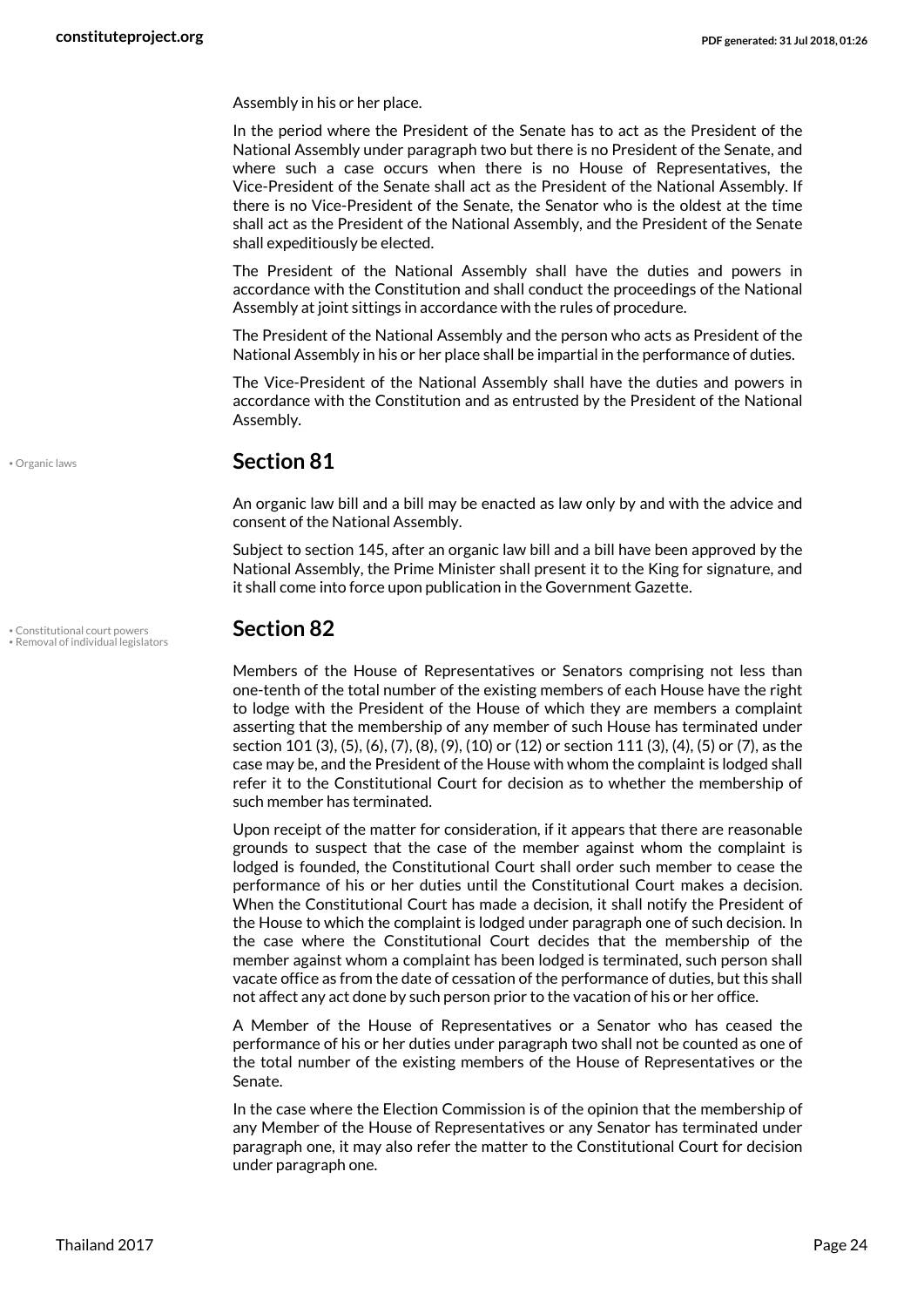#### <span id="page-24-0"></span>**Part 2: The House of Representatives**

# • Size of first chamber **Section 83** • First chamber selection

The House of Representatives consists of five hundred members, as follows:

- **1.** three hundred and fifty members elected on a constituency basis;
- **2.** one hundred and fifty members from party lists of political parties.

In the case where the office of a Member of the House of Representatives becomes vacant for any reason, and an election of a Member of the House of Representatives has not been held to fill the vacancy, or no declaration of name of a Member of the House of Representatives has been made to fill the vacancy, the House of Representatives shall consist of the existing members of the House.

In the case where there is any reason for the number of the Members of the House of Representatives by party list basis to be fewer than one hundred and fifty persons, the Members of the House of Representatives by party list basis shall consist of the existing members.

### **Section 84**

In a general election where ninety-five per cent of the total number of Members of the House of Representatives have been elected, if it is necessary to convoke a sitting of the National Assembly, it may be convoked, in which case it shall be deemed that the House of Representatives consists of the existing members. However, actions shall be expeditiously taken to ensure that the number of Members of the House of Representatives under section 83 is met. In this case, such Members of the House of Representatives shall hold office only for the remaining term of the House of Representatives.

• First chamber selection **Section 85**

• Secret ballot

Members of the House of Representatives who are elected on a constituency basis shall be elected by direct suffrage and secret ballot. Each constituency shall elect one member, and each person having a right to vote has the right to cast one vote in an election, where a vote may be cast in favour of any candidate for election, or no candidate at all.

The candidate for election who receives the highest number of votes and has more votes than votes to elect no candidate shall be the elected member.

The rules, procedures and conditions for the application to stand for election, the casting of votes, the counting of votes, the calculation of total votes, the announcement of the results of the election and other related matters shall be in accordance with the Organic Act on Election of Members of the House of Representatives. Such law may also require a candidate for election to submit evidence of payment of income tax for the application to stand for election.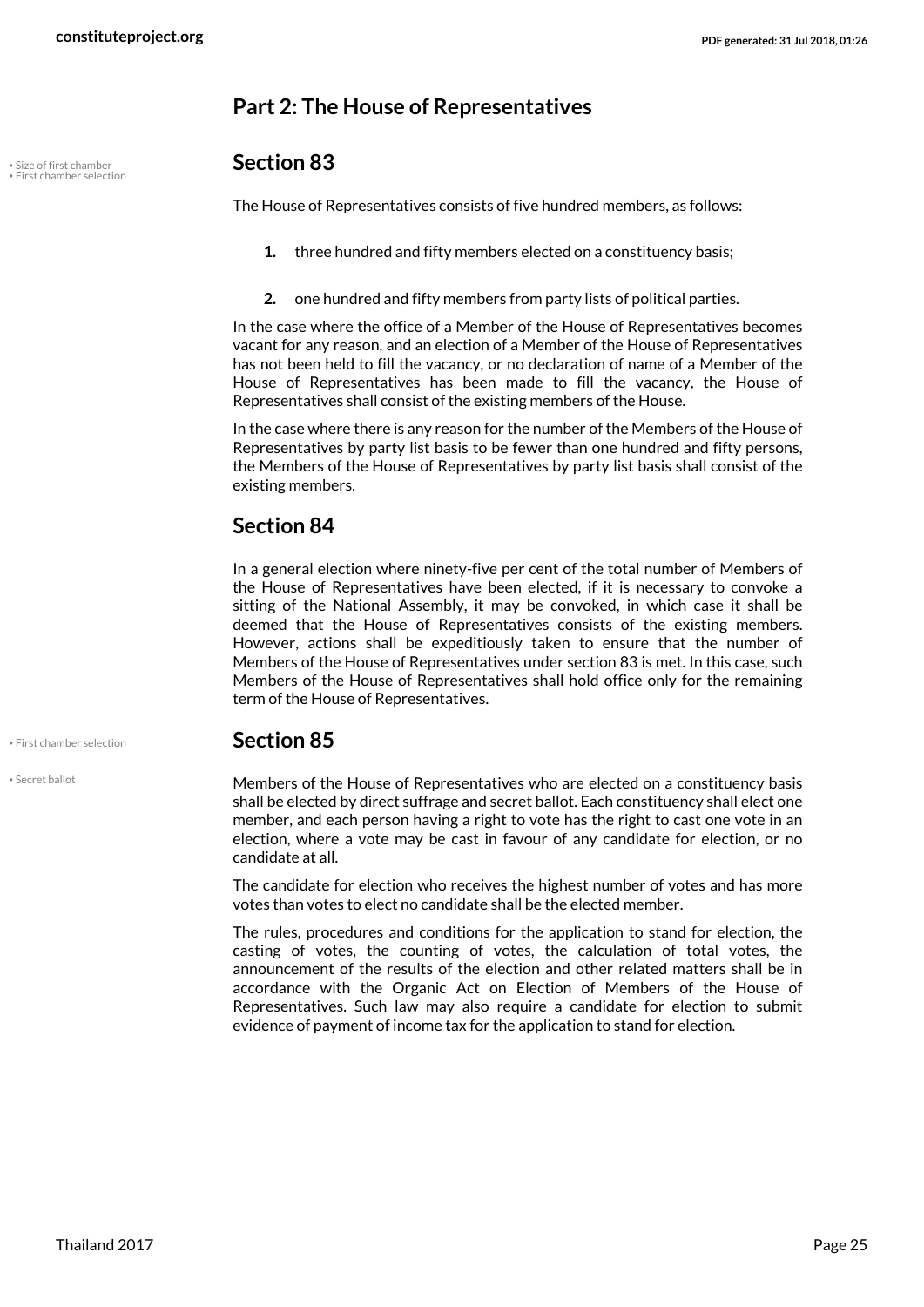The Election Commission shall announce the results of the election after a preliminary examination has been made and there are reasonable grounds to believe that the result of the election is honest and just, and amounts to not less than ninety-five percent of all constituencies. The Election Commission shall make a preliminary examination and shall announce the result of the election expeditiously; the announcement shall be not later than sixty days from the date of election. Such announcement of the result shall not prejudice the duties and powers of the Election Commission to investigate, deliberate or decide on a case where there are reasonable grounds to believe that wrongdoing has been committed in the election, or that the election was not honestly and justly conducted, whether or not the results of the election have been announced.

#### • First chamber selection **Section 86**

The prescription of the number of Members of the House of Representatives which each Changwat shall have, and the division of constituency shall be in accordance with the following procedure:

- **1.** the total number of inhabitants throughout the country as evidenced in the census last announced in the year prior to the year of election, averaged by the number of three hundred and fifty Members of the House of Representatives shall be deemed the number of inhabitants per one member;
- **2.** any Changwat with inhabitants below the number of inhabitants per one member under (1) shall have one Member of the House of Representatives, and the area of that Changwat shall be regarded as the constituency;
- **3.** any Changwat with more inhabitants than the number of inhabitants per one member shall have one additional Member of the House of Representatives for every such number of inhabitants which represents the number of inhabitants per one member;
- **4.** upon obtaining the number of Members of the House of Representatives of each Changwat under (2) and (3), if the number of Members of the House of Representatives is still fewer than three hundred and fifty, any Changwat which has the largest fraction remaining from the calculation under (3) shall have one additional Member of the House of Representatives, and the addition of the Members of the House of Representatives in accordance with such procedure shall be made to other Changwats in descending order of fractions remaining from the calculation under (3) until the number of three hundred and fifty is obtained;
- **5.** in a Changwat where the number of Members of the House of Representatives is more than one, such Changwat shall be divided into constituencies in the number equal to the number of Members of the House of Representatives as may be elected therein; in the division of constituencies, the boundary of each constituency shall be adjoining, and the number of inhabitants in each constituency must be closely apportioned.

• Census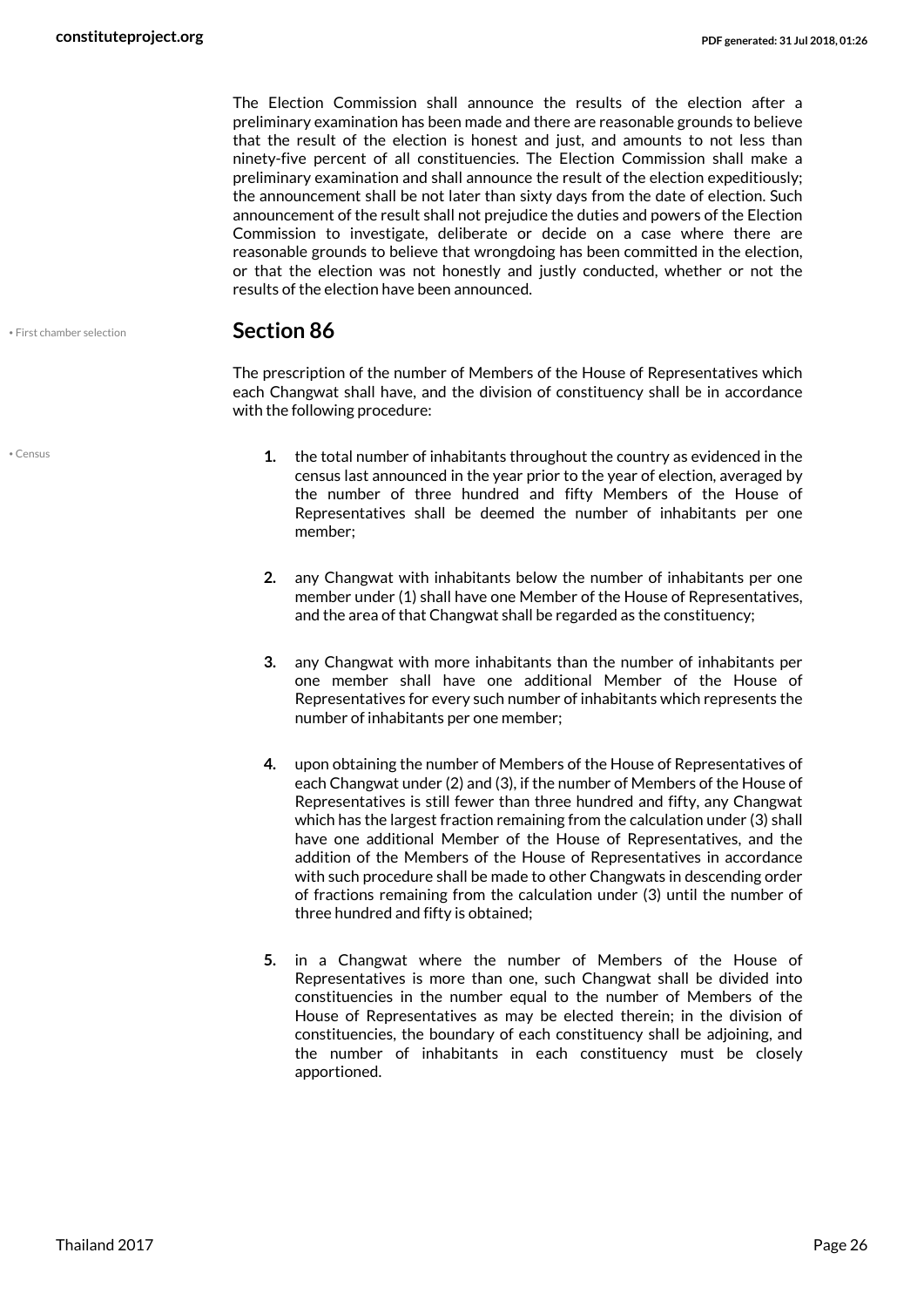#### • First chamber selection **Section 87**

A candidate in an election of a Member of the House of Representatives on a constituency basis, must be a person nominated by a political party of which he or she is a member, and shall not stand for election in more than one constituency.

Once an application for candidacy has been submitted, a candidate for election or a political party may revoke the application for candidacy or change a candidate for election only in the case where the candidate for election dies or lacks the qualifications or is under the prohibitions. The revocation or change must be made prior to the end of the period for application for candidacy.

#### **Section 88**

In a general election, a political party sending a candidate for election shall notify the Election Commission of not more than three names of persons endorsed by resolution of the political party that would be proposed to the House of Representatives for consideration and approval for appointment as Prime Minister prior to the end of the period for application for candidacy. The Election Commission shall announce the names of such persons to the public, and the provisions of section 87 paragraph two shall apply, mutatis mutandis.

A political party may decide not to propose a list of names of persons under paragraph one.

#### **Section 89**

The proposal of the names of persons under section 88 shall be in accordance with the following rules:

- **1.** there shall be a letter of consent from the person whose name is proposed, having the details as prescribed by the Election Commission;
- **2.** the person whose name is proposed shall have the qualifications and not be under any of the prohibitions of being a Minister under section 160, and has never issued a letter of consent under (1) to another political party in that election.

Where a proposal of the name of any person is not in accordance with paragraph one, it shall be deemed that no proposal of the name of that person has been made.

### **Section 90**

Any political party which sends a candidate for election on a constituency basis shall have the right to send a candidate for election on a party list basis.

In sending a candidate for election on a party list basis, each political party shall prepare one list of candidates, in which candidates for election of each political party shall not be the same as others' and not be the same as the names of candidates for election on a constituency basis. Such list of candidates shall be submitted to the Election Commission prior to the end of the period for application for candidacy for election of Members of the House of Representatives on a constituency basis.

In the preparation of a list of candidates under paragraph two, the members of the political party shall be allowed to participate in the deliberations, and regard shall be had to the candidates for election from different regions and equality between men and women.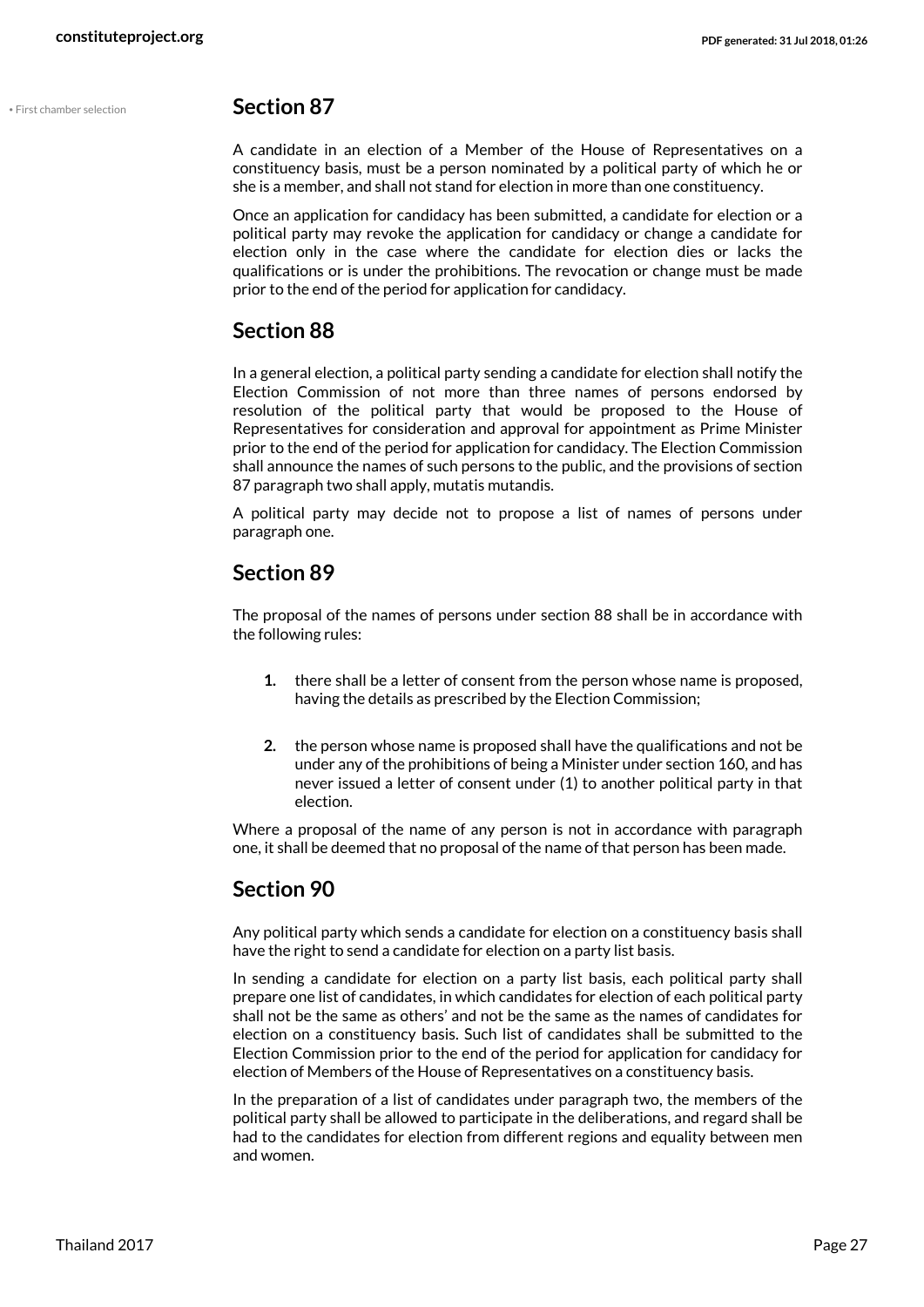#### • First chamber selection **Section 91**

The calculation of the number of Members of the House of Representatives on a party list basis for each political party shall be made in accordance with the following rules:

- **1.** the total number of votes received throughout the country by all political parties sending candidates for election on party list basis from the election on a constituency basis shall be divided by the number of five hundred, which is the total number of Members of the House of Representatives;
- **2.** the result under (1) shall be used to divide the number of votes received throughout the country by each political party from all constituencies in the election on a constituency basis; the quotient shall be deemed the number of Members of the House of Representatives distributed to that political party;
- **3.** the number of Members of the House of Representatives distributed to the political party under (2) shall be subtracted by the total number of members of House of Representatives attained by such political party on a constituency basis in all constituencies, the result of which shall be the number of Members of the House of Representatives on a party list basis allocated to the political party;
- **4.** if any political party has Members of the House of Representatives who have been elected on a constituency basis equal to or more than the number of Members of the House of Representatives distributed to that political party under (2), that political party shall have Members of the House of Representatives in accordance with the number of Members of the House of Representatives which have been elected on a constituency basis, and shall not be entitled to allocation of Members of the House of Representatives on a party list basis; the total number of Members of the House of Representatives on a party list basis shall be allocated proportionally among political parties having a number of Members of the House of Representatives on a constituency basis that is lower than the number of Members of the House of Representatives distributed to that political party under (2), provided that this shall not result in any political party having more Members of the House of Representatives than the number distributed to that political party under (2);
- **5.** when the number of Members of the House of Representatives on a party list basis of each political party is determined, the candidates for election named in the list of candidates in the numerical order specified in the list of candidates of that political party shall be elected as Members of the House of Representatives.

In the case where any candidate for election dies after the date on which the application for election is closed, but prior to the time the poll is closed on the election date, the number of votes received shall also be used in the calculation under (1) and (2).

The counting of votes, the rules and procedures for calculation, the calculation of proportion and the announcement of the results of the election shall be in accordance with the Organic Act on Election of Members of the House of Representatives.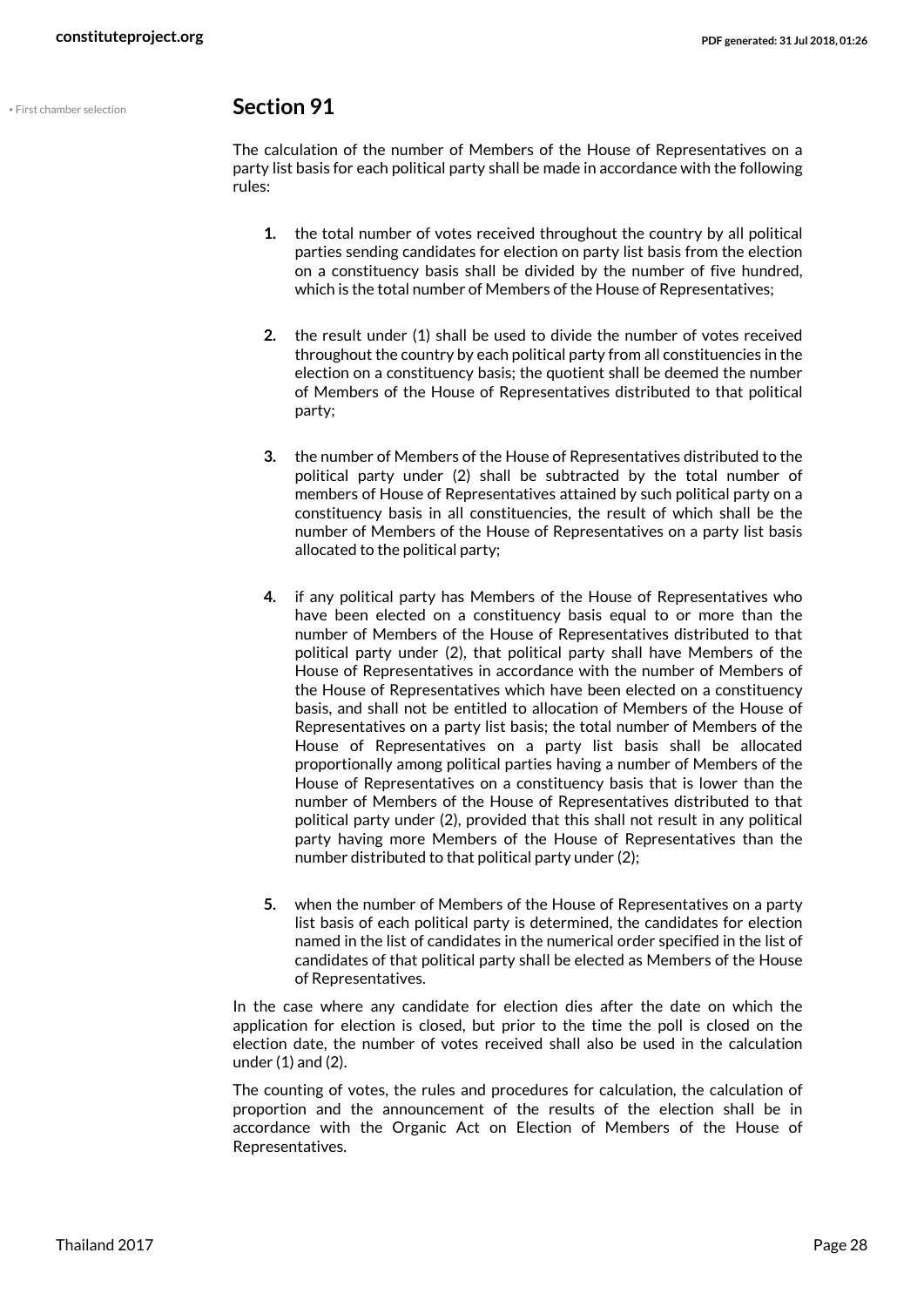In a constituency which does not have any candidate for election who has received more votes than the number of votes cast in favour of no candidate in that constituency, a new election shall be held, and the votes which each candidate for election has received shall not be used in the calculation under section 91. In this case, the Election Commission shall proceed to accept applications for candidacy for the new election, and all former candidates for election shall not have a right to reapply for candidacy in the new election which will be held.

#### **Section 93**

In a general election, if a new election on a constituency basis is required to be held for certain constituencies or polling stations prior to the announcement of the results of the election, or the election is not completed or the announcement of the results of the election is not completed in every constituency for any reason, the calculation of the number of Members of the House of Representatives distributed to each political party and the number of Members of the House of Representatives on a party list basis allocated to each political party shall be in accordance with the rules, procedures and conditions prescribed in the Organic Act on Election of Members of the House of Representatives.

In the case where the result of the calculation under paragraph one decreases the number of Members of the House of Representatives on a party list basis of any political party, the Members of the House of Representatives named last on a party list of such political party shall vacate office in ascending order.

#### **Section 94**

Within one year after the date of the election that is a general election, if there must be a new election for a Member of the House of Representatives on a constituency basis due to the election in that constituency not having proceeded in an honest and just manner, the provisions of section 93 shall apply mutatis mutandis.

The election of a Member of the House of Representatives to fill the vacancy for any reason after one year has lapsed as from the date of the general election shall not prejudice the calculation of the number of the Members of the House of Representatives distributed to each political party under section 91.

#### • Restrictions on voting **Section 95**

A person having the following qualifications has the right to vote at an election:

• Requirements for naturalization

- **1.** being of Thai nationality, provided that a person who has acquired Thai nationality by naturalisation must hold the Thai nationality for not less than five years;
- **2.** being not less than eighteen years of age on the election day;
- **3.** having his or her name listed in the household register in the constituency for not less than ninety days up to the date of the election.

A voter who resides outside the constituency in which his or her name appears in the household register, or whose name appears in the household register in the constituency for a period of less than ninety days up to the date of the election, or who has a residence outside of the Kingdom may register to vote outside the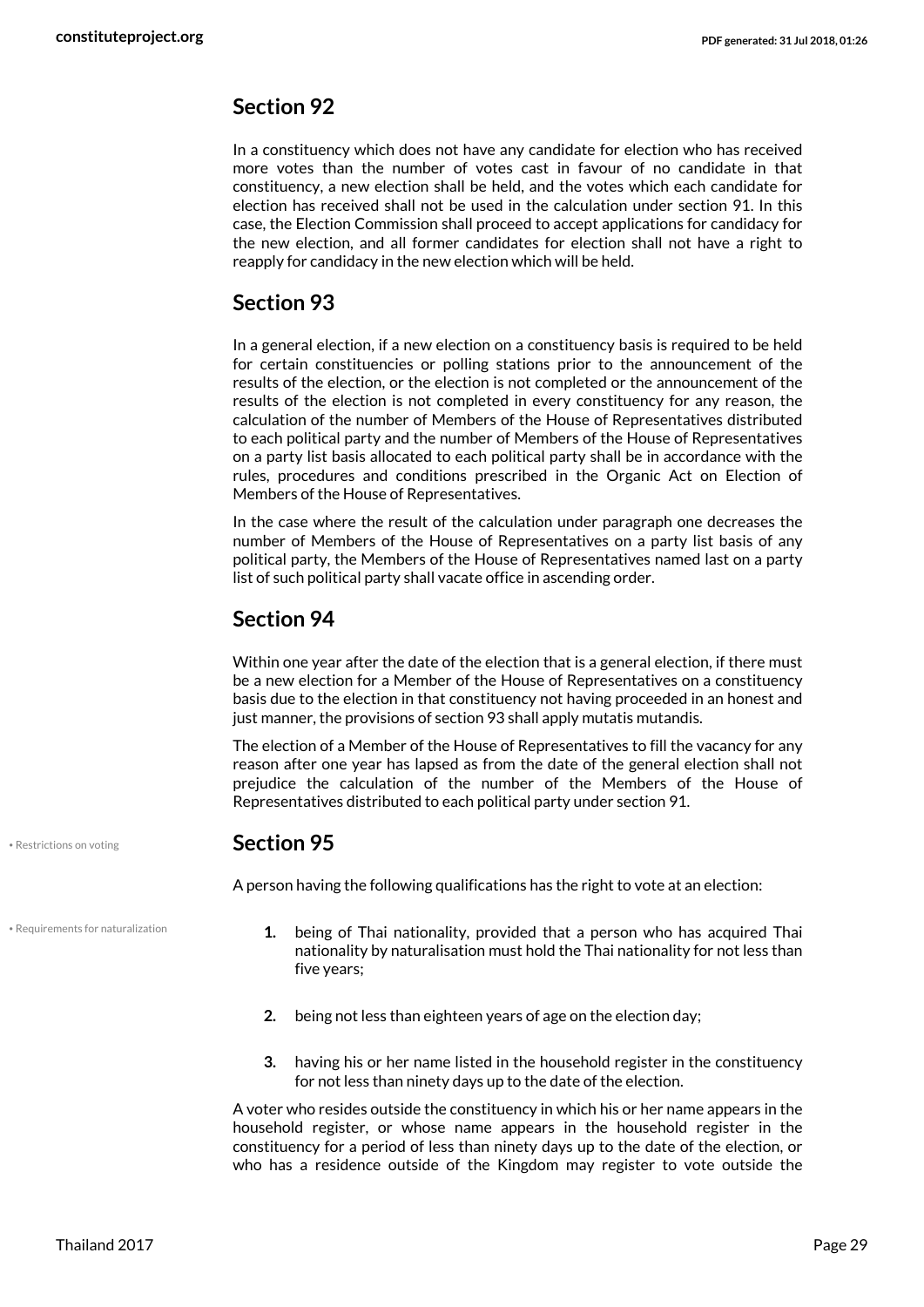• Compulsory voting

constituency at the place, and according to the date, time, procedures and conditions prescribed by the Organic Act on the Election of the Members of the House of Representatives.

A voter who fails to vote without notification of a reasonable cause under the Organic Act on the Election of Members of the House of Representatives may be subject to a restriction of certain rights as provided by law.

• Restrictions on voting **Section 96**

A person under any of the following prohibitions on the election day shall be the person who is prohibited from exercising the right to vote:

- **1.** being a Buddhist monk, Buddhist novice, ascetic or priest;
- **2.** being under revocation of the right to vote, whether or not such case is final;
- **3.** being detained by a warrant of the Court or by a lawful order;
- **4.** being of unsound mind or of mental infirmity.

#### • Eligibility for first chamber **Section 97**

A person having the following qualifications has the right to stand for an election of Members of the House of Representatives:

- **1.** being of Thai nationality by birth;
- 
- . Minimum age for first chamber **2.** being not less than twenty-five years of age up to the date of the election;
	- **3.** being a member of any and only one political party for a consecutive period of not less than ninety days up to the date of the election; however, in the case where the general election is conducted due to the dissolution of the House of Representatives, the period of ninety days shall be reduced to thirty days;
	- **4.** a candidate in an election on a constituency basis shall also have any one of the following qualifications:
		- **a.** having his or her name appear in the household register in the Changwat where he or she stands for election for a consecutive period of not less than five years up to the date of applying for candidacy;
		- **b.** being born in the Changwat where he or she stands for election;
		- **c.** having studied in an educational institution situated in the Changwat where he or she stands for election for a consecutive period of not less than five academic years;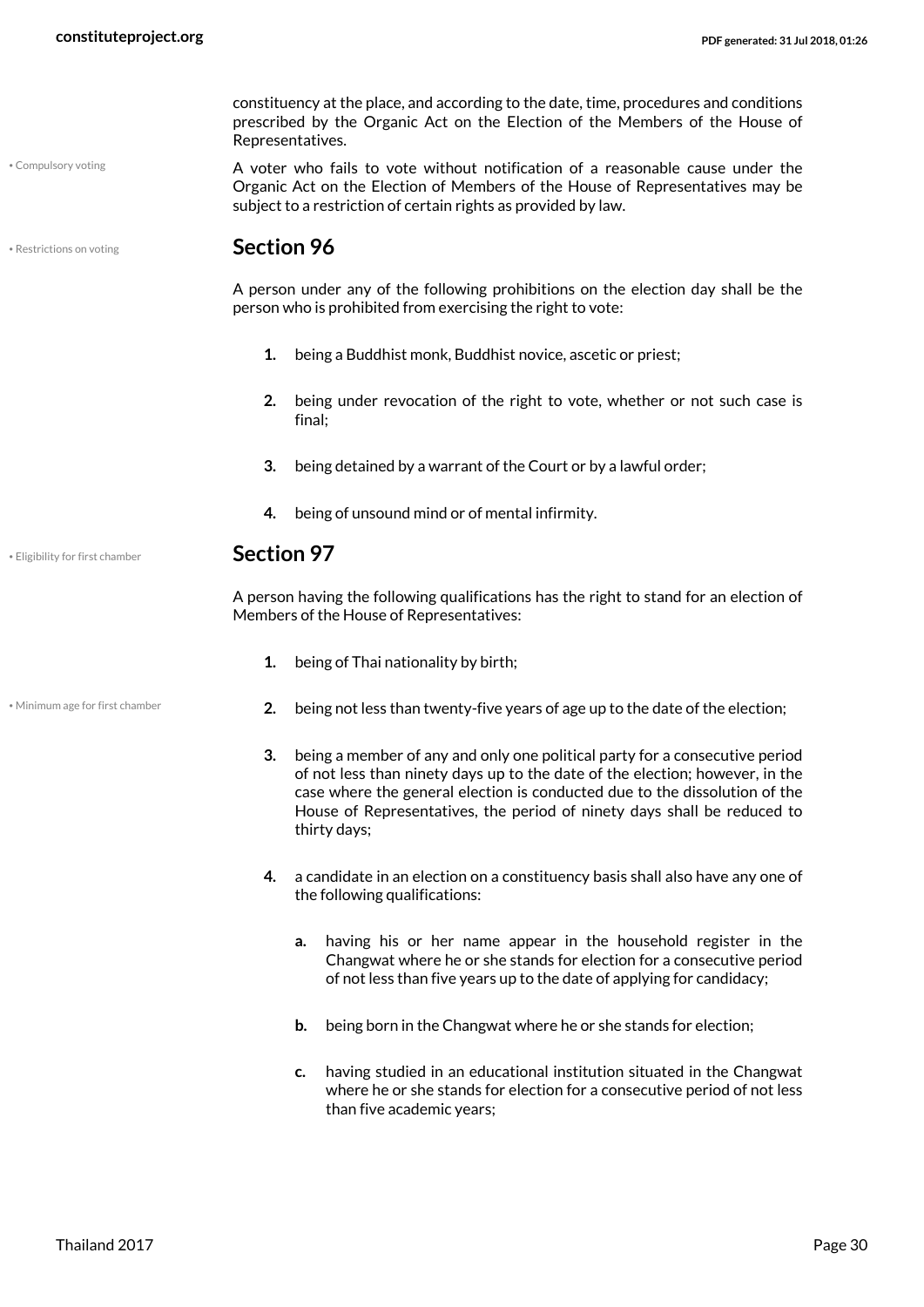**d.** having served in the official service or performed duties in a State agency, or having had his or her name appear in the household register in the Changwat where he or she stands for election, as the case may be, for a consecutive period of not less than five years.

A person under any of the following prohibitions shall be the person who is prohibited from exercising the right to stand for election in an election of Members of the House of Representatives:

- **1.** being addicted to narcotics;
- **2.** being bankrupt or having been dishonestly bankrupt;
- **3.** being the owner of, or a shareholder in any newspaper or mass media business;
- **4.** being a person under the prohibitions from exercising his or her right to vote under section 96 (1), (2) or (4);
- **5.** being under temporary suspension of the right to stand for election, or being a person whose right to stand for election has been revoked;
- **6.** being sentenced by a judgement to imprisonment and imprisoned by a warrant of the Court;
- **7.** having been discharged for a period of less than ten years up to the date of election after being imprisoned except for an offence committed through negligence or a petty offence;
- **8.** having been dismissed from official service, a State agency or a State enterprise on the grounds of dishonest performance of duties or being deemed as having committed dishonest acts or wrongful conducts in the official service;
- **9.** having been ordered by a final judgement or order of the Court that his or her assets shall vest in the State on the grounds of unusual wealth, or having been sentenced by a final judgement to imprisonment on the grounds of committing an offence under the law on prevention and suppression of corruption;

• Eligibility for const court judges **Section 98** • Eligibility for first chamber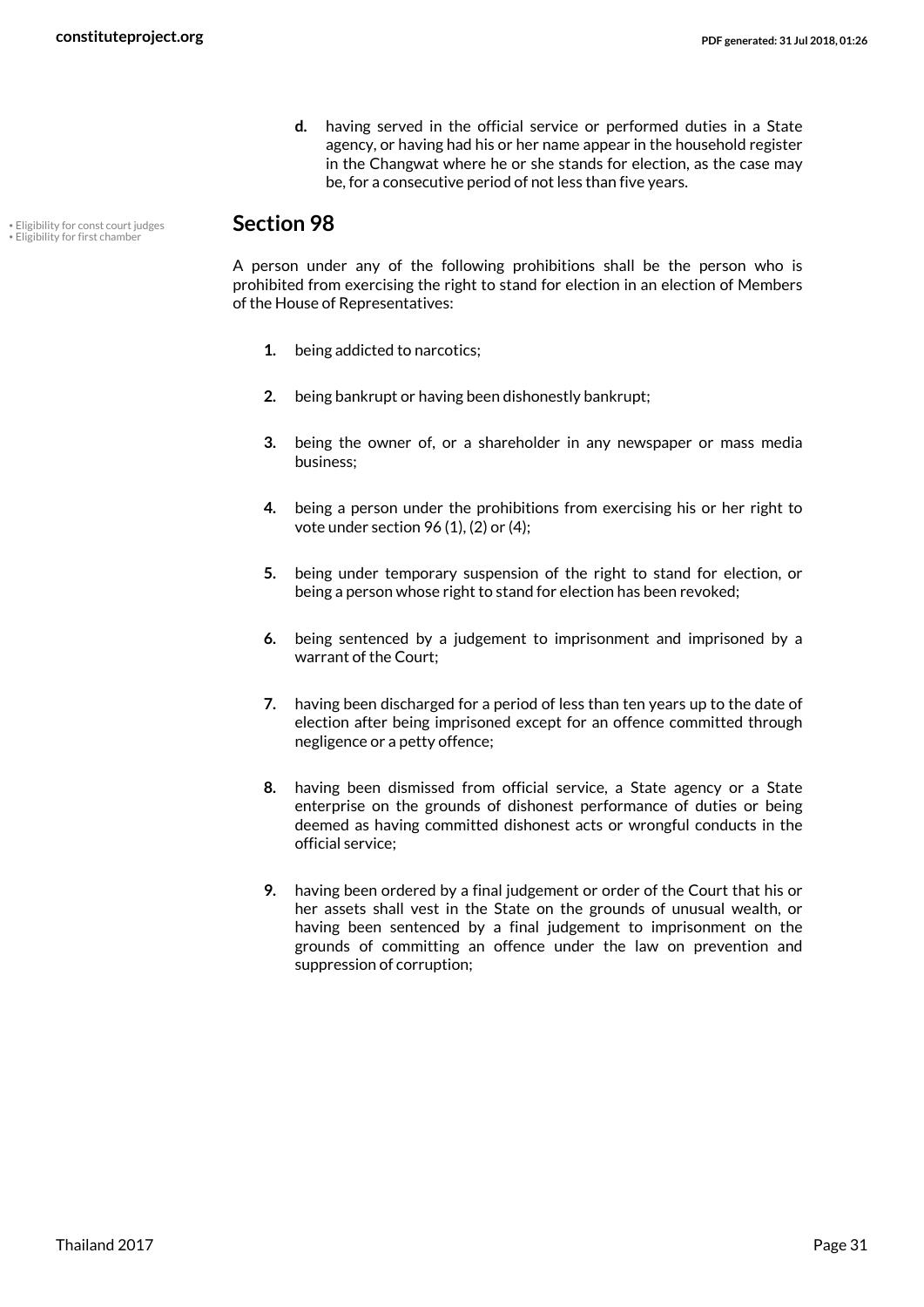- **10.** having been convicted by a final judgement for committing: a malfeasance in public office or in judicial office; an offence under the law on wrongdoings of officials in a State organisation or agency; an offence against property committed in bad faith under the Penal Code; an offence under the law on the borrowing of money amounting to public fraud; an offence of being a producer, importer, exporter or seller under the law on narcotics; an offence of being a banker or a proprietor under the law on gambling; an offence under the law on the prevention and suppression of human trafficking; or an offence of money laundering the law on the prevention and suppression of money laundering;
- **11.** having been sentenced by a final judgement for committing a dishonest act in an election;
- **12.** being a government official holding a permanent position or receiving permanent salary except a political official;
- **13.** being a member of a local assembly or a local administrator; Outside professions of legislators
	- **14.** being a Senator or having been a Senator whose membership has terminated for less than two years;
	- **15.** being an official or an employee of a government agency, State agency, or State enterprise or other State official;
	- **16.** being a judge of the Constitutional Court, or holding a position in an Independent Organ;
	- **17.** being currently under the prohibition from holding a political position;
	- **18.** having been removed from office on the grounds under section 144 or section 235 paragraph three.

• Restrictions on political parties

• Term length for first chamber The term of the House of Representatives is four years from the election day.

During the term of the House of Representatives, there shall be no mergers of political parties having members as Members of the House of Representatives.

## **Section 100**

Membership of the House of Representatives commences on the election day.

### • Removal of individual legislators **Section 101**

Membership of the House of Representatives terminates upon:

- **1.** expiration of the term or dissolution of the House of Representatives;
- **2.** death;

• Outside professions of legislators

- Outside professions of legislators
- Outside professions of legislators
- Outside professions of legislators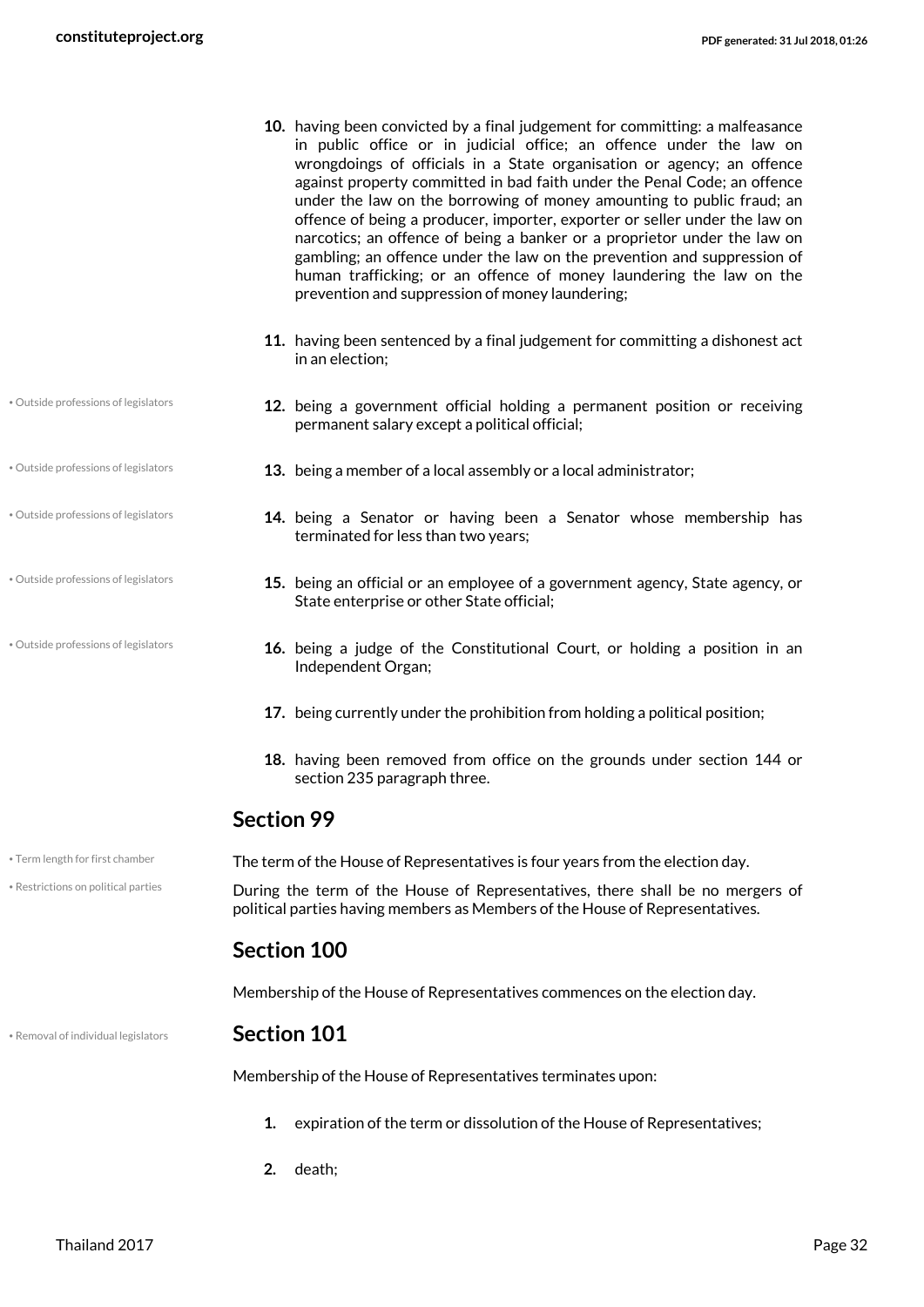- **3.** resignation;
- **4.** vacation of office under section 93;
- **5.** being disqualified under section 97;
- **6.** being under any prohibition under section 98;
- **7.** acting in contravention of any prohibition under section 184 or section 185;
- **8.** resignation from membership of his or her political party;
- **9.** having his or her membership of a political party terminated by a resolution of such political party with votes of not less than three-fourths of the joint meeting of the Executive Committee of that political party and Members of the House of Representatives affiliated with such political party; in this case, if such Member of the House of Representatives does not become a member of another political party within thirty days as of the day the resolution is passed by the political party, it shall be deemed that membership is terminated as from the date on which such period of thirty days has lapsed;
- **10.** loss of membership of the political party; however, in the case where the loss of membership of a political party is caused by an order to dissolve the political party to which such a Member of the House of Representatives is a member, and such Member of the House of Representatives is unable to become a member of another political party within sixty days as from the date the order to dissolve to political party is passed, it shall be deemed that his or her membership is terminated as from the day following the date on which such period of sixty days has lapsed;
- **11.** being vacated from office on the grounds under section 144 or section 235 paragraph three;
- **12.** having been absent for more than one-fourth of the number of days in a session lasting not less than one hundred and twenty days without permission of the President of the House of Representatives;
- **13.** being sentenced by a final judgement to imprisonment notwithstanding the suspension of sentence, except for an offence committed through negligence, a petty offence or a defamation offence.

#### • Scheduling of elections **Section 102**

Upon the expiration of the term of the House of Representatives, the King will issue a Royal Decree calling for a general election of the Members of the House of Representatives within forty-five days as from the date of expiration of the term of the House of Representatives.

The election under paragraph one shall be on the same day throughout the Kingdom as specified by notification of the Election Commission in the Government Gazette.

• Attendance by legislators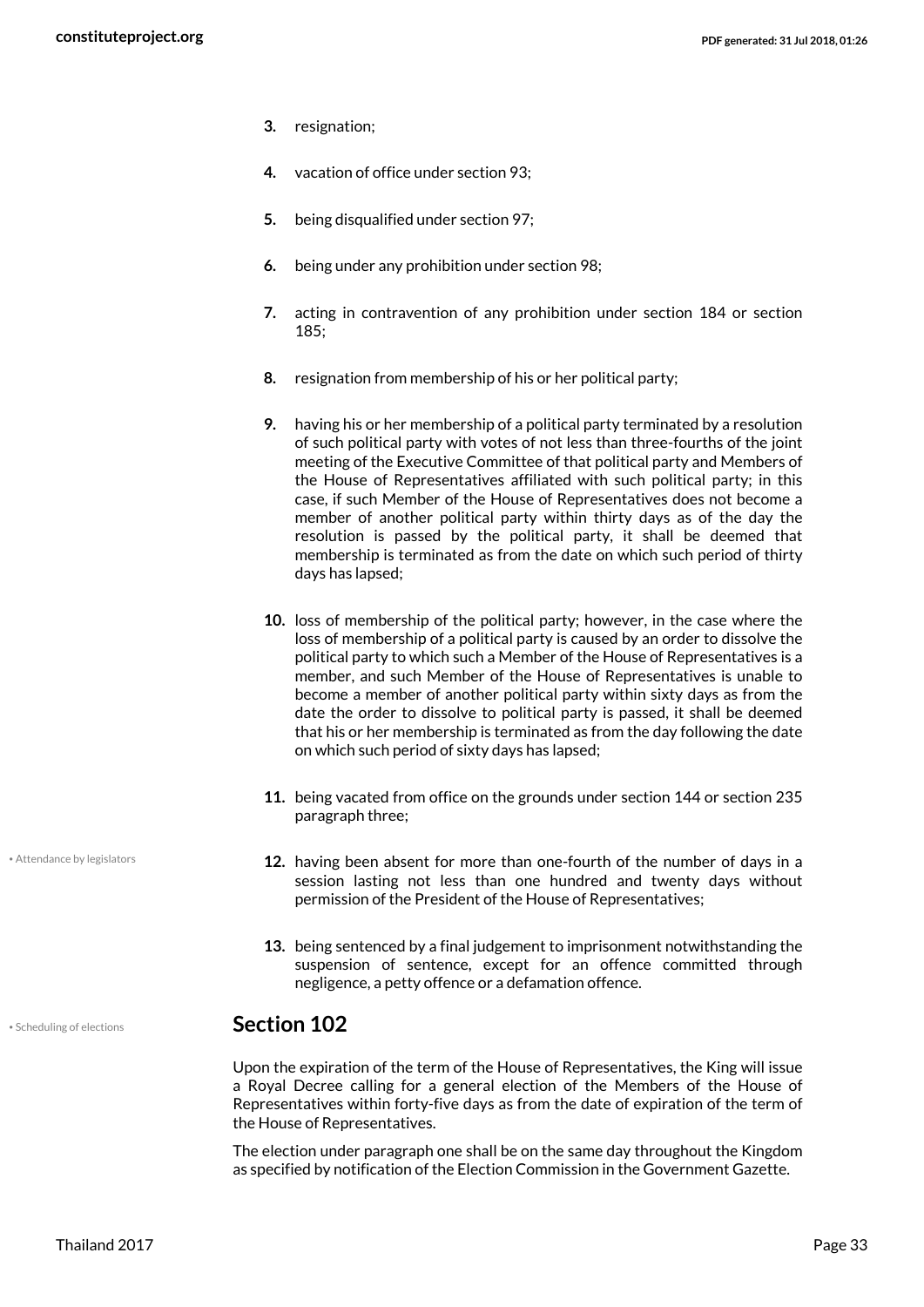### • Dismissal of the legislature **Section 103**

The King has the Royal Prerogative to dissolve the House of Representatives for a new general election of Members of the House of Representatives.

The dissolution of the House of Representatives shall be made in the form of a Royal Decree and shall be made only once under the same event.

Within five days from the date the Royal Decree under paragraph one comes into force, the Election Commission shall specify, by notification, the date of a general election in the Government Gazette, which must be no earlier than forty-five days but no later than sixty days from the date such Royal Decree comes into force. Such election date shall be the same throughout the Kingdom.

### **Section 104**

In the case where there is an unavoidable necessity constituting a cause for an inability to hold an election from taking place on the date specified by notification by the Election Commission under section 102 or section 103, the Election Commission may specify a new date for election, provided that the election must be held within thirty days as from the date such necessity ends. However, for the purpose of the calculation of the term under section 95 (2) and section 97 (2), the date shall be counted up to the election date prescribed by section 102 or section 103, as the case may be.

#### • Replacement of legislators **Section 105**

When an office of a Member of the House of Representatives becomes vacant for any reason other than the expiration of term or the dissolution of the House of Representatives, the following proceedings shall be taken:

- **1.** in the case where the vacancy is that of an office of a Member of the House of Representatives elected from an election on a constituency basis, a Royal Decree shall be issued for holding an election of a Member of the House of Representatives to fill the vacancy, unless the remainder of the term of the House of Representatives is less than one hundred and eighty days, and the provisions of section 102 shall apply mutatis mutandis;
- **2.** in the case where the vacancy is that of the office of a Member of the House of Representatives on a party list basis, the President of the House of Representatives shall, by publication in the Government Gazette within seven days as from the date of the vacancy, elevate the person whose name in the list of that political party is placed in the next order to become Member of the House of Representatives; if there is no person remaining in the list to be elevated to fill the vacancy, the Members of the House of Representatives on a party list basis shall consist of the existing members.

Membership of the replacing Member of the House of Representatives under (1) shall commence as from the day on which the election to fill the vacancy is held, while membership of the replacing Member of the House of Representatives under (2) shall commence as from the day following the date of the publication of the name of the replacing member in the Government Gazette. The replacing member may serve only the remainder of the term of the House of Representatives.

The calculation of the proportion of votes of a political party for a Member of the House of Representatives on a party list basis when an election to fill a vacancy is held shall be in accordance with section 94.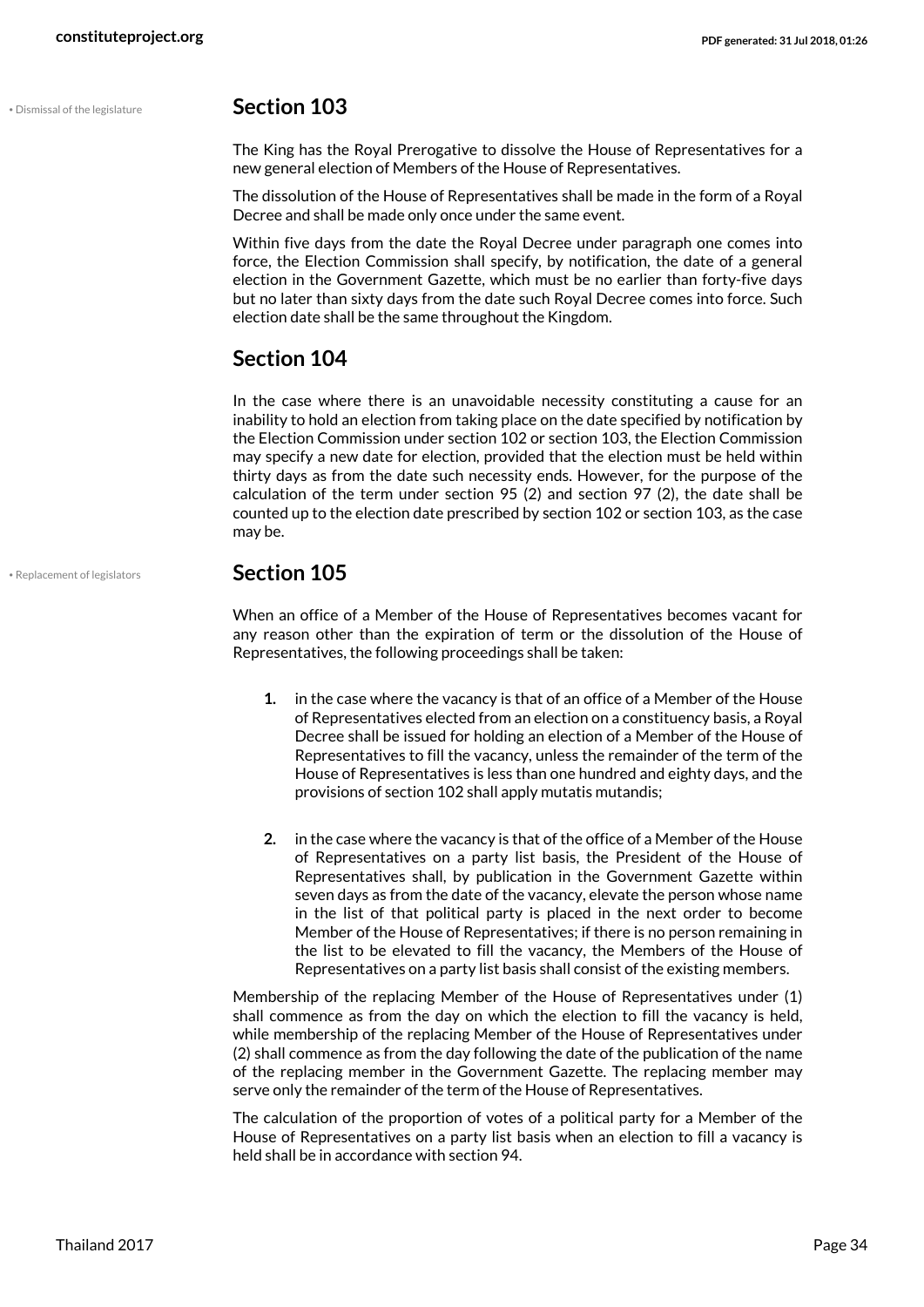After the Council of Ministers has assumed the administration of State affairs, the King will appoint as the Leader of the Opposition in the House of Representatives the Member of the House of Representatives who is the leader of a political party in the House of Representatives with the largest number of members with no members holding the office of Minister, President of the House of Representatives, or the Vice-President of the House of Representatives.

In the case where political parties under paragraph one have an equal number of members, the matter shall be decided by drawing lots.

The President of the House of Representatives shall countersign the Royal Command appointing the Leader of the Opposition in the House of Representatives.

The Leader of the Opposition in the House of Representatives shall vacate office upon being disqualified under paragraph one, or where a case under section 118 (1), (2), (3) or (4) arises. In such case, the King will appoint a new Leader of the Opposition in the House of Representatives to fill the vacancy.

### <span id="page-34-0"></span>**Part 3: The Senate**

The Senate consists of two hundred members installed from a selection by and among persons having the knowledge, expertise, experience, profession, or characteristics or common interests or working or having worked in varied areas of the society.

The division of groups shall be made in a way which enables every person having the right to apply for selection to belong to any one group. The division of groups, number of groups, and qualifications of a person in each group, the application and acceptance of application, the rules and procedures for selection among themselves, the acceptance of the selection, the number of Senators selected from each group, the listing of reserve candidates, the elevation of persons from the reserve list to fill the vacancy, and any other measures necessary to enable the selection among themselves to proceed honestly and justly, shall be in accordance with the Organic Act on Installation of Senators. For the purpose of enabling such selection to proceed honestly and justly, it may be prescribed that a candidate from each group shall be prohibited from selecting another candidate from the same group, or that candidates for selection are screened by any other mean in which the candidates may participate.

The undertakings under paragraph two shall be carried out from the level of an Amphoe, and the level of a Changwat, to the national level, so that a Senator is a representative of the Thai people at the national level.

In the case where the number of Senators under paragraph one is not met, whether this results from a vacancy of office or any other cause other than the expiration of term of the Senate, and where no list of reserves remains, the Senate shall consist of the remaining Senators. However, in the case where the number of Senators remaining is less than one-half of the total number of Senators and the remaining term of the Senate is more than one year, a selection of Senators to fill the vacancy shall be carried out within sixty days as from the date the number of Senators remaining is less than one-half. In this case, such selected person shall hold office only for the remaining term of the Senate.

• Eligibility for second chamber **Section 107** • Second chamber selection

• Size of second chamber

• Replacement of legislators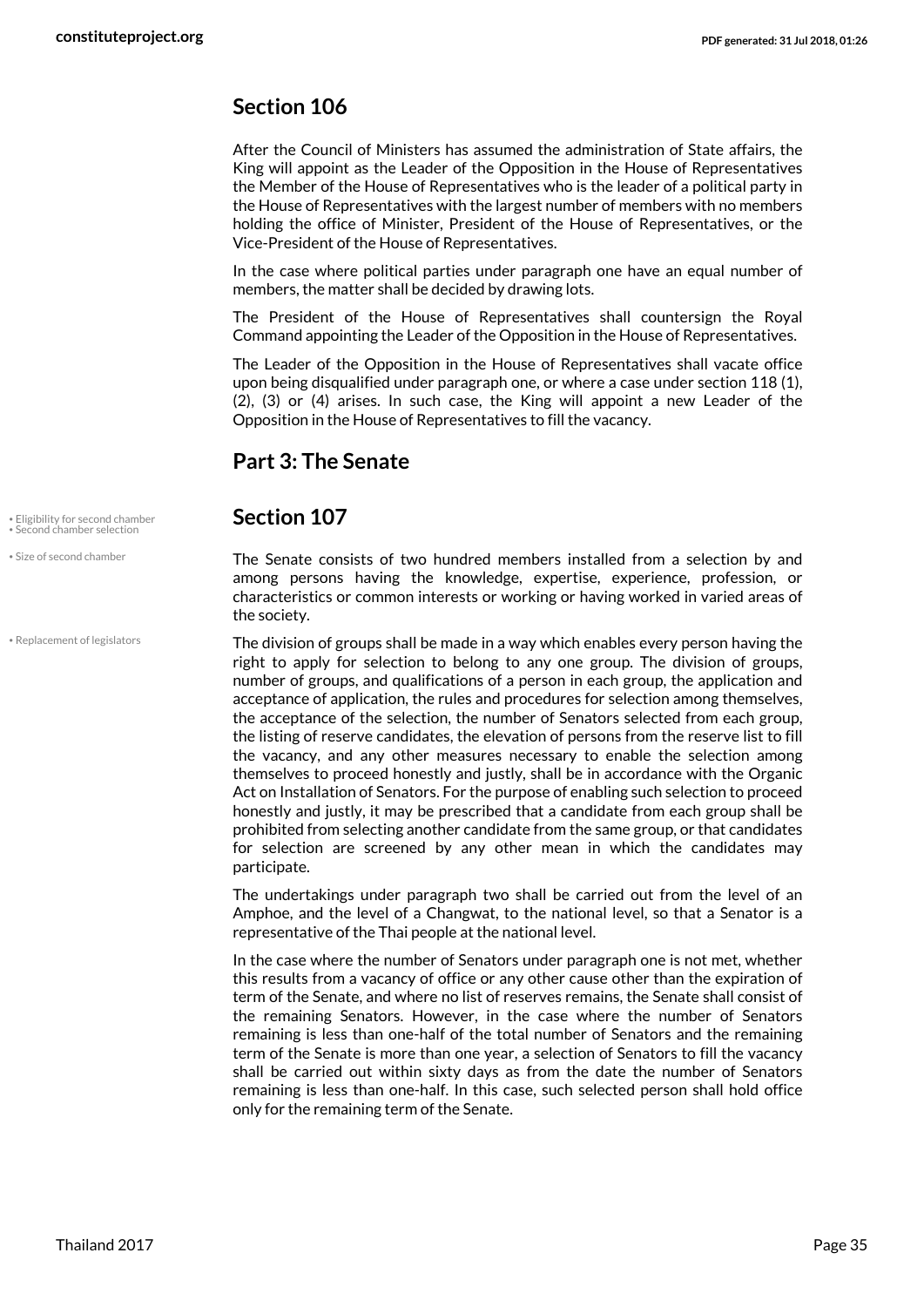The selection of Senators shall be made in the form of a Royal Decree, and within five days from the date the Royal Decree comes into force, the Election Commission shall prescribe the date of commencement of the selection which shall be no later than thirty days as from the date such Royal Decree comes into force. Such prescription shall be published in the Government Gazette, and the provisions of section 104 shall apply mutatis mutandis.

#### • Eligibility for second chamber **Section 108**

A Senator shall have the qualifications and not be under any of the prohibitions as follows:

- **a.** qualifications:
	- **1.** being of Thai nationality by birth;
- Minimum age for second chamber
- **2.** being not less than forty years of age on the date of application for selection;
- **3.** having knowledge, expertise and experience, or having worked for not less than ten years in the field for which he or she applies, or having the qualifications under the rules and conditions prescribed in the Organic Act on Installation of Senators;
- **4.** being born, having his or her name listed in the household register, having worked or having a connection to the area in which he or she applies for selection in accordance with the rules and conditions prescribed in the Organic Act on Installation of Senators;
- **b.** prohibitions:
	- **1.** being a person prohibited from exercising the right to stand for election under section 98 (1), (2), (3), (4), (5), (6), (7), (8), (9), (10), (11), (15), (16), (17) or (18);
- Outside professions of legislators **2. being a government official;** 
	- **3.** being or having been a Member of the House of Representatives, except for a person who has vacated office as a Member of the House of Representatives for a period of not less than five years up to the date of application for selection;
	- **4.** being a member of a political party;
	- **5.** being or having been a person holding any position in a political party, except for a person who has vacated the position in a political party for a period of not less than five years up to the date of application for selection;
	- **6.** being or having been a Minister, except for a person who has vacated office for a period of not less than five years up to the date of application for selection;

• Outside professions of legislators

• Outside professions of legislators

• Eligibility for cabinet • Outside professions of legislators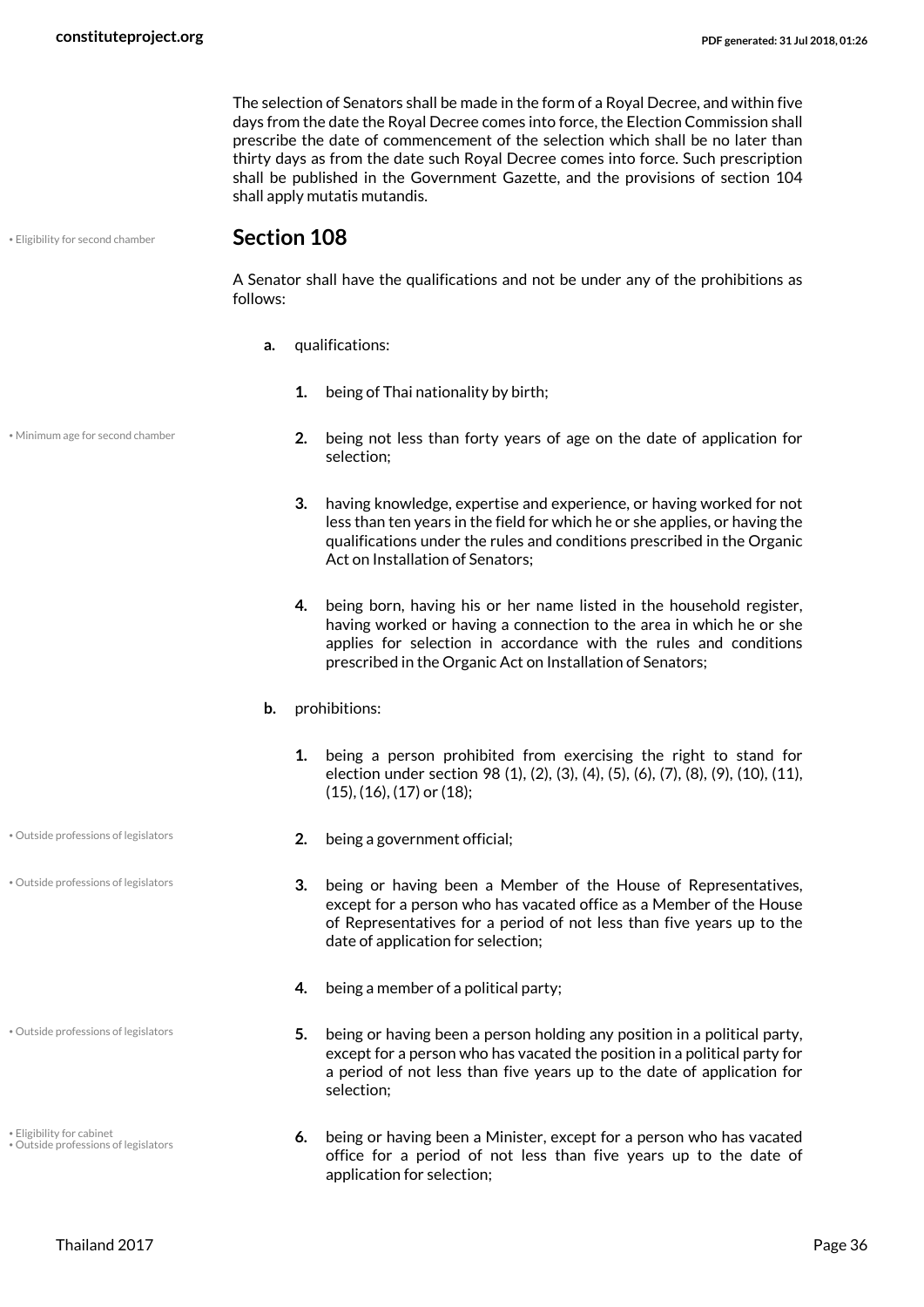**7.** being or having been a member of a local assembly or a local administrator, except for a person who has vacated office as a member of a local assembly or a local administrator for a period of not less than five years up to the date of application for selection; • Outside professions of legislators **8.** being an ascendant, spouse or child of a Member of the House of Representatives, a Senator, a political official, a member of a local assembly or a local administrator, a candidate for selection to become a Senator for the same session, or a person holding office in the Constitutional Court or in an Independent Organ; **9.** having held office as a Senator under this Constitution. **Section 109** The term of the Senate is five years from the date the result of the selection is announced. • Term length of second chamber Membership of the Senate commences on the date on which the Election Commission announces the result of the selection. Upon expiration of the term of the Senate, the Senators shall remain in office to perform duties until there are new Senators. **Section 110** Upon expiration of the term of the Senate, there shall be a selection of new Senators under section 107 paragraph five. • Removal of individual legislators **Section 111** Membership of the Senate terminates upon: **1.** expiration of the term of the Senate; **2.** death;

- **3.** resignation;
- **4.** being disqualified or being under any of the prohibitions under section 108;
- Attendance by legislators
- **5.** having been absent for more than one-fourth of the number of days in a session the length of which is not less than one hundred and twenty days without permission of the President of the Senate;
	- **6.** being sentenced by a final judgment to imprisonment, notwithstanding the suspension of the sentence, except for an offence committed through negligence, a petty offence or a defamation offence;
	- **7.** committing an act which is in contravention with section 113, or an act which is prohibited under section 184 or section 185;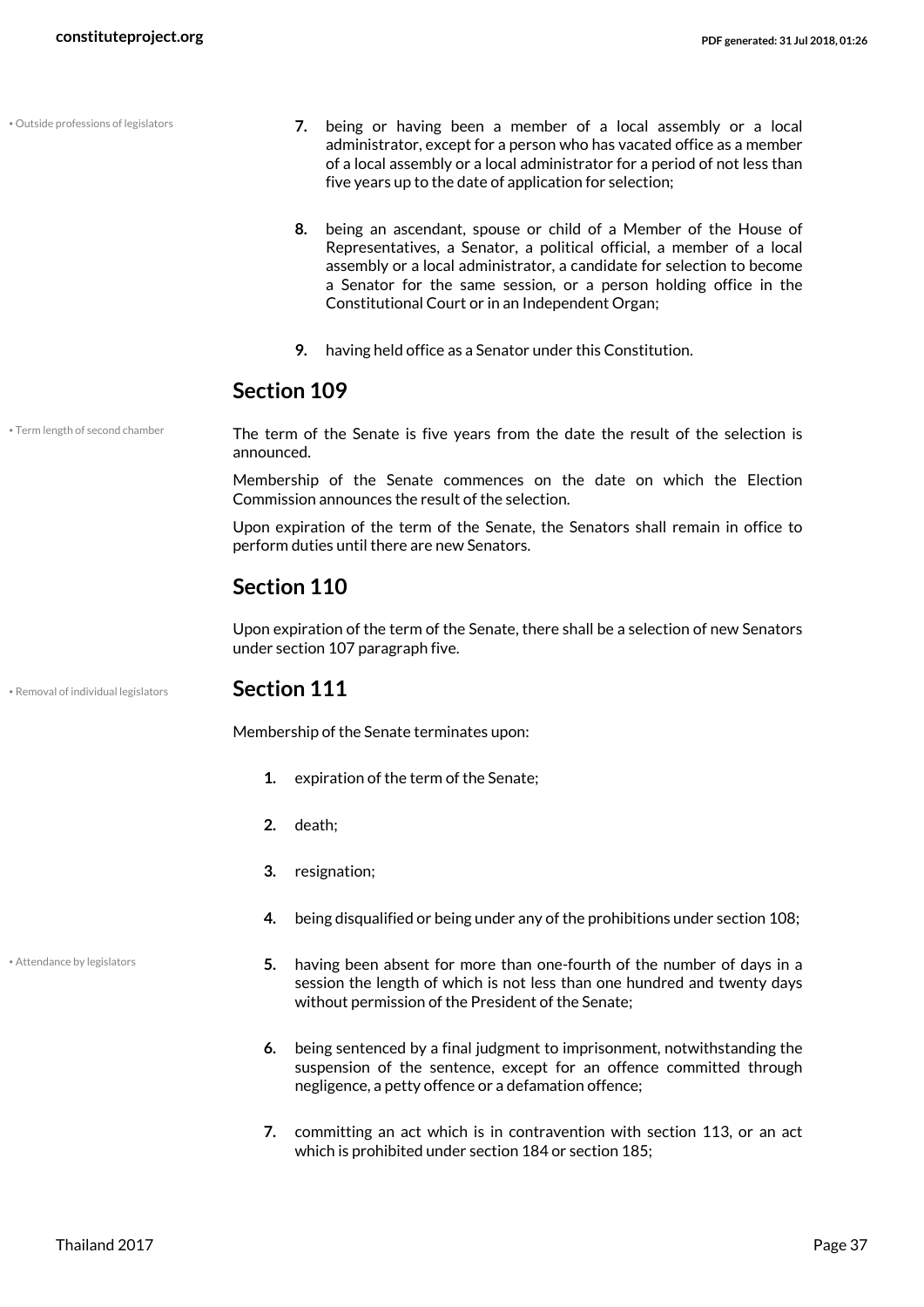**8.** vacating office on the grounds under section 144 or section 235 paragraph three.

## **Section 112**

A person who has held office as a Senator and whose membership has terminated for a period of not more than two years shall not be a Minister or a person holding a political position, except for being a member of a local assembly or a local administrator.

## **Section 113**

A Senator shall not align with or yield to the mandate of any political party.

## **Part 4: Provisions Applicable to Both Houses**

## **Section 114**

Members of the House of Representatives and Senators are representatives of the Thai people and free from any mandate, commitment, or control. They shall perform duties honestly for the common interest of the Nation and the happiness of Thai people as a whole, without conflict of interest.

#### • Oaths to abide by constitution **Section 115**

Before taking office, a Member of the House of Representatives and a Senator shall make a solemn declaration at a sitting of the House of which he or she is a member in the following words:

"I, (name of the declarer), do solemnly declare that I will perform my duties in accordance with the honest dictates of my conscience for the common interest of the Thai people. I will also uphold and observe the Constitution of the Kingdom of Thailand in every respect."

The House of Representatives and the Senate shall each have one President and one or two Vice-Presidents who are appointed by the King from members of such House in accordance with its resolution.

While in office, the President and the Vice-Presidents of the House of Representatives shall not concurrently be members of the executive committee of a political party or hold any position in a political party.

## **Section 117**

The President and the Vice-Presidents of the House of Representatives hold office until the expiration of their term or the dissolution of the House of Representatives.

The President and the Vice-Presidents of the Senate hold office until the date of expiration of the term of the Senate, except for the period under section 109 paragraph three where the President and the Vice-Presidents of the Senate shall remain in office to perform duties.

• Leader of first chamber **Section 116** • Leader of second chamber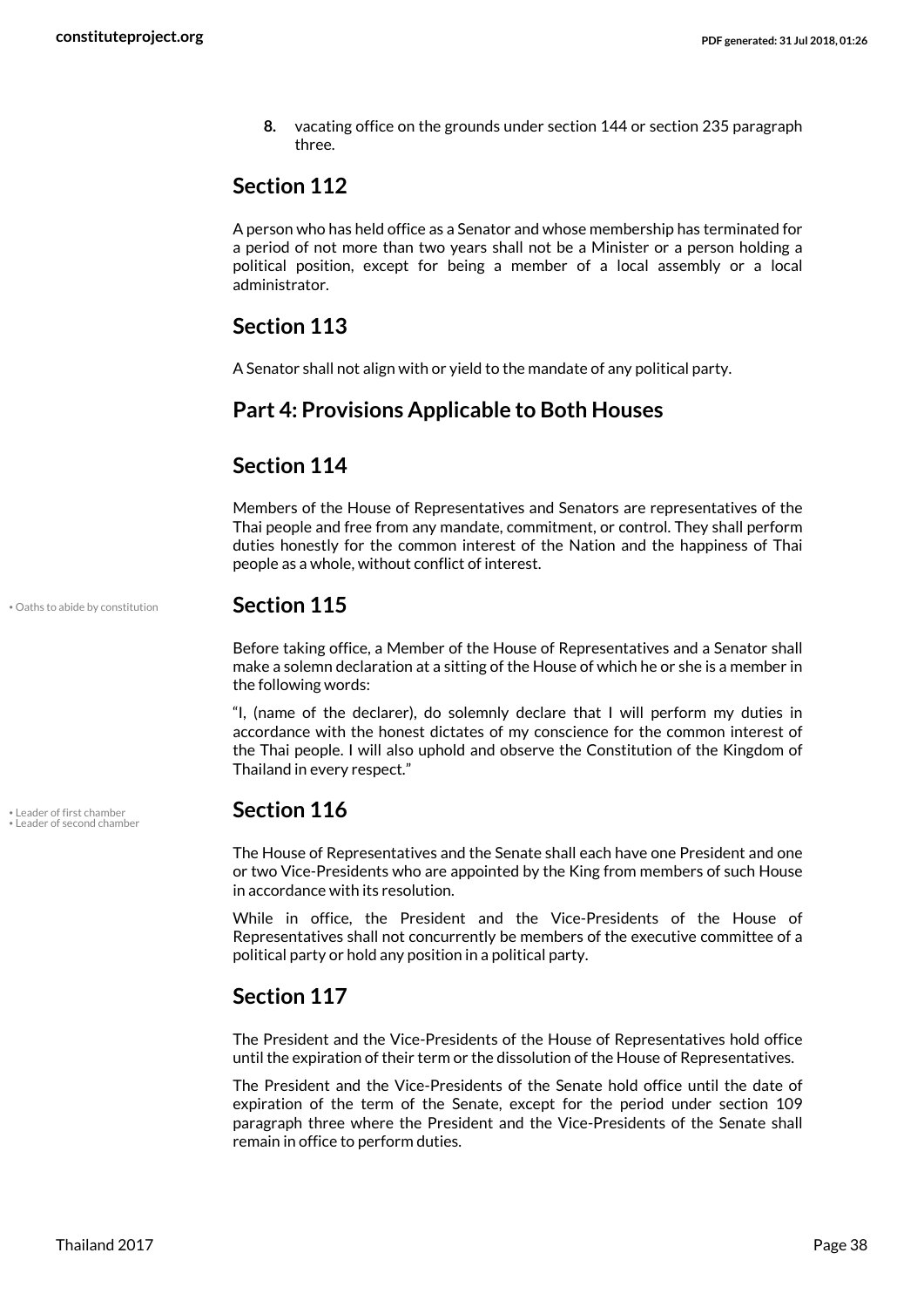The President and the Vice-Presidents of the House of Representatives and the President and the Vice-Presidents of the Senate vacate office before the expiration of the term of office under section 117 upon:

- **1.** loss of membership of the House of which he or she is a member;
- **2.** resignation;
- **3.** holding the position of Prime Minister, Minister or other political official;
- **4.** being sentenced by a judgment to imprisonment, notwithstanding the non-finality or the suspension of sentence, except for an offence committed through negligence, a petty offence or a defamation offence.

### **Section 119**

The President of the House of Representatives and the President of the Senate have the duties and powers to carry out the business of each House in accordance with its rules of procedure. The Vice-Presidents have the duties and powers as entrusted by the President, and perform duties on behalf of the President when the President is not present or unable to perform his or her duties.

The President of the House of Representatives, the President of the Senate and the persons who act on behalf of the President shall be impartial in the performance of duties.

When the President and Vice-Presidents of the House of Representatives or the President and the Vice-Presidents of the Senate are not present at any sitting, the members of each House shall elect one among themselves to preside over such sitting.

## **Section 120**

| • Quorum for legislative sessions | At a sitting of the House of Representatives or the Senate, the presence of not less<br>than one-half of the total number of existing members of each House is required to<br>constitute a quorum, except in cases of considering the agenda on interpellation,<br>where the House of Representatives or the Senate may otherwise prescribe a<br>quorum in the rules of procedure. |  |  |
|-----------------------------------|------------------------------------------------------------------------------------------------------------------------------------------------------------------------------------------------------------------------------------------------------------------------------------------------------------------------------------------------------------------------------------|--|--|
|                                   | A resolution on any consultation issue shall be made by a majority of votes, unless it<br>is otherwise provided in this Constitution.                                                                                                                                                                                                                                              |  |  |
|                                   | In casting a vote, each member has one vote. In case of an equality of votes, the<br>presiding member shall have an additional vote as a casting vote.                                                                                                                                                                                                                             |  |  |
| • Publication of deliberations    | The minutes of sittings and records of each member's voting shall be disclosed to the<br>general public, except for the case of a sitting in camera or voting by secret ballot.                                                                                                                                                                                                    |  |  |
|                                   | The casting of votes to elect or give approval to a person for holding office shall be<br>made by secret ballot, unless it is otherwise provided in this Constitution.                                                                                                                                                                                                             |  |  |
| • Length of legislative sessions  | <b>Section 121</b>                                                                                                                                                                                                                                                                                                                                                                 |  |  |
|                                   | Within fifteen days as from the announcement date of the result of the election of<br>Members of the House of Representatives which is a general election, the National                                                                                                                                                                                                            |  |  |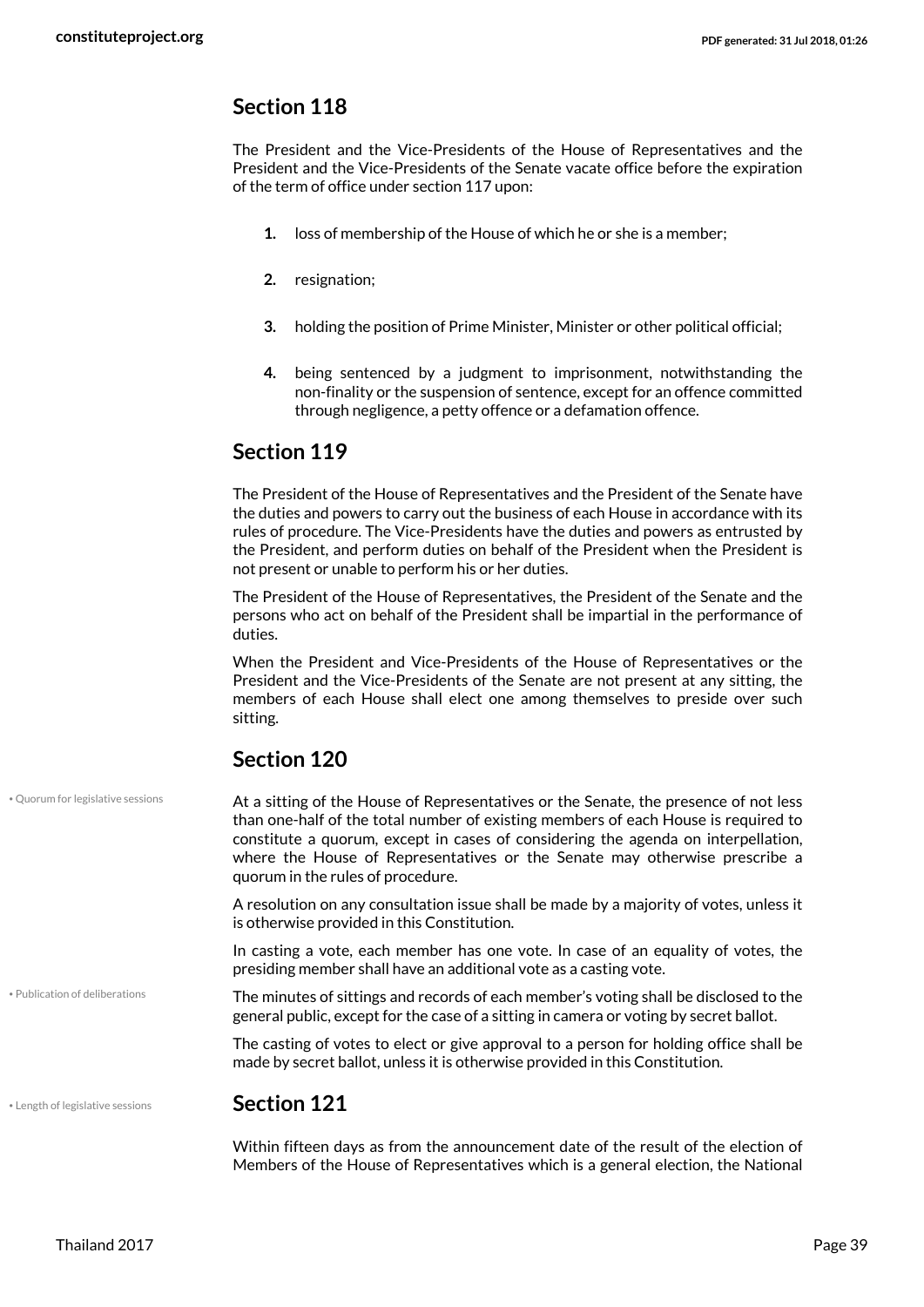Assembly shall be convoked for the first sitting of its members.

Each year, there shall be two ordinary sessions of the National Assembly. Each of them shall last one hundred and twenty days but the King may prolong this time period.

An ordinary session may be prorogued before the end of one hundred and twenty days only with the approval of the National Assembly.

The day on which the first sitting under paragraph one is held shall be considered as the commencement date of the first annual ordinary session, and the commencement date of the second annual ordinary session shall be fixed by the House of Representatives. However, in the case where the period of time from the first sitting under paragraph one to the end of the calendar year is insufficient to hold the second annual ordinary session, the second annual ordinary session may be omitted in that year.

## **Section 122**

The King convokes the National Assembly, opens and prorogues its session.

The King may be present to perform the opening State ceremony of the first annual ordinary session or may command the Heir to the Throne who is sui juris or any person to perform the ceremony as His Representative.

When it is necessary for the interests of the State, the King may convoke an extraordinary session of the National Assembly.

Subject to section 123 and section 126, the convocation, the prolongation and the prorogation of the session of the National Assembly shall be made by a Royal Decree.

#### • Extraordinary legislative sessions **Section 123**

Members of both Houses or Members of the House of Representatives comprising not less than one-third of the total number of existing members of both Houses have the right to lodge with the President of the National Assembly their petition to report to the King for the issuance of a Royal Command convoking an extraordinary session of the National Assembly.

The President of the National Assembly shall report to the King and countersign the Royal Command.

# • Head of government immunity **Section 124** • Immunity of legislators

At a sitting of the House of Representatives or the Senate or at a joint sitting of the National Assembly, words expressed in giving statements of fact or opinions or in casting the votes by any member are absolutely privileged. No charge or action in any manner whatsoever shall be brought against such member.

The privilege under paragraph one does not extend to a member who expresses words at a sitting which is broadcast through radio or television or any other mean if such words appear out of the precinct of the National Assembly and the expression of such words constitutes a criminal offence or a wrongful act against any other person who is not a Minister or member of that House.

In the case of paragraph two, if the words expressed by the member cause damage to another person who is not a Minister or member of that House, the President of that House shall cause explanations to be published as requested by that person in accordance with procedures and within such period of time prescribed in the rules of procedure of that House, without prejudice to the right of such person to bring the

• Extraordinary legislative sessions

• Extraordinary legislative sessions

• Radio • Telecommunications • Television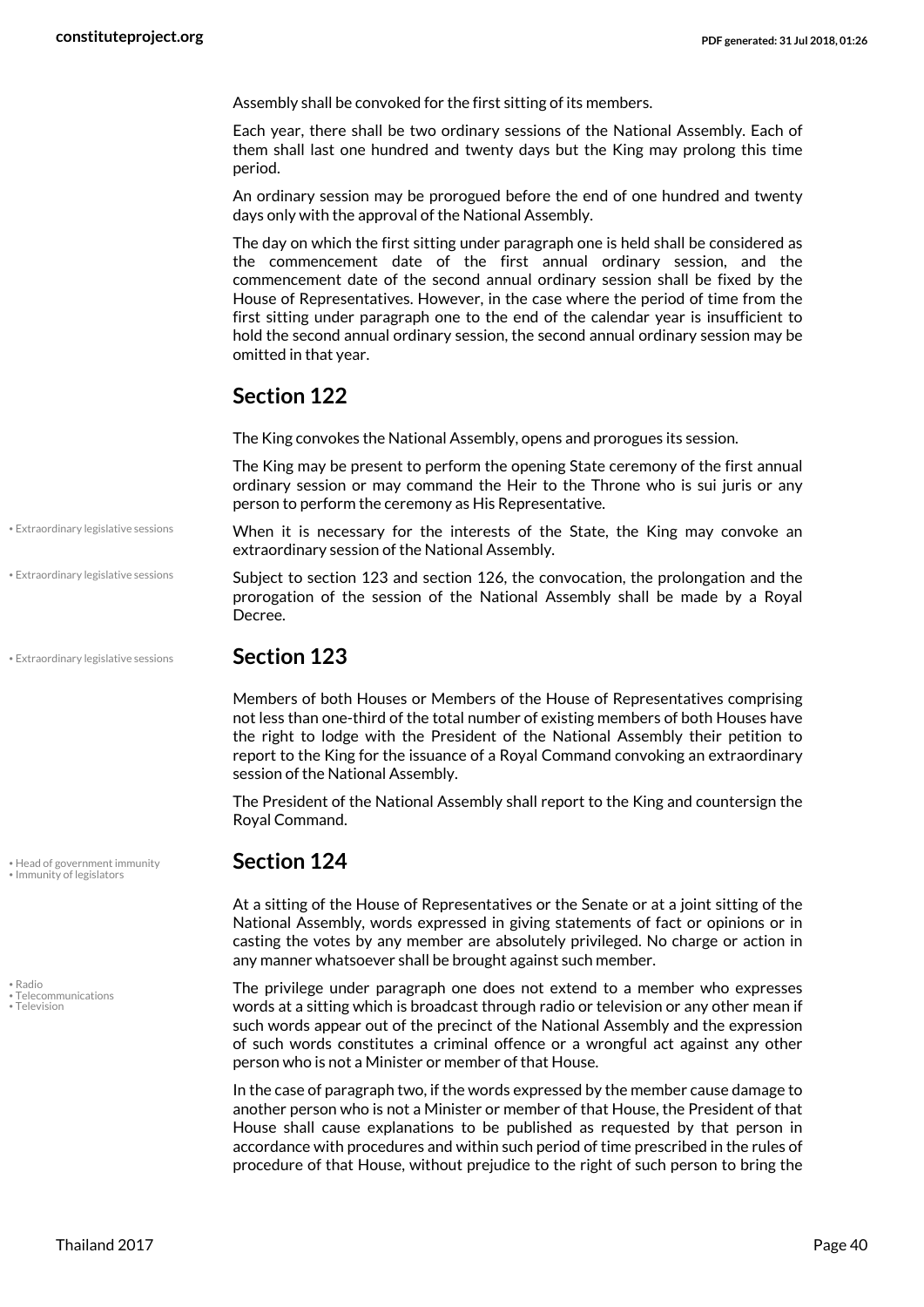case before the Court.

The privilege provided in this section extends to printers and publishers of the minutes of sittings in accordance with the rules of procedure of the House of Representatives, the Senate or the National Assembly, as the case may be, and to persons permitted by the presiding member to give statements of fact or opinions at such sitting as well as to persons who broadcasts the sitting through radio or television or any other mean with the permission of the President of the such House mutatis mutandis.

### • Immunity of legislators **Section 125**

During a session, no Member of the House of Representatives or Senator shall be arrested, detained or summoned by a warrant for inquiry as a suspect in a criminal case unless permission of the House of which he or she is a member is obtained or he or she is arrested in flagrante delicto.

In the case where a Member of the House of Representatives or a Senator has been arrested in flagrante delicto, a report shall forthwith be submitted to the President of the House of which he or she is a member, and, for the benefit of a sitting, such President may order the release of the person so arrested in order to attend the sitting.

If a Member of the House of Representatives or a Senator is detained during inquiry or trial before the beginning of a session, when the session begins, the inquiry officer or the Court, as the case may be, must order his or her release as soon as the President of the House of which he or she is a member has so requested. In this regard, the Court may order their release on bail or on bail and bond.

In the case where a criminal charge is brought against a Member of the House or Representatives or a Senator, whether the House is in session or not, the Court may try the case during the session, provided that the trial shall not hinder such member from attending the sitting of the House.

#### • Extraordinary legislative sessions **Section 126**

In the absence of the House of Representatives whether due to the expiration of its term, its dissolution, or on any other grounds, the Senate shall not hold its sitting except in the following cases:

- **1.** where the National Assembly shall act under section 17, section 19, section 20, section 21, or section 177;
- **2.** where the Senate shall hold a sitting to consider the appointment of a person to hold any office under the provisions of this Constitution.

Where a case under paragraph one occurs, the Senate is permitted to hold a sitting. The President of the Senate shall report to the King for the issuance of a Royal Command convoking an extraordinary session of the National Assembly, and the President of the Senate shall countersign the Royal Command.

In the case of (1), the Senate shall act as the National Assembly, provided that the votes for the approval under section 177 shall be of not less than two-thirds of the total number of existing Senators.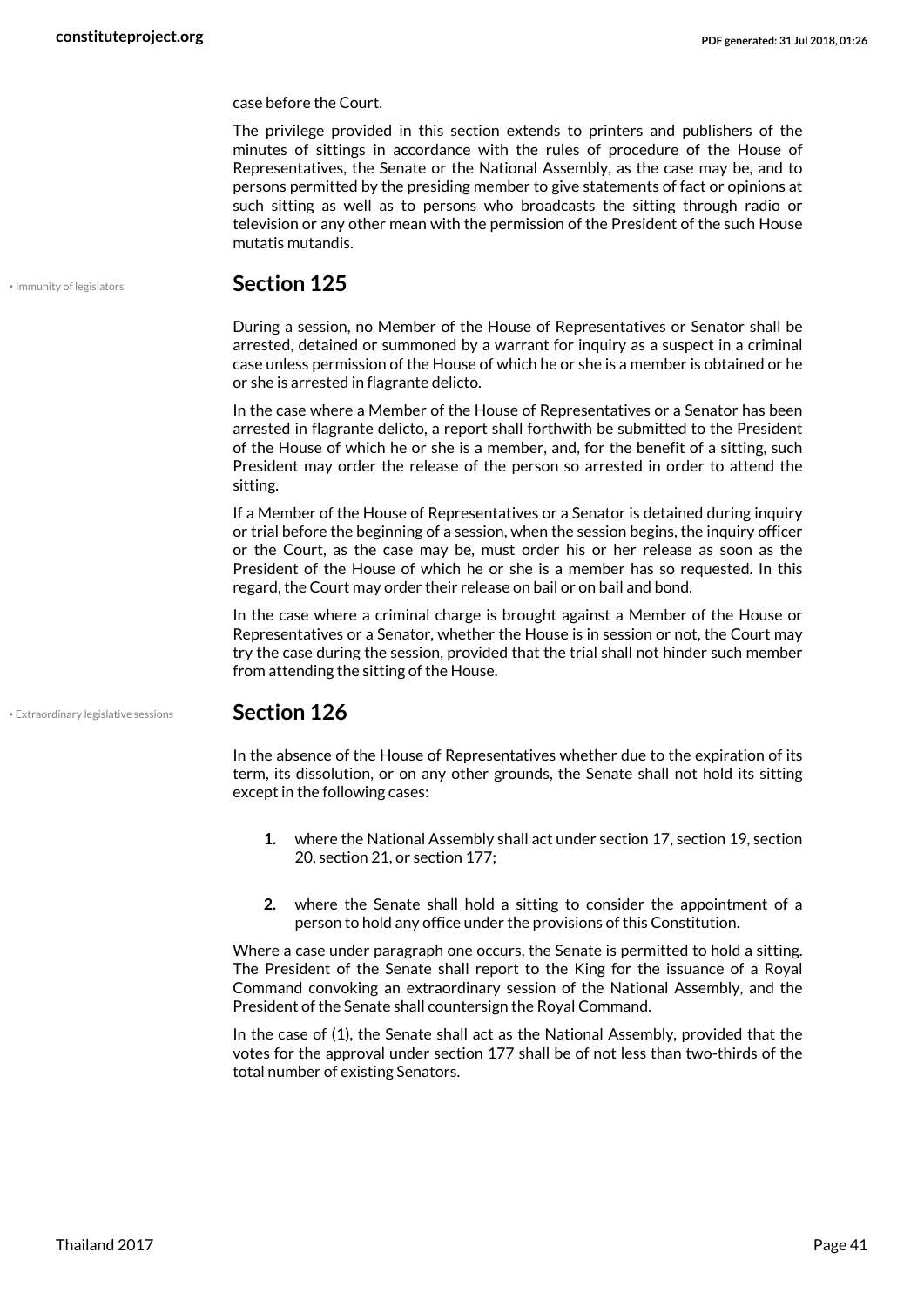## • Public or private sessions **Section 127**

A sitting of the House of Representatives and of the Senate and a joint sitting of the National Assembly shall be public as prescribed by the rules of procedure of each House. However, the Council of Ministers or members comprising not less than one fourth of the total number of existing members of each House or of both houses, as the case may be, may request for a meeting in camera.

### • Legislative committees **Section 128**

The House of Representatives and the Senate have the power to enact rules of procedure governing the election and performance of duties of the President, Vice-Presidents, matters or activities which are within the duties and powers of each standing committee, performance and quorum of committees, sittings, submission and consideration of organic law bills and bills, submission of motions, consultation, debate, passing of a resolution, recording and disclosure of the passing of a resolution, interpellation, general debate, observation of the rules and orders and other relevant matters, as well as the power to enact rules of procedure regarding the code of ethics of members and committee members and other matters for the implementation of the Constitution.

The rules of procedure under paragraph one in the part concerning the appointment of an ad hoc committee for the consideration of bills the substance of which is decided by the President of the House of Representatives to concern with children, youths, women, the elderly, the disabled or handicapped, shall stipulate that such ad hoc committee consists of the said types of persons or representatives from private organisations concerned directly with the respective types of persons, of at least one-third of the total number of the ad hoc committee members.

### • Legislative committees **Section 129**

The House of Representatives and the Senate have the power to select and appoint members of each House to constitute a standing committee and have the power to select and appoint persons, being or not being its members, to constitute an ad hoc committee or a joint committee under section 137 in order to perform any act, inquire into facts or study any matter and report its findings to the House in the period of time as prescribed by the House.

The performance of any act, the inquiry into facts or study of any matter under paragraph one shall be within the duties and powers of the House. The duties and powers specified upon the appointment of the committees and the acts of the committees shall not be in repetition or duplication. In the case where the performance of acts, inquiries into facts or studies of any matter are connected, it shall be the duty of the President of the House to direct all relevant committees to perform such tasks together.

No committee may authorise or entrust a person or a group of persons to inquire into facts on its behalf.

The committee under paragraph one has the power to demand documents from any person or summon any person to give statements of fact or opinions on the act or the matter under its inquiry or study. Such demand or summons is not applicable to a judge performing duties or exercising powers in the trial of a case or to the personnel management of each Court or to a person holding an office in an Independent Organ in the direct performance of duties and powers for each organ under the Constitution or the organic acts, as the case may be.

The Minister who is responsible for the matter of inquiry or study of the committee shall have duty to instruct a State official under his or her supervision or control to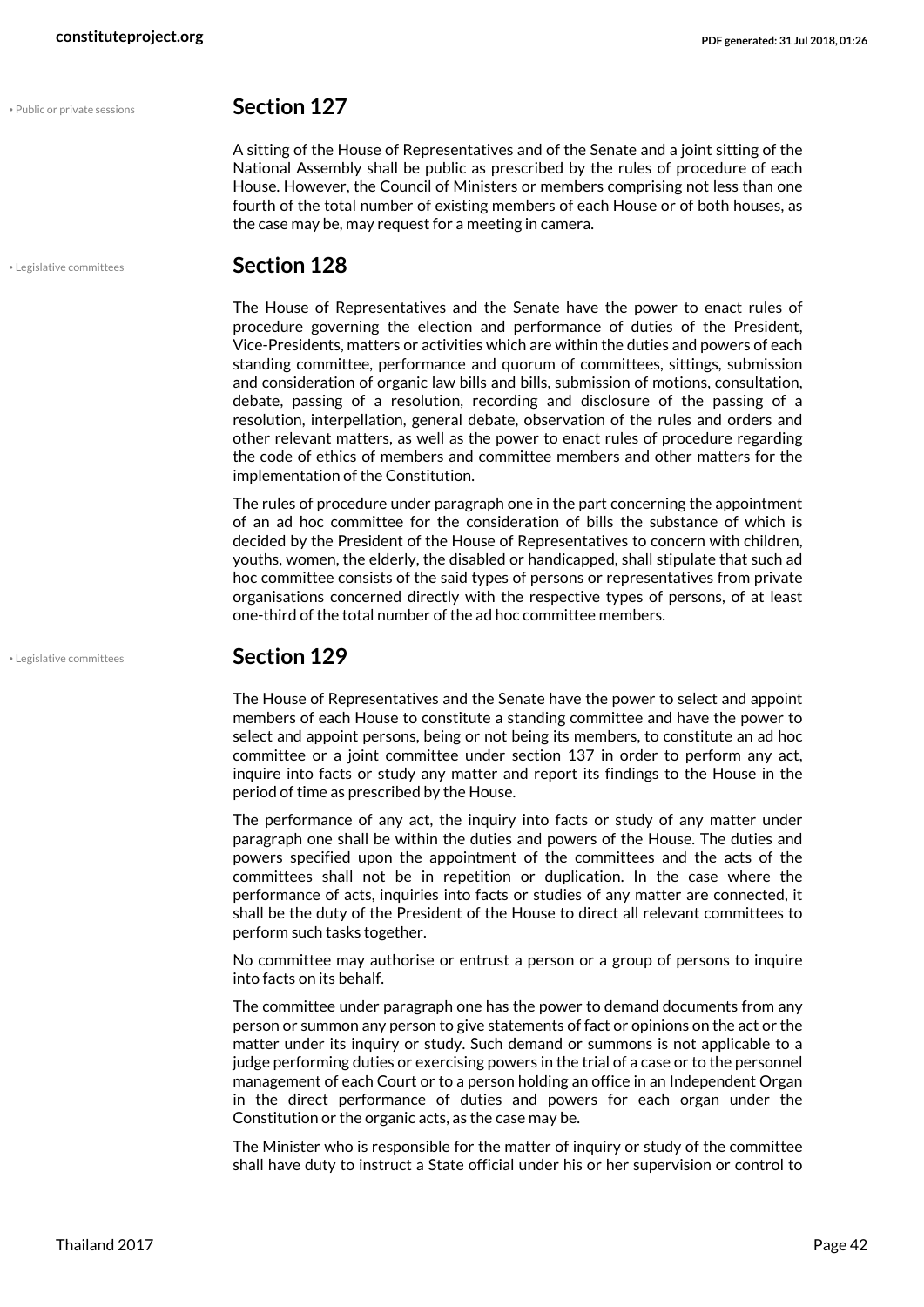provide facts, submit documents or give opinions as summoned by the committee.

The House of Representatives and the Senate shall disclose to the public its minutes of sittings, or committees' reports on the act, findings or study, as the case may be, except in the case where the House of Representatives or the Senate, as the case may be, passes a resolution prohibiting disclosure.

The privileges provided in section 124 shall also extend to persons performing duties and complying with the summons under this section.

The number of members of a standing committee appointed solely from Members of the House of Representatives shall be in proportion to or in close proportion to the number of Members of the House of Representatives of each existing political party in the House of Representatives.

In the absence of the rules of procedure of the House of Representatives under section 128, the President of the House of Representatives shall determine the proportion under paragraph eight.

### **Section 130**

There shall be the following organic acts:

- **1.** Organic Act on Election of Members of the House of Representatives;
- **2.** Organic Act on Installation of Senators;
- **3.** Organic Act on Election Commission;
- **4.** Organic Act on Political Parties;
- **5.** Organic Act on Ombudsmen;
- **6.** Organic Act on Prevention and Suppression of Corruption;
- **7.** Organic Act on State Audit;
- **8.** Organic Act on Procedures of the Constitutional Court;
- **9.** Organic Act on Criminal Procedure for Persons Holding Political Positions;
- **10.** Organic Act on Human Rights Commission.

#### • Organic laws **Section 131**

An organic law bill may be introduced only by:

- **1.** the Council of Ministers upon the recommendation of the Supreme Court, the Constitutional Court or a relevant Independent Organ;
- **2.** Members of the House of Representatives comprising not less than one tenth of the total number of existing Members of the House of Representatives.

• Constitutional court powers · Supreme court powers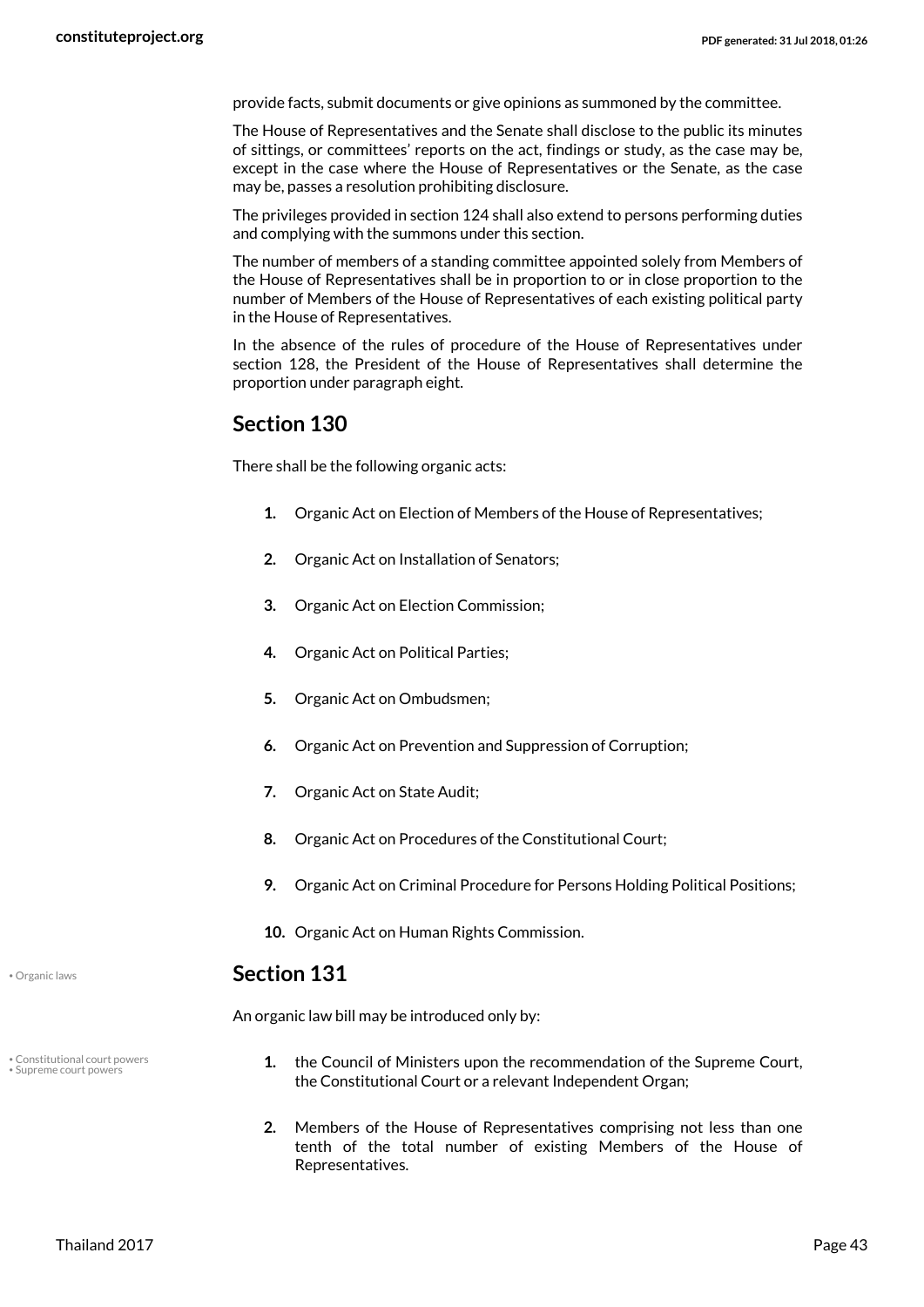- 
- 

# • Constitutional interpretation **Section 132** • Joint meetings of legislative chambers • Organic laws

Unless stipulated as follows, an organic law bill shall be enacted in the same manner as an Act:

- **1.** An organic law bill shall be introduced to the National Assembly, and the National Assembly shall hold a joint sitting for consideration of such organic law bill, which shall be completed within one hundred and eighty days. In voting in the third reading, votes for approval of the organic law bill shall be more than one-half of the total number of existing members of the National Assembly. If the joint sitting of the National Assembly has not completed its consideration within the prescribed period of time, it shall be deemed that the National Assembly approves the organic law bill as introduced under section 131;
- **2.** Within fifteen days as from the date of its approval of the organic law bill, the National Assembly shall refer such organic law bill to the Supreme Court, the Constitutional Court, or relevant Independent Organ for opinions. In the case where the Supreme Court, the Constitutional Court, or the relevant Independent Organ has no objection within ten days as from the date of receipt of such bill, the National Assembly shall take further proceedings;
- **3.** In the case where the Supreme Court, the Constitutional Court or the relevant Independent Organ is of the opinion that provisions of the organic law bill approved by the National Assembly are contrary to or inconsistent with the Constitution or result in an inability to duly comply with the provisions of the Constitution, such opinion shall be referred to the National Assembly, and a joint sitting of the National Assembly shall be held for consideration of such opinion, which shall be completed within thirty days as from the date of receipt of such opinion. In this regard, the National Assembly shall have the power to amend the said organic law bill according to the recommendation of the Supreme Court, the Constitutional Court or the relevant Independent Organ as it deems appropriate. Upon completion, the National Assembly shall take further proceedings.

A bill shall be first submitted to the House of Representatives and may be introduced only by the followings:

- **1.** Council of Ministers;
- **2.** Members of the House of Representatives of not fewer than twenty in number;
- **3.** persons having the right to vote of not less than ten thousand in number who submit a petition to introduce a bill under Chapter III Rights and Liberties of the Thai People or Chapter V Duties of the State and in accordance with the law on the public submission of a bill.

If a bill introduced by persons under (2) or (3) is a money bill, it may be introduced only with the endorsement of the Prime Minister.

• Division of labor between chambers **Section 133** • Initiation of general legislation

• Legislative initiatives by citizens

• Finance bills • Spending bills

• Tax bills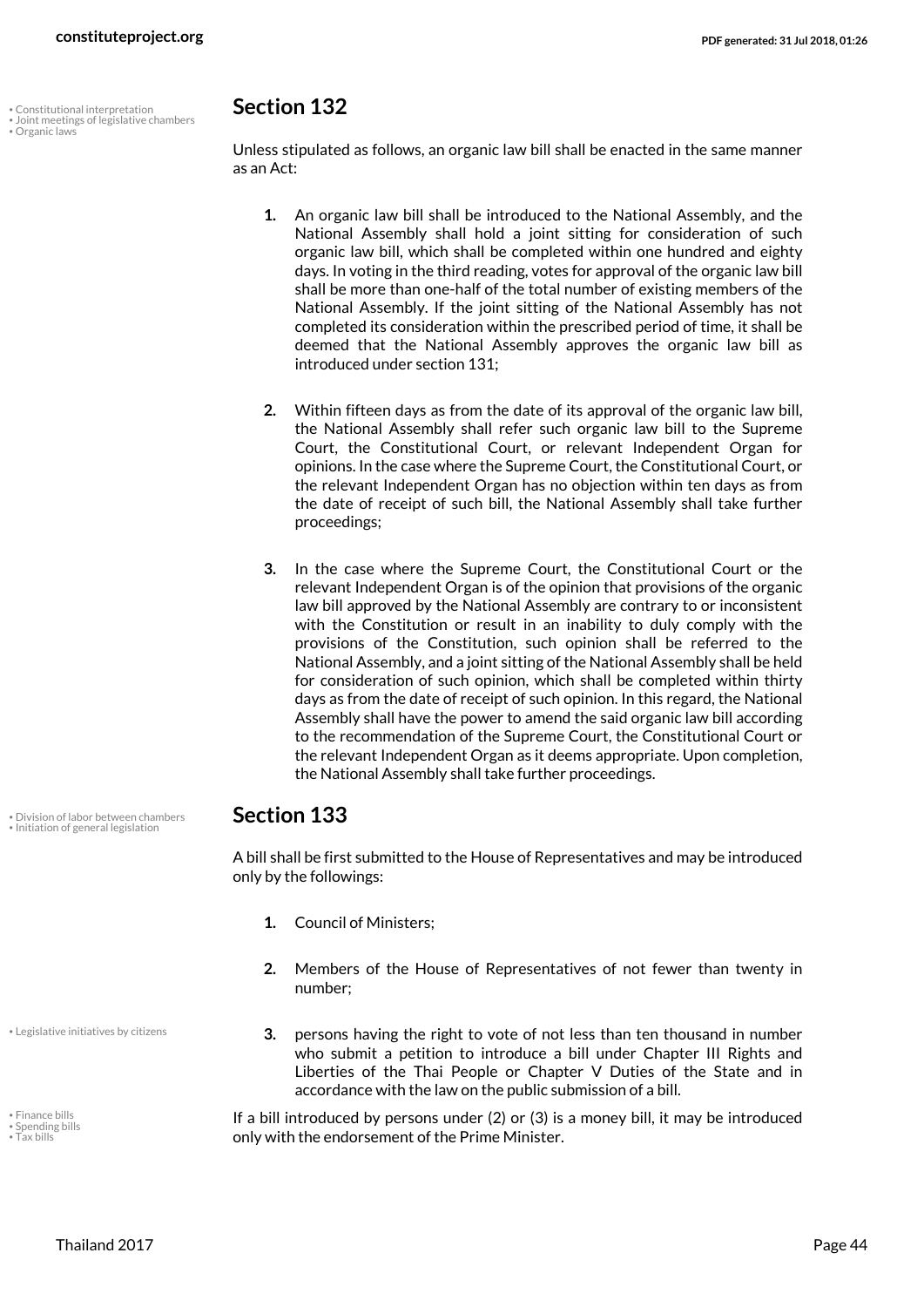A money bill means a bill with provisions dealing with any of the following matters:

• Tax bills

• Spending bills

• Finance bills

• Legislative committees

**2.** the allocation, receipt, custody, or payment of State funds, or transfer of expenditure estimates of the State;

**1.** the imposition, repeal, reduction, alteration, modification, remission, or

- **3.** the raising of loans, guarantee, redemption of loans, or any act binding State properties;
- **4.** currency.

regulation of taxes or duties;

In case of doubt as to whether a bill is a money bill, it shall be the power of a joint sitting of the President of the House of Representatives and Presidents of all its standing committees to make a decision thereon.

The President of the House of Representatives shall hold a joint sitting to consider the case under paragraph two within fifteen days as from the date such case occurs.

The resolution of the joint sitting under paragraph two shall be decided by a majority of votes. In cases of an equality of votes, the President of the House of Representatives shall have an additional vote as a casting vote.

## **Section 135**

For any bill introduced by Members of the House of Representatives or persons having the right to vote which, at the stage of the adoption of its principle, was not a money bill but was then amended by the House of Representatives and, in the opinion of the President of the House or at the objection of the Members of the House of Representatives made to him or her, such amendment has rendered it to exhibit the characteristic of a money bill, the President of the House of Representatives shall order the suspension of its consideration for further proceedings under section 134 paragraph two, paragraph three and paragraph four.

If the joint sitting under paragraph one decides that the amendment resulted in such bill exhibiting the characteristic of a money bill, the President of the House of Representatives shall refer it to the Prime Minister for endorsement. In the case where the Prime Minister does not endorse it, the House of Representatives shall amend it so as to prevent it from being a money bill.

- Finance bills<br>• Spending bills<br>• Tax bills
- 

### • Division of labor between chambers **Section 136**

When the House of Representatives has considered a bill and resolved to approve it, the House of Representatives shall submit such bill to the Senate. The Senate must complete the consideration of such bill within sixty days. If it is a money bill, the consideration thereof must be completed within thirty days, provided that the Senate may, as a special case, resolve to extend the period for not more than thirty days. The said period shall mean the period during a session and shall be counted as from the day on which such bill reaches the Senate.

The time period referred to in paragraph one shall not include the time period during which the bill is under the consideration of the Constitutional Court under section 139.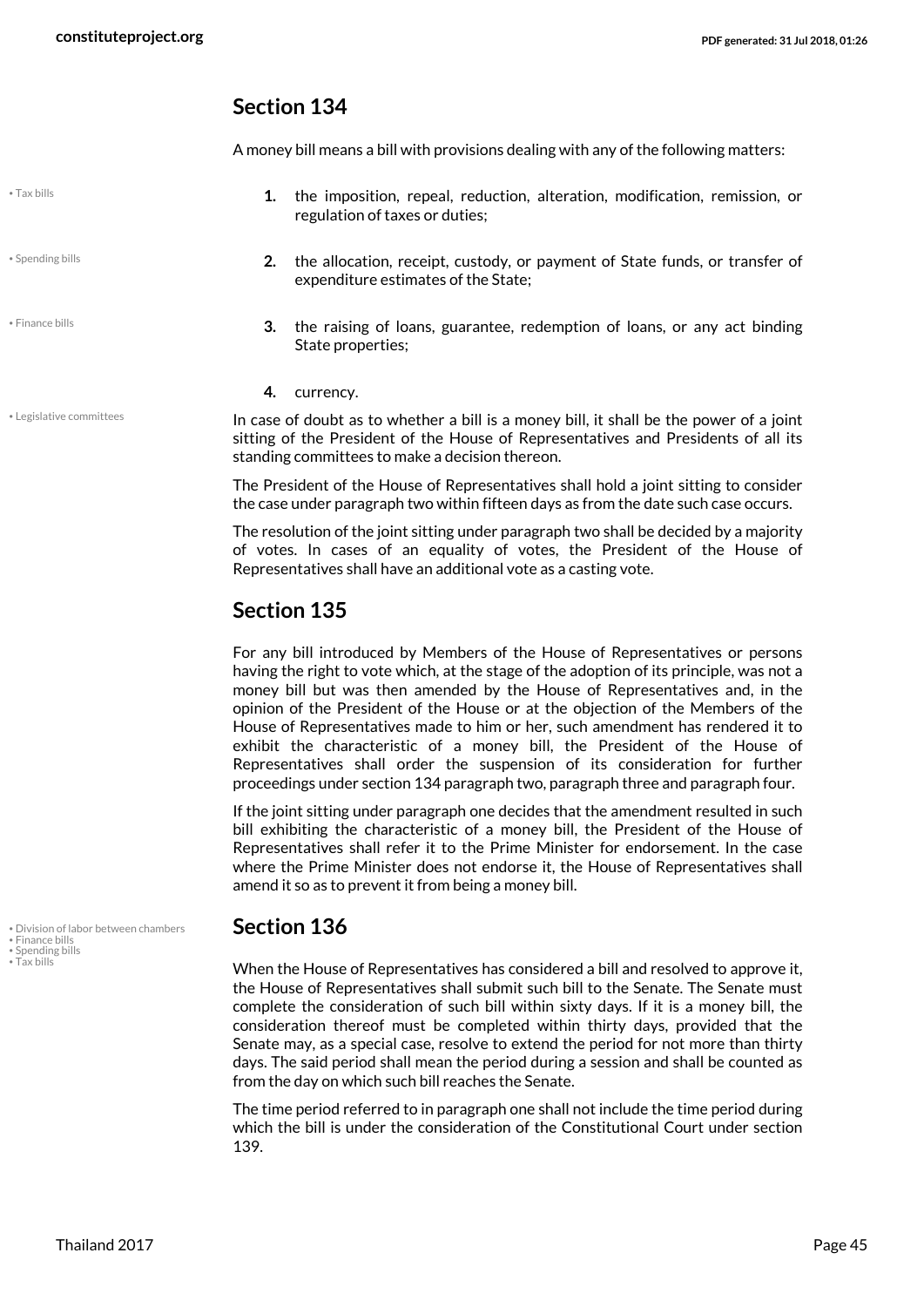If the Senate has not completed its consideration of the bill within the time period referred to in paragraph one, it shall be deemed that the Senate has approved it.

In the case where the House of Representatives submits a money bill to the Senate, the President of the House of Representatives shall also advise the Senate that the bill so submitted is a money bill. The advice of the President of the House of Representatives shall be deemed final. In the case where the President of the House of Representatives does not advise the Senate that the bill is a money bill, such bill shall not be deemed a money bill.

• Division of labor between chambers **Section 137**

After the Senate has completed the consideration of a bill,

- **1.** if it agrees with the House of Representatives, further proceedings under section 81 shall be taken;
- **2.** if it disagrees with the House of Representatives, such bill shall be withheld and returned to the House of Representatives;
- **3.** if there is an amendment, the amended bill shall be returned to the House of Representatives. If the House of Representatives approves such amendment, further proceedings under section 81 shall be taken. In other cases, each House shall appoint persons, being or not being its members, in such an equal number as may be fixed by the House of Representatives, to constitute a joint committee for considering the bill, and the joint committee shall prepare a report thereon and submit that bill which it has already considered to both Houses. If both Houses approve the bill already considered by the joint committee, further proceedings under section 81 shall be taken. If either House disapproves it, whether or not the other House has considered it, the bill shall be withheld.

At a meeting of the joint committee, the presence of the Members of the joint committee appointed by both Houses of not less than one-half of the total number of its members is required to constitute a quorum, and the provisions of section 157 shall apply mutatis mutandis.

If the Senate does not return the bill to the House of Representatives within the period under section 136, it shall be deemed that the Senate approves such bill and further proceedings under section 81 shall be taken.

## **Section 138**

A bill withheld under section 137 may be reconsidered by the House of Representatives only after the lapse of one hundred and eighty days as from the following dates:

- **1.** the date the bill is returned to the House of Representatives by the Senate in case of withholding under section 137 (2);
- **2.** the date either House disapproves the bill in case of withholding under section 137 (3).

In cases under paragraph one, if the House of Representatives resolves to reaffirm the bill considered by the House of Representatives or the bill considered by the joint committee by the votes of more than one-half of the total number of the existing Members of the House of Representatives, such bill shall be deemed to have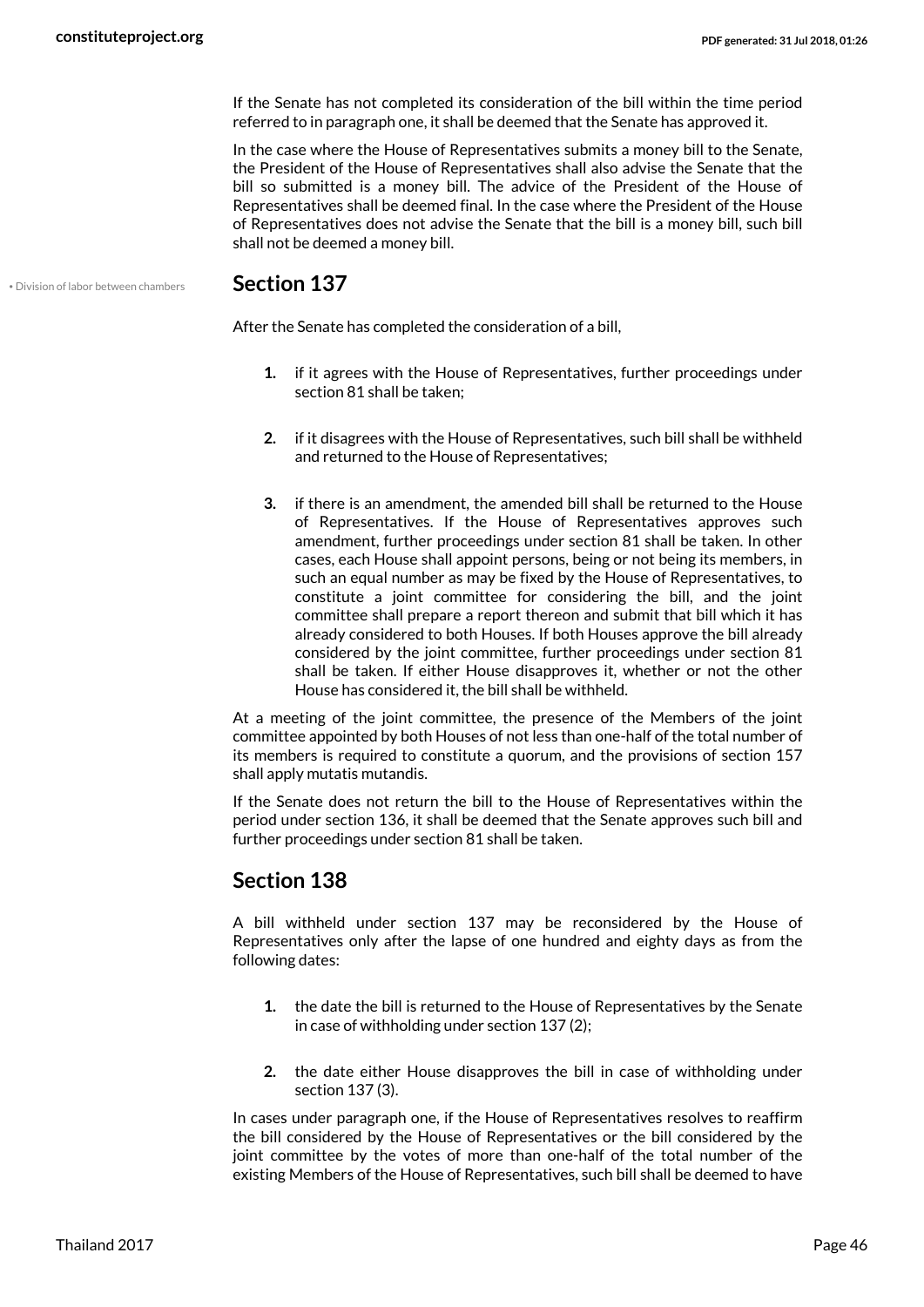been approved by the National Assembly and further proceedings under section 81 shall be taken.

Subject to section 143 paragraph four, if the bill withheld is a money bill, the period of one hundred and eighty days under paragraph one shall be decreased to ten days.

#### **Section 139**

While a bill is being withheld under section 137, the Council of Ministers or Members of the House of Representatives may not introduce a bill having the same or similar principle as that of the bill so withheld.

In the case where the House of Representatives or the Senate is of the opinion that the bill so introduced or referred to for consideration has the same or similar principle as that of the bill being withheld, the President of the House of Representatives or the President of the Senate shall refer such bill to the Constitutional Court for decision. If the Constitutional Court decides that it is a bill having the same or similar principle as that of the bill so withheld, such bill shall lapse.

### **Section 140**

The payment of State funds shall be made only by the authority of the law on appropriations, the law on budgetary procedure, the law on transfer of appropriations, the law on treasury reserves or the law on financial and fiscal discipline of the State, except that it may be advanced in the case of urgent necessity under the rules and procedure prescribed by law. In such case, the expenditure estimates for reimbursement must be set aside in the Transfer of Appropriations Act, the Supplementary Appropriations Act, or the Annual Appropriations Act for the following fiscal year.

### **Section 141**

The expenditure estimates of the State shall be made in the form of an Act. If the Annual Appropriations Act for the following fiscal year is not enacted in time, the law on annual appropriations for the preceding fiscal year shall apply for the time being.

The State shall allocate adequate budgets for the independent performance of duties of the National Assembly, the Courts, the Independent Organs and the State Attorney Organ in accordance with the rules prescribed by the law on financial and fiscal discipline of the State. In the case where the National Assembly, the Court, the Independent Organ or the State Attorney Organ is of the opinion that the allocated budgets may not be adequate for the performance of its duties, it may directly submit a motion to the committee.

#### • Budget bills **Section 142**

The introduction of an annual appropriations bill must show the sources of revenues and estimated revenues, expected outcome or output from payments, and conformity with the National Strategy and development plans, in accordance with rules prescribed in the law on financial and fiscal discipline of the State.

### • Budget bills **Section 143**

The House of Representatives must complete the consideration of an annual appropriations bill, supplementary appropriations bill and transfer of appropriation bill within one hundred and five days as from the date the bill reaches the House of

• Budget bills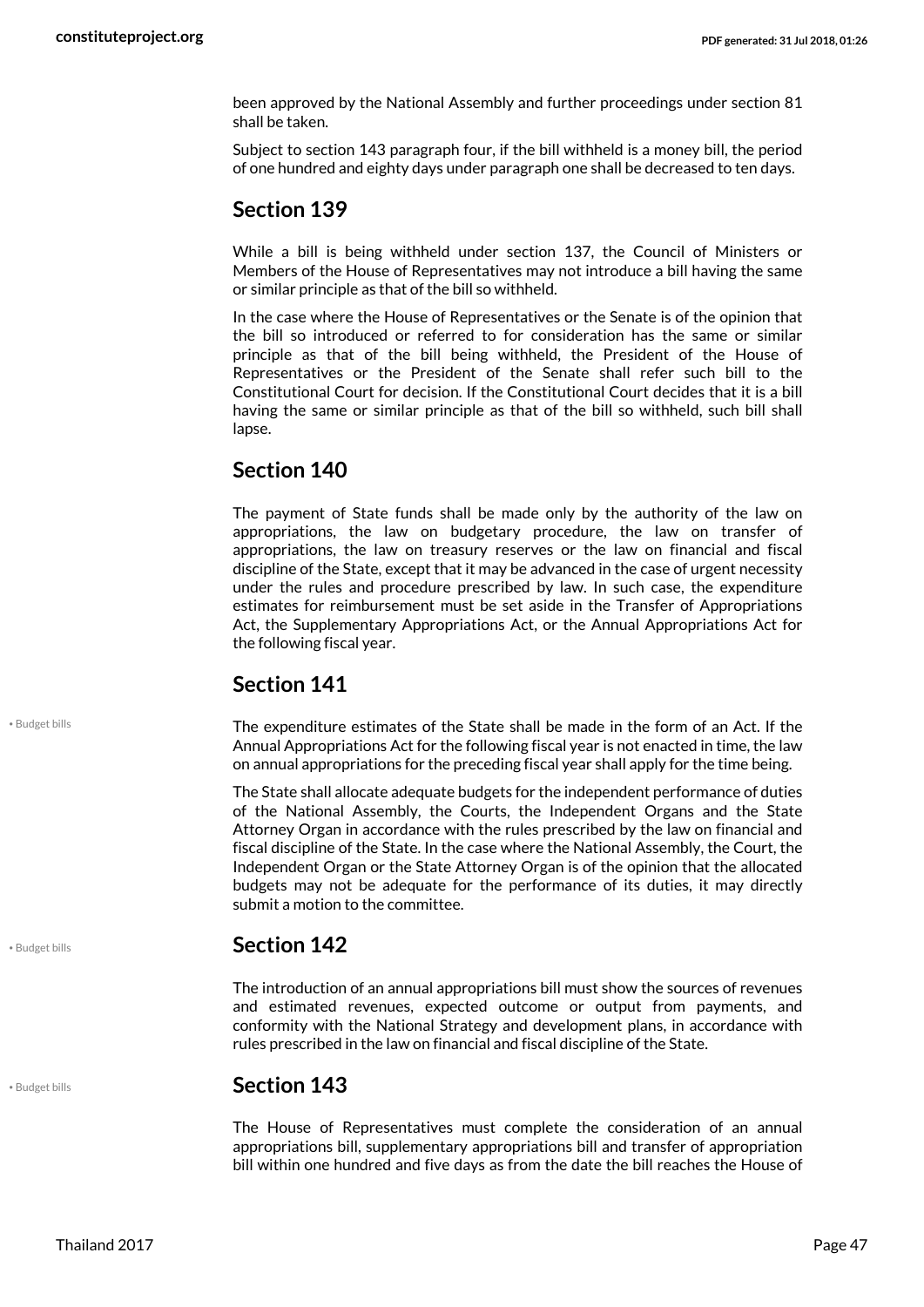Representatives.

If the House of Representatives does not complete the consideration of the bill within the time period referred to in paragraph one, such bill shall be deemed to have been approved by the House of Representatives and shall be submitted to the Senate for consideration.

In the consideration by the Senate, the Senate must approve or disapprove it without any amendment within twenty days as from the date the bill reaches the Senate. Upon the lapse of such time period, such bill shall be deemed to have been approved by the Senate; in such case and in the case where the Senate approves it, further proceedings under section 81 shall be taken.

If the Senate disapproves the bill, the provisions of section 138 paragraph two shall apply mutatis mutandis. In this regard, the House of Representatives shall forthwith reconsider the bill.

The time period referred to in paragraph one and paragraph three shall not include the time period for consideration by the Constitutional Court under section 144 paragraph three.

## • Budget bills **Section 144**

In the consideration of an annual appropriations bill, supplementary appropriations bill, and transfer of appropriations bill, a Member of the House of Representatives shall not submit a motion altering or adding any item or amount in an item to the bill, but may submit a motion reducing or abridging the expenditures which are not expenditures according to any of the following obligations:

- **1.** money for payment of the principal of a loan;
- **2.** interest on a loan;
- **3.** money payable in accordance with the law.

In consideration by the House of Representatives, the Senate or a committee, any proposal, submission of a motion or commission of any act, which results in direct or indirect involvement by Members of the House of Representatives, Senators or members of a committee in the use of the appropriations, shall not be permitted.

In the case where Members of the House of Representatives or Senators comprising not less than one-tenth of the total number of existing members of each House are of the opinion that a violation of the provisions of paragraph two has occurred, they shall refer the opinion to the Constitutional Court for decision, and the Constitutional Court shall complete the decision within fifteen days as from the date of receipt of such opinion. In the case where the Constitutional Court decides that a violation of the provisions of paragraph two has occurred, such proposal, submission of motion, or commission of the act shall be ineffective. If the person who commits such violation is a Member of the House of Representatives or a Senator, his or her membership shall be terminated as from the date the Constitutional Court renders the decision. The right of such person to stand for election shall also be revoked. In the case where the Council of Ministers commits or approves the commission of such action, or is aware of the action but fails to order its cessation, the Council of Ministers shall vacate office en masse as from the date the Constitutional Court renders the decision, and the right to stand for election of the ministers whose offices are vacated shall also be revoked unless he or she can prove that he or she was not present in the meeting at the time of passing the resolution. The person who commits the violation shall be liable for restitution with interest.

• Legislative committees • Removal of individual legislators

• Head of government removal • Removal of individual legislators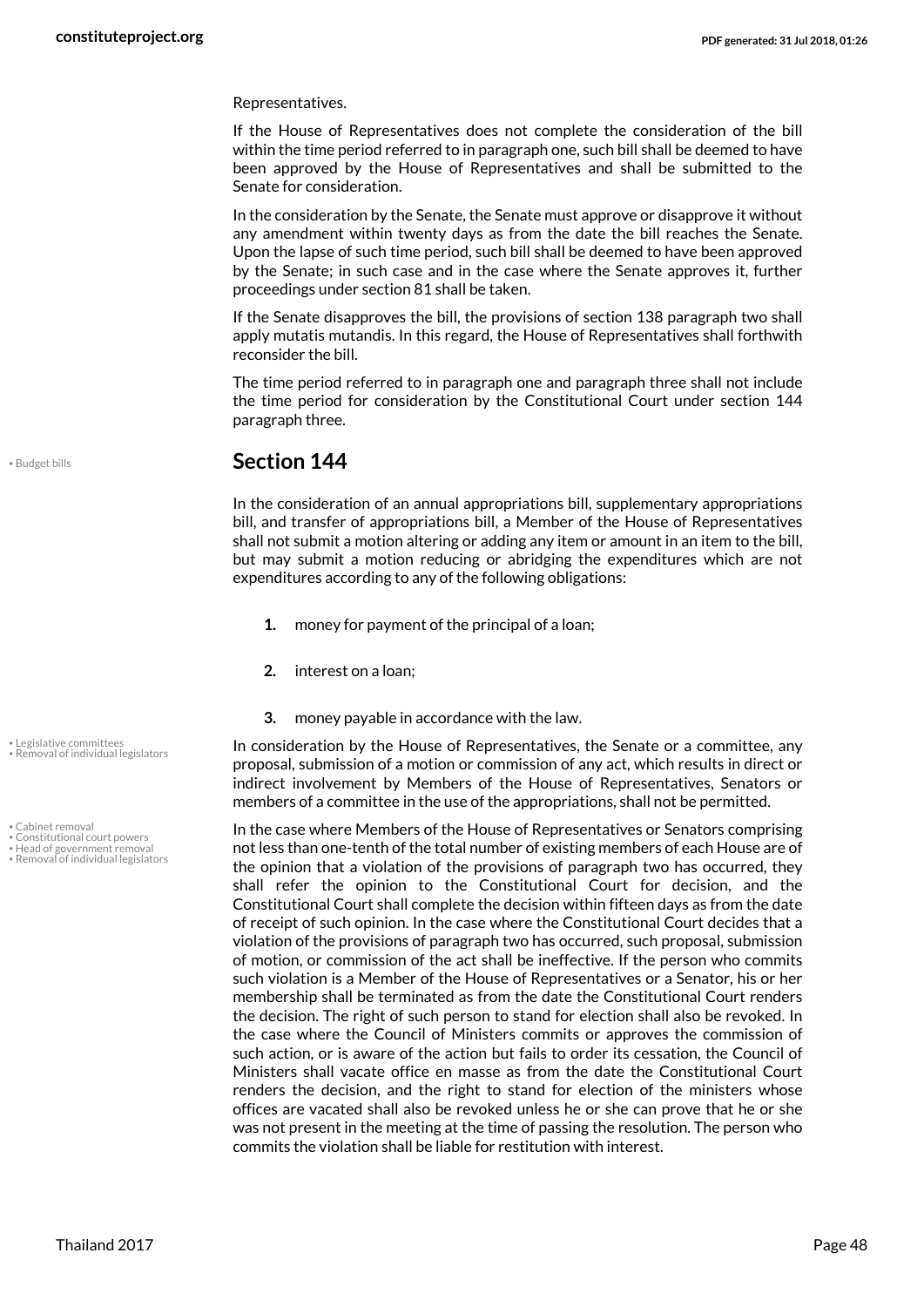In regard to any State official who operates a project or authorises or allocates budget with the knowledge that a violation of the provisions of paragraph one or paragraph two is committed, if he or she has recorded his or her objection in writing or has informed the National Anti-Corruption Commission in writing, he or she shall be exempted from any liability.

A claim for restitution under paragraph three and paragraph four may be made within twenty years as from the date the budget is allocated.

In the case where the National Anti-Corruption Commission is informed according to paragraph four, it shall forthwith conduct a secret investigation. If it is of the opinion that there is a prima facie case, an opinion shall be submitted to the Constitutional Court for further proceedings under paragraph three. In any case whatsoever, the National Anti-Corruption Commission, the Constitutional Court or any other person shall not disclose information about the informant.

## **Section 145**

The Prime Minister shall hold a bill already approved by the National Assembly for five days as from the date of its receipt from the National Assembly. If there is no need for proceedings under section 148, the Prime Minister shall present the bill to the King within twenty days as from the date such period lapses.

If the King refuses His assent to a bill and either returns it to the National Assembly or does not return it within ninety days, the National Assembly must re-deliberate such bill. If the National Assembly resolves to reaffirm the bill with the votes not less than two-thirds of the total number of existing members of both Houses, the Prime Minister shall present such bill to the King for signature once again. If the King does not sign and return the bill within thirty days, the Prime Minister shall cause the bill to be promulgated as an Act in the Government Gazette as if the King had signed it.

## **Section 147**

In the case where the term of the House of Representatives expires or the House of Representatives is dissolved, the draft Constitution Amendments or bills which have not yet been approved by the National Assembly or which have been approved by the National Assembly but the King has refused His assent or have not returned within ninety days, shall lapse.

With regard to all draft Constitution Amendments or bills which have not yet been approved by the National Assembly and lapsed under paragraph one, if the Council of Ministers which is newly appointed after the general election makes a request to the National Assembly for the National Assembly, the House of Representatives or the Senate, as the case may be, to further consider such amendments or bills, and the National Assembly so agrees, the National Assembly, the House of Representatives or the Senate, as the case may be, shall further consider such amendments or bills, provided that the Council of Ministers makes such requests within sixty days as from the date of convocation of the first sitting of the National Assembly after the general election.

• Approval of general legislation **Section 146** • Veto override procedure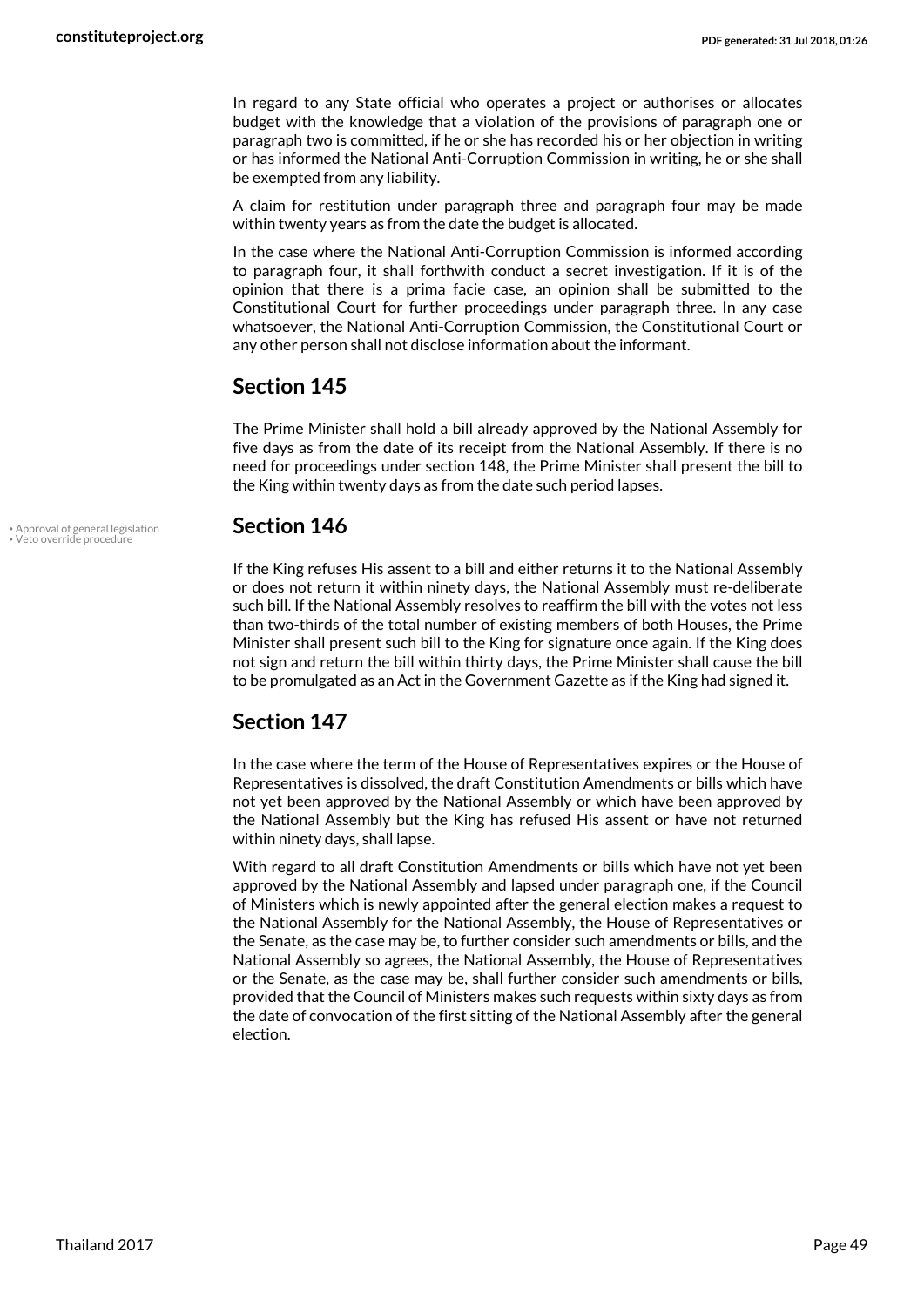• Constitutional interpretation **Section 148** • Constitutionality of legislation

Before the Prime Minister presents any bill to the King for signature under section 81,

- **1.** if Members of the House of Representatives, Senators or members of both Houses comprising not less than one-tenth of the total number of the existing members of both Houses are of the opinion that the provisions of the said bill are contrary to or inconsistent with the Constitution or it is enacted contrary to the provisions of the Constitution, they shall submit their opinion to the President of the House of Representatives, the President of the Senate or the President of the National Assembly, as the case may be, and the President of the House receiving such opinion shall then refer it to the Constitutional Court for decision and inform the Prime Minister thereof without delay;
- **2.** if the Prime Minister is of the opinion that the provisions of the said bill are contrary to or inconsistent with the Constitution or it is enacted contrary to the provisions of the Constitution, the Prime Minister shall refer such opinion to the Constitutional Court for decision and inform the President of the House of Representatives and the President of the Senate thereof without delay.

During the consideration of the Constitutional Court, the Prime Minister shall not present the bill to the King for signature.

If the Constitutional Court decides that the provisions of such bill are contrary to or inconsistent with the Constitution or it is enacted contrary to the provisions of the Constitution and that such provisions of the bill form the essential element thereof, such bill shall lapse.

If the Constitutional Court decides that the provisions of such bill are contrary to or inconsistent with the Constitution otherwise than in the case specified in paragraph three, such conflicting or inconsistent provisions shall lapse and the Prime Minister shall take further proceedings under section 81.

### **Section 149**

The provisions of section 148 shall apply mutatis mutandis to draft rules of procedure of the House of Representatives, draft rules of procedure of the Senate and draft rules of procedure of the National Assembly which have already been approved by the House of Representatives, the Senate or the National Assembly, as the case may be, before their publication in the Government Gazette.

• Legislative oversight of the executive **Section 150**

Every Member of the House of Representatives or Senator has the right to interpellate verbally or in writing a Minister on any matter within the scope of his or her authority in accordance with the rules of procedure of that House which shall at least stipulate to allow verbal interpellation without prior notice.

The Minister has the right to refuse to answer an interpellation if the Council of Ministers is of the opinion that the matter should not yet be disclosed on the ground of safety or vital interest of the State.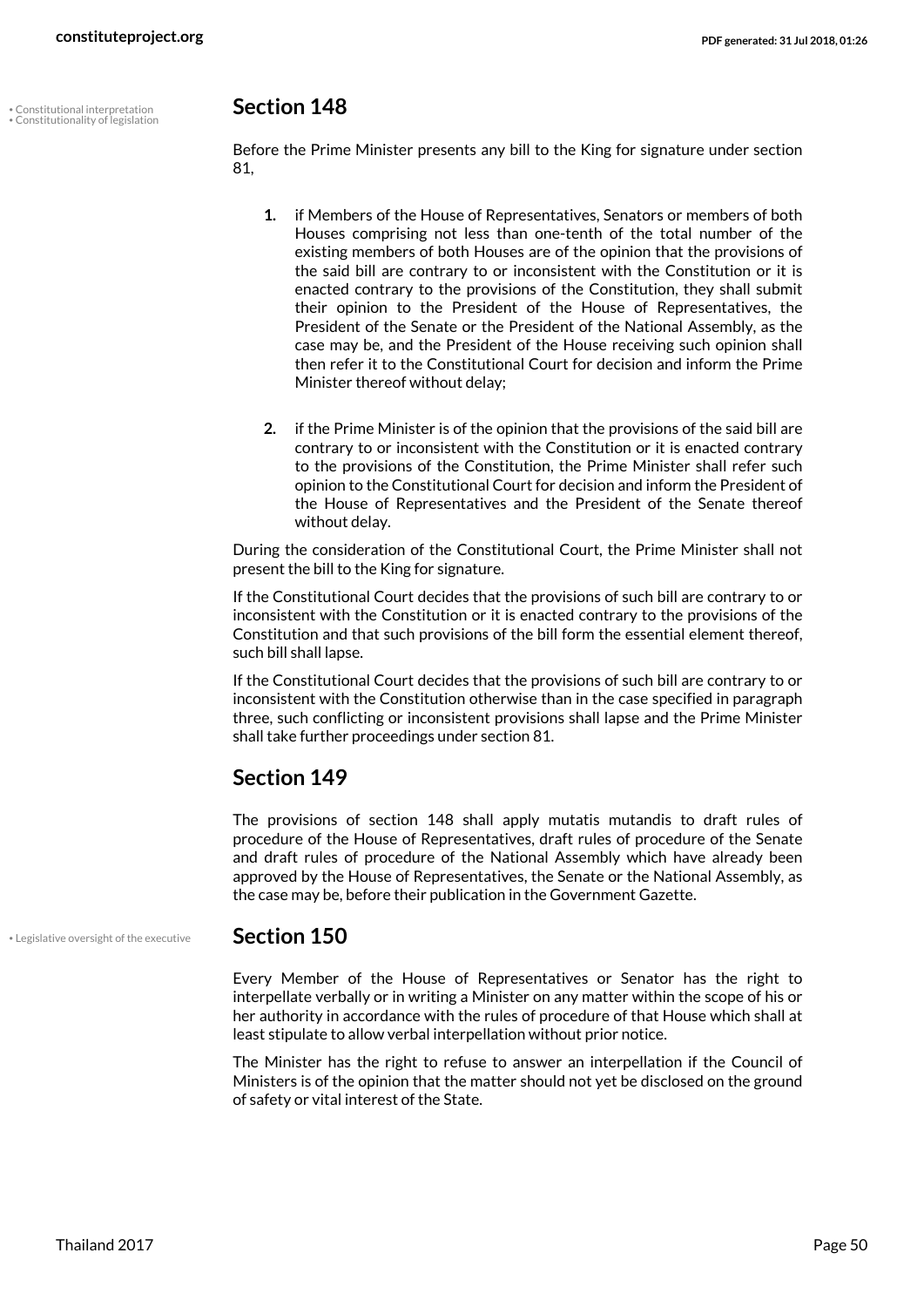• Cabinet removal **Section 151** • Head of government removal

Members of the House of Representatives comprising not less than one-fifth of the total number of the existing Members of the House have the right to submit a motion for a general debate for the purpose of passing a vote of no-confidence in an individual Minister or the Council of Ministers en masse.

When the motion under paragraph one has been submitted, the dissolution of the House of Representatives shall not be permitted, except where the motion is withdrawn or the resolution is passed without being supported by votes in accordance with paragraph four.

If the general debate is concluded with a resolution not to pass over the agenda of the general debate, the House of Representatives shall pass a vote of confidence or no-confidence. Voting in such case shall not take place on the same date as of the conclusion of the debate.

The vote of no-confidence must be adopted by more than one-half of the total number of the existing Members of the House of Representatives.

The Minister who has vacated the previous office but remains in other office after the date the Members of the House of Representatives submit the motion under paragraph one or who has vacated the previous office for not more than ninety days prior to the date of such submission of the motion but remains in other office, shall still be subject to the debate for the purpose of passing a vote of no-confidence.

## **Section 152**

Members of the House of Representatives comprising not less than one-tenth of the total number of the existing Members of the House of Representatives have the right to submit a motion for a general debate to inquire about facts or recommend issues without a resolution to be passed.

## **Section 153**

Senators comprising not less than one-third of the total number of the existing Members of the Senate have the right to submit a motion for a general debate in the Senate for the purpose of requesting the Council of Ministers to give statements of fact or explain important problems in connection with the administration of the State affairs without a resolution to be passed.

## **Section 154**

The submission of a motion for a general debate under section 151, section 152 or section 153, as the case may be, may be made once a year.

The provision of paragraph one shall not apply to the general debate under section 151 which is concluded with a resolution to pass over the agenda of the general debate.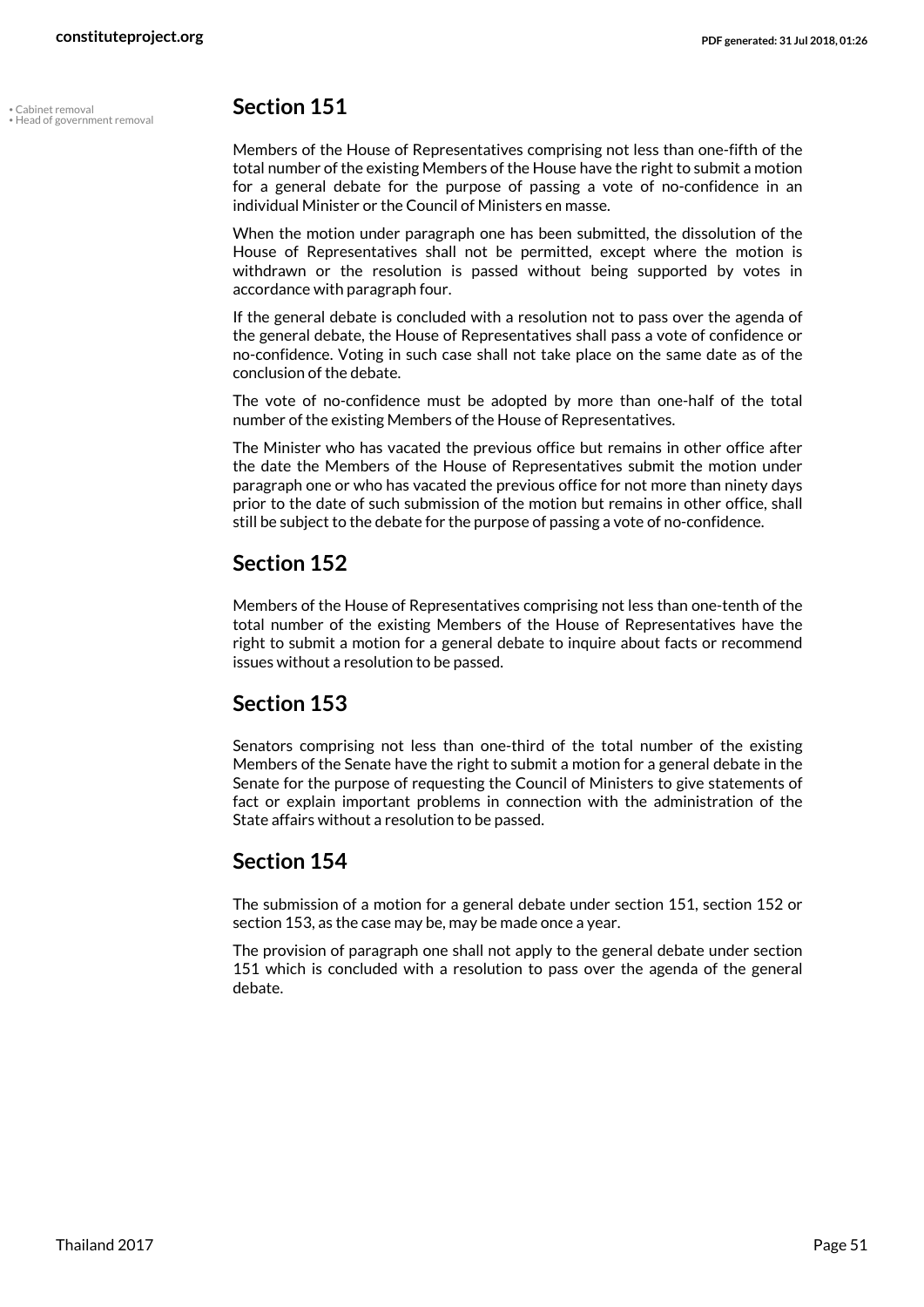In the case where there is an important issue concerned with the security, safety or economy of the country in regards to which there should be a joint consultation between the National Assembly and the Council of Ministers, the Leader of the Opposition in the House of Representatives may give a notice to the President of the National Assembly requesting that a general debate be held at a sitting of the National Assembly. In such case, the President of the National Assembly must hold the sitting within fifteen days as from the date the notice is received but no resolution shall be passed by the National Assembly on the issue put in the debate.

The sitting under paragraph one shall be in camera and it shall be the duty of the Council of Ministers to attend such sitting.

### • Joint meetings of legislative chambers **Part 5: Joint Sittings of the National Assembly**

## **Section 156**

The National Assembly shall hold a joint sitting in the following cases:

- **1.** the approval of the appointment of the Regent under section 17;
- **2.** the making of a solemn declaration by the Regent before the National Assembly under section 19;
- **3.** the acknowledgement of an amendment to the Palace Law on Succession, B.E. 2467 (1924) under section 20;
- **4.** the acknowledgement or approval of the succession to the Throne under section 21;
- **5.** the approval of the prorogation of a session under section 121;
- **6.** the opening of the session of the National Assembly under section 122;
- **7.** the consideration of an organic law bill under section 132;
- **8.** the reconsideration of an organic law bill or a bill under section 146;
- **9.** the consideration for approval under section 147;
- **10.** the holding of a general debate under section 155 and section 165;
- **11.** the making of the rules of procedure of the National Assembly under section 157;
- **12.** the announcement of policies under section 162;
- 
- \* Power to declare/approve war **13.** the approval of the declaration of war under section 177;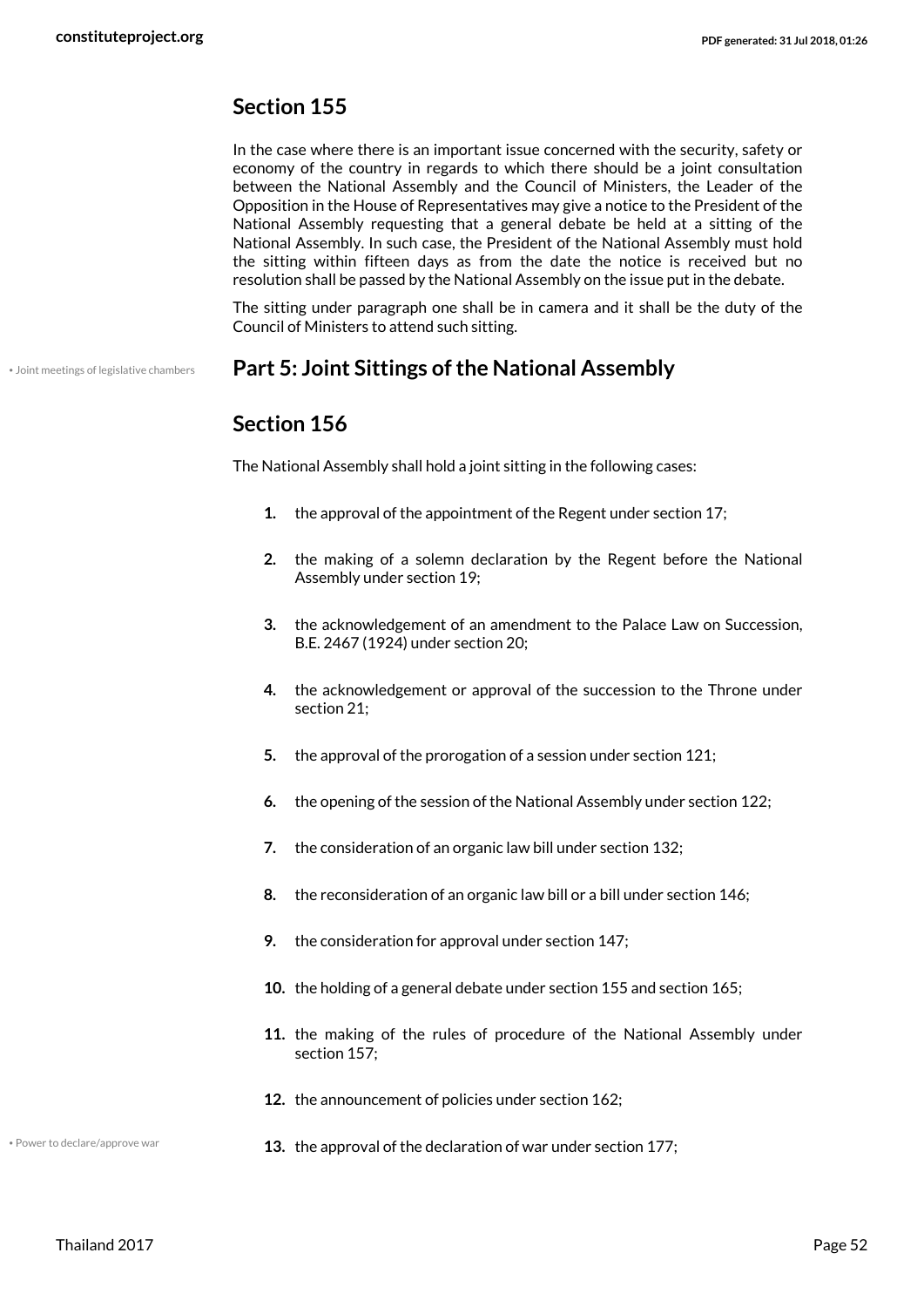- Treaty ratification
- 
- **International law 14.** the hearing and approval of a treaty under section 178;
- Constitution amendment procedure **15.** the amendment to the Constitution under section 256;
	- **16.** other cases as provided in the Constitution.

At a joint sitting of the National Assembly, the rules of procedure of the National Assembly shall apply. While the rules of procedure of the National Assembly have not yet been issued, the rules of procedure of the House of Representatives shall apply mutatis mutandis for the time being.

The provisions applicable to both Houses shall apply mutatis mutandis to the joint sitting of the National Assembly, except that, for the appointment of a committee, the number of committee members appointed from the members of each House must be in proportion to or in close proportion to the number of members of each House.

# **CHAPTER VIII: THE COUNCIL OF MINISTERS**

#### • Establishment of cabinet/ministers **Section 158**

• Cabinet selection

• Name/structure of executive(s)

• Head of government selection

• Head of government selection

• Head of government term length • Head of government term limits

• Eligibility for head of government

The King appoints the Prime Minister and not more than thirty five other Ministers to constitute the Council of Ministers having the duties to carry out the administration of the State affairs in accordance with the principle of collective responsibility.

The Prime Minister must be appointed from a person who is approved by the House of Representatives under section 159.

The President of the House of Representatives shall countersign the Royal Command appointing the Prime Minister.

The Prime Minister shall not hold office for more than eight years in total, whether or not holding consecutive term. However, it shall not include the period during which the Prime Minister carries out duties after vacating office.

#### • Head of government selection **Section 159**

The House of Representatives shall complete its consideration for approval of the person suitable to be appointed as Prime Minister from a person who has the qualifications and is not under any of the prohibitions under section 160, and is a person listed by a political party under section 88, only with respect to the list of names of political parties whose members have been elected as Members of the House of Representatives constituting not less than five per cent of the total number of existing Members of the House of Representatives.

The nomination under paragraph one shall be endorsed by members comprising not less than one-tenth of the total number of the existing Members of the House of Representatives.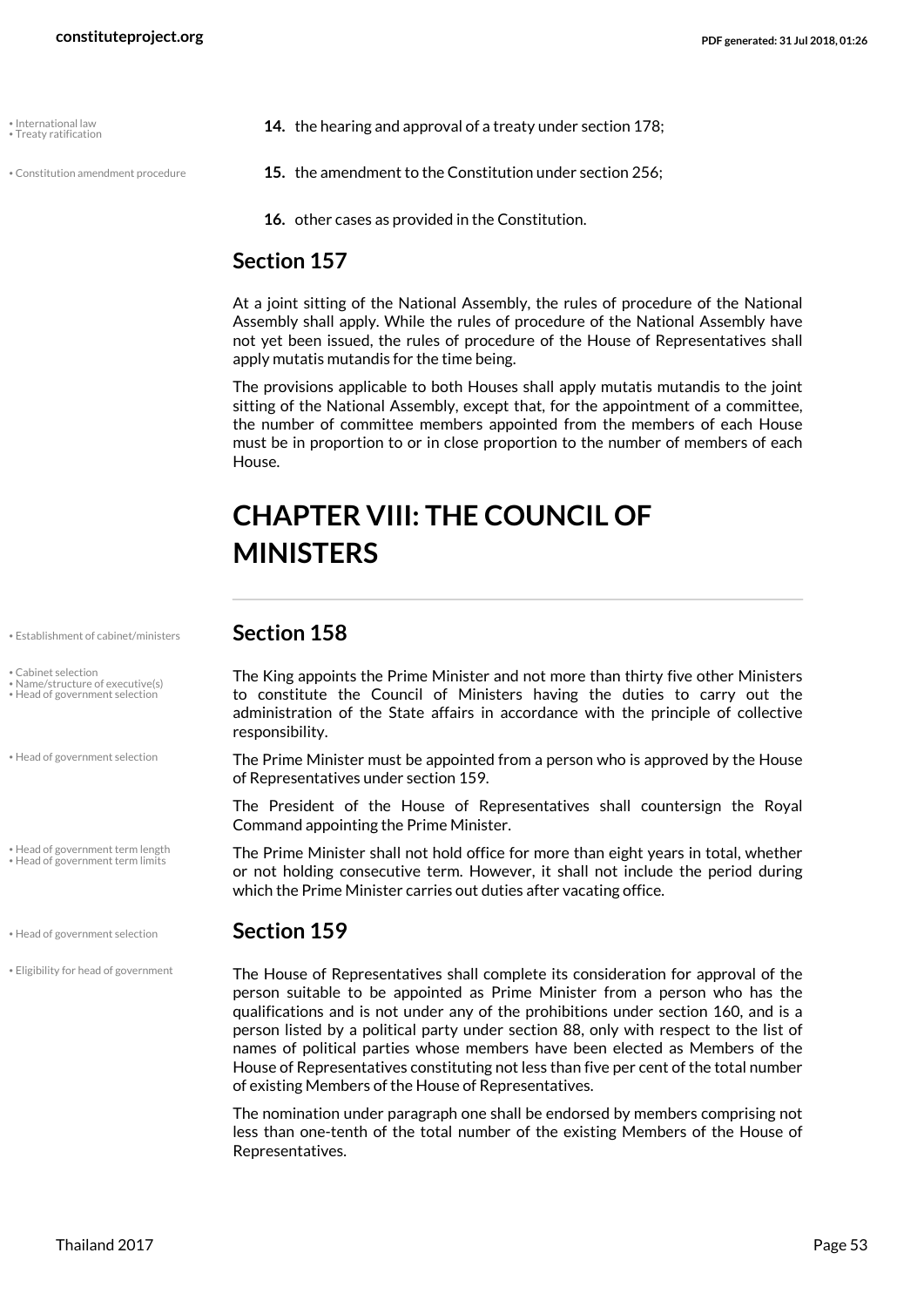The resolution of the House of Representatives approving the appointment of a person as Prime Minister shall be passed by open votes and by the votes of more than one half of the total number of the existing Members of the House of Representatives.

• Eligibility for cabinet **Section 160** • Eligibility for head of government

A Minister must:

- **1.** be of Thai nationality by birth;
- 
- Minimum age of head of government **2.** be not less than thirty-five years of age:
	- **3.** have graduated with not lower than a Bachelor's degree or its equivalent;
	- **4.** be of evident integrity;
	- **5.** not have behaviour which is a serious violation of or failure to comply with ethical standards;
	- **6.** not be under any of the prohibitions under section 98;
	- **7.** not be a person sentenced by a judgment to imprisonment, irrespective of the finality of the case or a suspension of the punishment, except for an offence committed through negligence, a petty offence or a defamation offence;
	- **8.** not be a person whose office has been vacated on the grounds of committing any prohibited act under section 186 or section 187, for a period of less than two years up to the date of appointment.

#### • Oaths to abide by constitution **Section 161**

Before taking office, a Minister must make a solemn declaration before the King in the following words:

"I, (name of the declarer), do solemnly declare that I will be loyal to the King and will faithfully perform my duties in the interests of the country and of the people. I will also uphold and observe the Constitution of the Kingdom of Thailand in every respect."

In the case where the King has commanded the Council of Ministers to perform duties before making a solemn declaration, such Council of Ministers may proceed in accordance with section 162 paragraph two. In this case, the Council of Ministers under section 168 (1) shall be discharged from the performance of duties from the date of such command.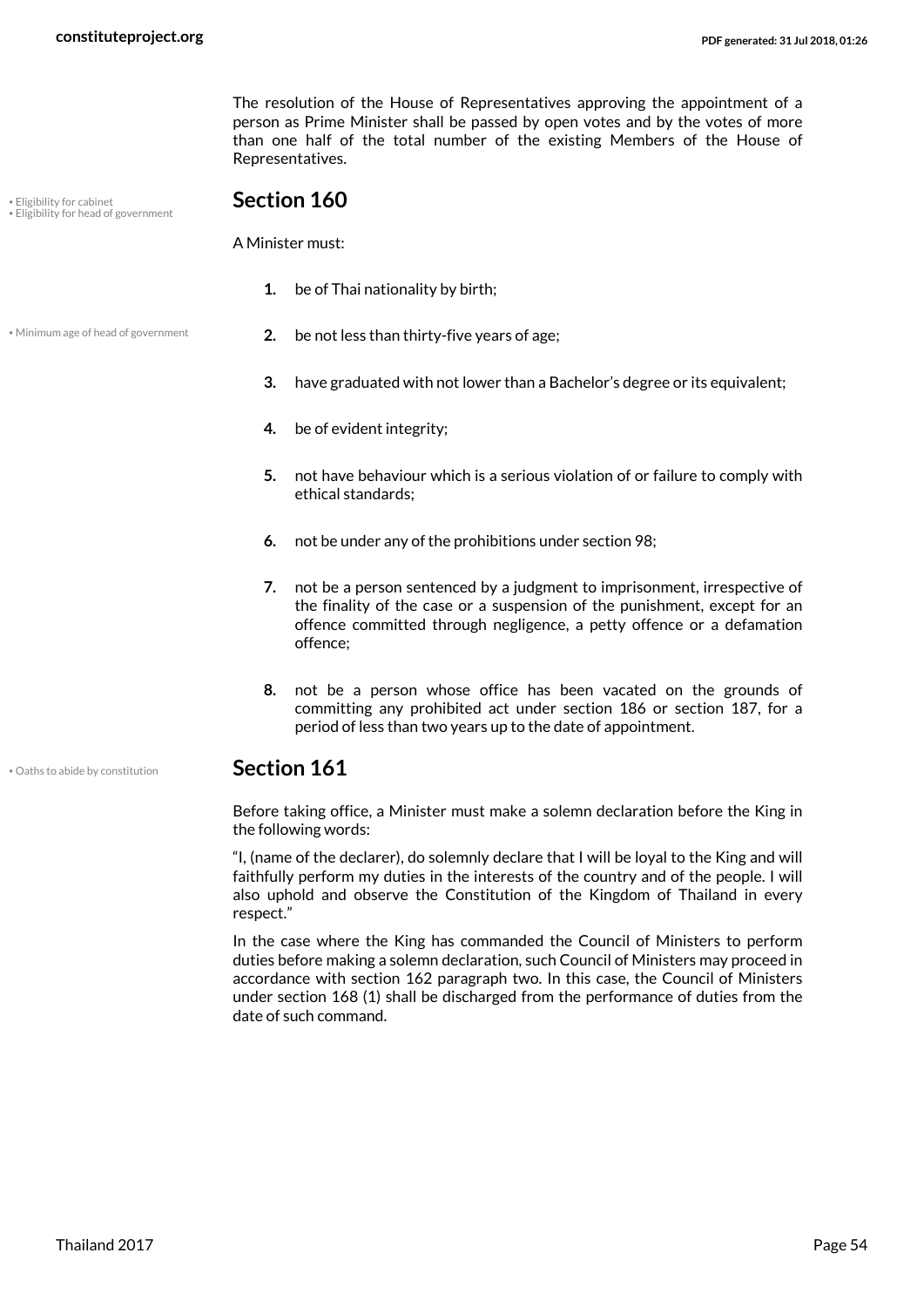| Establishment of cabinet/ministers |  |  |
|------------------------------------|--|--|

The Council of Ministers which will assume the administration of the State affairs must, within fifteen days as from the date it takes office, states its policies to the National Assembly, which must be consistent with the duties of the State, directive principles of State policies and National Strategy, and declares the sources of incomes which will be expended in the implementation of the policies, with respect to which no vote of confidence shall be passed.

Before stating policies to the National Assembly under paragraph one, if there occurs a case of importance and necessary urgency which, if left delayed, will affect vital interests of the State, the Council of Ministers which has taken office may, for the time being, perform such acts in so far as it is necessary.

• Head of government immunity **Section 163**

A Minister has the right to attend and give statements of fact or opinions at a sitting of the House but has no right to vote, except in the case of voting in the House of Representatives where such Minister is also a Member of the House of Representatives. The privileges provided in section 124 shall apply mutatis mutandis.

#### • Duty to obey the constitution **Section 164**

The Council of Ministers shall administer State affairs in accordance with the provisions of the Constitution, laws and the policies stated to the National Assembly, and shall also act in accordance with the following rules:

- **1.** to perform duties and exercise powers with honesty, in good faith, with dedication, openness and thoroughness and cautiousness in carrying out various acts for the greatest benefit of the country and the public in common;
- **2.** to strictly observe disciplines of the activities pertaining to State funds under the law on financial and fiscal disciplines of the State;
- **3.** to uphold and comply with good public governance principles;

• Reference to fraternity/solidarity

• Cabinet removal

**4.** to encourage all sectors of society to co-exist with fairness, happiness, unity and solidarity;

Ministers shall be individually responsible to the House of Representatives for matters under their duties and powers, and shall also be collectively responsible to the National Assembly for the determination of policies and implementation of policies of the Council of Ministers

#### • Joint meetings of legislative chambers **Section 165**

In the case where there is an important problem in the administration of the State affairs in regard to which the Council of Ministers deems it advisable to take the opinions of Members of the House of Representatives and Senators, the Prime Minister may submit a notice to the President of the National Assembly requesting that a general debate be held at a joint sitting of the National Assembly. In such case, no resolution shall be passed by the National Assembly on the issue put in the debate.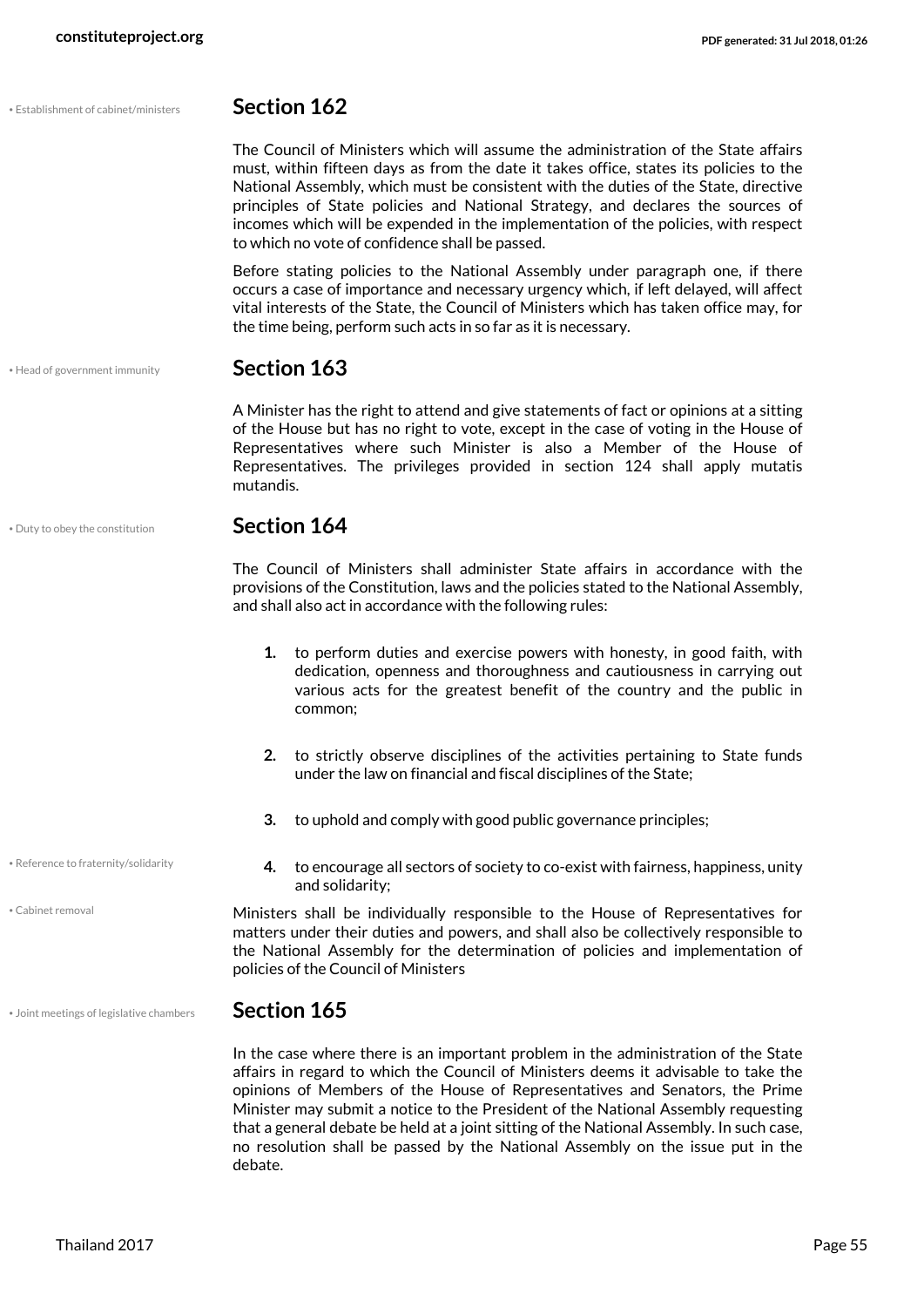## • Referenda **Section 166**

In the case where there are reasonable grounds, the Council of Ministers may call for a referendum on any matter which is not an issue contrary to or inconsistent with the Constitution or an issue relating to any individual or group of persons as provided by law.

# • Cabinet removal **Section 167** • Head of government removal

Ministers vacate office en masse upon:

- **1.** the termination of ministership of the Prime Minister under section 170;
- **2.** the expiration of the term or the dissolution of the House of Representatives;
- **3.** the resignation of the Council of Ministers;
- **4.** the vacation of office on the grounds of section 144

When Ministers vacate office en masse under (1), (3) or (4), proceedings for a new Council of Ministers under section 158 and section 159 shall be taken.

## **Section 168**

The outgoing Council of Ministers shall continue to perform duties subject to the following conditions:

- **1.** in the case of the vacation of office under section 167 (1), (2) or (3), the outgoing Council of Ministers shall continue to perform duties until the newly appointed Council of Ministers takes office, except in the case where the Prime Minister vacates office under section 167 (1) on the grounds of being disqualified or being under any of the prohibitions under section 98 or section 160 (4) or (5), the Prime Minister shall not continue to perform duties;
- **2.** in the case of the vacation of office under section 167 (4), the outgoing Council of Ministers shall not continue to perform duties.

In the case where the Council of Ministers cannot continue to perform duties under (2) or the Council of Ministers continuing to perform duties resigns en masse, and the proceedings under section 158 and section 159 cannot be taken due to any reason or the proceedings under section 158 and section 159 have not been completed, the Permanent Secretaries shall perform duties as the Ministers of such Ministries only in so far as it is necessary for the time being, and the Permanent Secretaries shall elect one person among themselves to perform duties as Prime Minister.

• Head of government replacement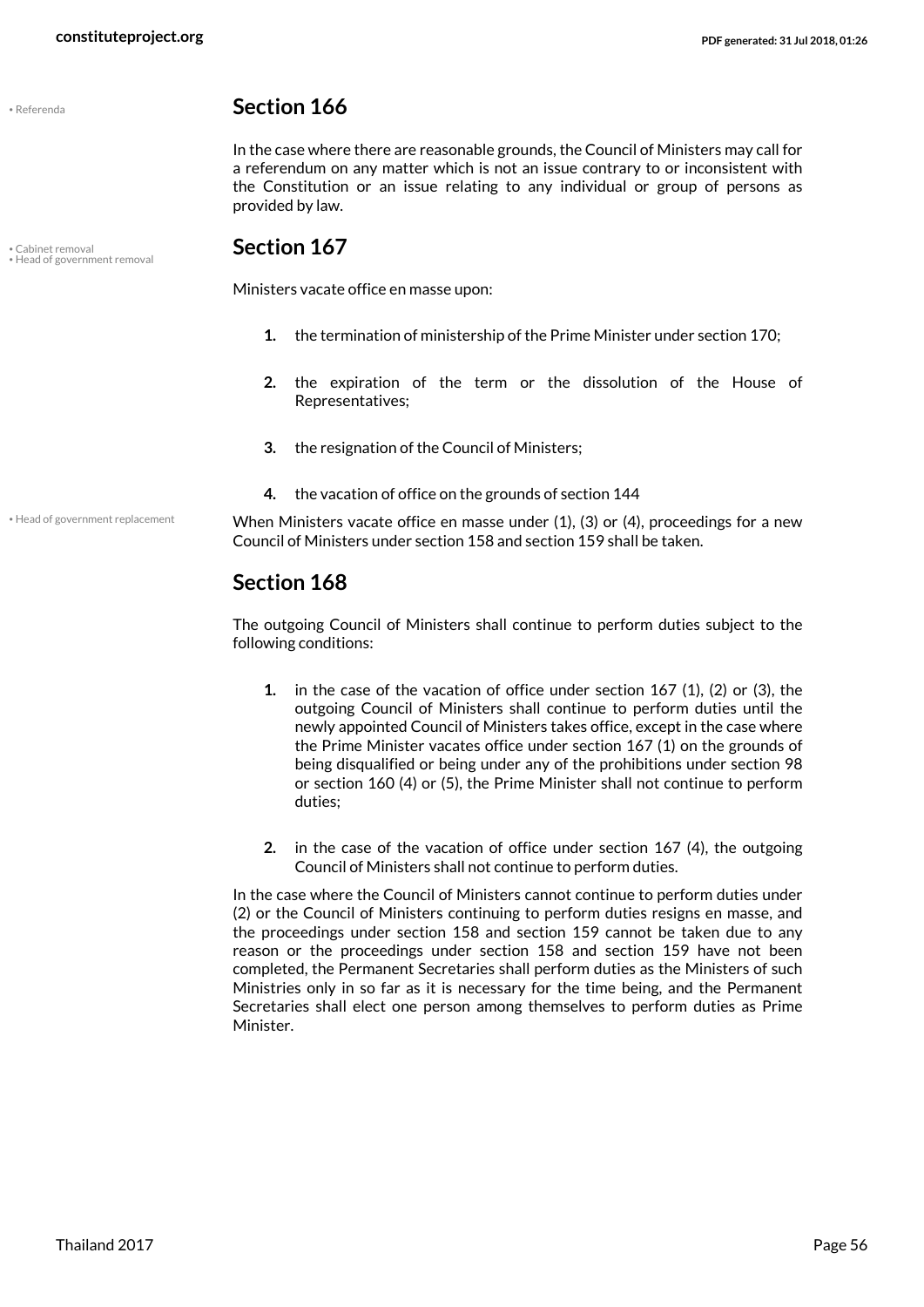The outgoing Council of Ministers under section 167 (2) having to continue to perform duties under section 168 shall perform duties subject to the following conditions:

- **1.** refraining from acts which result in giving approval to works or projects or which creates an obligation on the subsequent Council of Ministers, except as already determined in the annual appropriation;
- **2.** refraining from the appointment or transfer of government officials holding permanent positions or receiving permanent salaries, or officials of State agency, State enterprise, or undertaking in which the State is a major shareholder, or discharging such person from the performance of duties or removal of such person from office, or instructing another person to perform duties in lieu of such person, except by prior approval of the Election Commission;
- **3.** refraining from acts which result in giving approval to the expenditure of budget reserved for an emergency or exigency, except by prior approval of the Election Commission;
- **4.** refraining from the utilisation of State resources or State personnel for performing acts which may have an effect on an election, and refraining from the violation of any prohibitions under the rules prescribed by the Election Commission.

The ministership of an individual Minister terminates upon:

- **1.** death;
- **2.** resignation;
- **3.** the passing of a vote of no-confidence by the House of Representatives;
- **4.** being disqualified or being under any of the prohibitions under section 160;
- **5.** having done an act prohibited by section 186 or section 187;
- **6.** the issuance of a Royal Command to remove a Minister from office under section 171;

Apart from the grounds for termination of ministership of an individual Minister under paragraph one, the ministership of the Prime Minister also terminates upon the lapse of the period of time under section 158 paragraph four.

The provisions of section 82 shall apply mutatis mutandis to the termination of ministership under (2), (4) or (5) or paragraph two. For this purpose, the Election Commission shall also have the power to refer the matter to the Constitutional Court for decision.

- Cabinet removal **Section 170** Constitutional court powers
- Head of government removal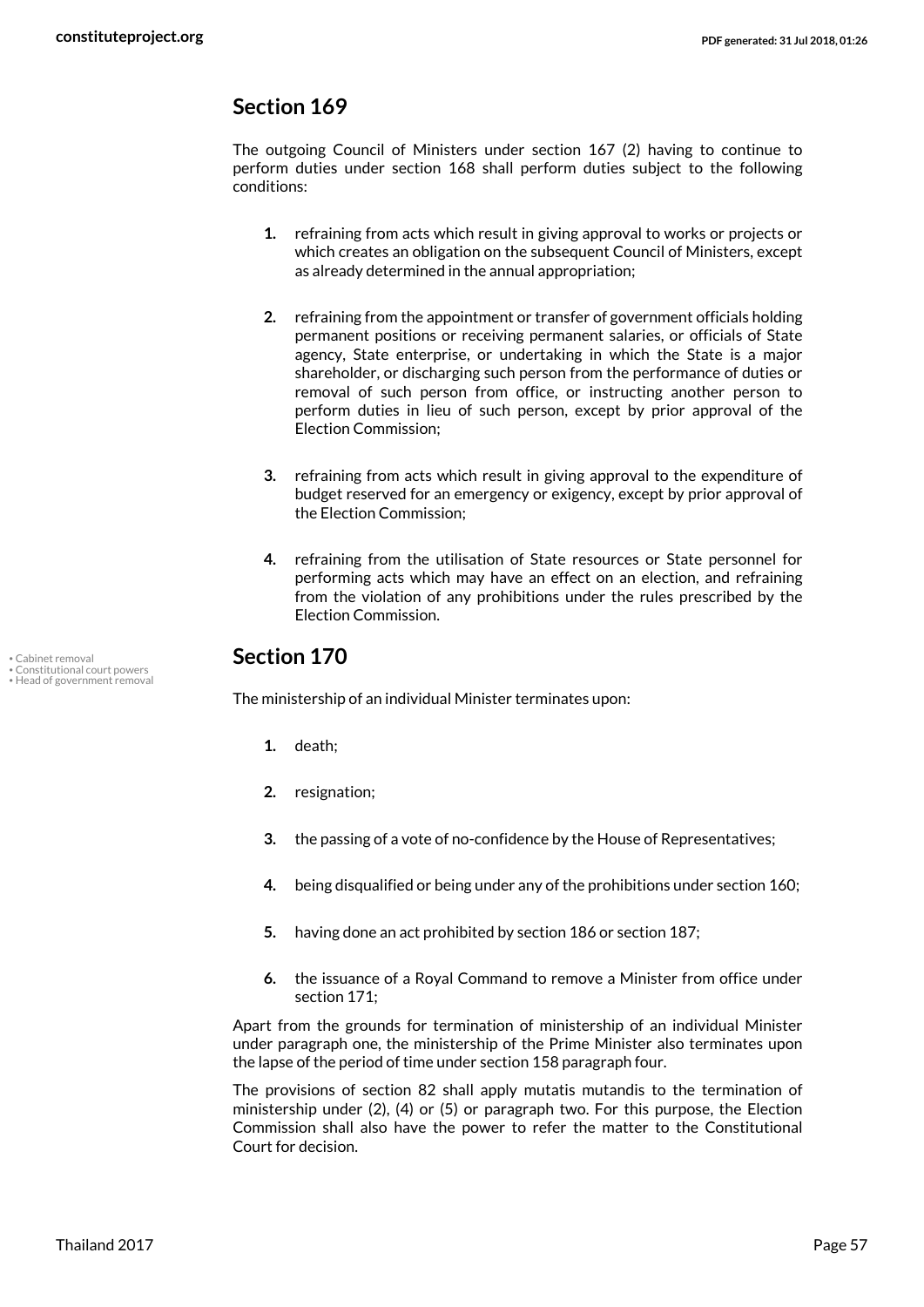• Extraordinary legislative sessions

## • Cabinet removal **Section 171**

The King has the Royal Prerogative to remove a Minister from his or her office upon the advice of the Prime Minister.

# • Emergency provisions **Section 172** • Head of state decree power

For the purpose of maintaining national or public safety or national economic security, or averting public calamity, the King may issue an Emergency Decree which shall have force as an Act.

The issuance of an Emergency Decree under paragraph one shall be made only when the Council of Ministers is of the opinion that it is an emergency of necessity and urgency which is unavoidable.

In the subsequent sitting of the National Assembly, the Council of Ministers shall submit the Emergency Decree to the National Assembly for its consideration without delay. If it is out of session and it would be a delay to wait for the opening of an ordinary session, the Council of Ministers must proceed to convoke an extraordinary session of the National Assembly in order to expeditiously consider whether to approve or disapprove the Emergency Decree. If the House of Representatives disapproves it or approves it but the Senate disapproves it and the House of Representatives reaffirms its approval by the votes of not more than one-half of the total number of the existing Members of the House of Representatives, the Emergency Decree shall lapse, prescribed that it shall not affect any act done during the enforcement of such Emergency Decree.

If the Emergency Decree under paragraph one has the effect of amending or repealing any provisions of any law and such Emergency Decree has lapsed in accordance with paragraph three, the provisions of the law in force before the amendment or repeal shall continue to be in force as from the day the disapproval of such Emergency Decree is effective.

If the House of Representatives and the Senate approve the Emergency Decree, or if the Senate disapproves it but the House of Representatives reaffirms its approval by the votes of more than one-half of the total number of the existing Members of the House of Representatives, such Emergency Decree shall continue to have the force of an Act.

The Prime Minister shall cause the approval or disapproval of the Emergency Decree to be published in the Government Gazette. In case of disapproval, it shall be effective as from the day following the date of its publication in the Government Gazette.

The consideration of an Emergency Decree by the House of Representatives and the Senate and reaffirmation of an approval of an Emergency Decree must take place at the first opportunity in the sittings of the respective Houses.

## **Constitutional court powers Section 173**

• Emergency provisions<br>• Head of state decree power<br>• Constitutional interpretation

Before the House of Representatives or the Senate approves any Emergency Decree, Members of the House of Representatives or Senators comprising not less than one-fifth of the total number of the existing members of each House have the right to submit an opinion to the President of the House of which they are members that the Emergency Decree is not in accordance with section 172 paragraph one, and the President of such House shall, within three days as from the date of receipt of such opinion, refer it to the Constitutional Court for decision. The consideration of such Emergency Decree shall be deferred until the decision of the Constitutional Court has been notified.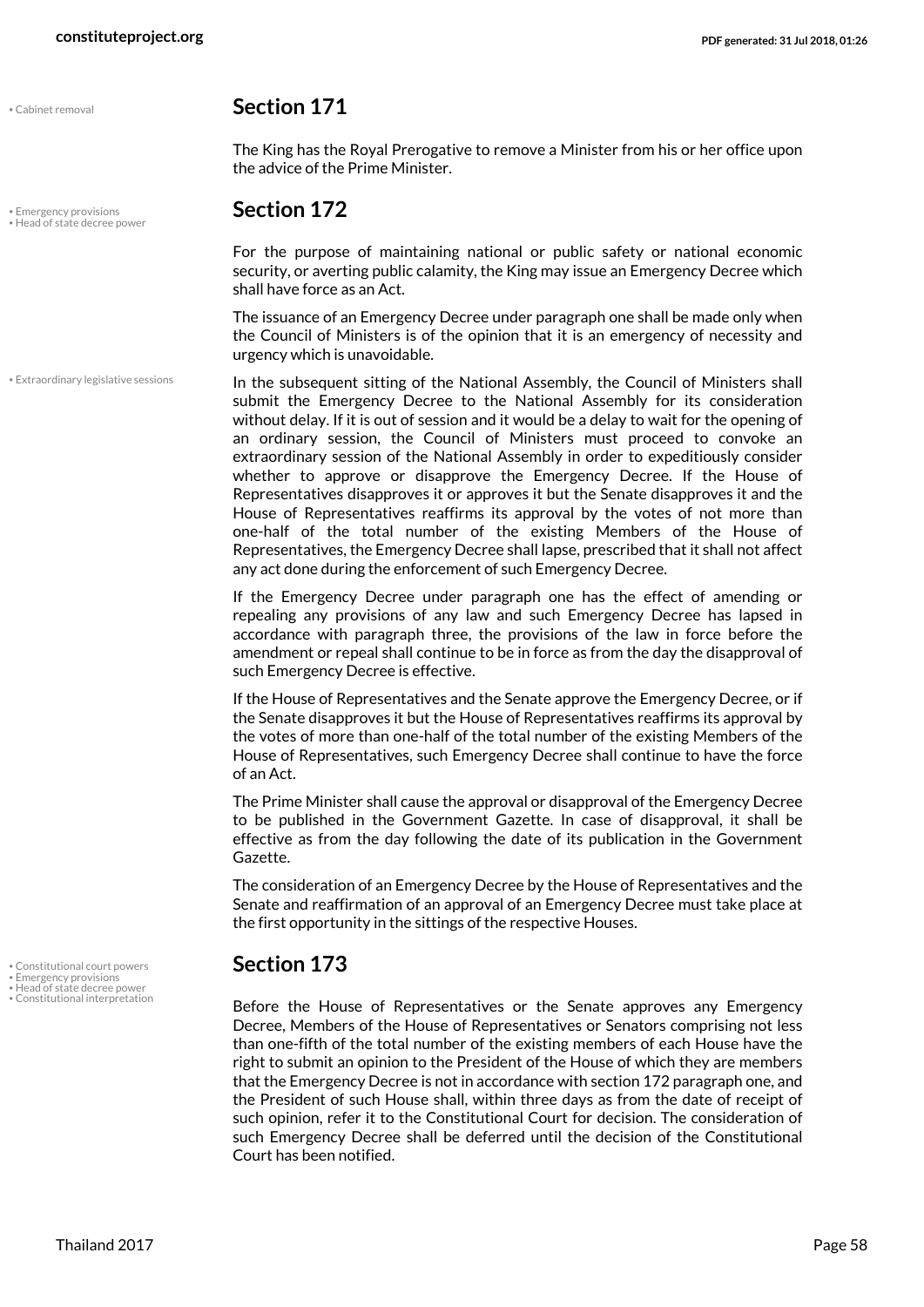The Constitutional Court shall have the decision within sixty days as from the date of receipt of such matter, and the Constitutional Court shall notify such decision to the President of the House referring such opinion.

In the case where the Constitutional Court decides that any Emergency Decree is not in accordance with section 172 paragraph one, such Emergency Decree shall not have the force of law ab initio.

The decision of the Constitutional Court that any Emergency Decree is not in accordance with section 172 paragraph one, must be made by the votes of not less than two thirds of the total number of the existing members of judges of the Constitutional Court.

#### • Head of state decree power **Section 174**

In the case where it is necessary to have a law on taxes, duties or currency, which, in the interests of the State, requires urgent and confidential consideration, the King may issue an Emergency Decree which shall have force as an Act.

The provisions of section 172 paragraph three, paragraph four, paragraph five, paragraph six and paragraph seven shall apply mutatis mutandis to an Emergency Decree issued in accordance with the provisions of paragraph one. However, if the Emergency Decree is issued during a session, it shall be submitted to the House of Representatives within three days as from the day following the date of its publication in the Government Gazette.

### • Head of state decree power **Section 175**

The King has the Royal Prerogative to issue a Royal Decree which is not contrary to the law.

### • Emergency provisions **Section 176**

The King has the Royal Prerogative to declare and lift martial law.

In the case where it is necessary to declare martial law in a certain locality as a matter of urgency, the military authority may do so under the law on martial law.

### • Power to declare/approve war **Section 177**

The King has the Royal Prerogative to declare war with the approval of the National Assembly.

The resolution of approval by the National Assembly must be passed by the votes of not less than two-thirds of the total number of the existing members of both Houses.

# • Constitutional court powers **Section 178** • International law

The King has the Royal Prerogative to conclude a peace treaty, armistice, and other treaties with other countries or international organisations.

Any treaty which provides for a change in Thai territories or external territories over which Thailand has sovereign right or jurisdiction under a treaty or international law, or which requires the enactment of an Act for implementation, and other treaties which may have wide scale effects on the security of economy, society, or trade or investment of the country must be approved by the National Assembly. In this regard, the National Assembly shall complete its consideration within sixty days as from the date of receipt of such matter. If the National Assembly does not complete the consideration within such period of time, it shall be deemed that the National

- 
- International organizations<br>• Treaty ratification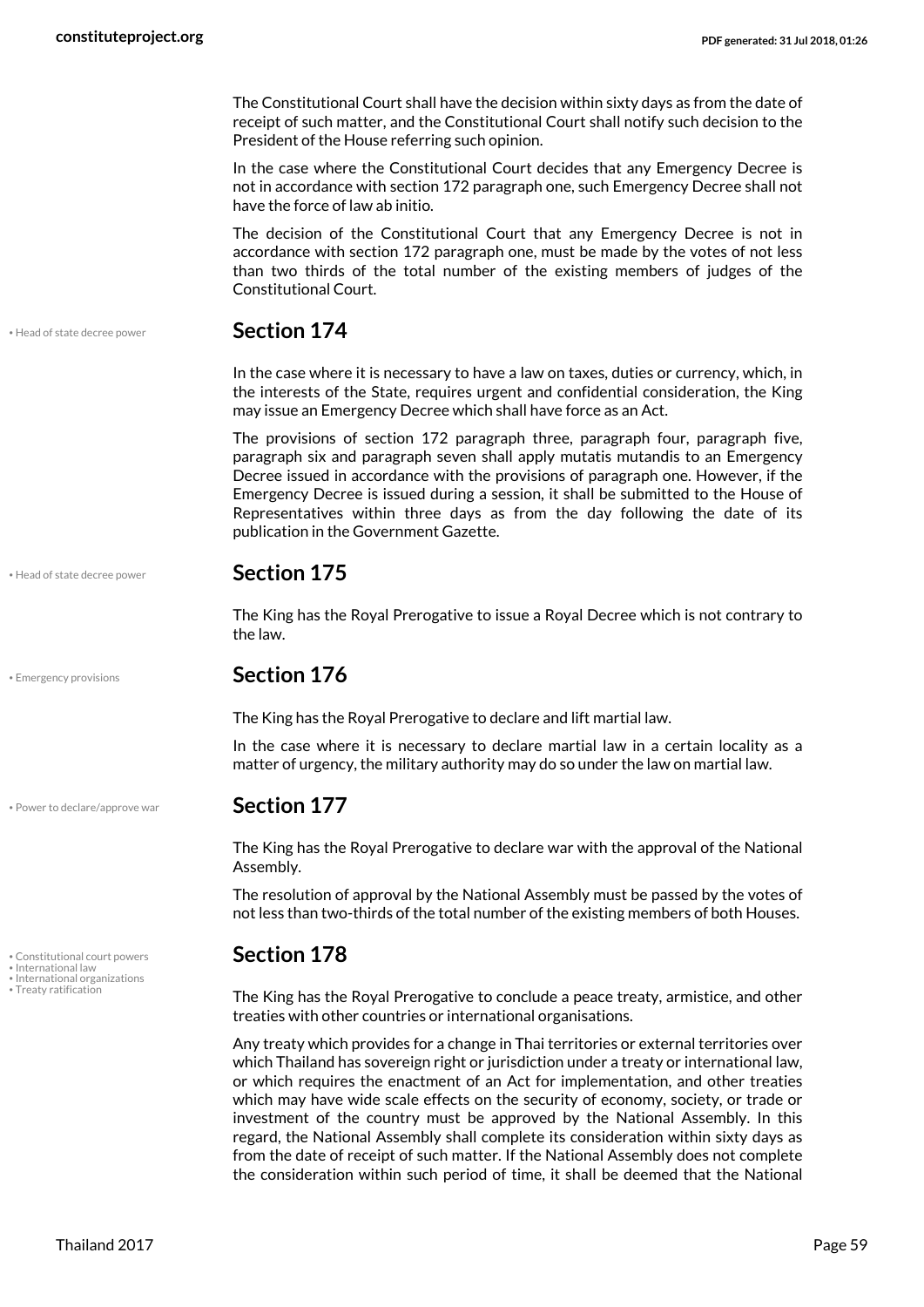Assembly has given approval.

• Ownership of natural resources

Other treaties which may have wide scale effects on the security of economy, society, or trade or investment of the country under paragraph two are treaties pertaining to free trade, common customs union, or the authorization of natural resources utilisation, or which cause the country to lose rights over natural resources, in whole or in part, or on any other treaties provided by law.

There shall also be a law prescribing procedures for the public to participate in the expression of opinions and to obtain necessary remedy from the effects of conclusion of a treaty under paragraph three.

Where a question arises as to whether any treaty constitutes a case under paragraph two or paragraph three, the Council of Ministers may request the Constitutional Court to render a decision thereon. The Constitutional Court shall complete its decision within thirty days as from the date of receipt of such request.

#### • Power to pardon **Section 179**

The King has the Royal Prerogative to grant a pardon.

• Selection of active-duty commanders **Section 180**

The King appoints and removes officials in the military service and civil service who hold the positions of Permanent Secretary, Director-General and their equivalents, except in the case of vacation of office upon death, retirement or removal from government service due to a punishment.

### **Section 181**

A government official and a State official holding a permanent position or receiving a permanent salary and not being a political official shall not be a political official or hold other political positions.

#### • Powers of cabinet **Section 182**

All laws, Royal Rescripts and Royal Commands relating to the State affairs must be countersigned by a Minister unless otherwise provided in the Constitution.

### **Section 183**

• Compensation of legislators

Emoluments and other remuneration of Privy Councillors, President and Vice-Presidents of the House of Representatives, President and Vice-Presidents of the Senate, Leader of the Opposition in the House of Representatives, Members of the House of Representatives and Senators shall be prescribed by Royal Decree.

Gratuities, pensions or other remuneration of Privy Councillors who vacate their office shall be prescribed by Royal Decree.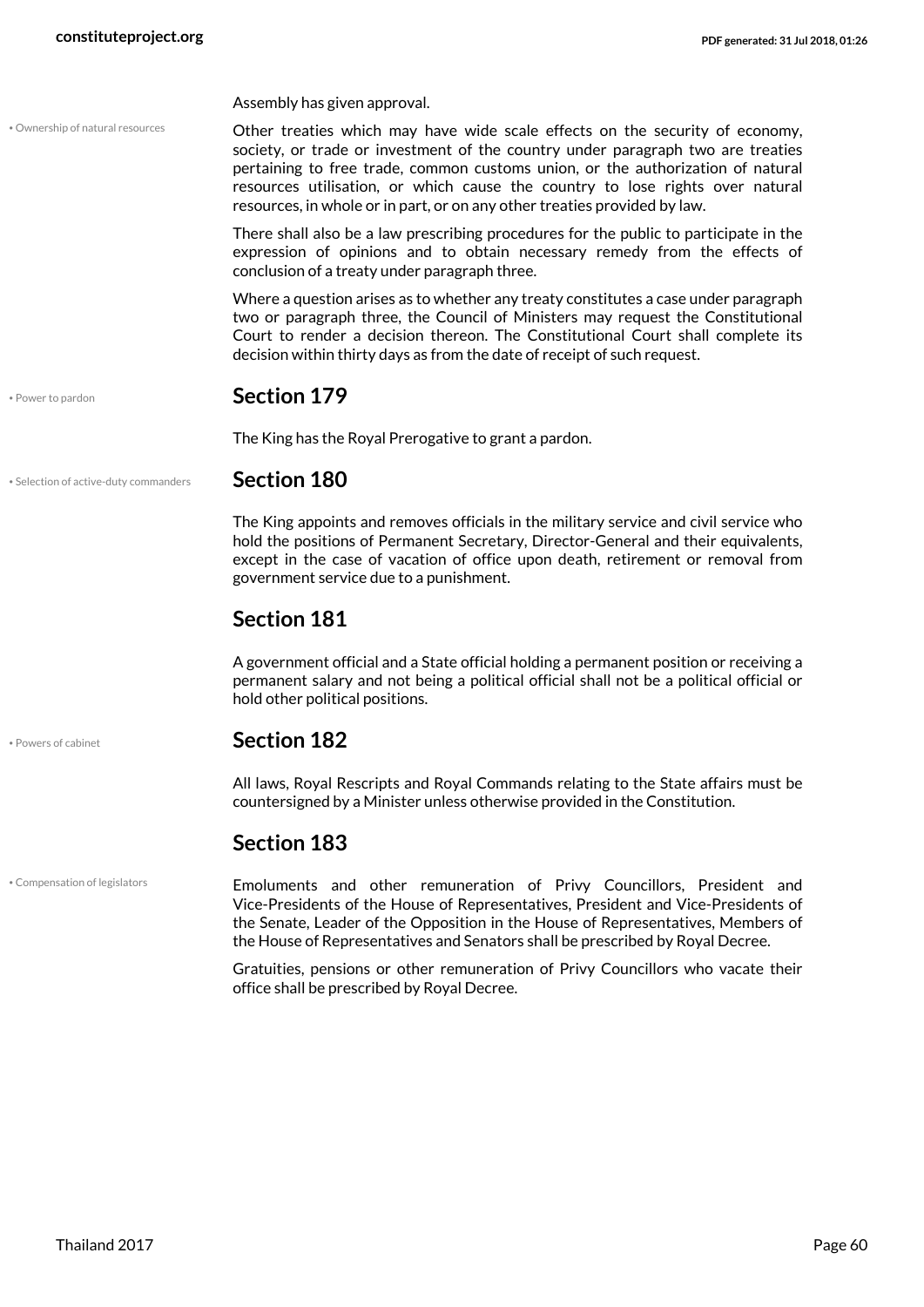# **CHAPTER IX: CONFLICT OF INTEREST**

• Outside professions of legislators **Section 184**

A Member of the House of Representatives and Senator shall not:

- **1.** hold any position or have any duty in a government agency, State agency or State enterprise, or hold a position of a member of a local assembly or a local administrator;
- **2.** receive or interfere or intervene in the acquisition of any concession from the State, a government agency, State agency or State enterprise, or become a party to a contract of the nature of monopoly or exclusivity with the State, a government agency, State agency or State enterprise, or become a partner or shareholder in a partnership or company receiving such concession or becoming a party to a contract of such nature, whether directly or indirectly;
- **3.** receive any special money or benefit from a government agency, State agency or State enterprise apart from that given by the government agency, State agency or State enterprise to other persons in the ordinary course of business;
- **4.** directly or indirectly perform any act which amounts to a wrongful obstruction of or interference with the exercise of rights or liberties of newspapers or mass media.

This section shall not apply in the case where a Member of the House of Representatives or a Senator receives military pensions, gratuities, pensions, annuities for royalty or any other form of payment of the same nature, and shall not apply in the case where a Member of the House of Representatives or a Senator accepts or holds a position of a committee Member of the National Assembly, the House of Representatives or the Senate, or a committee member appointed in the course of the administration of State affairs related to parliamentary affairs, or a committee member specifically provided by law.

The provisions in (2) and (3) shall apply to spouses and children of Members of the House of Representatives or Senators and also to persons other than spouses and children of such members of the House of Representatives or Senators who act as agents or partners of, or who are entrusted by Members of the House of Representatives or Senators to act under this section.

## **Section 185**

A Member of the House of Representatives and a Senator shall not, through the status or position of Member of the House of Representatives or Senator, carry out any act which, by nature, amounts to an intervention of or interference with the following matters, whether directly or indirectly, for his or her own benefit, the benefit of another person or of a political party:

**1.** the performance of official functions or carrying out of work within the usual duties of a government official, official or employee of a government agency, State agency, State enterprise, an enterprise in which the State is a

• Legislative committees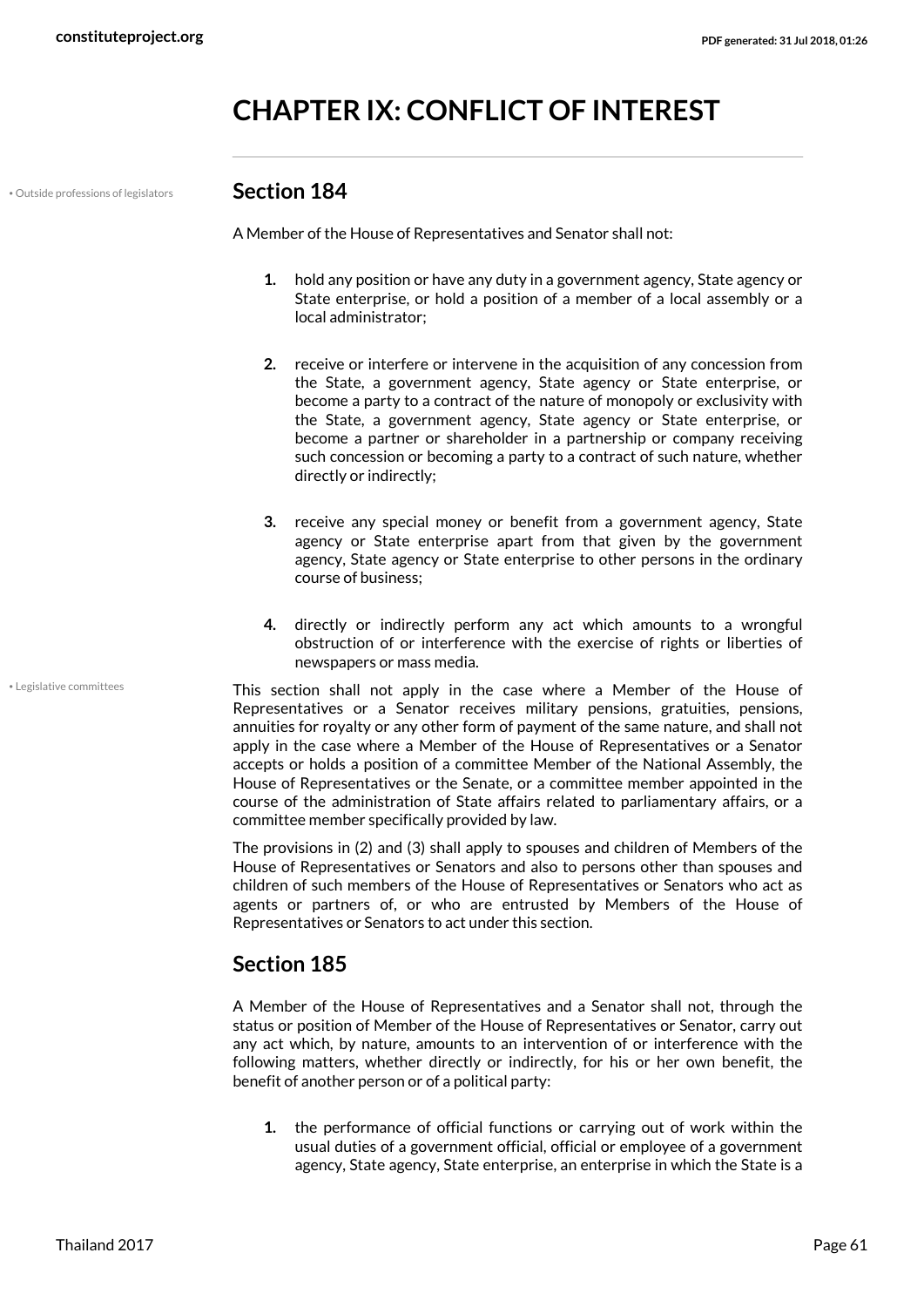major shareholder or a local government organisation;

- **2.** the carrying out of an act which, by nature, enables him or her to participate in the spending of budget or granting of approval of any project of a State agency, except an act within the affairs of the National Assembly;
- **3.** the recruitment, appointment, transfer, reshuffle, promotion, salary increase, or removal from office of a government official who holds a permanent position or receives salary and is not a political official, an official or employee of a government agency, State agency, State enterprise, an enterprise in which the State is a major shareholder or local government organisation.

## **Section 186**

The provisions in section 184 shall also apply to Ministers mutatis mutandis, except for the following cases:

- **1.** holding positions or carrying out acts provided by the law to be the duties or powers of the Minister;
- **2.** carrying out acts pursuant to the duties and powers in the administration of State affairs, or pursuant to the policies stated to the National Assembly, or as provided by law.

Apart from the cases under paragraph one, a Minister shall not, through his or her status or position, carry out any act, whether directly or indirectly, which amounts to a wrongful intervention of or interference with the performance of duties of a State official for his or her own benefit, the benefit of another person or of a political party, as stipulated in the ethical standards.

## **Section 187**

A Minister shall neither be a partner or shareholder of a partnership or a company, nor retain partner or shareholder status of a partnership or a company up to the limit as provided by law, and shall not be an employee of any person.

In the case where any Minister intends to continue to receive benefits in the cases under paragraph one, such Minister shall inform the President of the National Anti Corruption Commission within thirty days from the date of the appointment, and shall transfer his or her shares in such partnership or company to a juristic person which manages assets for the benefit of other persons, as provided by law.

The Minister shall not be involved in the administration or management of shares or affairs of the partnership or company under paragraph two in any way.

The part of this section which relates to partner or shareholder status shall also apply to the spouse and children of a Minister who have not yet become sui juris, and to the holding of shares of a Minister which are in possession or under supervision of another person in any way.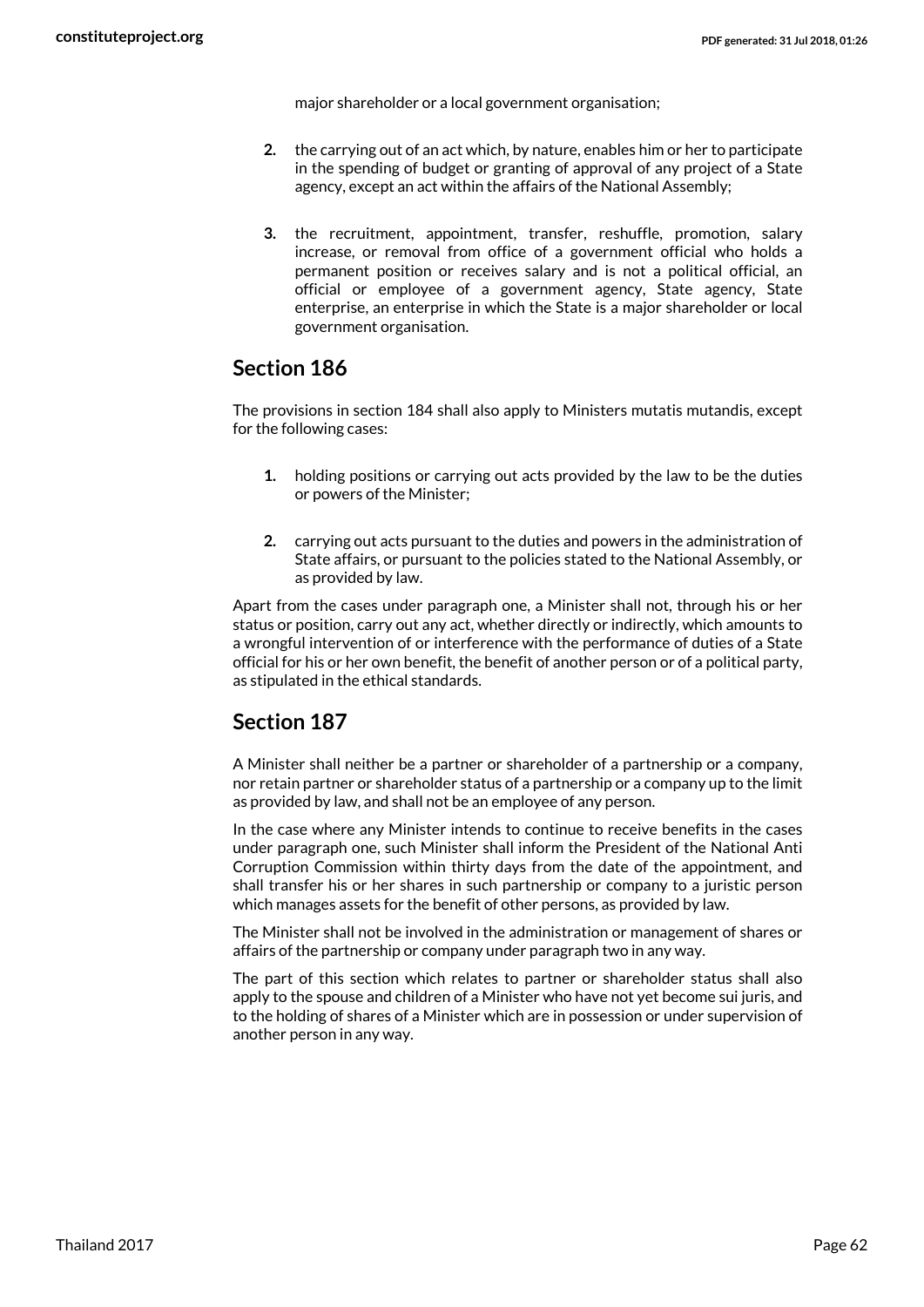# **CHAPTER X: THE COURTS**

## **Part 1: General Provisions**

## **Section 188**

The trial and adjudication of cases are the powers of the Courts which must be carried out in accordance with the laws and in the name of the King.

Judges and justices are independent in trial and adjudication of cases, in accordance with the Constitution and laws in the swift and fair manner, and without any partiality.

## **Section 189**

All Courts may be established only by Acts.

Any establishment of a new Court or prescription of a procedure for the trial and adjudication of any particular case, or a case of any particular charge in place of a Court existing under the law for trying such case shall not be done.

# • Administrative court selection **Section 190** • Constitutional court removal

The King appoints and removes judges and justices. In the case where an office is vacated due to death, retirement, expiration of term, or being removed from office, the matter shall be reported to the King for information.

Before taking office, a judge and justice shall make a solemn declaration before the King in the following words:

"I, (name of the declarer) do solemnly declare that I will be loyal to His Majesty the King and will faithfully perform my duties in the name of the King without any partiality in the interest of justice, of the people and of the public order of the Kingdom. I will also uphold and observe the democratic regime of government with the King as Head of the State, the Constitution of the Kingdom of Thailand and the law in every respect."

## **Section 192**

In the case of a dispute on the competent jurisdictions between the Court of Justice, the Administrative Court, or the Military Court, a ruling shall be made by a committee consisting of the President of the Supreme Court as Chairperson, the President of the Supreme Administrative Court, the Chief of Military Judicial Office and not more than four qualified persons as provided by law as members.

The rules and procedures for ruling on a dispute on the competent jurisdictions between the Courts under paragraph one shall be as provided by law.

• Right to fair trial • Judicial independence • Right to speedy trial

- 
- 
- 
- Supreme court selection
- Supreme/ordinary court judge removal

• Oaths to abide by constitution **Section 191**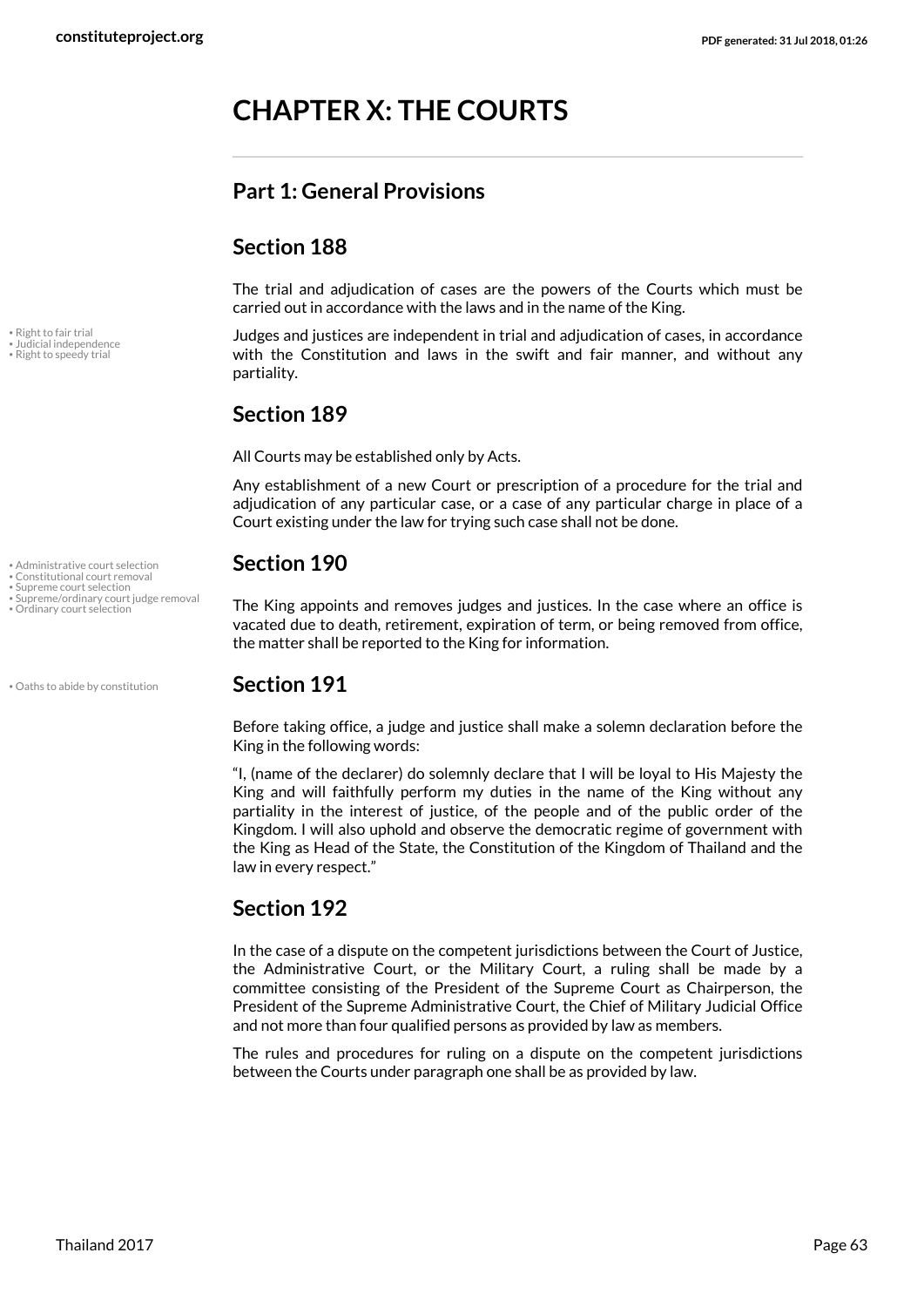Each Court shall, except the Military Court, have a secretariat which is independent in personnel administration, budget and other activities, with the Head of the Office as the superior official directly responsible to the President of each Court, as provided by law.

• Protection of judges' salaries

The Court of Justice and the Administrative Court shall have its particular and appropriate salaries and remuneration system as provided by law.

### **Part 2: Courts of Justice**

#### • Structure of the courts **Section 194**

The Courts of Justice have the powers to try and adjudicate all cases except those specified, by the Constitution or the law, to be within the jurisdiction of other Courts.

The establishment, procedures, and operations of the Courts of Justice shall be in accordance with the law thereon.

# • Structure of the courts **Section 195** • Supreme court powers

There shall be a Criminal Division for Persons Holding Political Positions in the Supreme Court, the panel of which shall consist of at least five but not more than nine judges in the Supreme Court holding a position not lower than Justice of the Supreme Court or senior judges having held a position not lower than Justice of the Supreme Court who are elected, on a case-by-case basis, at a plenary meeting of the Supreme Court, in accordance with the Organic Act on Criminal Procedure for Persons Holding Political Positions.

The Supreme Court's Criminal Division for Persons Holding Political Positions has the powers to try and adjudicates all cases as provided by the Constitution.

The criminal procedure for persons holding political positions shall be in accordance with the Organic Act on Criminal Procedure for Persons Holding Political Positions.

An appeal against a judgment of the Supreme Court's Criminal Division for Persons Holding Political Positions may be submitted to the plenary meeting of the Supreme Court within thirty days as from the date of judgment of the Supreme Court's Criminal Division for Persons Holding Political Positions.

The consideration of an appeal of the plenary meeting of Supreme Court under paragraph four, shall be undertaken by a panel of judges of the Supreme Court consisting of nine judges of the Supreme Court holding a position not lower than the Presiding Justice of the Supreme Court or senior judges having held a position not lower than the Presiding Justice of the Supreme Court who have never considered the case, and have been selected at the plenary meeting of the Supreme Court on a case-by-case basis, and when such panel of judges has made a decision, this decision shall be deemed as appellate decision of the plenary meeting of the Supreme Court.

In the case where the Supreme Court's Criminal Division for Persons Holding Political Positions has delivered a judgment to remove any person from office or such judgment has the effect of removing any person from office, regardless of whether or not there is an appeal under paragraph four, such person shall vacate office as from the date of the judgment of Supreme Court's Criminal Division for Persons Holding Political Positions.

Rules and procedures on appeal under paragraph four, and consideration of appeal under paragraph five, shall be in accordance with the Organic Act on Criminal Procedure for Persons Holding Political Positions.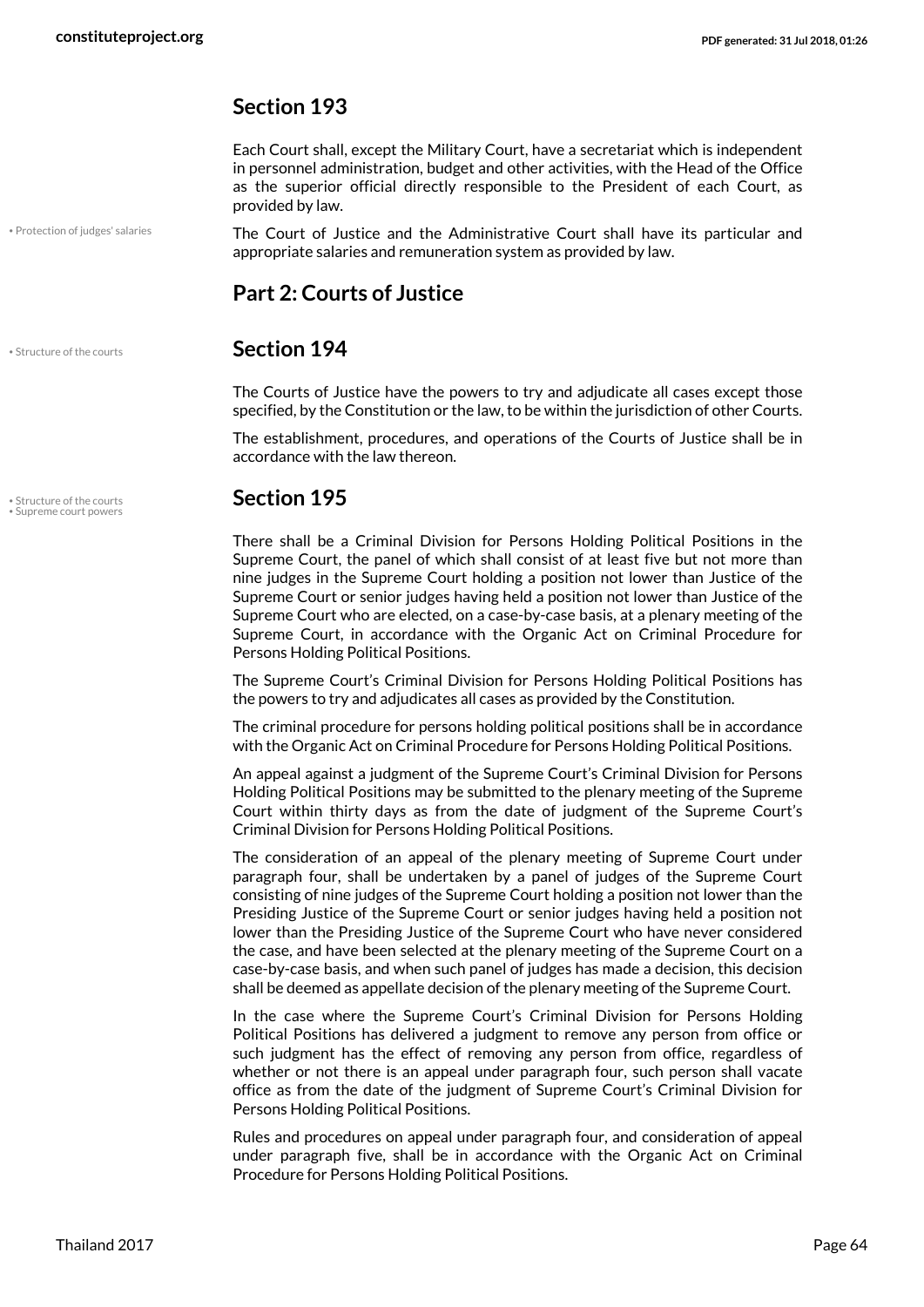• Establishment of judicial council **Section 196**

Personnel administration relating to judges of the Courts of Justice shall be independent, and shall be undertaken by the Judicial Commission of the Courts of Justice consisting of the President of the Supreme Court as Chairperson, and qualified members who are judicial officers of each level of the Court, and not more than two qualified persons who are not or have never been a judicial officer selected by judicial officer, as provided by law.

## • Establishment of administrative courts **Part 3: Administrative Courts**

## **Section 197**

Administrative Courts have the powers to try and adjudicate administrative cases arising from the exercise of administrative power provided by law or from the carrying out of an administrative act, as provided by law.

There shall be a Supreme Administrative Court and Administrative Courts of First Instance.

The jurisdiction of the Administrative Courts under paragraph one does not include rulings made by Independent Organs pursuant to the direct exercise of their powers under the Constitution.

The establishment, procedures, and operations of the Administrative Courts shall be in accordance with the law thereon.

#### • Establishment of judicial council **Section 198**

Personnel administration relating to judges of Administrative Courts shall be independent, and shall be undertaken by the Judicial Commission of the Administrative Courts consisting of the President of the Supreme Administrative Court as Chairperson, and qualified members, who are judges of the Administrative Courts, and not more than two qualified persons who are not or have never been judges of Administrative Courts elected by judicial officers of the Administrative Courts, as provided by law.

#### • Establishment of military courts **Part 4: Military Courts**

### **Section 199**

Military Courts have the powers to try and adjudicate cases involving offenders who are subject to the jurisdiction of the Military Courts and other cases, as provided by law.

The establishment, procedures, and operations of the Military Courts as well as the appointment and removal of judges of Military Courts shall be as provided by law.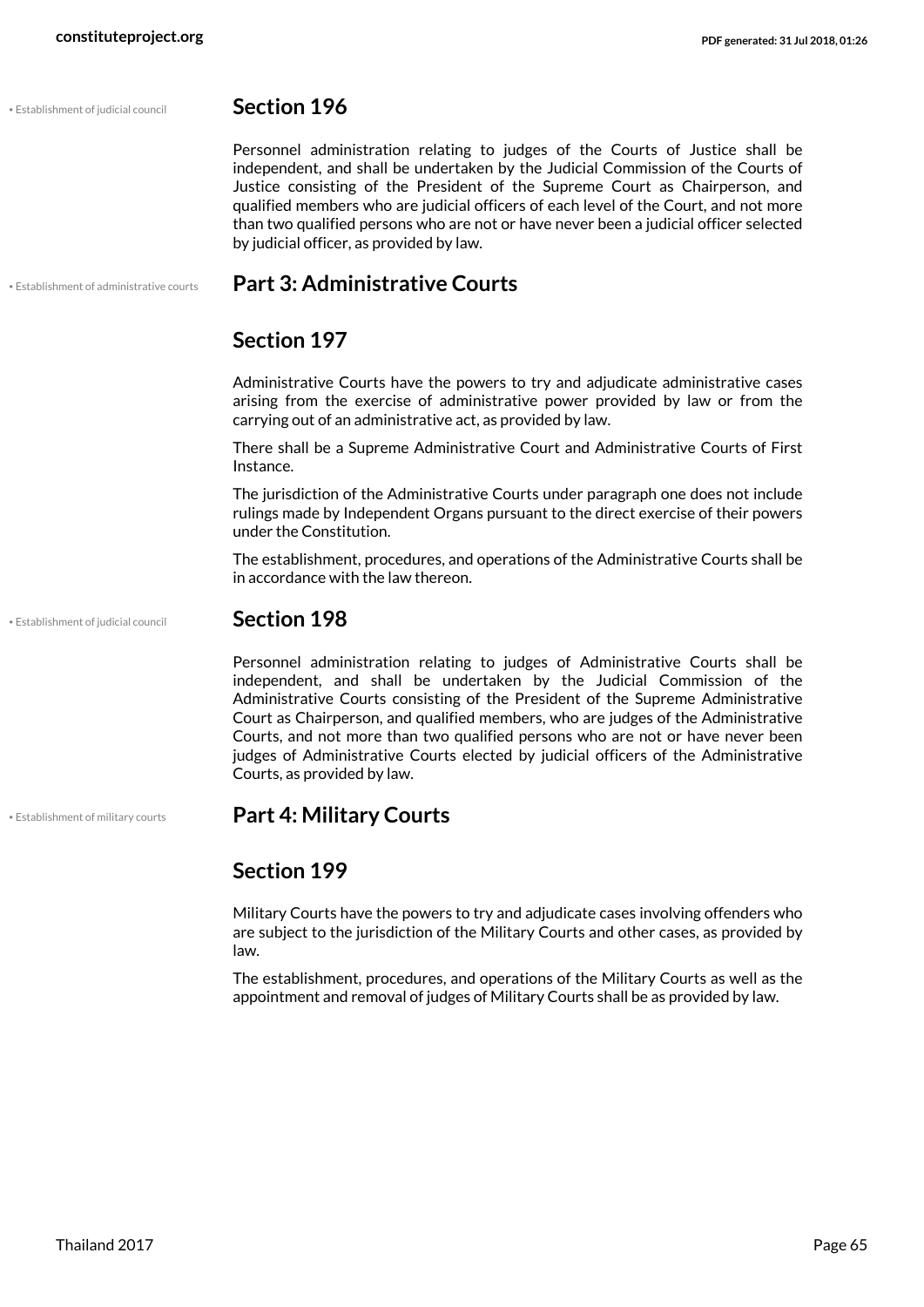# **CHAPTER XI: CONSTITUTIONAL COURT**

• Establishment of constitutional court

• Constitutional court selection

# **Section 200** • Eligibility for const court judges

The Constitutional Court consists of nine judges of the Constitutional Court appointed by the King from the following persons:

- **1.** three judges in the Supreme Court holding a position not lower than Presiding Justice of the Supreme Court for not less than three years elected by a plenary meeting of the Supreme Court;
- **2.** two judges of the Supreme Administrative Court holding a position not lower than judge of the Supreme Administrative Court for not less than five years elected by a plenary meeting of the Supreme Administrative Court;
- **3.** one qualified person in law obtained by selection from persons holding or having held a position of Professor of a university in Thailand for not less than five years, and currently having renowned academic work;
- **4.** one qualified person in political science or public administration obtained by selection from persons holding or having held a position of Professor of a university in Thailand for not less than five years, and currently having renowned academic work;
- **5.** two qualified persons obtained by selection from persons holding or having held a position not lower than Director-General or a position equivalent to a head of government agency, or a position not lower than Deputy Attorney-General, for not less than five years.

In the case where the Presiding Justice of the Supreme Court cannot be selected under (1), the plenary meeting of the Supreme Court may select a person from those who have held a position not lower than Judge in the Supreme Court for not less than three years.

The period under paragraph one shall be counted to the date of election or the date of application for selection, as the case may be. In a case of unavoidable necessity, the Selection Committee may announce a decrease of the period of time under paragraph one or paragraph two, but the decrease shall not result in a period of less than two years.

• Eligibility for const court judges **Section 201**

A judge of the Constitutional Court shall also possess the qualifications as follows:

**1.** being of Thai nationality by birth;

• Min age of const court judges

- **2.** being not less than forty-five years and not reaching sixty-eight years of age as from the date of election or the date of application for selection;
- **3.** having graduated with not lower than a Bachelor's degree or its equivalent;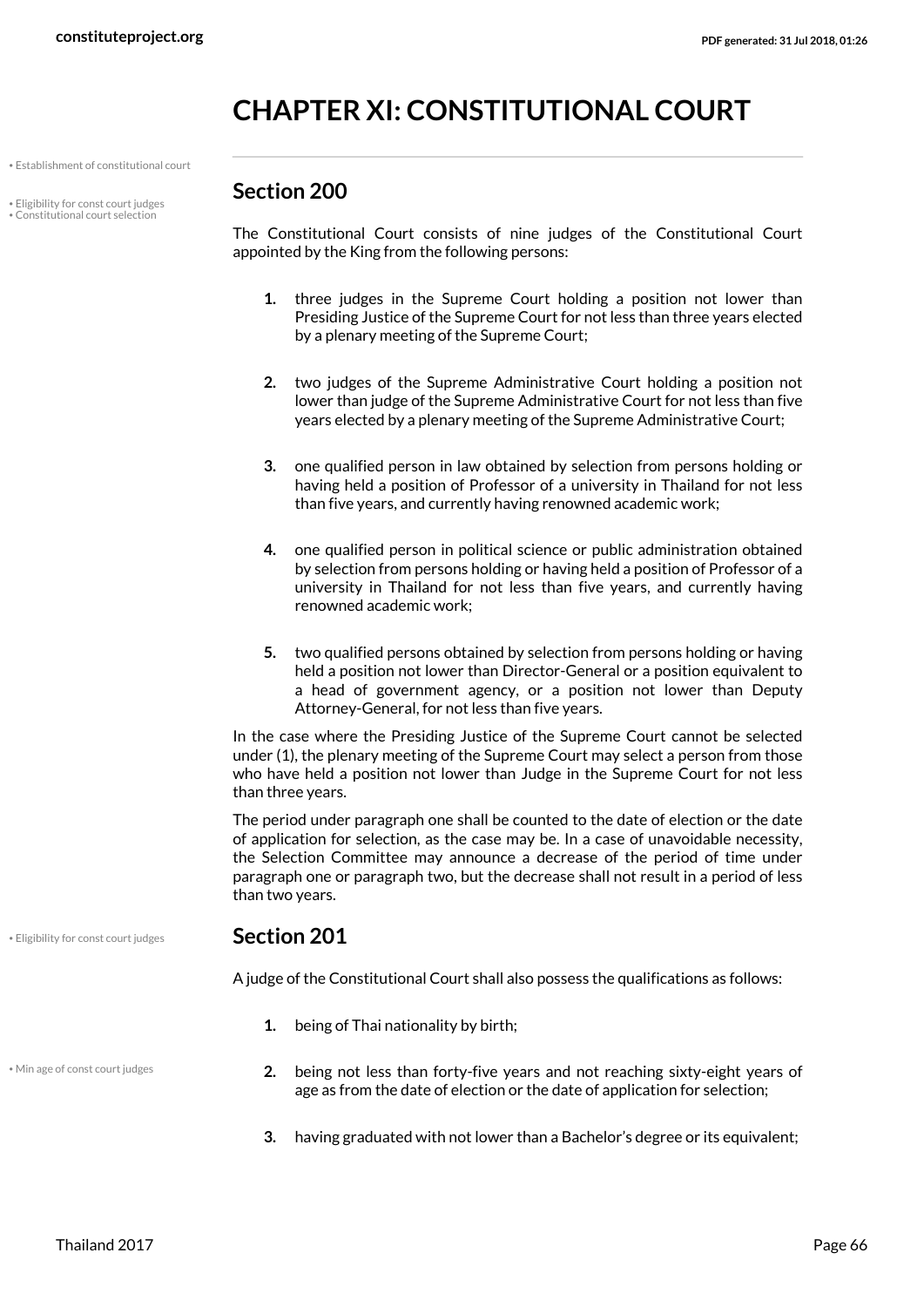- **4.** being of evident integrity;
- **5.** being sufficiently in good health to perform duties efficiently.

• Eligibility for const court judges **Section 202**

A judge of the Constitutional Court shall not be under any of the prohibitions as follows:

- **1.** being or having been a judge of the Constitutional Court or holding a position in any Independent Organ;
- **2.** any of the prohibitions under section 98 (1), (2), (3), (4), (5), (6), (7), (8), (9), (10), (11), (17) or (18);
- **3.** having been sentenced by a final judgment to imprisonment, except for the case of an offence committed through negligence or a petty offence;
- **4.** being or having been a Member of the House of Representatives, a Senator, a political official, or a member of a local assembly or local administrator at any time during the period of ten years before election or application for selection;
- **5.** being or having been a member or holder of other position in a political party at any time during the period of ten years before election or application for selection;
- **6.** being a government official holding a permanent position or receiving salary;
- **7.** being an official or employee of a State agency, State enterprise or local government organisation or a director or adviser of a State agency or State enterprise;
- **8.** holding any position in a partnership, a company or an organisation carrying out business with a view to making and sharing profit or income, or being an employee of any person;
- **9.** engaging in an independent profession;
- **10.** being involved in circumstances which constitute a serious violation or failure to comply with ethical standards.

#### • Constitutional court selection **Section 203**

In the case where a person suitable for appointment as a judge of the Constitutional Court must be selected, it shall be the duty and power of the Selection Committee which shall consists of:

**1.** President of the Supreme Court as Chairperson;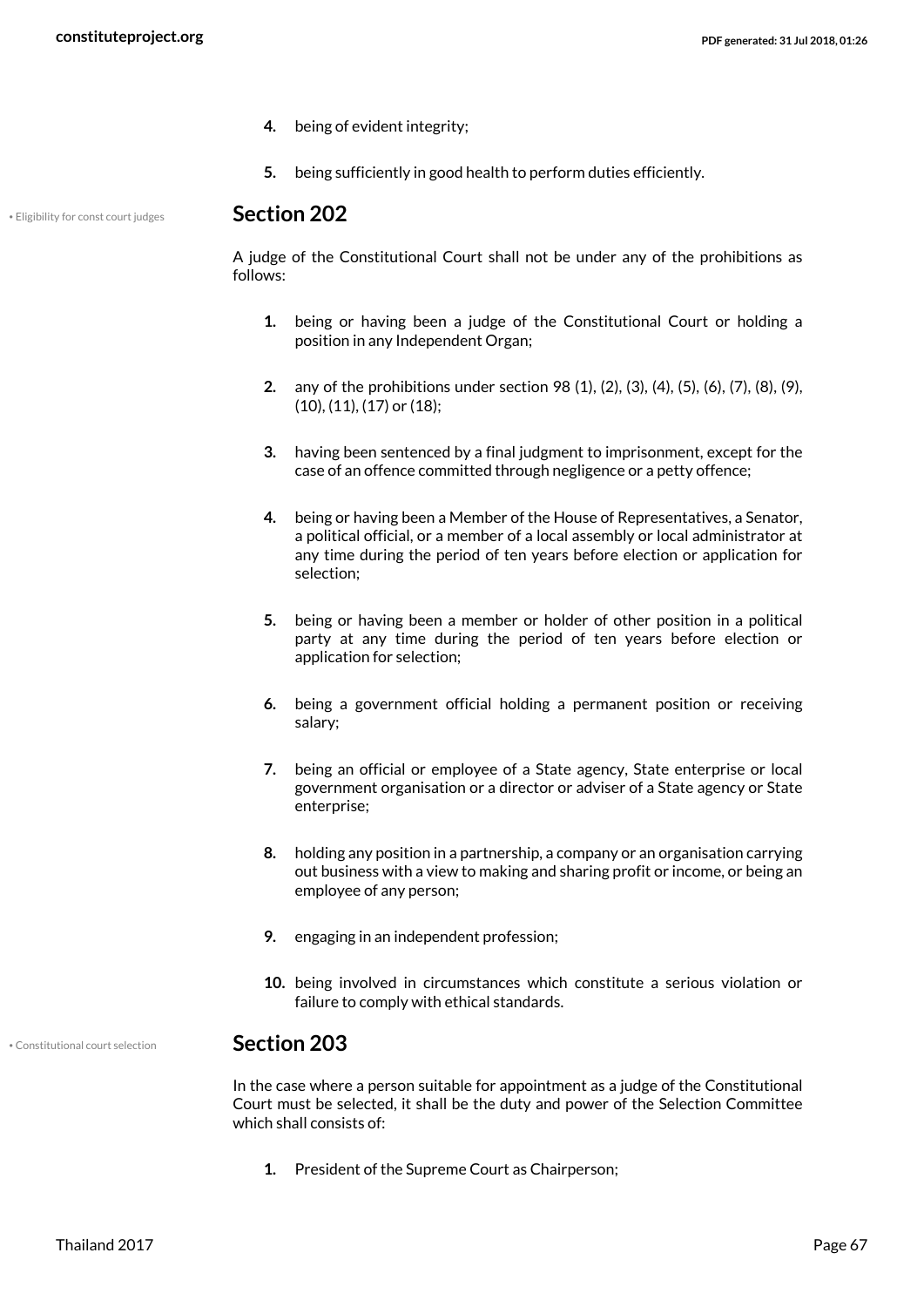- **2.** President of the House of Representatives and Leader of the Opposition in the House of Representatives as members;
- **3.** President of the Supreme Administrative Court as member;
- **4.** persons appointed by the Independent Organs, from persons who have the qualifications under section 201, are not under any of the prohibitions under section 202, and have never performed any duty in the Constitutional Court or Independent organs comprising one person from each organ, as members.

In the case where there is no person holding a position of member of selection committee under (2) or the number of members under (4) is incomplete by any cause, the selection committee shall consist of its remaining members.

The Secretariat of the Senate shall perform duties as the administrative unit of the selection committee.

The Selection Committee shall carry out the selection of persons who are suitable for appointment as judges of the Constitutional Court according to rules, procedures and conditions prescribed in the Organic Act on the Procedures of the Constitutional Court.

In case where there is a question pertaining to the qualifications of an applicant, a person who has been elected or selected, it shall be the duty and power of the Selection Committee to consider the matter, and its decision shall be final.

In the selection process, the Selection Committee shall deliberate with a view to selecting a person having high responsibility, courage in performing duties, and ethical behaviour that can be a good role model of the society. In addition to the process of announcement for application for the position, the Selection Committee may select persons who are generally suitable, provided that consent from such person must be obtained.

#### • Constitutional court selection **Section 204**

A person who is elected or selected to hold the position of judge of the Constitutional Court must obtain the approval of the Senate with the votes of not less than one-half of the total number of the existing members of the Senate.

In the case where the Senate disapproves any selected or elected person, a new person shall be selected or elected and thereafter submitted to the Senate for approval.

After the selected or elected persons are approved by the Senate, they shall elect one amongst themselves to be the President of the Constitutional Court and inform the result to the President of the Senate.

The President of the Senate shall report to the King for appointment of the President and judges of the Constitutional Court and countersign the Royal Command.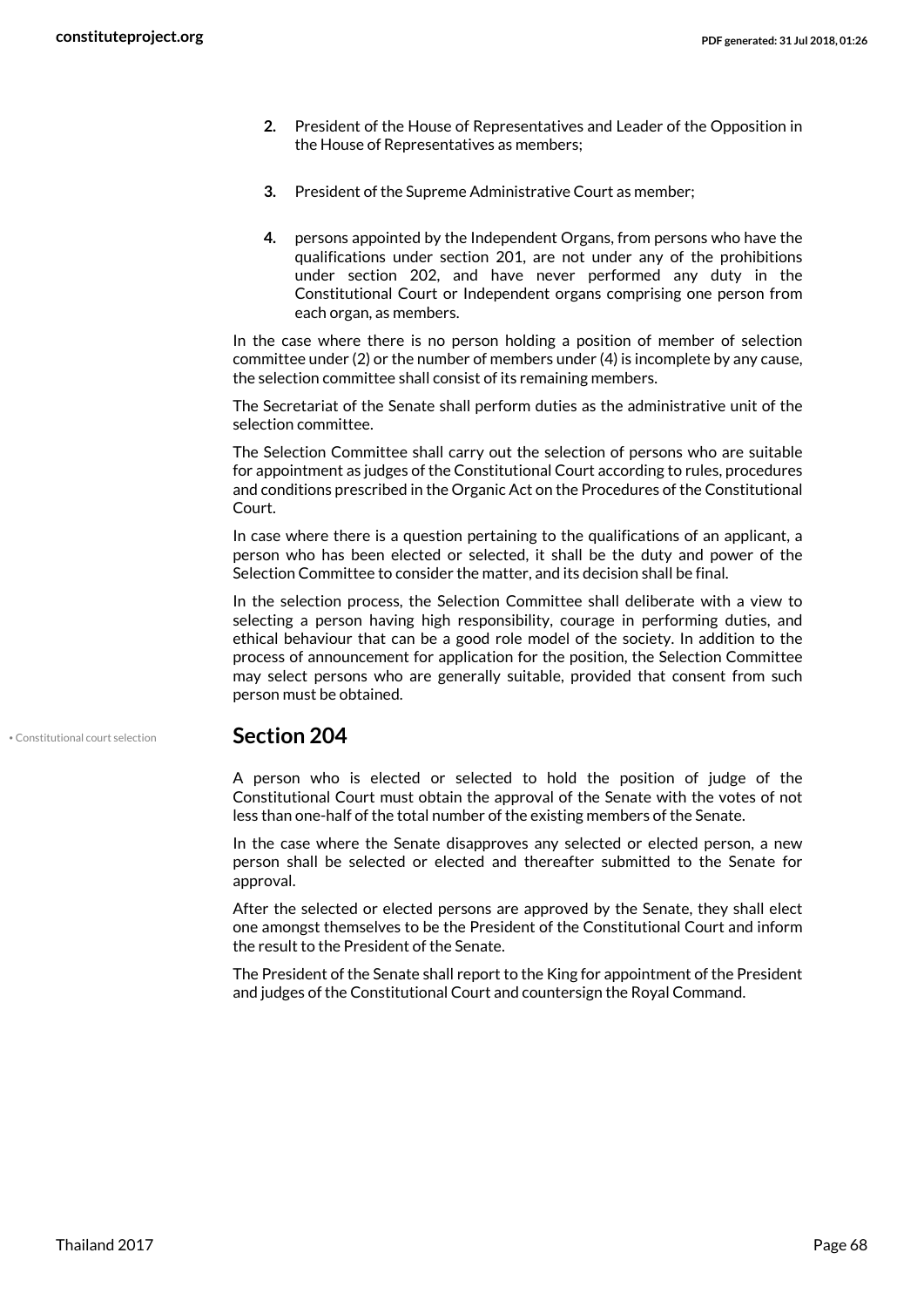A person approved by the Senate to be a judge of the Constitutional Court who has not yet vacated office under section 202 (6), (7) or (8) or is still engaged in a profession under (9), shall present evidence of resignation or termination from engaging in such profession under section 202 (6), (7), (8) or (9) to the President of the Senate within the period as provided by the President of the Senate, which shall be the period before the President of the Senate reports to the King under section 204 paragraph four. In case of failure to present evidence within such period, it shall be deemed that such person has waived his or her rights and a new person shall be selected or elected.

## **Section 206**

In considering an approval under section 204, if the number of persons approved by the Senate is not fewer than seven persons, the approved persons shall elect one amongst themselves to be the President of the Constitutional Court and inform the President of the Senate of the result without awaiting the complete number of nine approved persons, and upon receiving Royal appointments, the Constitutional Court shall perform its duty and power for the time being. During that period, the Constitutional Court shall be deemed to consist of number of the existing judges of the Constitutional Court.

• Constitutional court term limits **Section 207** • Constitutional court term length

A judge of the Constitutional Court shall hold office for a term of seven years as from the date of appointment by the King and shall hold office for only one term.

#### • Constitutional court removal **Section 208**

In addition to the vacation of office upon the expiration of term, a judge of the Constitutional Court vacates office upon:

- **1.** being disqualified under section 201 or being under any of the prohibitions under section 202;
- **2.** death;
- **3.** resignation;
- **4.** being seventy-five years of age;
- **5.** a resolution of the Constitutional Court by the votes of not less than three-fourths of the total number of the existing judges of the Constitutional Court to remove such person from office on the ground of violation or failure to comply with ethical standards of the Constitutional Court;
- **6.** removal from office due to a cause under section 235 paragraph three.

The President of the Constitutional Court who resigns shall also vacate the office of judge of Constitutional Court.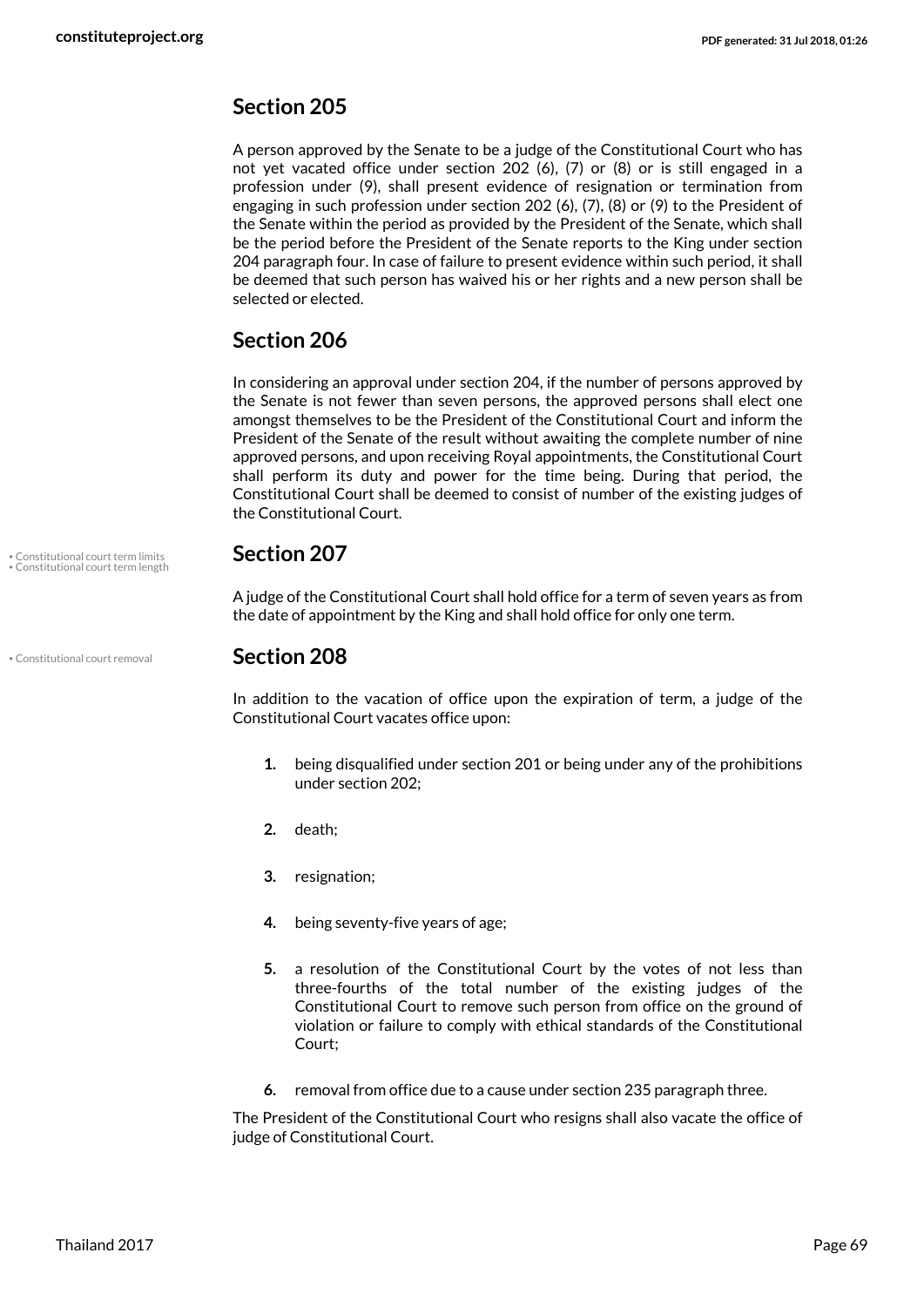In the case where a judge of the Constitutional Court vacates office at the expiration of term, such judge of the Constitutional Court who vacates office shall remain in office to perform duties until a newly appointed judge of the Constitutional Court takes office.

In case where there is a question as to whether a judge of the Constitutional Court has vacated office under (1) or (3), it shall be duty and power of the Selection Committee under section 203 to make a decision. A decision of the Selection Committee shall be final.

A petition, petitioner, consideration, and decision under paragraph four shall be in accordance with rules and procedures prescribed in the Organic Act on the Procedures of the Constitutional Court.

### **Section 209**

In the period during which a judge of the Constitutional Court has vacated office before the expiration of the term, and a judge of the Constitutional Court has not yet been appointed to fill the vacancy, the remaining judges of the Constitutional Court may continue to perform duties.

The provisions under paragraph one shall not apply when the remaining number of judges of the Constitutional Court is fewer than seven persons.

# • Constitutional court powers **Section 210** • Constitutional interpretation

The Constitutional Court has duties and powers as follows:

- **1.** to consider and adjudicate on the constitutionality of a law or bill;
- **2.** to consider and adjudicate on a question regarding duties and powers of the House of Representative, the Senate, the National Assembly, the Council of Ministers or Independent Organs;
- **3.** others duties and powers prescribed in the Constitution.

The submission of a petition and the conditions for submitting a petition, the consideration and adjudication, the rendering of a decision, and the operation of the Court, except as prescribed by the Constitution, shall be in accordance with the Organic Act on the Procedures of the Constitutional Court.

The provisions of section 188, section 190, section 191, and section 193 shall also apply to the Constitutional Court mutatis mutandis.

### **Section 211**

A panel of judges of the Constitutional Court for hearing and rendering a decision shall consist of not fewer than seven judges.

A decision of the Constitutional Court shall be made by a majority of votes, unless otherwise prescribed by the Constitution.

In the case where the Constitutional Court accepts any case for consideration, any judge of the Constitutional Court may not refuse to adjudicate on the ground that the case does not fall under the jurisdiction of the Constitutional Court.

The decision of the Constitutional Court shall be final and binding on the National Assembly, the Council of Ministers, Courts, Independent Organs, and State agencies.

• Constitutionality of legislation

• Oaths to abide by constitution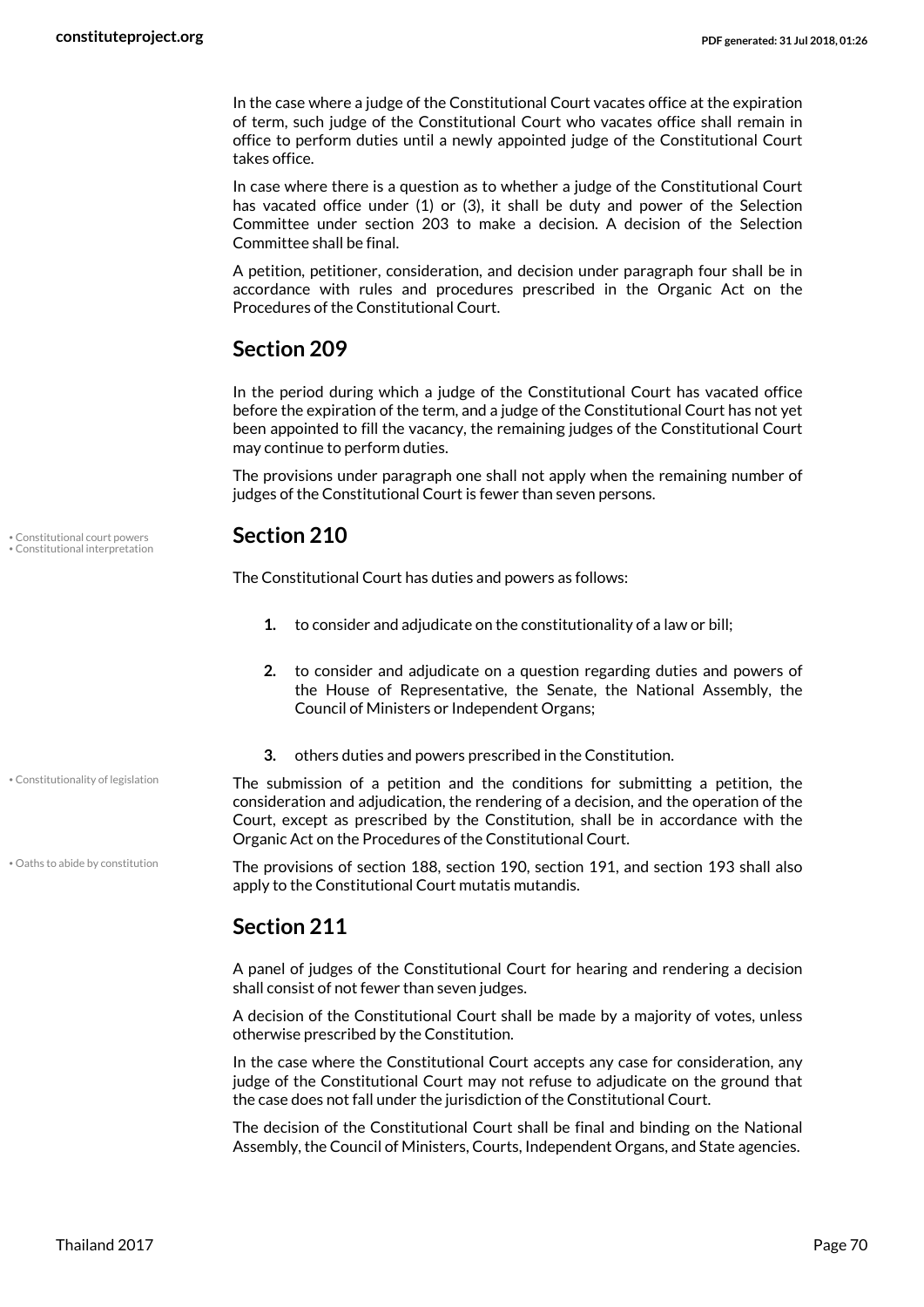In the application of a provision of law to any case, if a court by itself is of the opinion that, or a party to the case raises an objection with reasons that, such provision of law falls within the provisions of section 5 and there has not yet been a decision of the Constitutional Court pertaining to such provision, the court shall submit its opinion to the Constitutional Court for decision. During that time, the Court shall proceed with the trial, but shall temporarily stay its decision until a decision is made by the Constitutional Court.

In the case where the Constitutional Court is of the opinion that the objection of a party under paragraph one does not concern a matter which calls for a decision, the Constitutional Court may refuse to accept the case for consideration.

The decision of the Constitutional Court shall apply to all cases, but shall not affect final judgments of the Court, except in a criminal case where it shall be deemed that a person who has been convicted of a crime under a provision of law decided by the Constitutional Court as being unconstitutional under section 5 has never committed such offence, or where such person is still serving the sentence, he or she shall be released. However, this does not entitle such a person to claim for any compensation or damages.

#### • Constitutional interpretation **Section 213**

A person whose rights or liberties guaranteed by the Constitution are violated, has the right to submit a petition to the Constitutional Court for a decision on whether such act is contrary to or inconsistent with the Constitution, according to the rules, procedures and conditions prescribed by the Organic Act on Procedures of the Constitutional Court.

## **Section 214**

In the case where a judge of the Constitutional Court must cease performing duties according to section 235 paragraph three, and there are fewer than seven judges remaining, the President of the Supreme Court and the President of the Supreme Administrative Court shall jointly appoint persons who possess the same qualifications and are not under any of the same prohibitions applicable to judges of the Constitutional Court to temporarily perform duties as judges of the Constitutional Court to complete the seat of nine judges. The appointed person shall perform duties as a judge of the Constitutional Court until the judge of the Constitutional Court who has been provisionally replaced is able to perform duties, or until a new judge is appointed to fill the vacancy.

# **CHAPTER XII: INDEPENDENT ORGANS**

## **Part 1: General Provisions**

### **Section 215**

An Independent Organ is an organ established for the independent performance of duties in accordance with the Constitution and the laws.

The performance of duties and exercise of powers by an Independent Organ shall be honest, just, courageous, and without any partiality in exercising its discretion.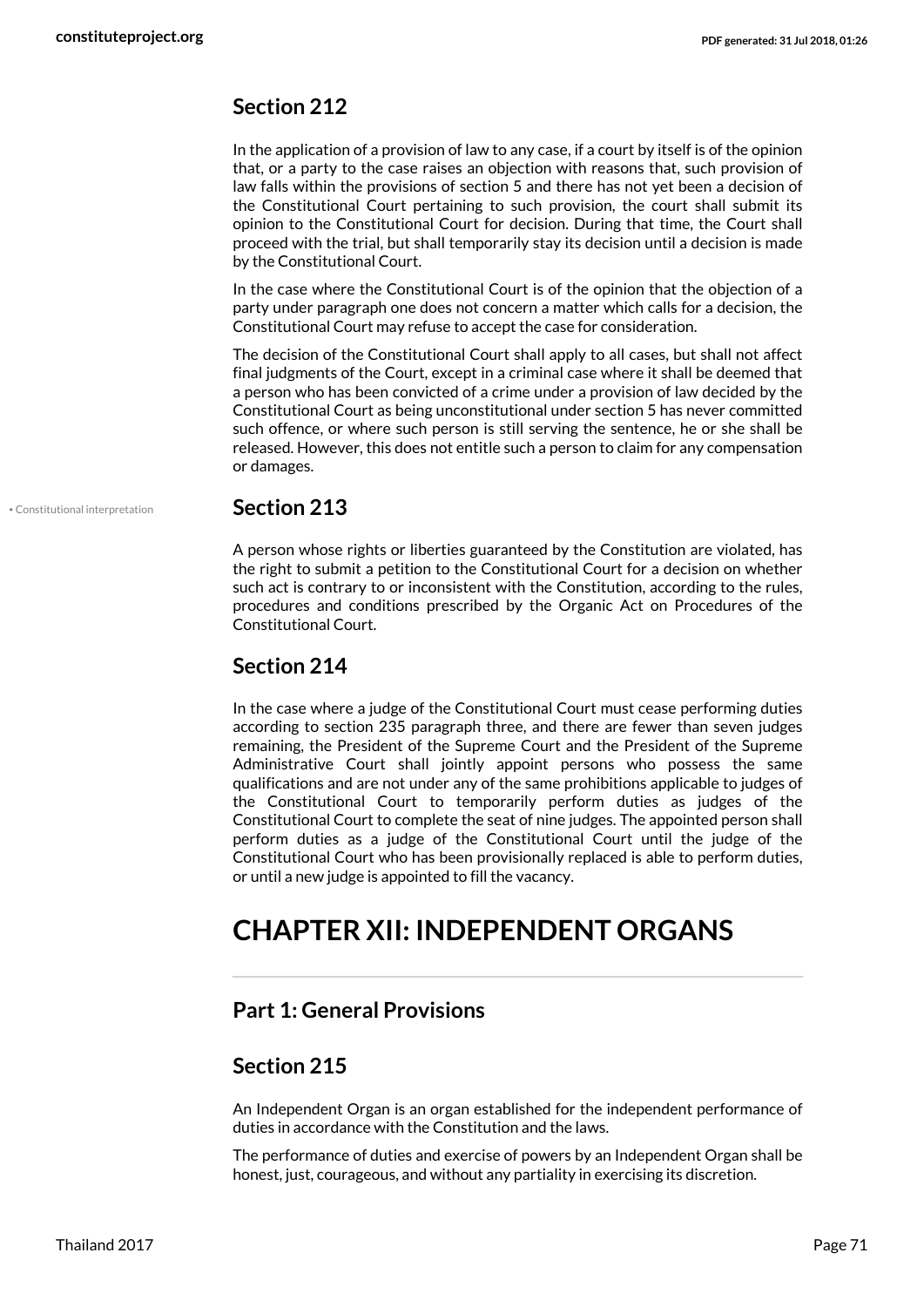In addition to the qualifications and the prohibitions specifically provided in the Part on each Independent Organ, a person holding a position in an Independent Organ shall have the general qualifications and not be under any of the general prohibitions as follows:

- **1.** being not less than forty-five years but not more than seventy years of age;
- **2.** having the qualifications under section 201 (1), (3), (4) and (5);
- **3.** not being under any of the prohibitions under section 202.

# • Counter corruption commission **Section 217** • Electoral commission

In the case whereas suitable person is to be selected for appointment to a position in an Independent Organ, with the exception of the National Human Rights Commission, it shall be the duties and powers of the selection committee under section 203 to undertake the selection; however, the members of the Selection Committee under section 203 (4) shall consist of persons appointed by the Constitutional Court and Independent Organs not being an Independent Organ requiring selection.

The provisions of section 203, section 204, section 205 and section 206 shall apply mutatis mutandis to the selection under paragraph one.

## **Section 218**

In addition to the vacation of office upon the expiration of term, a person holding a position in an Independent Organ shall vacate office upon:

- **1.** death;
- **2.** resignation;
- **3.** lacking the general qualifications or being under any of the general prohibitions under section 216, or lacking the specific qualifications or being under any of the specific prohibitions under section 222, section 228, section 232, section 238 or section 246 paragraph two and under the laws enacted under section 246 paragraph four, as the case may be.

The provisions of section 208 paragraph two, paragraph three, paragraph four and paragraph five and section 209 shall apply mutatis mutandis to the vacation of office of a person holding a position in an Independent Organ.

In the case where a person holding a position in an Independent Organ has to cease performing duties under section 235 paragraph three, if the remaining members are less than one-half of total numbers, the provisions of section 214 shall apply mutatis mutandis.

• Ombudsman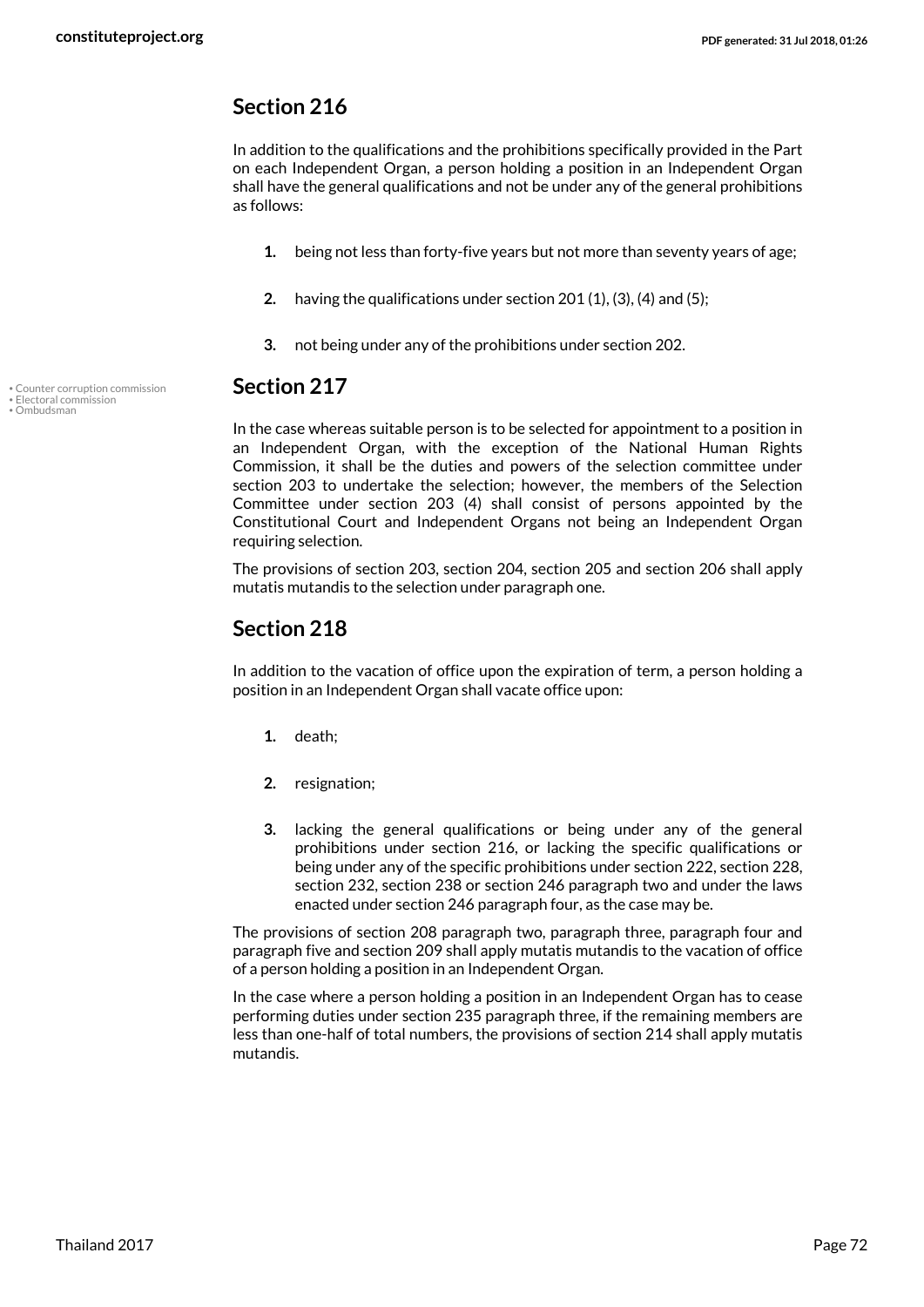### **Section 219**

The Constitutional Court and Independent Organs shall jointly prescribe ethical standards applicable to the judges of the Constitutional Court and persons holding positions in the Independent Organs, including the Auditor-General and heads of the secretariat of the Constitutional Court and the Independent Organs, and the ethical standards shall come into force upon their publication in the Government Gazette. Such ethical standards shall include the upholding of honour and interests of the Nation, and shall also explicitly specify the type of violation or non-compliance of ethical standards which is of a serious nature.

In preparing the ethical standards under paragraph one, opinions of the House of Representatives, the Senate, and the Council of Ministers shall also be taken into consideration. Upon their promulgation, they shall apply to Members of the House of Representatives, Senators and the Council of Ministers. However, this does not preclude the House of Representatives, the Senate or the Council of Ministers from prescribing additional ethics suitable to its performance of duties and not contrary to or inconsistent with the ethical standards under paragraph one, and shall be published in the Government Gazette.

### **Section 220**

Each Independent Organ, except the State Audit Commission, shall have an agency in charge of its administrative work, operational work and facilitating work, in order for the Independent Organ to accomplish the missions and duties prescribed in the Constitution and laws and in accordance with the resolution or direction stipulated by the Independent Organ. There shall be one head of agency appointed by the approval of the respective Independent Organ who is in charge of the administration of work of such agency and is directly accountable to the Independent Organ, as prescribed by law.

### **Section 221**

In performing duties, the Independent Organs shall extend mutual cooperation and assistance with a view to achieving the goals in performance of the duties of each respective organ. If any Independent Organ is of the opinion that there is a person who commits an unlawful act which falls in the scope of duties and powers of another Independent Organ, the former Independent Organ shall notify the latter Independent Organ to take further action in accordance with its duties and powers.

<span id="page-72-0"></span>

### • Electoral commission **Part 2: Election Commission**

### **Section 222**

The Election Commission consists of seven commissioners appointed by the King upon the advice of the Senate from persons as follows:

**1.** five persons selected by the selection committee from persons who have knowledge and expertise in various academic fields that will be useful for administration and management of election in honest and just manner, and are of evident integrity;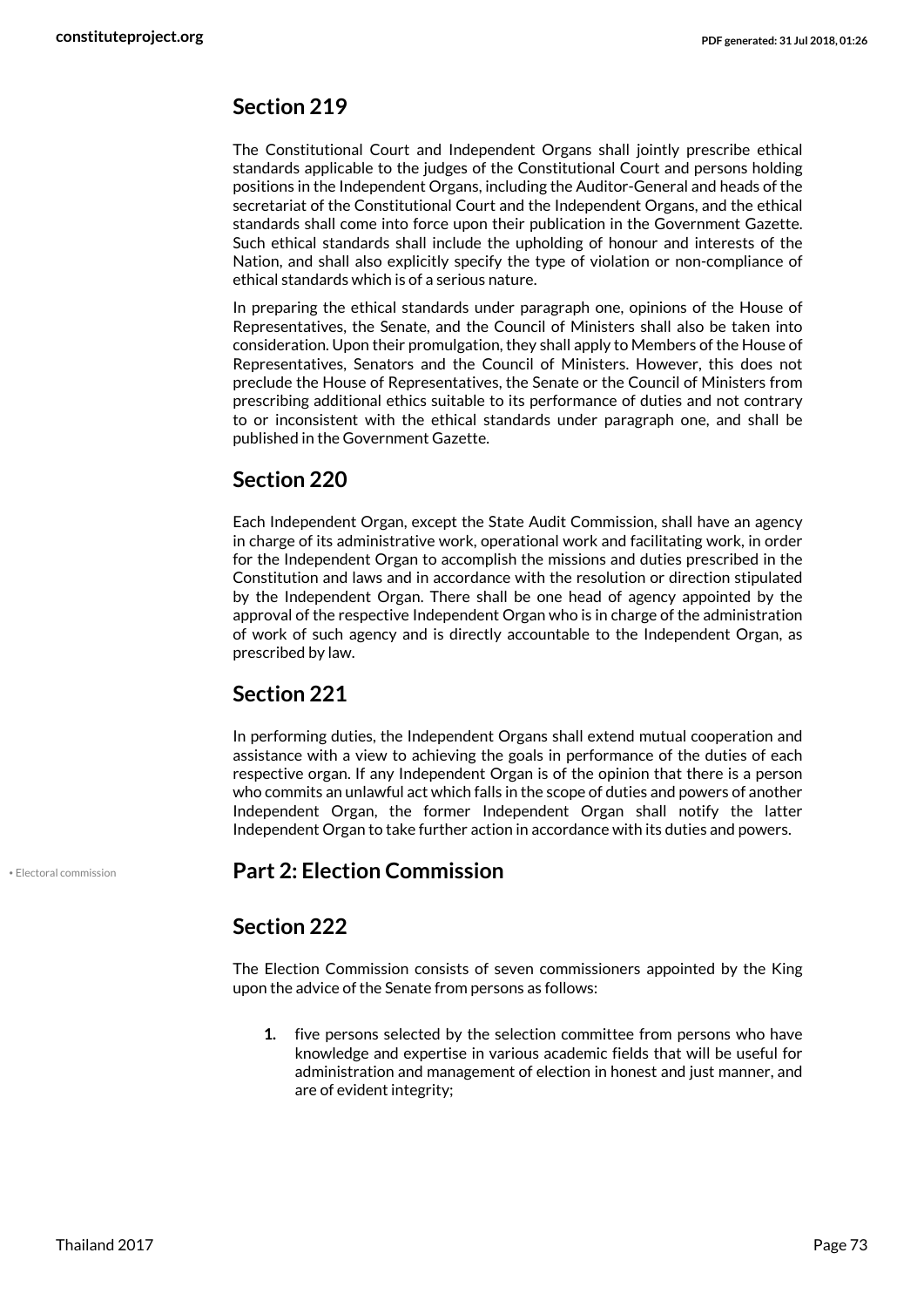<span id="page-73-1"></span>• Supreme court powers

• Referenda

• Referenda

<span id="page-73-0"></span>• Referenda

**2.** two persons selected by the plenary meeting of the Supreme Court from persons who have knowledge, expertise and experience in the field of law, are of evident integrity, and had held a position not lower than Chief Justice or a position not lower than Director-General of a State Attorney Department for a period of not less than five years.

The person who will be selected as an Election Commissioner under (1) shall have qualifications under section 232 (2), (3), (4), (5), (6) or (7) or shall be a person who works or had worked in the civil society sector for a period of not less than twenty years, as prescribed by notification of the selection committee.

## **Section 223**

The Election Commissioners shall hold office for a term of seven years as from the date of appointment by the King, and shall serve for only one term.

During the period in which an Election Commissioner vacates office prior to the expiration of the term and an Election Commissioner has not yet been appointed to fill the vacancy, the remaining Election Commission may continue to perform duties. However, if there are fewer than four Election Commissioners remaining, the Election Commission may carry out only an act which is necessary and unavoidable.

## **Section 224**

The Election Commission shall have the duties and powers as follows:

- **1.** to hold or arrange for the holding of an election of Members of the House of Representatives, a selection of Senators, an election of members of the local assembly and local administrators and a referendum;
- **2.** to control and supervise elections and selections under (1) to proceed in an honest and just manner, and control and supervise the holding of a referendum to proceed in a lawful manner; for this purpose, it shall have the power to conduct an investigation or inquiry as necessary or as deemed appropriate;
- **3.** where the result of an investigation or inquiry under (2) indicates, or an act is found with reasonable grounds for suspicion that an election or selection under (1) has not proceeded in an honest or just manner, or a referendum has proceeded in an unlawful manner, it shall have the power to suspend, withhold, rectify or cancel the election or selection or referendum, and to order the holding of a new election, selection or referendum in certain polling stations or every polling station;
- **4.** to temporarily suspend the right to stand for election of a candidate for an election or selection under (1) for a period of not more than one year where there is evidence to reasonably believe that such person has committed or has connived at the act committed by other persons which is dishonest or which causes the election or selection to not proceed in an honest or just manner;
- **5.** to supervise the operation of political parties to be in accordance with the law;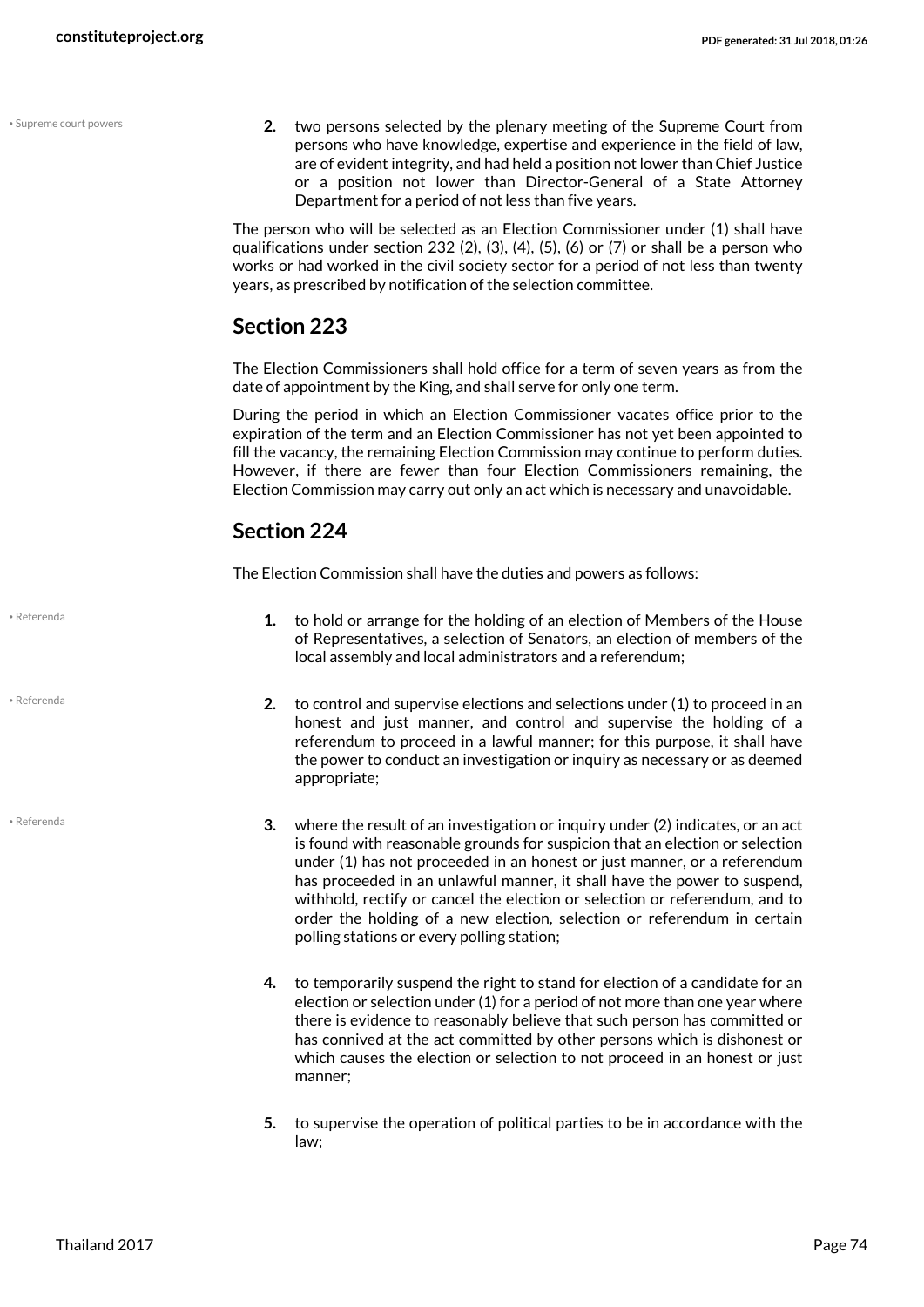**6.** other duties and powers under the Constitution or laws.

In conducting an investigation or inquiry under (2), the Election Commission may entrust an individual Election Commissioner with the execution thereof or entrust a group of persons with the execution thereof under the supervision of an Election Commissioner in accordance with the rules, procedures and conditions prescribed by the Election Commission.

Each Election Commissioner who witnesses a commission of an offence shall have the power to exercise the power under (3) in respect of the polling station or the constituency in which the commission of the offence is witnessed, in accordance with the rules, procedures and conditions prescribed by the Election Commission.

# **Section 225**

Prior to the announcement of the result of an election or a selection, if there is evidence to reasonably believe that such election or selection has not proceeded in an honest or just manner, the Election Commission shall have the power to order a new election or selection to be held in such polling station or constituency. If the person who committed such act is a candidate for the election or selection, as the case may be, or such person connives at the act of other persons, the Election Commission shall temporarily suspend the right of such person to stand for an election in accordance with the section 224 (4).

The order under paragraph one shall be final.

<span id="page-74-1"></span><span id="page-74-0"></span>When proceedings under section 225 are undertaken, or after announcing the result of an election or selection, if there appears evidence to reasonably believe that a candidate of the election or selection has committed a dishonest act in the election or selection or has connived at such act of other persons, the Election Commission shall submit a petition to the Supreme Court for an order to revoke the right to stand for election or the right to vote of such person.

The consideration of the Supreme Court under paragraph one shall be based upon the file of the investigation or inquiry of the Election Commission, and in the interest of justice, the Court shall have the power to order an inquiry for additional facts or evidence.

In the case where the Supreme Court has rendered a judgment deciding that the person under paragraph one has committed an offence as petitioned, the Supreme Court shall order the revocation of the right to stand for election or the right to vote of such person for a period of ten years, in accordance with the Organic Act on the Election of Members of the House of Representatives, or the Organic Act on Installation of Senators, as the case may be.

When the Supreme Court has ordered to accept the petition for consideration, if the accused is a Member of the House of Representatives or a Senator, that person shall cease performing duties until the Supreme Court renders a judgment deciding that he or she has not committed an offence. Upon conviction by a judgment of the Supreme Court, membership of the House of Representatives or the Senate of such person shall terminate as from the date of cessation of performance of duties.

A Member of the House of Representatives or Senator who ceases performing duties under paragraph four shall not be included in the total number of existing members of the House of Representatives or the Senate, as the case may be.

This section shall also apply mutatis mutandis to an election of members of the local assembly or a local administrator. However, the power of the Supreme Court shall

• Removal of individual legislators **Section 226** • Supreme court powers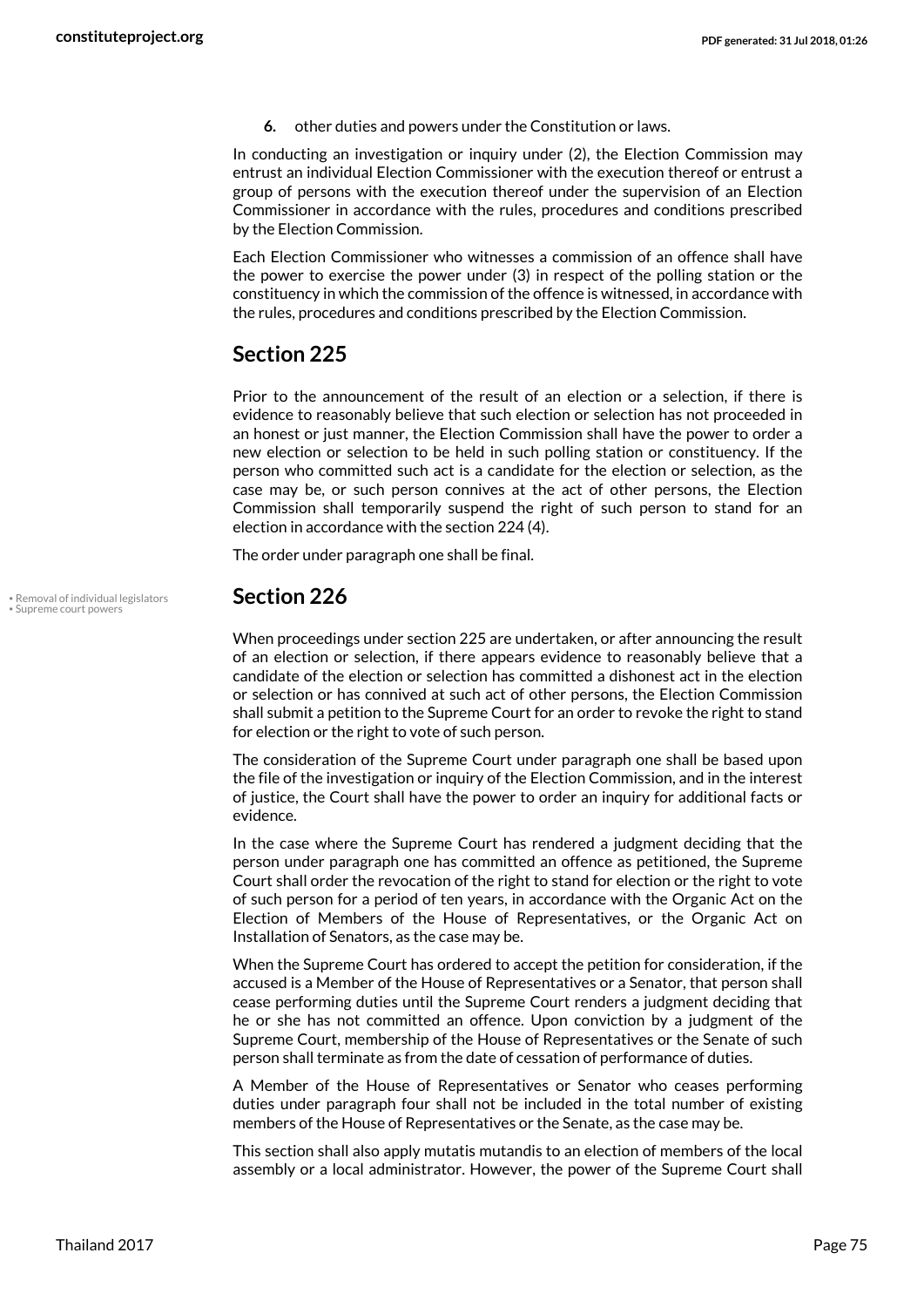<span id="page-75-1"></span>vest in the Court of Appeal, and the order or judgment of the Court of Appeal shall be final.

The trial and adjudication of the Supreme Court or the Court of Appeal under this section shall be in accordance with the rules of the plenary meeting of the Supreme Court, which shall adopt the inquisitorial system, and shall be done in an expeditious manner.

### **Section 227**

During the period in which a Royal Decree calling an election of Members of the House of Representatives or a selection of Senators or a Notification calling for a referendum is in force, no Election Commissioner shall be arrested, detained or summoned by a warrant for inquiry, except where permission of the Election Commission is obtained or where the arrest is made in flagrante delicto.

In the case where an Election Commissioner is arrested in flagrante delicto, or where an Election Commissioner is arrested or detained in other cases, a report shall be submitted forthwith to the Chairperson of the Election Commission, and the Chairperson shall have the power to order the release of the person so arrested, but if the Chairperson of the Election Commission is arrested or detained, the remaining Election Commission shall have the power to order a release.

<span id="page-75-0"></span>• Ombudsman **Part 3: Ombudsmen**

### **Section 228**

There shall be three Ombudsmen appointed by the King upon the advice of the Senate from persons selected by the selection committee.

The selected persons must be persons with evident integrity and with knowledge and expertise, two of whom shall have experience related to the administration of State affairs in the position not lower than a Director-General or an equivalent head of government agency or a head of a State agency at least comparable to a department as prescribed by the selection committee, provided that they must hold such position for a period of not less than five years, and one of whom shall have experience in the operation of a public undertaking for a period of not less than twenty years.

### **Section 229**

An Ombudsman shall hold office for a term of seven years as from the date of appointment by the King, and shall serve for only one term.

### **Section 230**

The Ombudsmen have the duties and powers as follows:

**1.** to recommend the relevant State agencies to revise any law, rule, regulations, rules or order or any operative procedure that causes grievance or unfairness or imposes an unnecessary or undue burden on the people;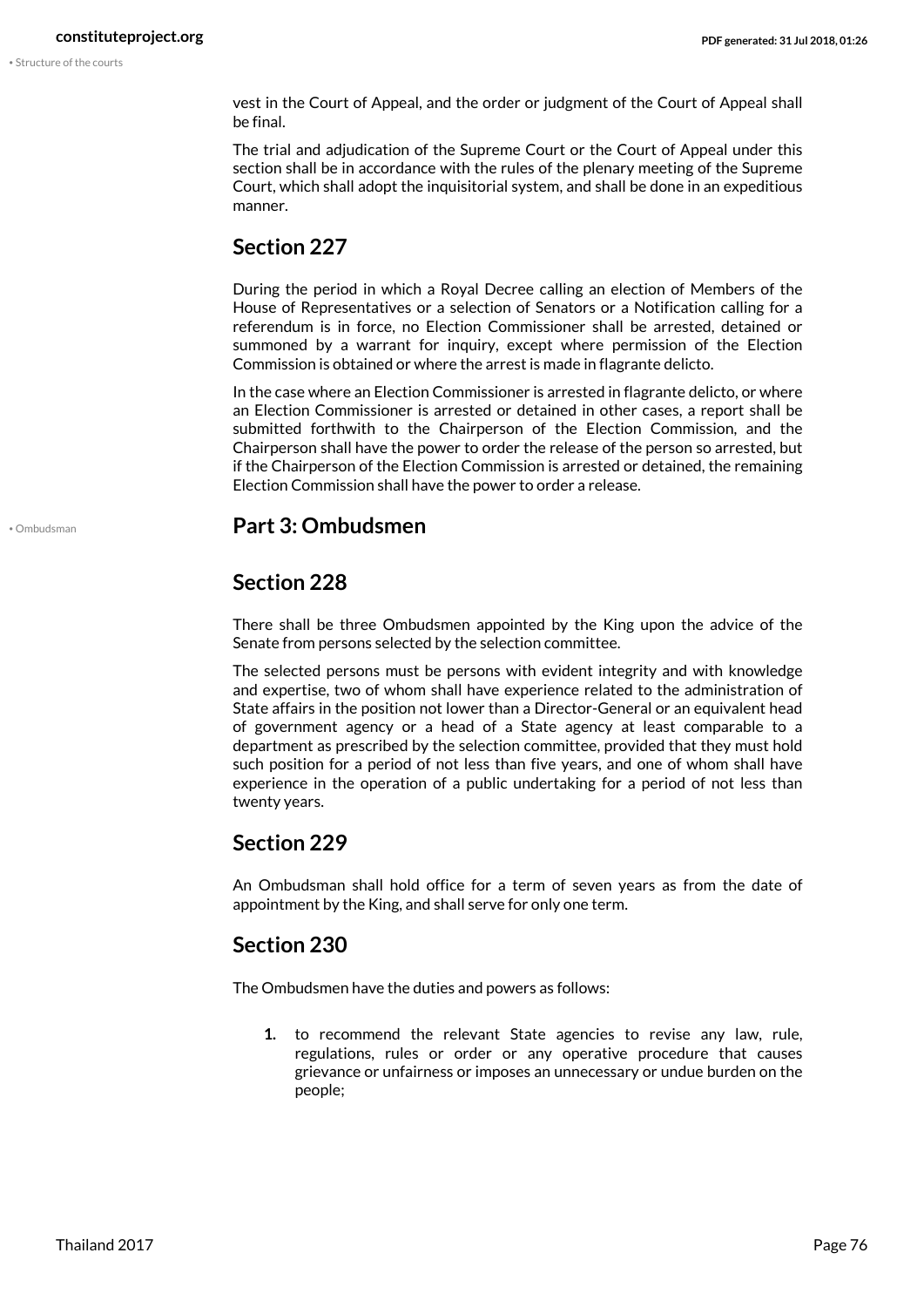• Ultra-vires administrative actions

- **2.** to conduct fact-finding when it is found that there is a person affected by grievance or unfairness arisen from non-compliance with the law or ultra vires acts of a State agency or State officials in order to recommend the relevant State agencies to eliminate or deter such grievance or unfairness;
- **3.** to submit to the Council of Ministers for acknowledgement that a State agency has not yet correctly and completely complied with Chapter V Duties of the State.

In the case where a relevant State agency has not implemented the recommendation of an Ombudsman under (1) or (2) without reasonable justification, the Ombudsman shall notify the Council of the Ministers to further consider the issuance of an order as deemed appropriate.

In proceeding under (1) or (2), if it is the case related to the human rights violation, the Ombudsmen shall refer the matter to the National Human Rights Commission for further action.

## **Section 231**

In the performance of duties under section 230, an Ombudsman may refer a matter to the Constitutional Court or the Administrative Court upon making a finding as follows:

- **1.** where any provision of law begs the question of the constitutionality, the matter shall be referred together with an opinion to the Constitutional Court; the Constitutional Court shall consider and render a decision without delay in accordance with the Organic Act on Procedures of the Constitutional Court;
- **2.** where a rule, order or any other act of a State agency or a State official begs the question of the constitutionality or legality, the matter shall be referred to the Administrative Court; the Administrative Court shall consider and render a decision without delay in accordance with the law on establishment of Administrative Court and Administrative Court procedures.

### • Counter corruption commission **Part 4: National Anti-Corruption Commission**

### <span id="page-76-0"></span>**Section 232**

The National Anti-Corruption Commission shall consist of nine commissioners appointed by the King upon the advice of the Senate from persons selected by the selection committee.

The selected persons must be persons with evident integrity who have knowledge, expertise and experience in the field of law, accounting, economy, administration of State affairs or in any other field which is beneficial to the prevention and suppression of corruption, and shall have any of the qualifications as follows:

**1.** serving or having served in the official service in a position not lower than Chief Justice, Chief Justice of the Administrative Court of First Instance, Chief Justice of the Central Military Court, or Director-General of a State Attorney Department for a period of not less than five years;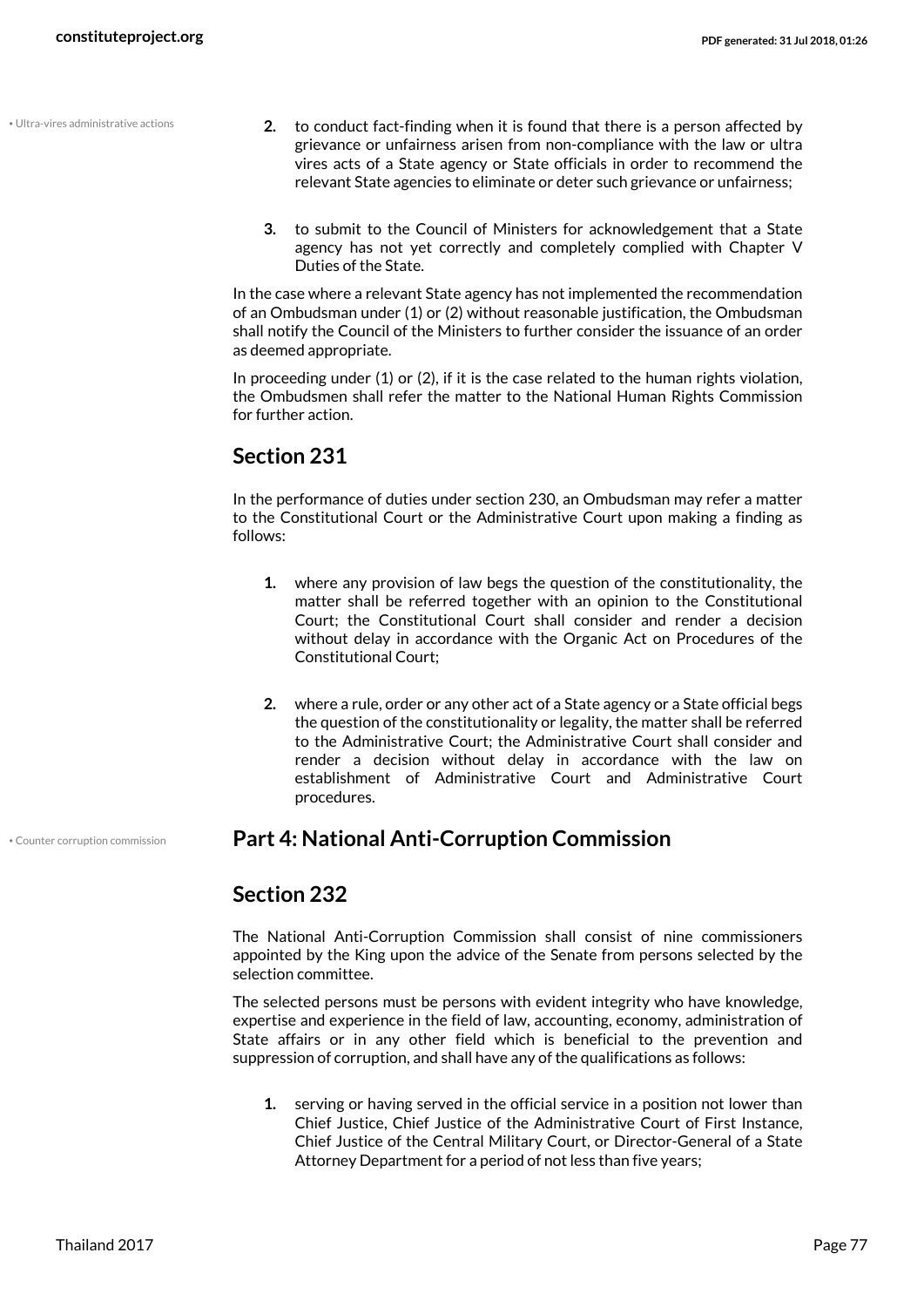- **2.** serving or having served in the official service in a position not lower than a Director-General or an equivalent head of the government agency for a period of not less than five years;
- **3.** being or having been in a position of the chief executive of a State enterprise or other State agency which is not a government agency or a State enterprise for a period of not less than five years;
- **4.** holding or having held a position of professor in a university in Thailand for a period of not less than five years, and currently having renowned academic work;
- **5.** being or having been a practitioner of a profession certified by law who has regularly and continuously practiced the profession for a period of not less than twenty years up to the date of nomination, and having been certified by the professional organisation of such profession;
- **6.** being a person with knowledge, expertise and experience in the field of management, public finance, accounting or enterprise management at the level of not lower than a chief executive of a public company limited for a period of not less than ten years;
- **7.** having been in the position under (1), (2), (3), (4) or (6) for a total period of not less than ten years.

The counting of the period of time under paragraph two shall be made up to the date of nomination or the date of the application for selection, as the case may be.

# **Section 233**

The National Anti-Corruption Commissioners shall hold office for a term of seven years as from the date of appointment by the King, and shall serve for only one term.

During the period in which the National Anti-Corruption Commissioner vacates office prior to the expiration of term and a National Anti-Corruption Commissioner has not yet been appointed to fill the vacancy, the remaining Commissioners may continue to perform duties, unless the number of the remaining Commissioners is fewer than five persons.

# **Section 234**

The National Anti-Corruption Commission has the powers and duties as follows:

**1.** to conduct an inquiry and prepare opinion in case where there is an accusation that a person holding a political position, a judge of the Constitutional Court, a person holding a position in an Independent Organ or the Auditor-General is involved in circumstances of unusual wealth, commits an act of corruption, or deliberately performs duties or exercises powers in contrary to the provisions of the Constitution or the law, or seriously contravenes or fails to comply with the ethical standards, for further proceeding in accordance with the Constitution or the Organic Act on Anti-Corruption;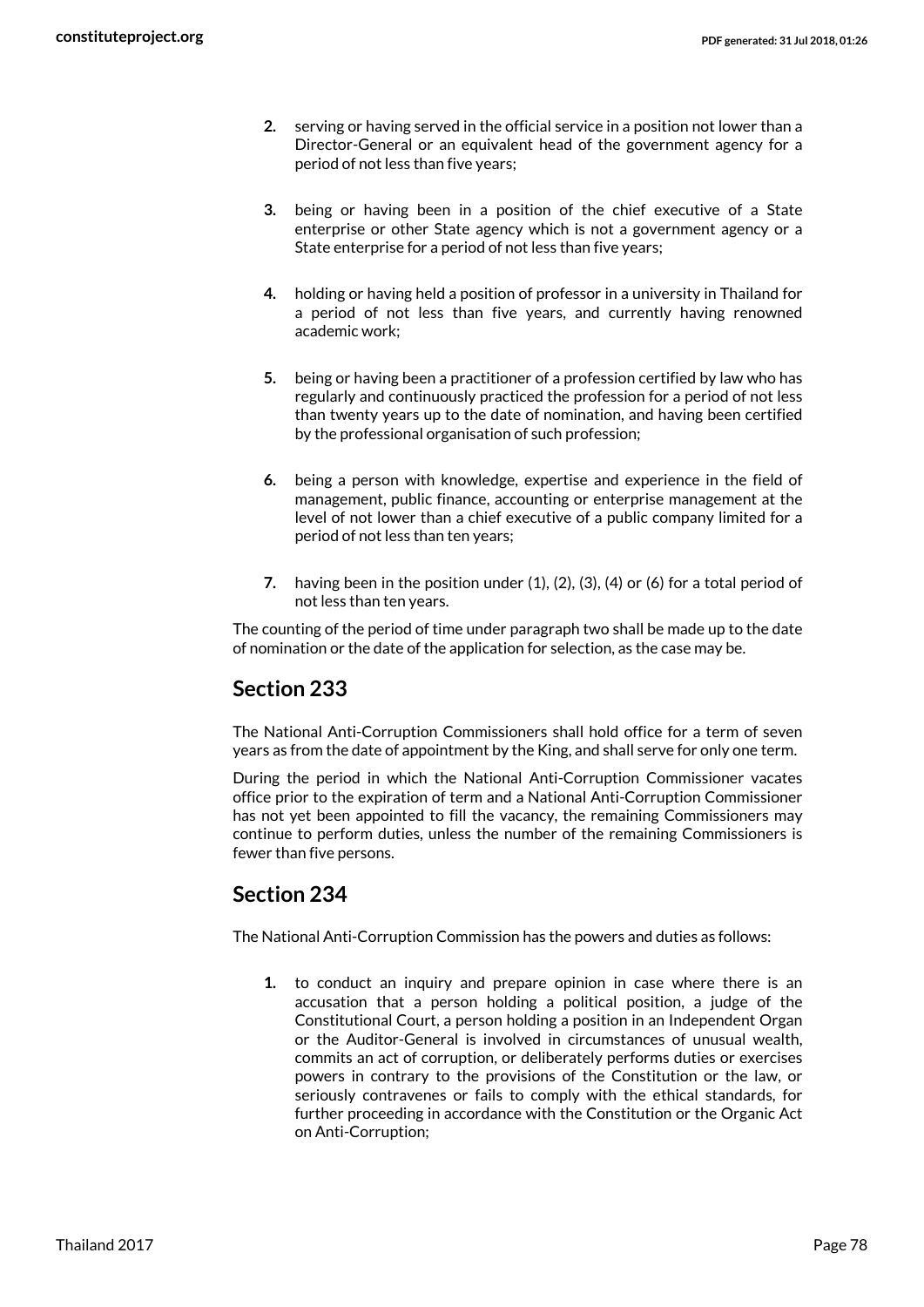- **2.** to conduct an inquiry and decide whether a government official is unusually wealthy, has committed an offence of corruption, or malfeasance in public office or malfeasance in judicial office, for further proceeding in accordance with the Organic Act on Anti-Corruption;
- **3.** to require persons holding political positions, judges of the Constitutional Court, persons holding positions in the Independent Organs, the Auditor-General and State officials to submit an account showing particulars of assets and liabilities of themselves, spouse and children who have not yet become sui juris, and to inspect and disclose the results of the inspection of such accounts, in accordance with the Organic Act on Anti Corruption;
- **4.** other duties and powers provided by the Constitution or the laws.

In the performance of duties under (1), (2) and (3), it shall be the duty of the National Anti-Corruption Commission to provide a measure or guideline that will enable efficient, prompt, honest and just performance of duties. In case of necessity, the National Anti-Corruption Commission may entrust the State agency whose duties and powers are related to the prevention and suppression of corruption to act on its behalf for the matter other than that of a serious offence or an act of a government official in certain level, or require competent officials of the secretariat of the National Anti-Corruption Commission to conduct preliminary investigation or inquiry in accordance with the rules, procedures and conditions prescribed in the Organic Act on Anti-Corruption.

<span id="page-78-1"></span><span id="page-78-0"></span>Subject to section 236, in the case where there is reasonable ground to suspect or there is an accusation that any person holding certain political positions as provided in the Organic Act on Anti-Corruption, judge of the Constitutional Court, person holding a position in an Independent Organ or the Auditor-General is involved in the circumstances under section 234 (1), the National Anti-Corruption Commission shall inquire into facts; if a resolution that such person has been involved in the circumstances or has committed the offence as submitted by the inquiry is passed by votes of not less than one half of the total number of the existing Commissioners that there are grounds in the accusation, the following proceedings shall be taken:

- **1.** in the case of serious contravention or non-compliance with the ethical standards, the matter shall be submitted to the Supreme Court for decision, and the provisions of section 226 paragraph seven shall apply mutatis mutandis to the trial and adjudication of the Supreme Court;
- **2.** in the case other than (1), the inquiry file shall be sent to the Attorney-General for instituting prosecution in the Supreme Court's Criminal Division for Persons Holding Political Positions or to proceed otherwise in accordance with the Organic Act on Anti-Corruption.

In the conduct of an inquiry and passing of a resolution under paragraph one, the National Anti-Corruption Commission shall complete the proceedings within the period of time prescribed by the Organic Act on Anti-Corruption.

When the Supreme Court or the Supreme Court's Criminal Division for Persons Holding Political Positions has accepted the case, the accused shall cease performing duties until a judgment is rendered, unless the Supreme Court or the Supreme Court's Criminal Division for Persons Holding Political Positions has ordered

• Constitutional court removal **Section 235** • Supreme court powers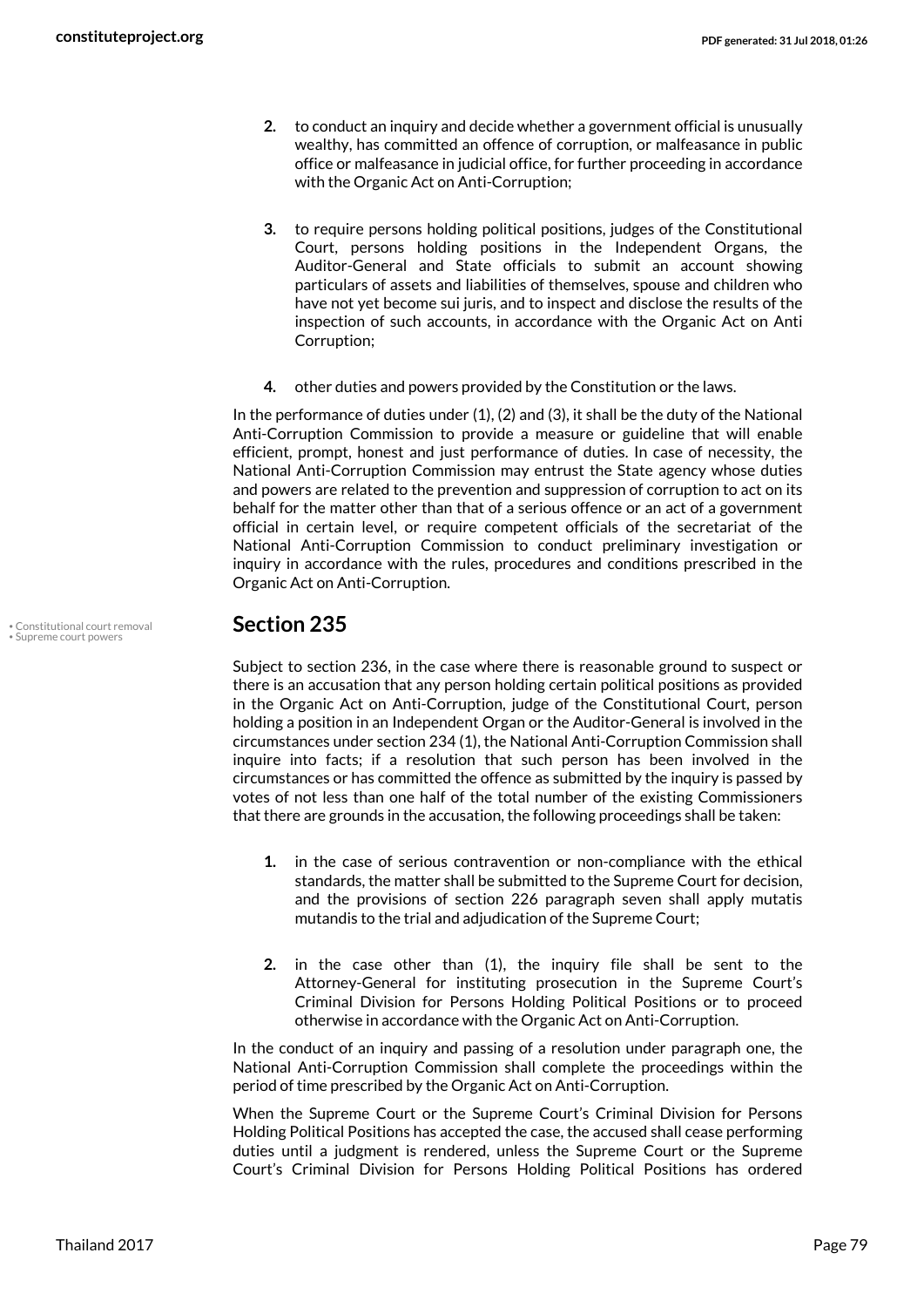otherwise. In the case where the Supreme Court or the Supreme Court's Criminal Division for Persons Holding the Political Positions has rendered a judgment deciding that the accused is involved in the circumstances or has committed the offence as accused, as the case may be, the convicted person shall vacate office from the date the person ceases performing duties, and the Court shall revoke the right to apply for candidacy in an election of such person and may or may not revoke his or her right to vote for a period of not more than ten years.

Any person whose right to apply for candidacy in an election has been revoked in any case shall permanently have no right to apply for candidacy in an election or selection of Members of the House of Representatives, Senators, members of a local assembly or a local administrator, and shall have no right to hold any political position.

In the case where the Supreme Court's Criminal Division for Persons Holding Political Positions has rendered a judgment convicting the person of an offence of unusual wealth or corruption, it shall forfeit assets of such person which are acquired from a commission of the offence, including all assets and any other benefits acquired in place of those assets, to be vested in the State.

The consideration of the Supreme Court and the Supreme Court's Criminal Division for Persons Holding Political Positions shall be based upon the inquiry file of the National Anti-Corruption Commission, and in the interest of justice, the Court shall have the powers to conduct an inquiry to obtain additional facts and evidence.

This section shall apply mutatis mutandis to the persons under section 234 (3) who intentionally fails to submit an account showing assets and liabilities or intentionally submit the same with false statements or conceals facts which should be disclosed, and is involved in circumstances where it could be reasonably believed that the person has intentionally not disclosed the source of the assets or liabilities mutatis mutandis.

### **Section 236**

Members of the House of Representatives, Senators, or members of both Houses of Representatives and Senate comprising not less than one-fifth of the total number of the existing members of both Houses or person shaving the right to vote comprising not fewer than twenty thousand persons shall have the rights to lodge with the President of the National Assembly a petition with reasonable evidence that any of the National Anti Corruption Commissioners has committed an act under section 234 (1). In case the President of the National Assembly is of the opinion that there are reasonable grounds to suspect that there has been an act as accused, the President of the National Assembly shall refer the matter to the President of the Supreme Court to appoint a panel of independent inquisitors from persons with political impartiality and evident integrity for conducting a fact-finding inquiry.

The qualifications, prohibitions, duties and powers, procedure of the inquiry, period of time for the inquiry and other necessary proceeding of the panel of independent inquisitors shall be as provided by law.

### • Supreme court powers **Section 237**

When the inquiry is completed, the panel of independent inquisitors shall proceed as follows:

**1.** if it is of the opinion that the accusation has no prima facie case, the accusation shall be lapsed, and such order shall be final;

<span id="page-79-0"></span>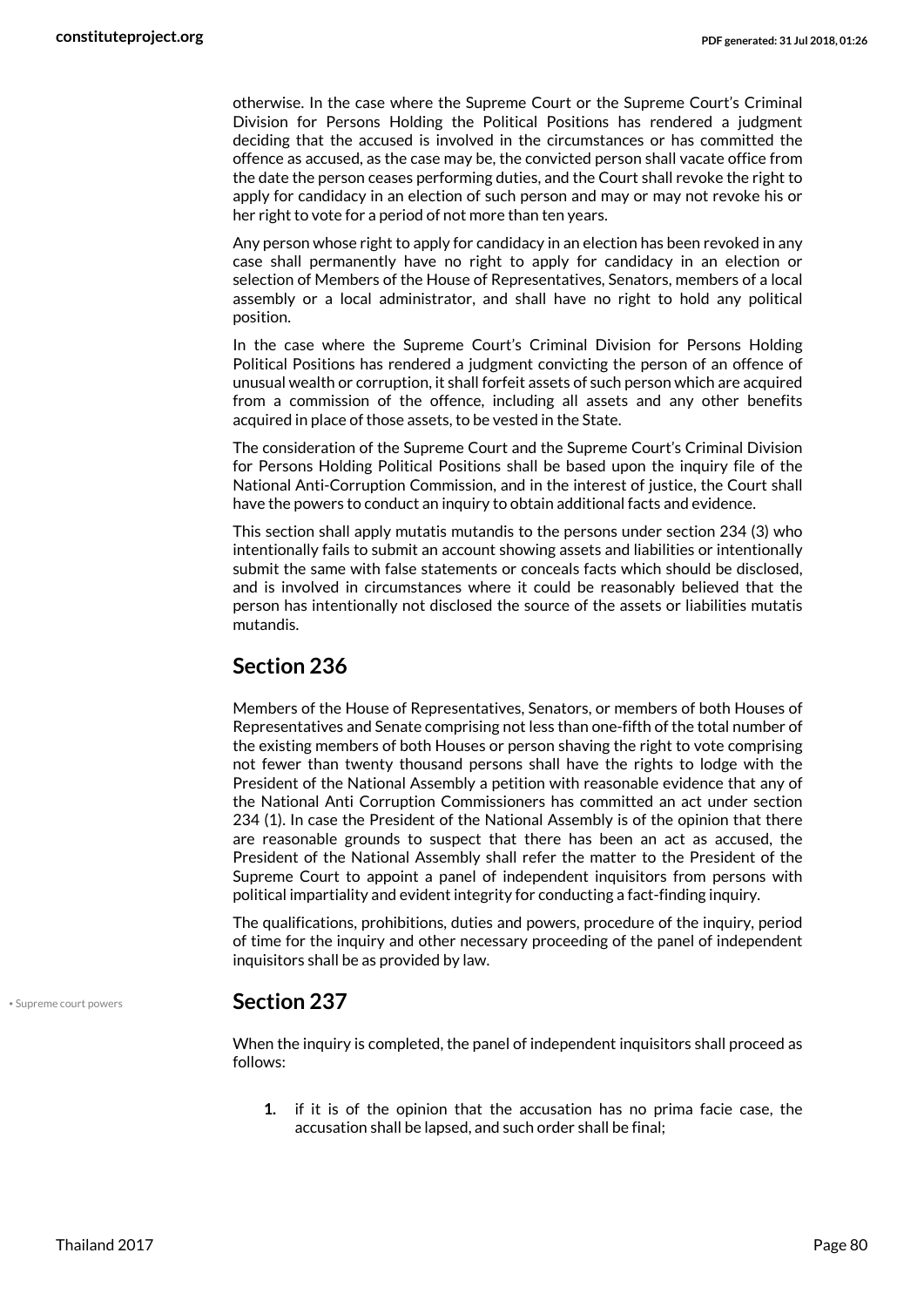- **2.** if it is of the opinion that the accused has seriously contravened or failed to comply with the ethical standards, the matter shall be referred to the Supreme Court for decision and the provisions of section 235 paragraph three, paragraph four and paragraph six shall apply mutatis mutandis;
- **3.** if it is of the opinion that the accused is involved in the circumstances as accused and it is not the case under (2), the inquiry file shall be sent to the Attorney-General for instituting prosecution in the Supreme Court's Criminal Division for Persons Holding Political Positions, and the provisions of section 235 paragraph three, paragraph four and paragraph five shall apply mutatis mutandis.

## **Part 5: State Audit Commission**

## **Section 238**

The State Audit Commission consists of seven commissioners appointed by the King upon the advice of the Senate from the persons selected by the selection committee.

The selected persons must be persons with evident integrity who have knowledge, expertise and experience related to the state audit, law, accounting, internal audit, public finance and other fields which are beneficial to the state audit, for not less than ten years.

## **Section 239**

The State Audit Commissioners shall hold office for a term of seven years as from the date of appointment by the King, and shall serve for only one term.

# **Section 240**

The State Audit Commission shall have the duties and powers as follows:

- **1.** to set State audit policy;
- **2.** to prescribe standard rules relating to State audit;
- **3.** to oversee the State audit compliance with (1) and (2) and the law on financial and fiscal discipline of the State;
- **4.** to render advice, suggestion or recommendation on the spending of State funds to be in accordance with the law on financial and fiscal discipline of the State, including suggestion to the State agencies to correct defects in the spending of State funds;
- **5.** to order an administrative penalty in the case of a violation of the law on financial and fiscal discipline of the State.

The proceedings under paragraph one shall be in accordance with the Organic Act on State Audit.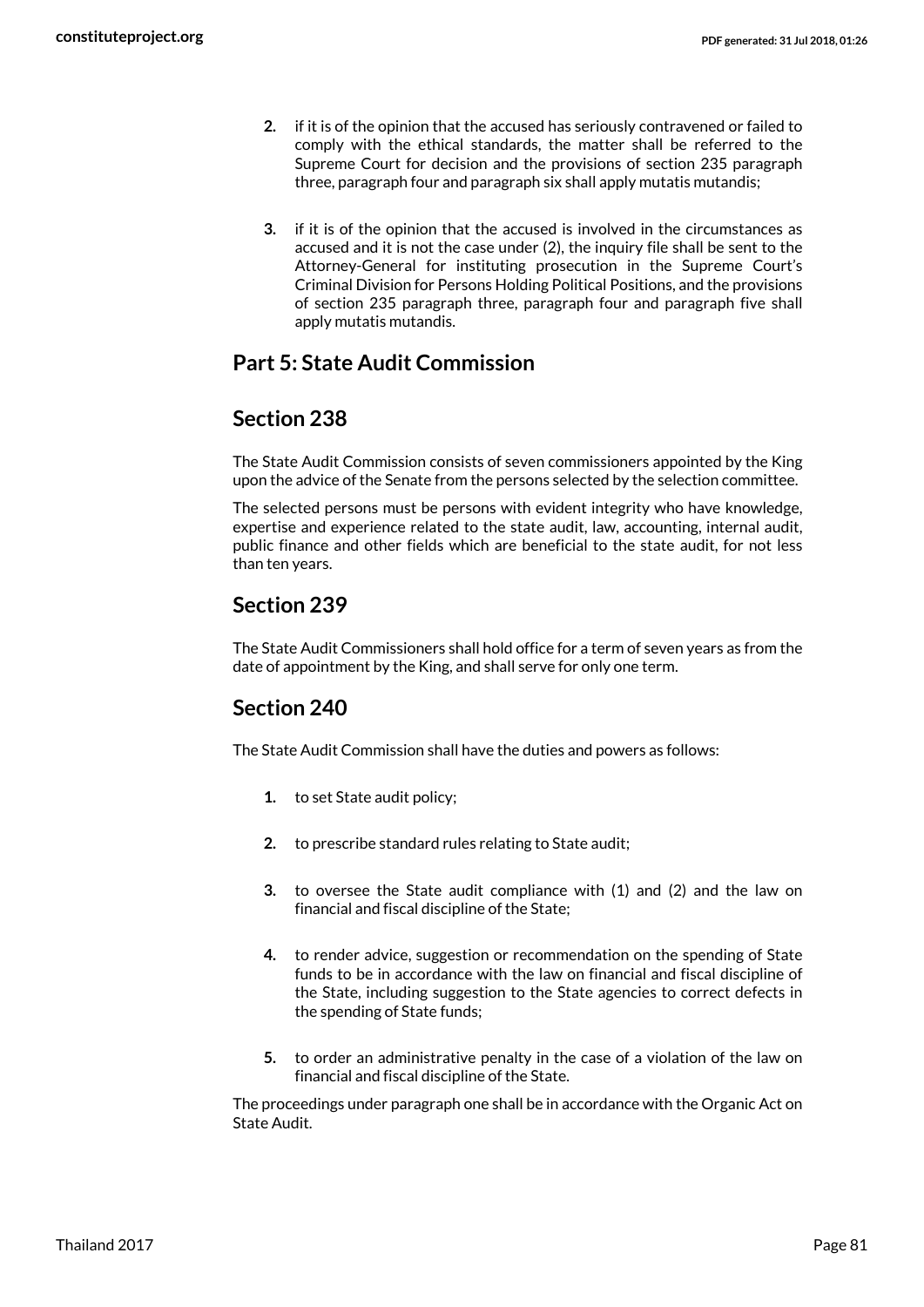A person punished by an order under (5) may appeal to the Supreme Administrative Court within ninety days as from the date of receipt of the order. The Supreme Administrative Court shall, in its consideration, take into account the State audit policy and standard rules relating to the State audit under (1) and (2).

### **Section 241**

There shall be one Auditor-General appointed by the King upon the advice of the Senate and nominated by the State Audit Commission.

The Auditor-General shall have the same qualifications and shall not be under any of the same prohibitions applicable to the State Audit Commissioner.

A person nominated for appointment as Auditor-General shall be approved by the Senate with the votes of not less than one-half of the total number of existing members of the Senate, and the provisions of section 204 paragraph one, paragraph two and paragraph four and section 205 shall also apply mutatis mutandis to the appointment of the Auditor General.

The selection, election and nomination of the Auditor-General shall be in accordance with the Organic Act on State Audit.

### **Section 242**

The Auditor-General shall perform duties in a just and neutral manner, without any partiality in exercising discretion, and shall have duties and powers as follows:

- **1.** to audit State funds in accordance with the State audit policy and the standard rules related to State audit prescribed by the State Audit Commission, and in accordance with the law on financial and fiscal discipline of the State;
- **2.** to assess the outcomes and efficiency of the spending of funds by State agencies;
- **3.** to entrust officials to proceed under (1) and (2);
- **4.** to supervise and be responsible for the performance of duties of officials under (3).

### **Section 243**

The Auditor-General shall be independent in performing duties, be accountable to the State Audit Commission, and be the highest superior official of the secretariat of the State Audit Commission.

The term of office, the vacation of office, and the performance of duties of the Auditor-General shall be in accordance with the Organic Act on State Audit.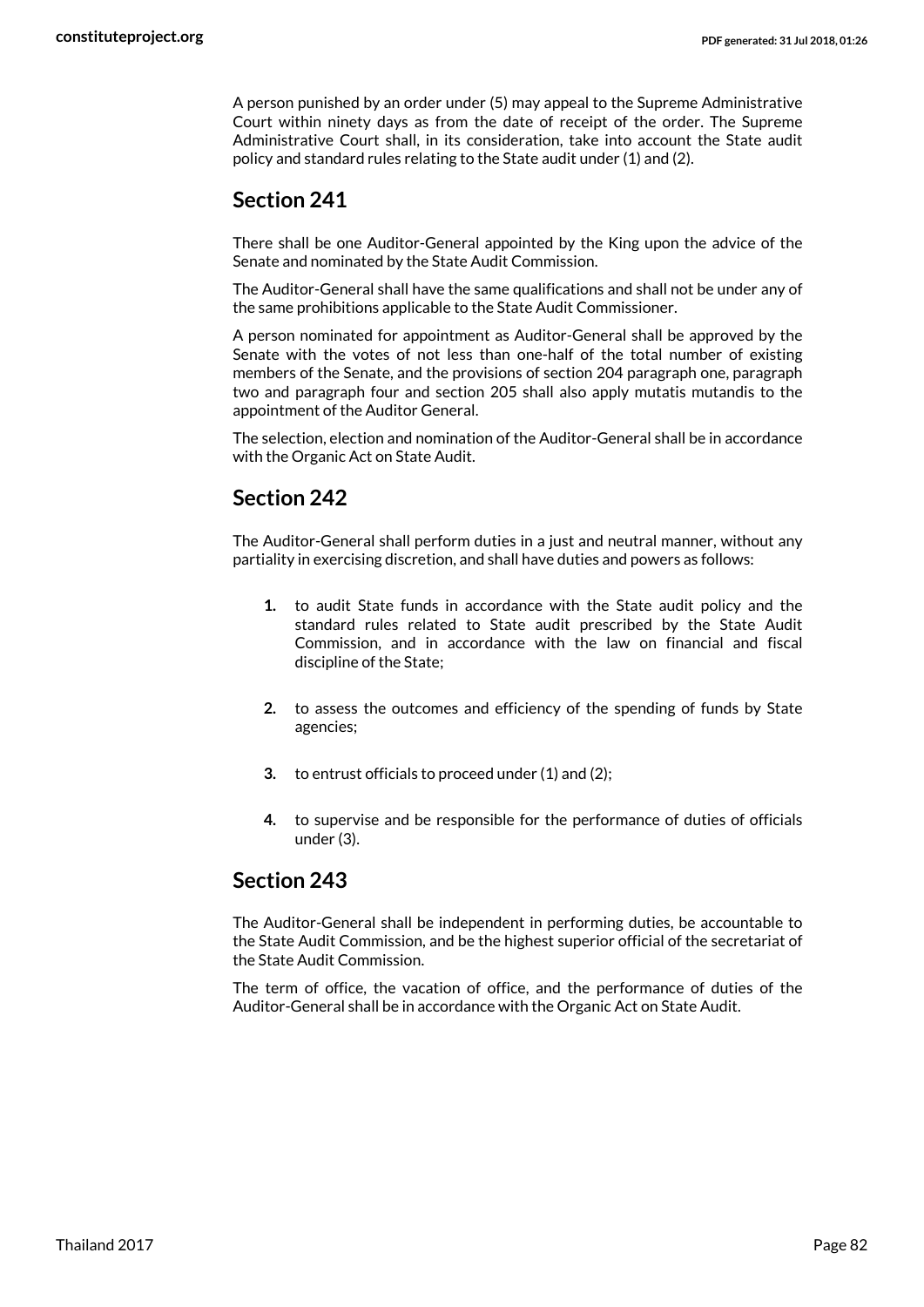### **Section 244**

In the case where there is evidence to reasonably believe that the spending of State funds involves circumstances of corruption, or intentional performance of duties or exercise of powers which is contrary to the Constitution or laws, or may cause the election to not proceed in honest or just manner, and it is the case where the Auditor-General does not have the power to carry out any act, the Auditor-General shall notify the National Anti-Corruption Commission, the Election Commission or other relevant agencies, as the case may be, for information and to further proceed in accordance with its duties and powers.

In the proceedings of the National Anti-Corruption Commission, the Election Commission or other relevant agencies notified under paragraph one, it shall be deemed that the documents and evidence that have been examined or produced by the Auditor-General are an integral part of the inquiry file of the National Anti-Corruption Commission, the Election Commission or other agencies, as the case may be.

### **Section 245**

For the purpose of ceasing or preventing the damage which may occur to State finance, the Auditor-General shall submit to the to the State Audit Commission to consider the result of the inspection of the act that is not in accordance with the law on financial and fiscal discipline of the State and may cause serious damage to State finance.

In the case where the State Audit Commission agrees with the result of the inspection, it shall consult with the Election Commission and the National Anti-Corruption Commission. If the joint meeting agrees with the result of the inspection, they shall jointly serve a notice in writing to the House of Representatives, the Senate and the Council of Ministers without delay, and the result of such inspection shall be disclosed to the public.

### • Human rights commission **Part 6: National Human Rights Commission**

### <span id="page-82-0"></span>**Section 246**

The National Human Rights Commission consists of seven commissioners appointed by the King upon the advice of the Senate from selected persons.

The selected persons must have knowledge and experience in the protection of rights and liberties of the people, and must be politically impartial with evident integrity.

The National Human Rights Commissioners shall hold office for a term of seven years as from the date of appointment by the King, and shall serve for only one term.

The qualifications, prohibitions, selection, and vacation of office of the National Human Rights Commission shall be in accordance with the Organic Act on National Human Rights Commission. However, the provisions on the selection shall also prescribe for the participation of representatives of private organisations relating to the human rights in the selection.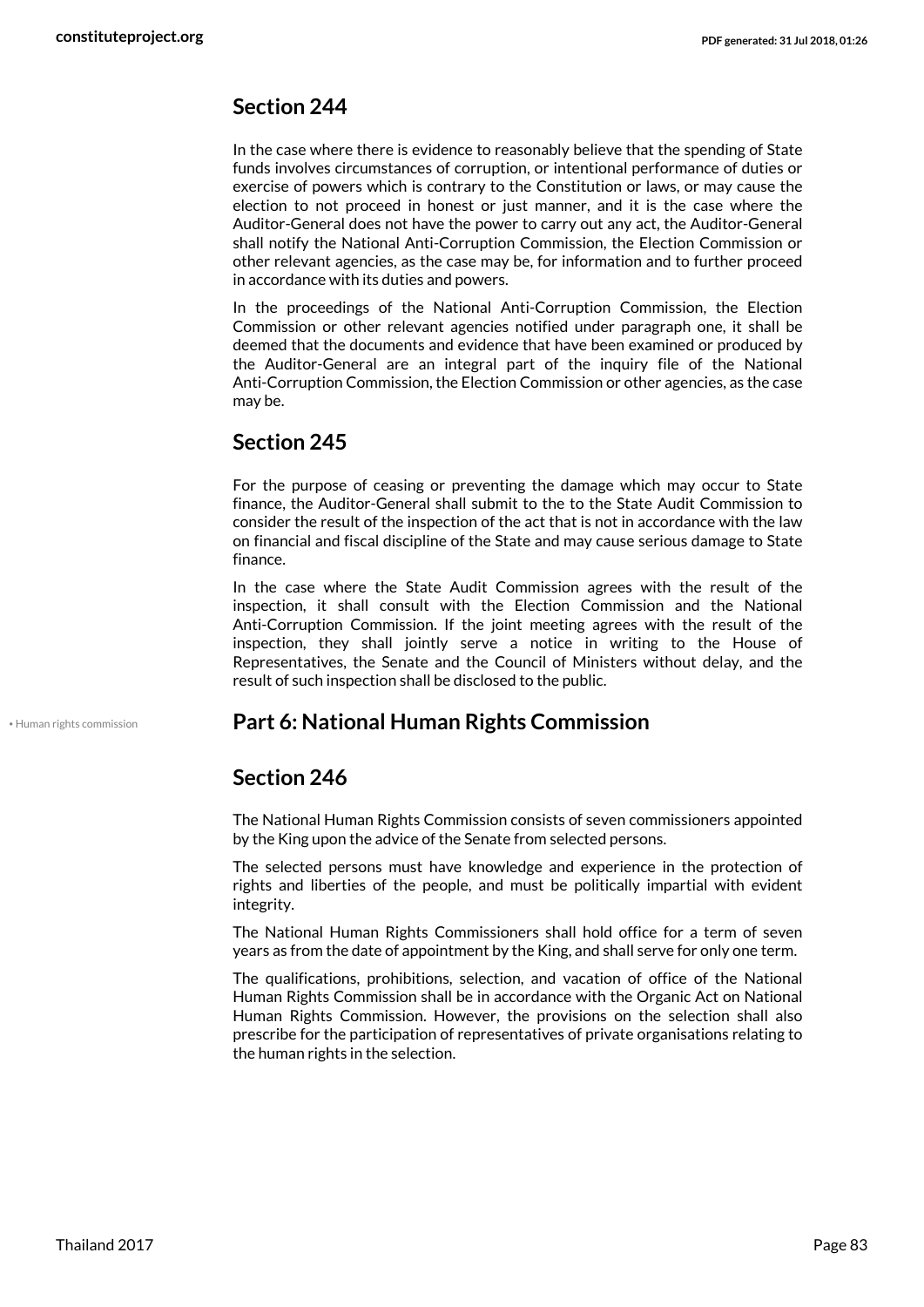### **Section 247**

The National Human Rights Commission shall have the duties and powers as follows:

- **1.** to examine and report the correct facts on violation of human rights in all cases without delay, and to suggest suitable measures or guidelines in order to prevent or redress human rights violation including the provision of remedy to the person affected by the violation of human rights to the relevant State agencies or private sector;
- **2.** to prepare a report on the result of evaluation of human rights situation of the country to submit to the National Assembly and the Council of Ministers, and to disseminate it to public;
- **3.** to render recommendation on measures or guideline for the promotion and protection of the human rights to the National Assembly, the Council of Ministers and relevant agencies, including the revision of any law, rule, regulation or order to conform to the principles of human rights;
- **4.** to explain and report the correct facts without delay when there is a report on human rights situation in Thailand which is incorrect or unfair;
- **5.** to promote awareness of the importance of human rights in every sector of the society;
- **6.** other duties and powers as provided by law.

Upon being informed of the report under (1) and (2) or the recommendation under (3), the Council of Ministers shall expeditiously make improvement and rectification as appropriate. If it is not possible or would take a certain period of time to proceed so, the Council of Ministers shall inform the reasons to the National Human Rights Commission without delay.

In the performance of duties, the National Human Rights Commission shall also take the happiness of Thai people and common interest of the country into consideration as important factor.

# **CHAPTER XIII: STATE ATTORNEY ORGAN**

<span id="page-83-0"></span>• Attorney general

### **Section 248**

The State Attorney Organ has the duties and powers as provided in the Constitution and laws.

State attorneys are independent in considering and making orders in cases and in performing duties expeditiously and justly and without any prejudice, and such act shall not be deemed an administrative order.

The personnel management, budgetary affairs and other acts of the State Attorney Organ shall be independent, with a specific system of salary and remuneration as may be appropriate. The personnel management in relation with State attorneys shall be carried out by the State Attorney Committee, which shall at least consist of the Chairperson who is not a State attorney and qualified members selected by State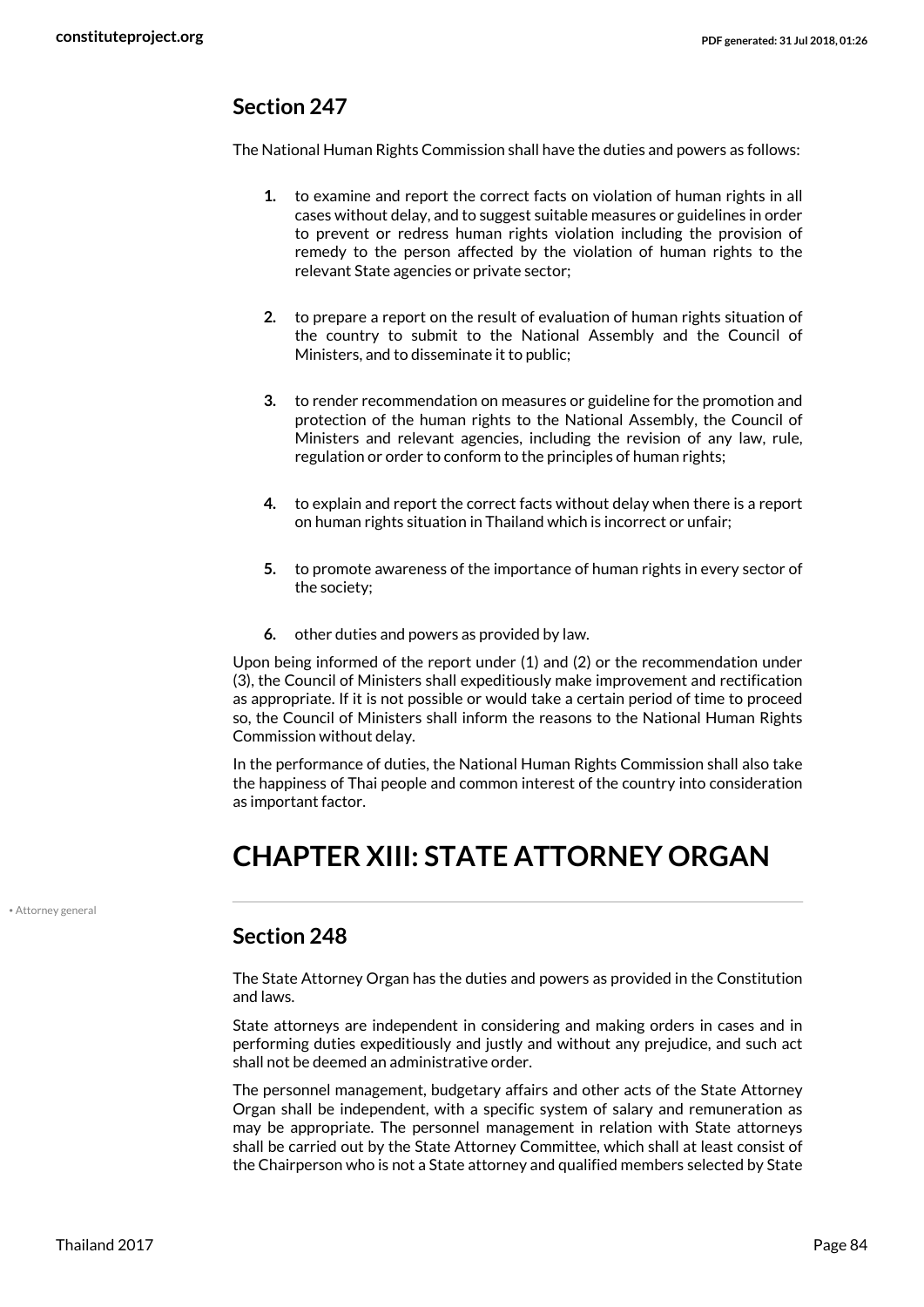attorneys; at least two of such qualified members shall not be or have been State attorneys, as provided by law.

The law under paragraph three shall contain measures to prevent State attorneys from carrying out any act or holding any position which may cause the making of orders in cases or the performance of duties to be not in accordance with paragraph two, or may cause conflict of interest. In this regard, such measures shall be prescribed explicitly and be of general application without any delegation of power to consider the matters on case-by-case basis.

# **CHAPTER XIV: LOCAL ADMINISTRATION**

• Municipal government

### <span id="page-84-0"></span>**Section 249**

Subject to section 1, local administration shall be organised in accordance with the principle of self-government according to the will of the people in the locality, as per the procedure and form of local administrative organisations as provided by law.

In establishing a local administrative organisation in any form, due regard shall be had to the will of the people in the locality together with the capacity for self-government in respect of revenues, number and density of the population, as well as areas under its responsibility.

## **Section 250**

A local administrative organisation has the duties and powers to regulate and provide public services and public activities for the benefits of the people in the locality, in accordance with the principle of sustainable development, and to promote and support the provision of education for the people in the locality, as provided by law.

Provision of any public services and public activities that should be the specific duty and power of each form of local administrative organisation or should be carried out mainly by a local administrative organisation, shall be as provided by law. The law shall be consistent with the revenues of the local administrative organisation under paragraph four. Such law shall at least contain provisions relating to mechanisms and processes for decentralisation of duties and powers as well as budget and personnel related thereto of the government sector to the local administrative organisation.

In providing any public service, or carrying out any public activity, which is within the duties and powers of a local administrative organisation, if joint operation with a private organisation or a State agency, or delegation of operation to a private organisation or a State agency will be more beneficial to the people in the locality than operation by that local administrative organisation, the local administrative organisation may operate jointly with or delegate the operation to a private organisation or a State agency.

The State shall undertake to ensure that local administrative organisations have revenues of their own by establishing an appropriate system of taxation and allocation of taxes, as well as promoting and developing means for earning revenues of local administrative organisations. In order to ensure the sufficient implementation of paragraph one, during the period in which the undertaking has not yet been possible, the State shall allocate budget to support local administrative organisations for the time being.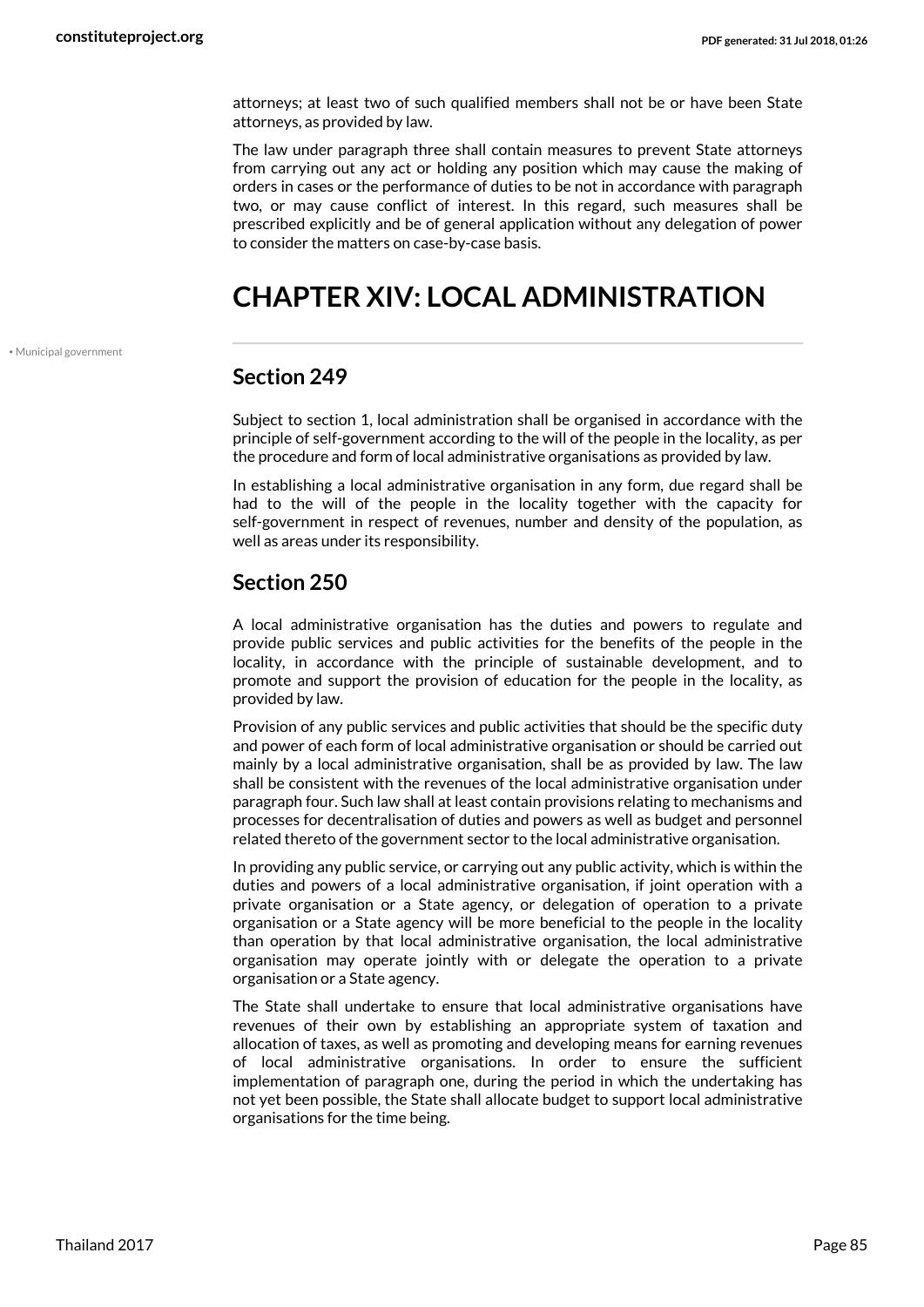The law under paragraph one and the law relating to local administration shall provide for independence of local administrative organisations in respect of management, provision of public services, promotion and support of education, public finance, and for the supervision and monitoring of local administrative organisations which may be done only insofar as is necessary to protect the interests of the people in the locality or the interests of the country as a whole to prevent corruption and for the efficient spending of funds, while having regard to the suitability and difference of each form of local administrative organisations. Such laws shall also contain provisions on prevention of conflict of interest and prevention of interference to the performance of duties of local officials.

### **Section 251**

The personnel management of local administrative organisations shall be as provided by law, provided that a merit system shall be adopted and due regard shall be had to suitability to and necessity of each locality and each form of local administrative organisation, and conformity of standards, with a view to enabling mutual development and personnel reassignment among local administrative organisations.

### **Section 252**

Members of a local assembly shall be elected.

Local administrators shall be elected or shall be installed by the approval of a local assembly, or in the case of special form of local administrative organisation, may be by any other means, provided that due regard shall also be had to public participation, as provided by law.

The qualifications of persons having the right to vote and persons having the right to stand as a candidate in an election and rules and procedures on election of members of local assemblies and local administrators shall be as provided by law, provided that due regard shall also be had to the intent to prevent and suppress corruption in accordance with the directive principles provided in the Constitution.

### **Section 253**

In the performance of work, local administrative organisations, local assemblies and local administrators shall disclose information and report the result of performance to the public, and shall also establish mechanisms to enable the participation of people in the locality, in accordance with the rules and procedures prescribed by law.

# **Section 254**

Persons having the right to vote in a local administrative organisation have the right to sign a joint petition for introducing an ordinance or for removing a member of a local assembly or a local administrator in accordance with the rules, procedures and conditions prescribed by law.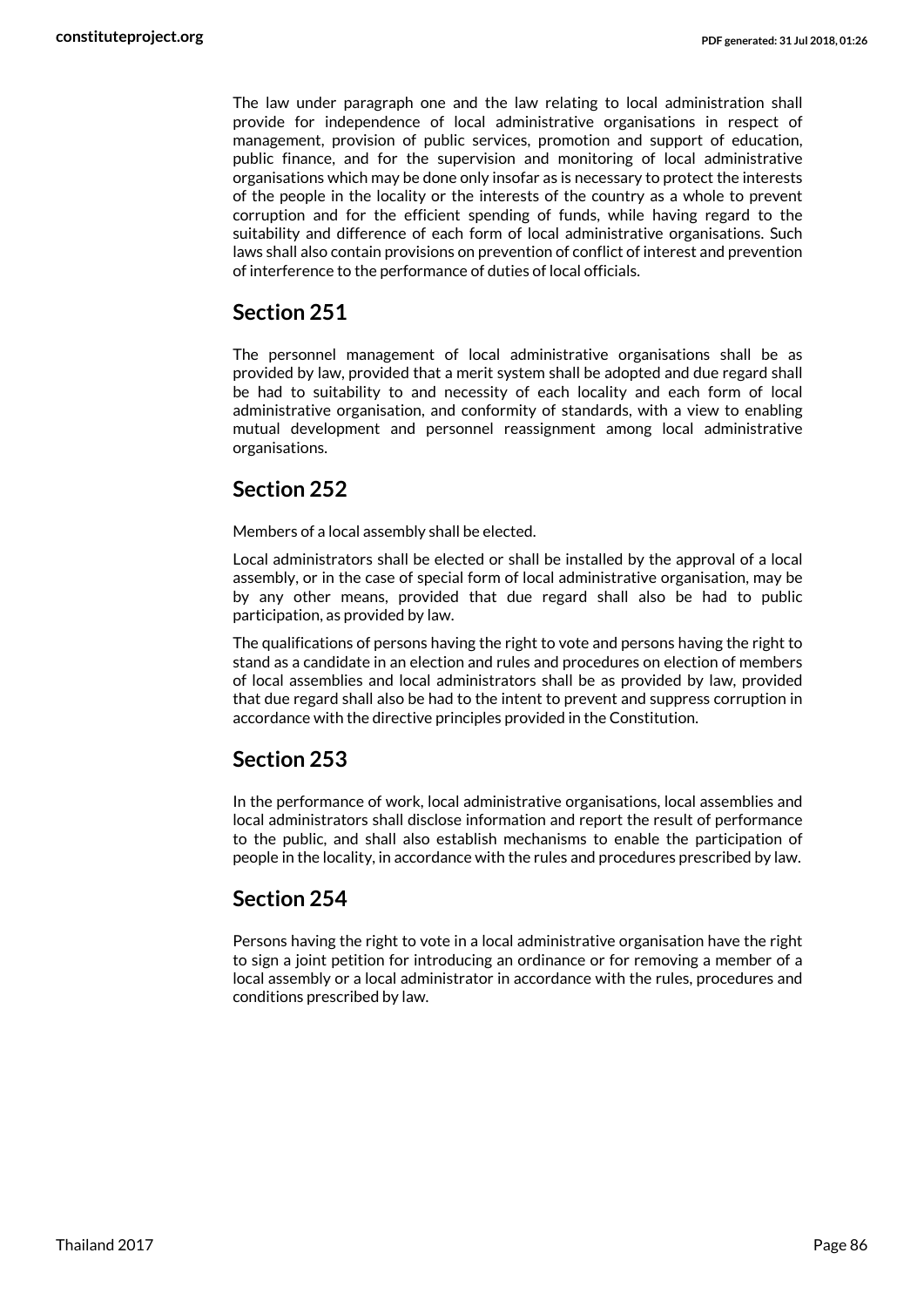# **CHAPTER XV: AMENDMENT TO THE CONSTITUTION**

### • Unamendable provisions **Section 255**

An amendment to the Constitution which amounts to changing the democratic regime of government with the King as Head of State or changing the form of the State shall be prohibited.

• Constitution amendment procedure **Section 256**

<span id="page-86-0"></span>Subject to section 255, amendment to the Constitution may be made under the rules and procedures as follows:

- **1.** a motion for amendment must be proposed either by the Council of Ministers, or by Members of the House of Representatives comprising not less than one-fifth of the total numbers of existing Members of the House of Representatives, or by members of both Houses comprising not less than one-fifth of the total number of existing members thereof, or by not less than fifty thousand persons who have the right to vote as per the law on the public submission of a bill;
- **2.** a motion for amendment must be proposed in the form of a draft Constitution Amendment to the National Assembly, and the National Assembly shall consider it in three readings;
- **3.** voting in the first reading for adoption of principle shall be by roll call and open voting, and the amendment must be approved by the votes of not less than one-half of the total number of existing members of both Houses, provided that in this number, Senators comprising not less than one-third of the total number of existing members of the Senate must vote for approval;
- **4.** in the second reading for section-by-section deliberation, voting in the second reading shall be decided by a majority of votes, but in the case where the draft Constitution Amendment is proposed by the people, the persons signing the petition shall also be given opportunities to express their opinions;
- **5.** at the conclusion of the second reading, there shall be an interval of fifteen days after which the National Assembly shall proceed with its third reading;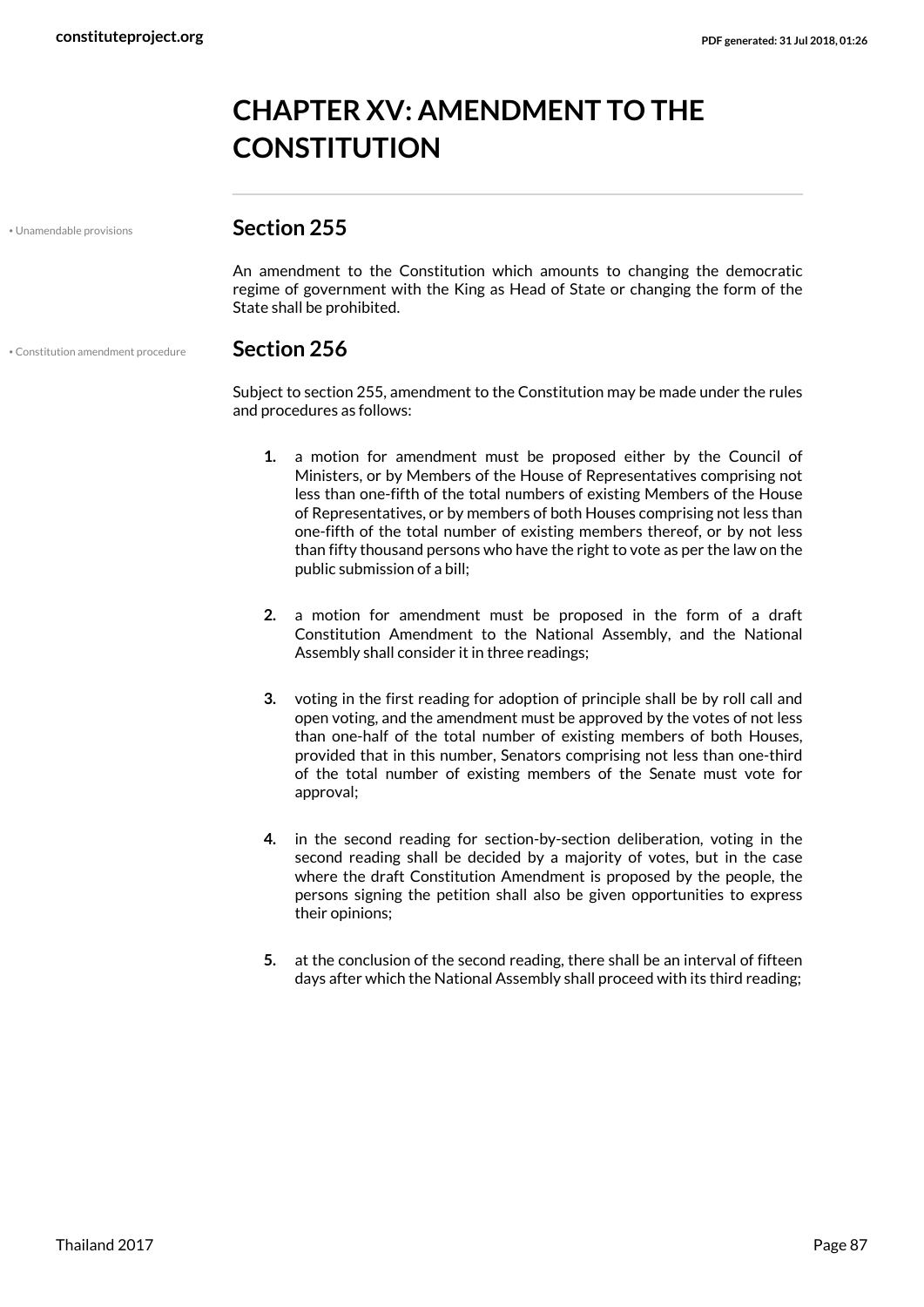- **6.** voting in the third and final reading shall be by roll call and open voting, and promulgation of the Constitution must be approved by the votes of more than one-half of the total number of the existing members of both Houses, provided that in this number, Members of the House of Representatives from political parties whose members do not hold the positions of Minister, President or Vice-President of the House of Representatives must vote for approval in the number of not less than twenty per cent of the total number of members of all such political parties combined, and Senators comprising not less than one-third of the total number of existing members of the Senate must vote for approval;
- **7.** after resolution of approval has been passed under (6), there shall be an interval of fifteen days after which the draft Constitution Amendment shall be presented to the King, and the provisions of section 81 shall apply mutatis mutandis;
- **8.** in the case where the draft Constitution Amendment is an amendment to Chapter I General Provisions, Chapter II The King or Chapter XV Amendment to the Constitution, or a matter relating to qualifications and prohibitions of persons holding the positions under this Constitution, or a matter relating to duties or powers of the Court or an Independent Organ, or a matter which renders the Court or an Independent Organ unable to act in accordance with its duties or powers, before proceeding in accordance with (7), a referendum shall be held in accordance with the law on referendum, and if the referendum result is to approve the draft Constitution Amendment, further proceedings shall then be taken in accordance with (7);
- **9.** before the Prime Minister reports to the King for signature pursuant to (7), Members of the House of Representatives, Senators or members of both Houses comprising not less than one-tenth of the total number of existing members of each House or of both Houses, as the case may be, have the right to sign a joint petition submitting their opinions to the President of the House in which they are members or the President of the National Assembly, as the case may be, that the draft Constitution Amendment under (7) is contrary to section 255 or is of the characteristic under (8). The President of the House who receives such petition shall submit the opinions to the Constitutional Court. The Constitutional Court shall render a decision within thirty days from the date the petition is received. While the petition is under consideration for decision by the Constitutional Court, the Prime Minister may not present such a draft Constitution Amendment to the King for signature.

<span id="page-87-0"></span>• Referenda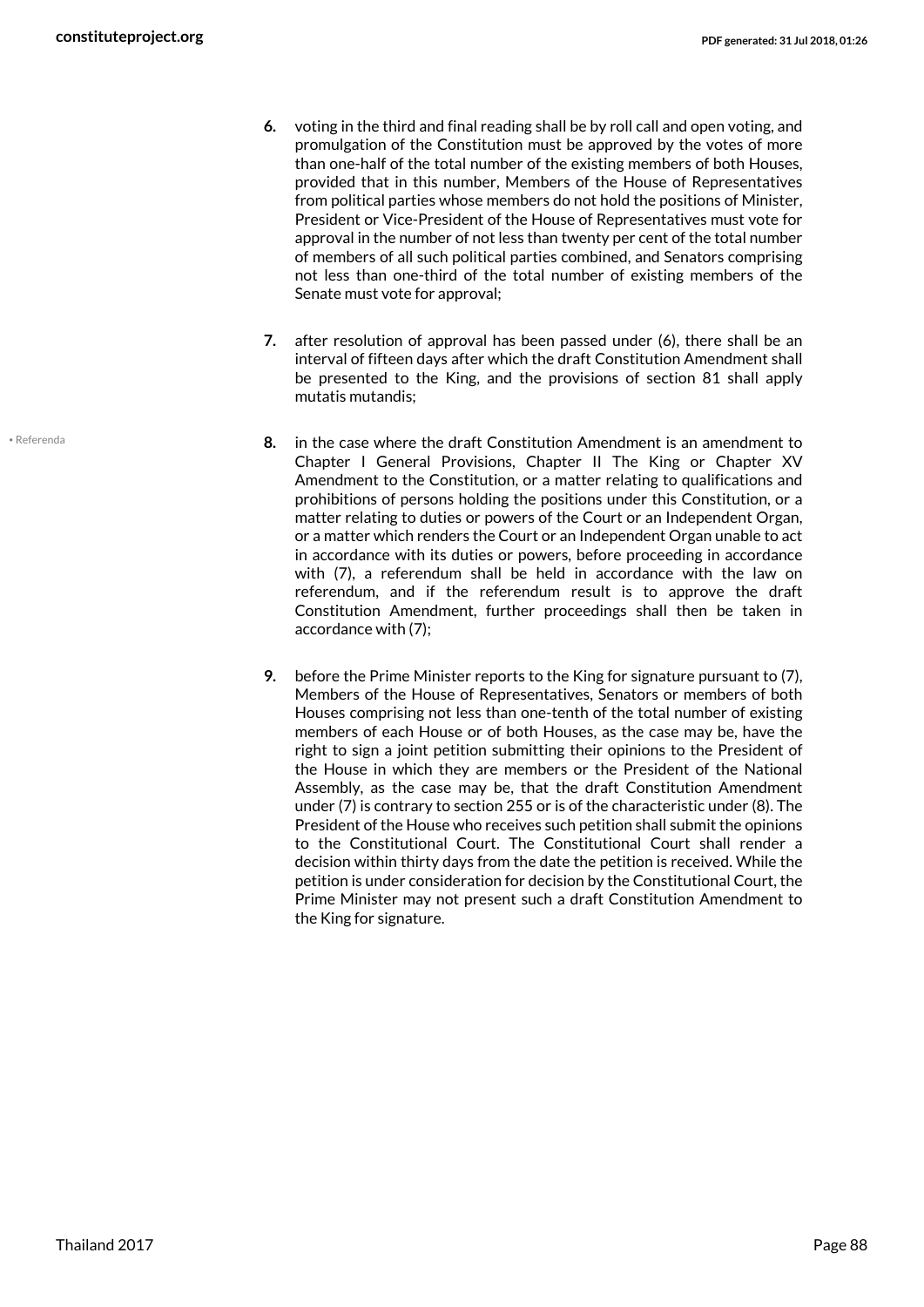# **CHAPTER XVI: NATIONAL REFORM**

### **Section 257**

<span id="page-88-0"></span>National reform under this Chapter must be carried out to achieve the following objectives:

• Reference to fraternity/solidarity

- **1.** the nation enjoys peace and order, unity and solidarity, sustainable development in accordance with the philosophy of sufficiency economy, and a balance between material and spiritual development;
- **2.** the society is peaceful and fair, and provides comparable opportunities to eliminate disparity;
- **3.** the people are happy, have good quality of life, and participate in development of the country and democratic regime of government with the King as Head of State.

### **Section 258**

National reform in various areas shall be carried out to at least achieve the following results:

- **a.** Politics:
	- **1.** ensuring that people have correct knowledge and understanding on the democratic regime of government with the King as Head of State, that people participate in the organisation of political activities as well as the scrutiny of exercise of State powers, that they are able to tolerate different bona fide political views, and that the people exercise the right to vote in an election and in a referendum independently and free from influence by any mean;
	- **2.** ensuring that activities of political parties are organised in an open and transparent manner to enable political parties to develop into political institutions of the people who share a common political ideology, and have clear and concrete processes to ensure that members of the political party truly participate and are accountable for political activities and the selection of persons with knowledge, competence, integrity and good morality and ethics to be persons holding political positions;
	- **3.** having a mechanism to determine accountability of a political party for promoting policies that have not been subjected to a thorough assessment of impact, cost effectiveness and risk;
	- **4.** having a mechanism that requires persons holding political positions to perform duties with integrity and to be held accountable to the public in the performance of their duties;

<span id="page-88-1"></span>• Referenda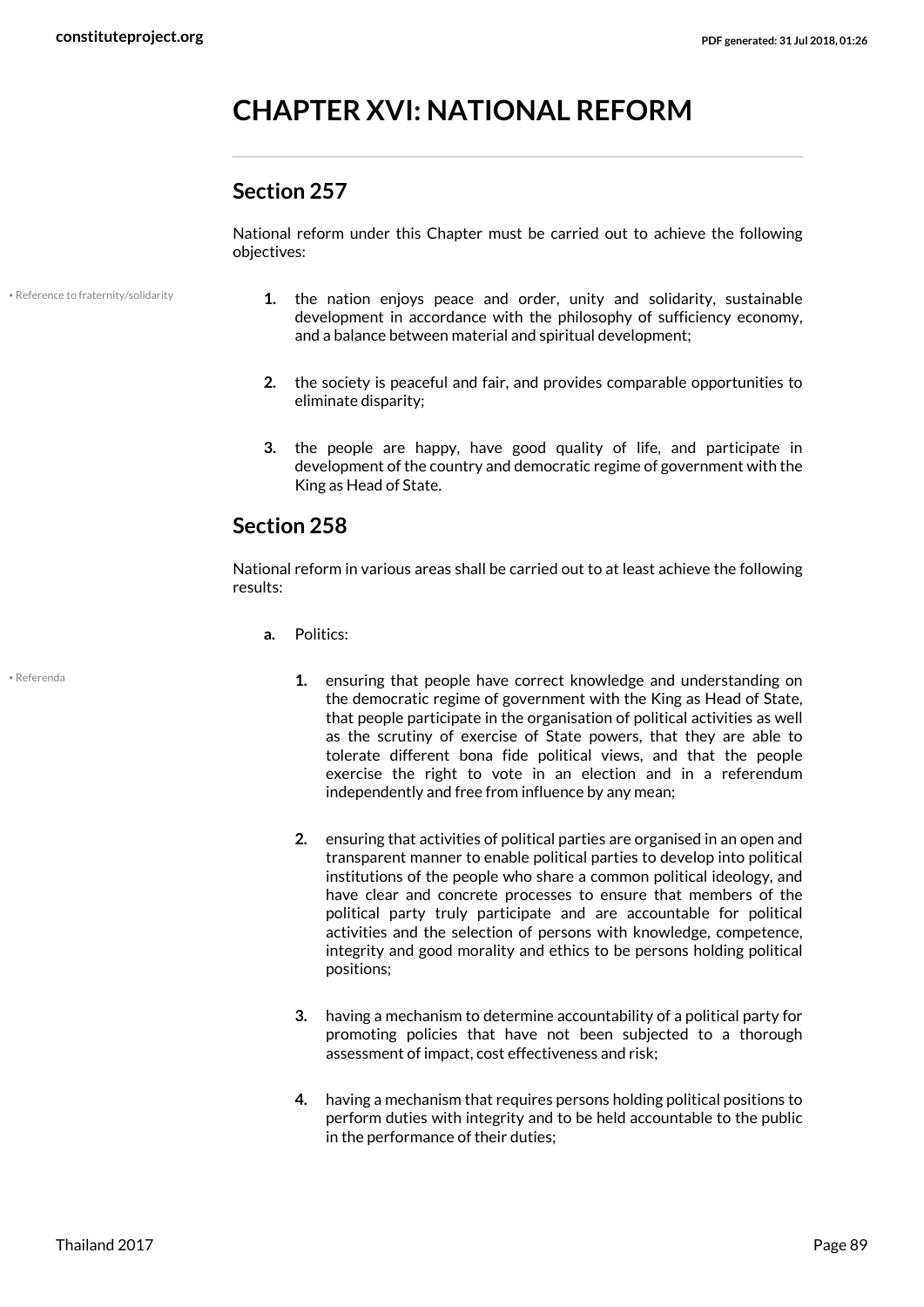- **5.** having a mechanism to resolve political conflicts by peaceful means in accordance with the democratic regime of government with the King as Head of State;
- **b.** Administration of State Affairs:
	- **1.** ensuring that suitable technology is applied to the administration of State affairs and provision of public services for the benefit of the administration of State affairs and for the convenience of the people;
	- **2.** integrating databases of all State agencies to provide a data system for the administration of State affairs and the provision of services to the people;
	- **3.** improving and developing the structure and system for the management of State operations and manpower planning for the public sector to promptly respond to changes and new challenges, provided that the undertakings must be carried out in a manner compatible with the different missions of each State agency;
	- **4.** improving and developing personnel management of the public sector with a view to incentivising persons genuinely having knowledge and competence to work in State agencies and to be able to attain career advancement in accordance with each person's competence and achievements, be persons of integrity with courage to make decisions and act righteously while having more regard to public interest than to personal interest, and be creative persons capable of developing new innovations for the purpose of efficiency in the discharge of official functions and administration of State affairs, and having measures to protect personnel in the public sector from abuse of power by their superior officials;
	- **5.** improving the procurement system of the public sector so as to be flexible, open and transparent with a mechanism to prevent corruption at every stage;
- **c.** Law:
	- **1.** having a mechanism for revising laws, regulations, rules or bylaws in force prior to the date of the promulgation of this Constitution so as to be consistent with the principles under section 77, and to develop them to be in conformity with universal standards, by providing for the application of permit systems and committee systems only insofar as is necessary for flexibility in the performance of functions, with a clear responsible authority and without imposing undue burden on the people, to increase competitiveness of the country and to prevent dishonest acts and wrongful conducts;
	- **2.** reforming the system of legal learning, instruction and education with a view to developing legal practitioners into well-informed persons who have a legal mindset and who adhere to the morality and ethics of lawyers;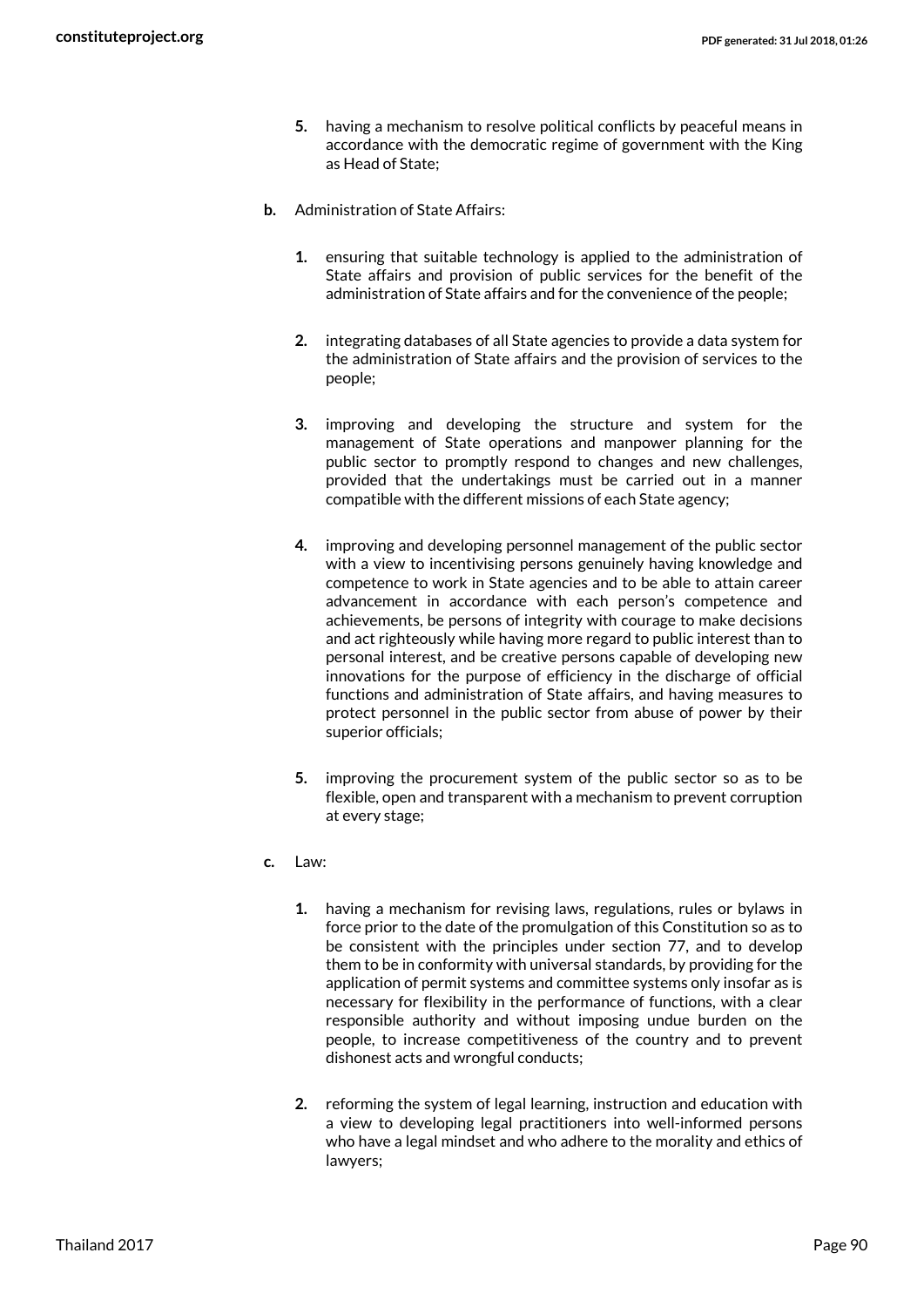- **3.** developing a legal database system of the State by using various technologies with a view to enabling the public to conveniently access legal information and to easily understand the substances of the laws;
- **4.** establishing a mechanism to give assistance to the people in the preparation and proposal of draft laws;
- **d.** Justice Process:
	- **1.** ensuring that time limits for justice process at every stage are clearly specified so that justice is delivered to the people without delay, and that there is a mechanism to aid persons with insufficient means in having access to justice process, as well as the establishment of a mechanism for strict enforcement of law with a view to reducing disparity and injustice in society;
	- **2.** improving the system of criminal inquiry by providing a proper check and balance between inquiry officials and State attorneys, by clearly specifying time limits for the performance of duties of all relevant officials so as to avoid the preclusion of action by prescription and to promote public trust in the performance of duties of inquiry officials and State attorneys in the course of criminal inquiry, as well as by requiring the use of forensic science in an inquiry and providing forensic science service through more than one agency which are independent of each other to ensure that the public has alternatives to such services for the proving of facts;
	- **3.** promoting and developing the organisational culture of relevant organisations in the justice process with a view to facilitating convenient and expeditious justice for the people;
	- **4.** enforcing laws efficiently by making appropriate amendments and revisions to the law relating to duties, powers and missions of police, and amending and revising the law relating to personnel management of police officials to secure efficiency, to guarantee that police officials receive appropriate remuneration, that appointment and transfer thereof are handled with fairness, and that the consideration of allowances and merits is done clearly in accordance with a merit system; in the consideration for appointment and transfer, regard must be had to seniority in combination with knowledge and competence in order that police officials can perform the duties independently, without being under the mandate of any person, efficiently, and with pride in the performance of their duties;
- **e.** Education:
- <span id="page-90-1"></span>• State support for children

**1.** ensuring the commencement of care and development of young children prior to education under section 54 paragraph two with a view to developing their physical body, mind, discipline, emotion, society and intelligence in accordance with their age free of charge;

<span id="page-90-0"></span>• Reference to science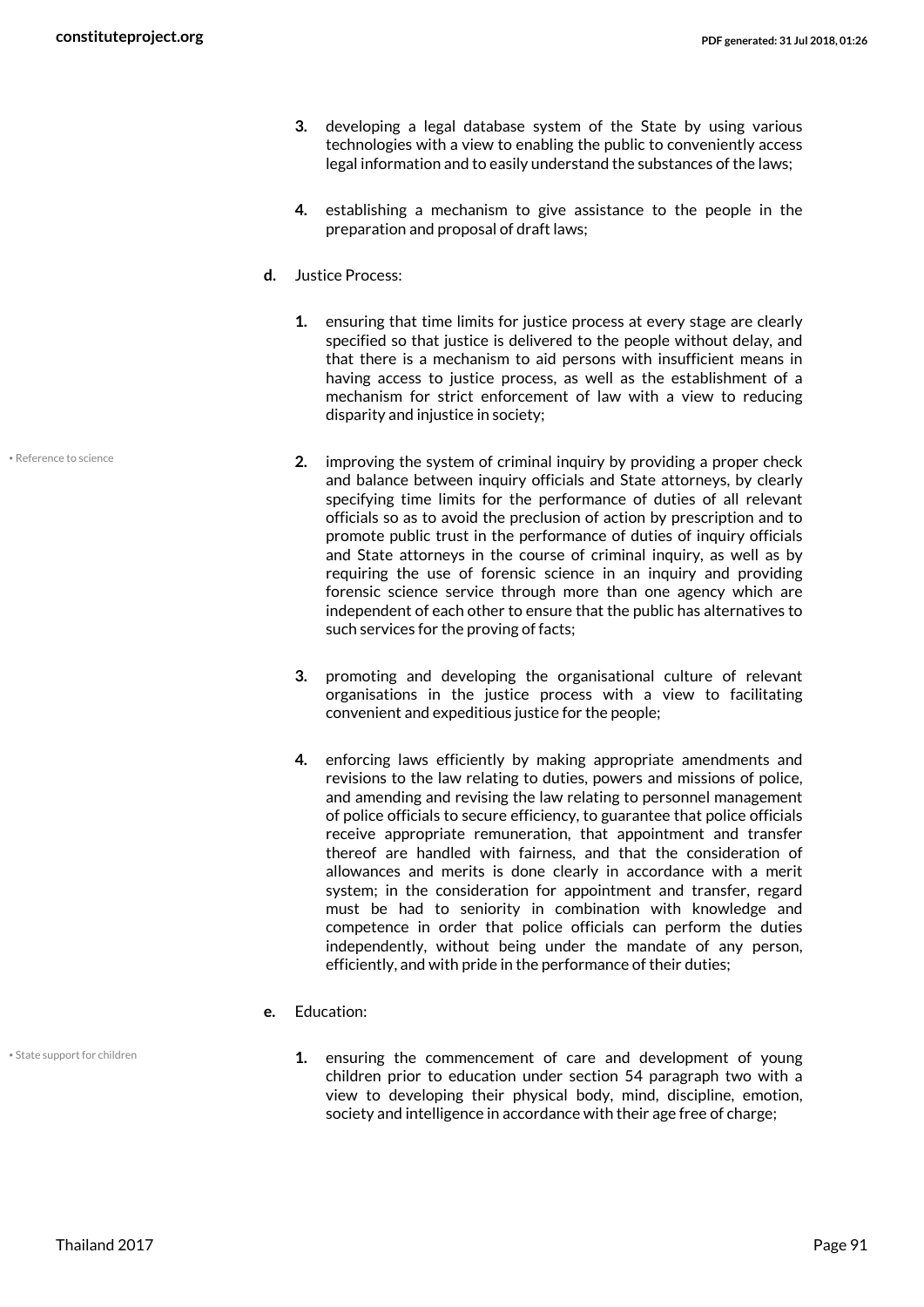- **2.** completing the enactment of a law for the establishment of a fund under section 54 paragraph six within one year from the date of the promulgation of this Constitution;
- **3.** having a mechanism and a system for producing, screening and developing teaching professionals and instructors to engender a spiritual mindset of being a teacher, to possess genuine knowledge and competence, and to receive remunerations appropriate to their teaching competence and efficiency, as well as having a mechanism to promote a merit system in the personnel management of teaching professionals;
- **4.** improving learning and instruction at every level so that students are able to study according to their aptitudes, and improving the structure of relevant agencies with a view to uniformly achieving such a goal at both national level and local level;
- **f.** Economy:
	- **1.** eliminating obstacles and promoting the competitiveness of the country in order that the nation and the people benefit from participation in various economic groups in a sustainable and resilient manner;
	- **2.** establishing a mechanism to promote and support the application of creative ideas and modern technology in the economic development of the country;
	- **3.** improving the taxation system with a view to promoting fairness, reducing disparity, increasing State revenues from various sources in an efficient manner, and improving the system for preparing and expending budgets to be efficient and effective;
	- **4.** establishing a mechanism to promote cooperatives and business operators of all sizes to ensure their appropriate competitiveness and to promote social enterprises and environment-friendly enterprises, as well as establishing a mechanism to increase opportunities for employment and occupation of the people;

### <span id="page-91-0"></span>**g.** Other Areas:

- **1.** having a water resource management system which is efficient, fair and sustainable, with due regard given to every dimension of water demand in combination with environmental and climate change;
- **2.** ensuring a fair distribution of land holding, as well as an examination of ownership and holding of land throughout the country with a view to systemically solving the problems of land ownership and possessory rights;

• Protection of environment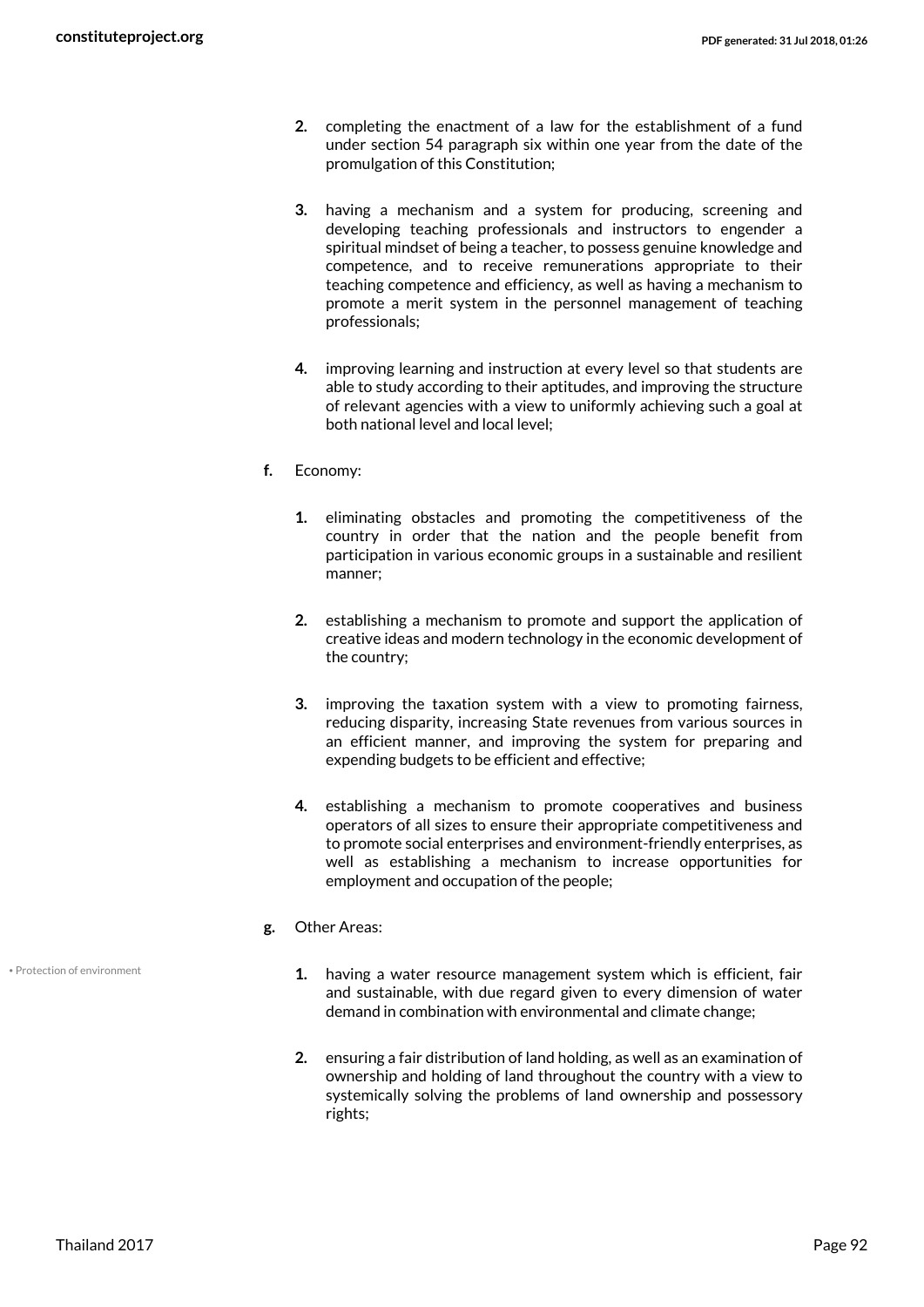<span id="page-92-0"></span>• Protection of environment

- **3.** establishing a system for managing and disposing solid waste in an efficient and environment-friendly manner, and for recovering such waste for use for other purposes;
- **4.** adjusting the health security system in order that the people are granted comparable rights and benefits from the management thereof and from access to quality and convenient service;
- **5.** establishing a primary health care system in which there are family physicians to care for the people in an appropriate proportion.

## **Section 259**

Subject to section 260 and section 261, national reform under this Chapter shall be in accordance with the law on plans and processes for implementation of national reform, which must at least contain procedures for the preparation of plans, participation by the public and relevant agencies, processes for implementing national reform, the evaluation of results of implementation, and a time period for implementing every area of the national reform. Such law shall stipulate that the implementation of each area of reform shall commence within one year from the date of the promulgation of this Constitution, as well as stipulate the outcomes expected to be achieved within a period of five years.

The enactment of the law under paragraph one and the promulgation thereof shall be executed within one hundred and twenty days from the date of the promulgation of this Constitution.

While the law under paragraph one has not yet come into force, State agencies shall implement the reforms based upon their existing duties and powers for the time being.

### **Section 260**

In the amendment to and revision of laws under section 258 d. justice process (4), there shall be one committee appointed by the Council of Ministers consisting of:

- **1.** a qualified member with evident knowledge, integrity and equity who has never been a police official, as the Chairperson;
- **2.** persons who are or were police officials, which must at least include the Commissioner-General of the Royal Thai Police, in the number prescribed by the Council of Ministers, as members;
- **3.** qualified members with evident knowledge, integrity and equity, and who have not been police officials, in the same number as the members under (2), as members;
- **4.** Permanent Secretary of the Ministry of Finance, Permanent Secretary of the Ministry of Interior, Permanent Secretary of the Ministry of Justice, Secretary-General of the Court of Justice and Attorney-General, as members.

The Committee under paragraph one shall complete its undertaking within one year from the date of the promulgation of this Constitution.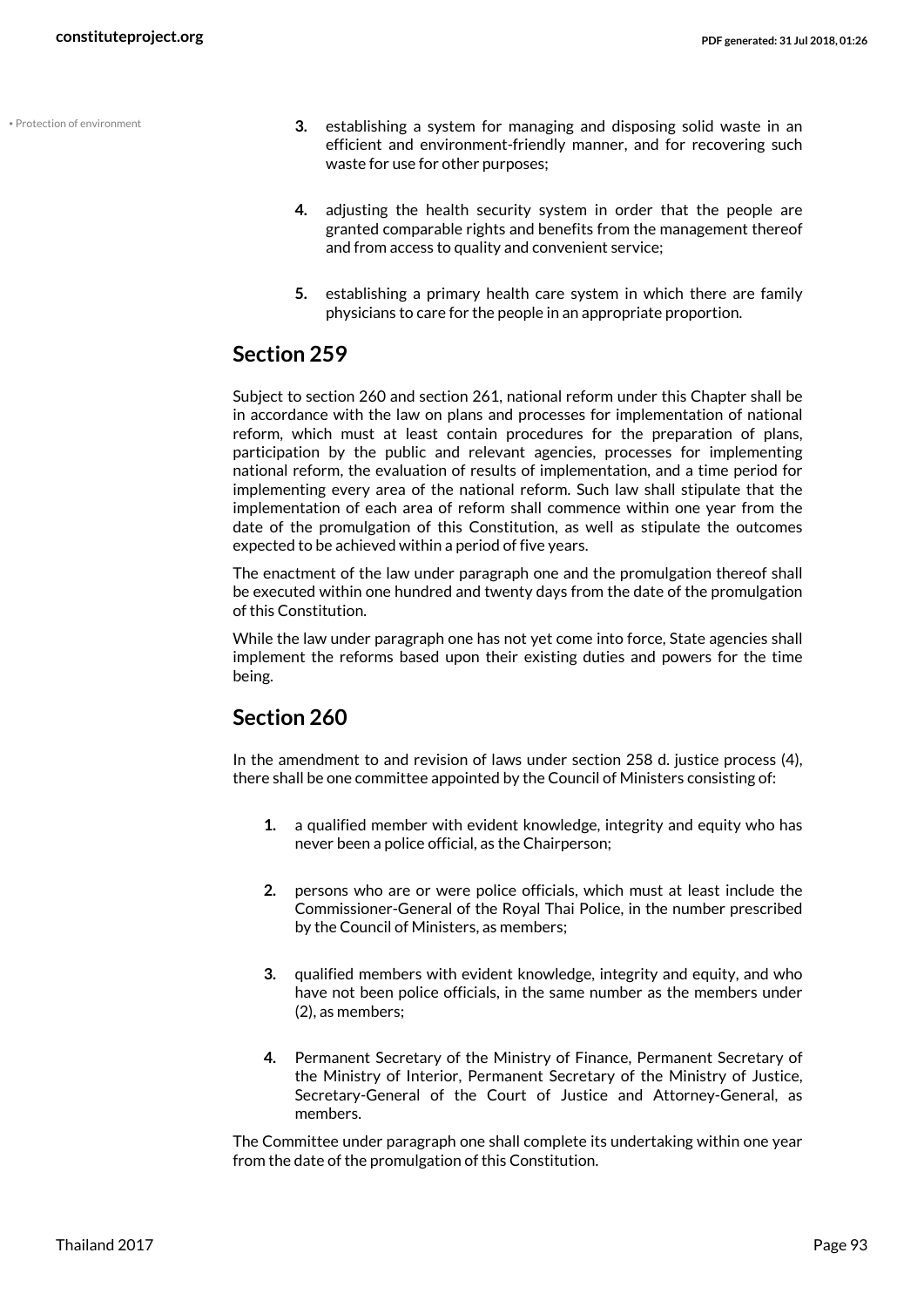Upon the expiration of the time limit under paragraph two, if the amendment to and revision of such laws have not been completed, the appointment and transfer of police officials shall be carried out on the basis of seniority in accordance with the rules prescribed by the Council of Ministers and published in the Government Gazette.

### **Section 261**

In respect of the reform under section 258 e. education, there shall be one independent committee appointed by the Council of Ministers to carry out studies and prepare relevant recommendations and draft laws for achieving the goal, and to present them to the Council of Ministers for implementation.

The Council of Ministers shall complete the appointment of the committee under paragraph one within sixty days from the date of the promulgation of this Constitution, and the Committee shall complete the studies and preparation of the recommendations and draft laws and present them to the Council of Ministers within two years from the date of appointment.

# **TRANSITORY PROVISIONS**

### **Section 262**

The Privy Council holding office on the date of the promulgation of this Constitution shall be the Privy Council under the provisions of this Constitution.

### **Section 263**

Pending the formation of the House of Representatives and the Senate under this Constitution, the National Legislative Assembly established under the Constitution of the Kingdom of Thailand (Interim), B.E. 2557 (2014) shall continue to act as the National Assembly, the House of Representatives and the Senate, and the Members of the National Legislative Assembly holding office on the day prior to the date of promulgation of this Constitution shall act as Members of the House of Representatives or Senators, respectively, under the provisions of this Constitution. The National Legislative Assembly and membership thereof shall terminate on the day prior to the date of convocation of the first sitting of the National Assembly after the general election held under this Constitution.

Apart from having the qualifications and not being under any of the prohibitions under the Constitution of the Kingdom of Thailand (Interim), B.E. 2557 (2014), members of the National Legislative Assembly must also have the qualifications, and must neither be under any of the prohibitions nor be subject to the grounds for termination of membership as provided for Members of the House of Representatives and Senators under this Constitution, as follows:

- **1.** section 98, except (3), (12), (13), (14) and (15);
- **2.** section 101, except:
	- **a.** the case under (6) only in the part relevant to section 98, except (3), (12), (13), (14) and (15);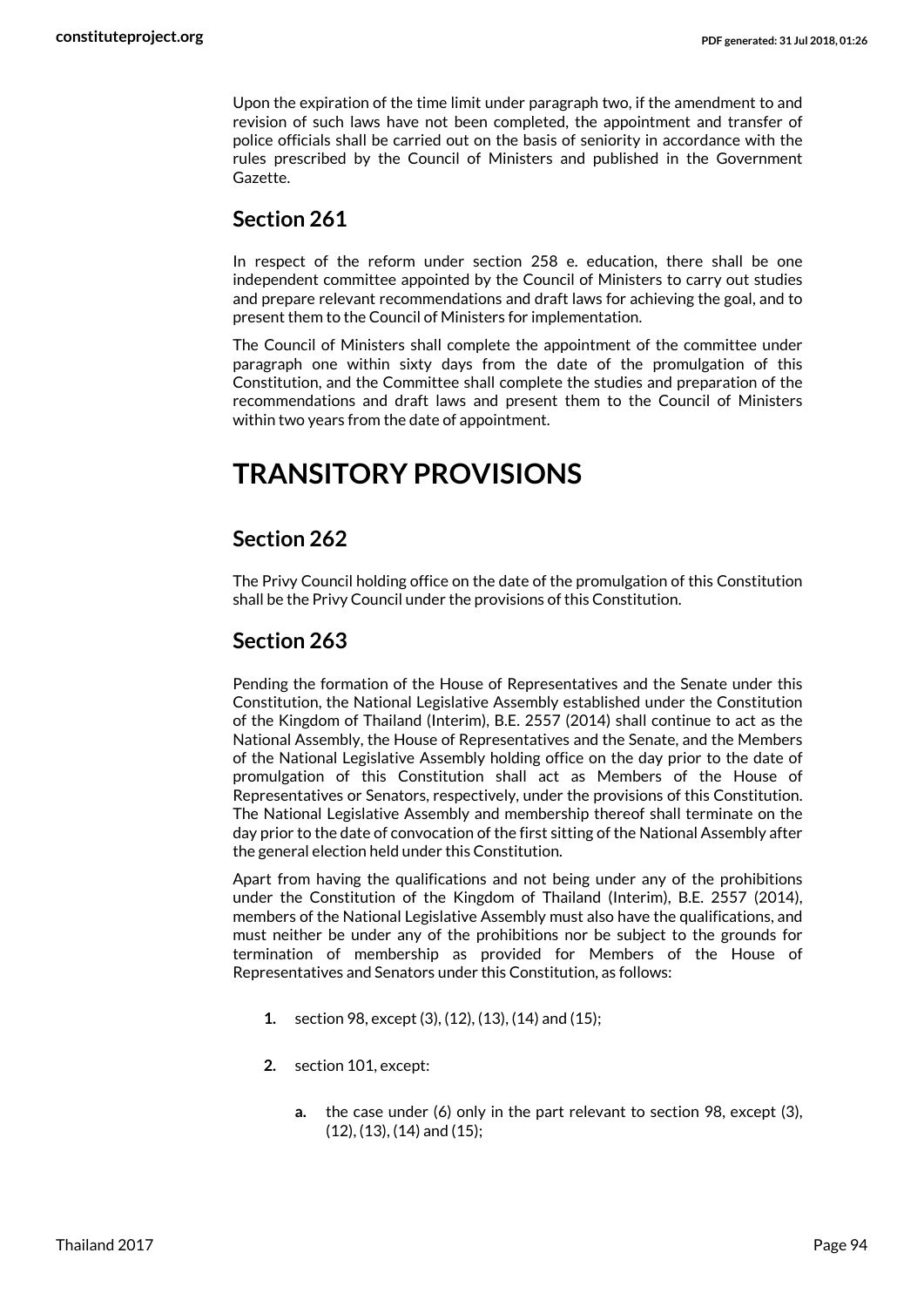- **b.** the case under (7) only in the case where the member of the National Legislative Assembly is a State official acting in accordance with the duties and powers under the law or lawful order, and in the part relevant to section 184 (1);
- **3.** section 108, except a. qualifications (3) and (4) and b. prohibitions (1), (2) and (7); however, the case under (1) does not include the part relevant to section 98 (3) and (15).

Section 112 shall not apply to the holding of the position of Minister by a Member of the National Legislative Assembly.

The provisions of any law which prohibit a person from holding a political position shall not apply to the holding of a ministerial position under section 264, the position of a political official appointed for the purpose of the performance of duties of the Council of Ministers under section 264 or for the purpose of the performance of duties of the National Council for Peace and Order under section 265, or a member of the National Legislative Assembly under this section.

While the National Legislative Assembly is acting as the National Assembly, the House of Representatives and the Senate under paragraph one, the powers of the President of the National Assembly, President of the House of Representatives and President of the Senate under this Constitution or the law shall be the powers of the President of the National Assembly.

While the National Legislative Assembly is performing duties under paragraph one, if a position becomes vacant, the Head of the National Council for Peace and Order may report to the King for appointing a person who has the qualifications and is not under any of the prohibitions under paragraph two as a Member of the National Legislative Assembly.

In the first general election subsequent to the date of the promulgation of this Constitution, a Member of the National Legislative Assembly may not stand as a candidate for a Member of the House of Representatives, except by vacating office of the Member of the National Legislative Assembly within ninety days from the date of promulgation of this Constitution.

### **Section 264**

The Council of Ministers administering State affairs on the day prior to the date of promulgation of this Constitution shall be the Council of Ministers under the provisions of this Constitution until the new Council of Ministers appointed subsequent to the first general election under this Constitution assumes its duties. The provisions in section 263 paragraph three shall apply to the holding of position of Minister mutatis mutandis.

Apart from having the qualifications and not being under any of the prohibitions under the Constitution of the Kingdom of Thailand (Interim), B.E. 2557 (2014), the Minister under paragraph one must not be under any of the prohibitions provided for a Minister under section 160, except (6) only in the part relevant to section 98 (12), (13), (14) and (15), and must vacate office pursuant to section 170, except for (3) and (4); however, in the case under (4), only in the part relating to section 98 (12), (13), (14) and (15), and except for section 170 (5) only in the part relating to the undertaking under section 184 (1).

An appointment of a Minister during the time period under paragraph one shall be carried out in accordance with the Constitution of the Kingdom of Thailand (Interim), B.E. 2557 (2014) as amended by the Constitution of the Kingdom of Thailand (Interim), B.E. 2557 Amendment (No. 1), B.E. 2558 (2015) and the Constitution of the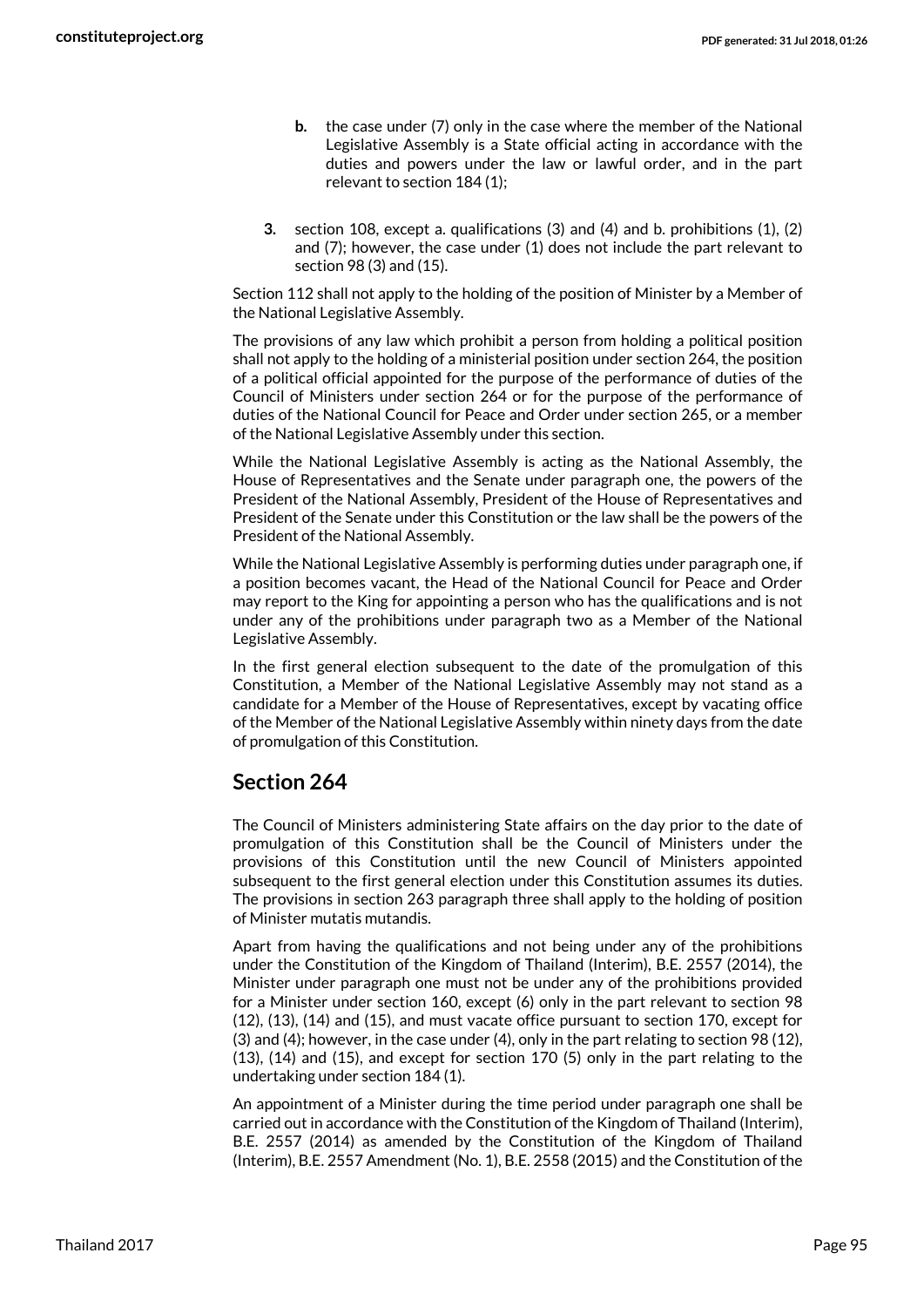Kingdom of Thailand (Interim), B.E. 2557 Amendment (No. 2), B.E. 2559 (2016). However, the Minister must not be under any of the prohibitions under paragraph two.

The provisions in section 263 paragraph seven shall also apply to an application to stand as a candidate in an election of a Member of the House of Representatives of the Minister under paragraph one and paragraph three mutatis mutandis.

### **Section 265**

The National Council for Peace and Order holding office on the day prior to the date of promulgation of this Constitution shall remain in office to perform duties until the new Council of Ministers appointed subsequent to the first general election under this Constitution takes office.

While performing the duties under paragraph one, the Head of the National Council for Peace and Order and the National Council for Peace and Order shall continue to have the duties and powers as provided in the Constitution of the Kingdom of Thailand (Interim), B.E. 2557 (2014) as amended by the Constitution of the Kingdom of Thailand (Interim), B.E. 2557 Amendment (No. 1), B.E. 2558 (2015) and the Constitution of the Kingdom of Thailand (Interim), B.E. 2557 Amendment (No. 2), B.E. 2559 (2016); the provisions of the Constitution of the Kingdom of Thailand that pertain to the powers of the Head of the National Council for Peace and Order and the National Council for Peace and Order shall be deemed to remain in force.

The provisions in section 263 paragraph seven shall also apply to an application to stand as a candidate in an election of a Member of the House of Representatives of a person holding office in the National Council for Peace and Order mutatis mutandis.

### **Section 266**

The National Reform Steering Assembly shall continue to perform duties for the time being to prepare recommendations relating to the steering of national reform until there is a law on plans and processes for the implementation of national reform enacted in accordance with section 259.

For the purpose of steering national reform, the Head of the National Council for Peace and Order may restructure or adjust work methods of the National Reform Steering Assembly so as to enhance the efficiency of national reform pursuant to Chapter XVI National Reform.

The provisions in section 263 paragraph seven shall also apply to an application to stand as a candidate in an election of a Member of the House of Representatives of a Member of the National Reform Steering Assembly mutatis mutandis.

# **Section 267**

The Constitution Drafting Committee established under the Constitution of the Kingdom of Thailand (Interim), B.E. 2557 (2014) as amended by the Constitution of the Kingdom of Thailand (Interim), B.E. 2557 Amendment (No. 1), B.E. 2558 (2015) and the Constitution of the Kingdom of Thailand (Interim), B.E. 2557 Amendment (No. 2), B.E. 2559 (2016) shall continue to perform duties in completing the preparation of the following organic law bills for submission to the National Legislative Assembly for further consideration and approval:

- **1.** Organic Act on Election of Members of the House of Representatives;
- **2.** Organic Act on Installation of Senators;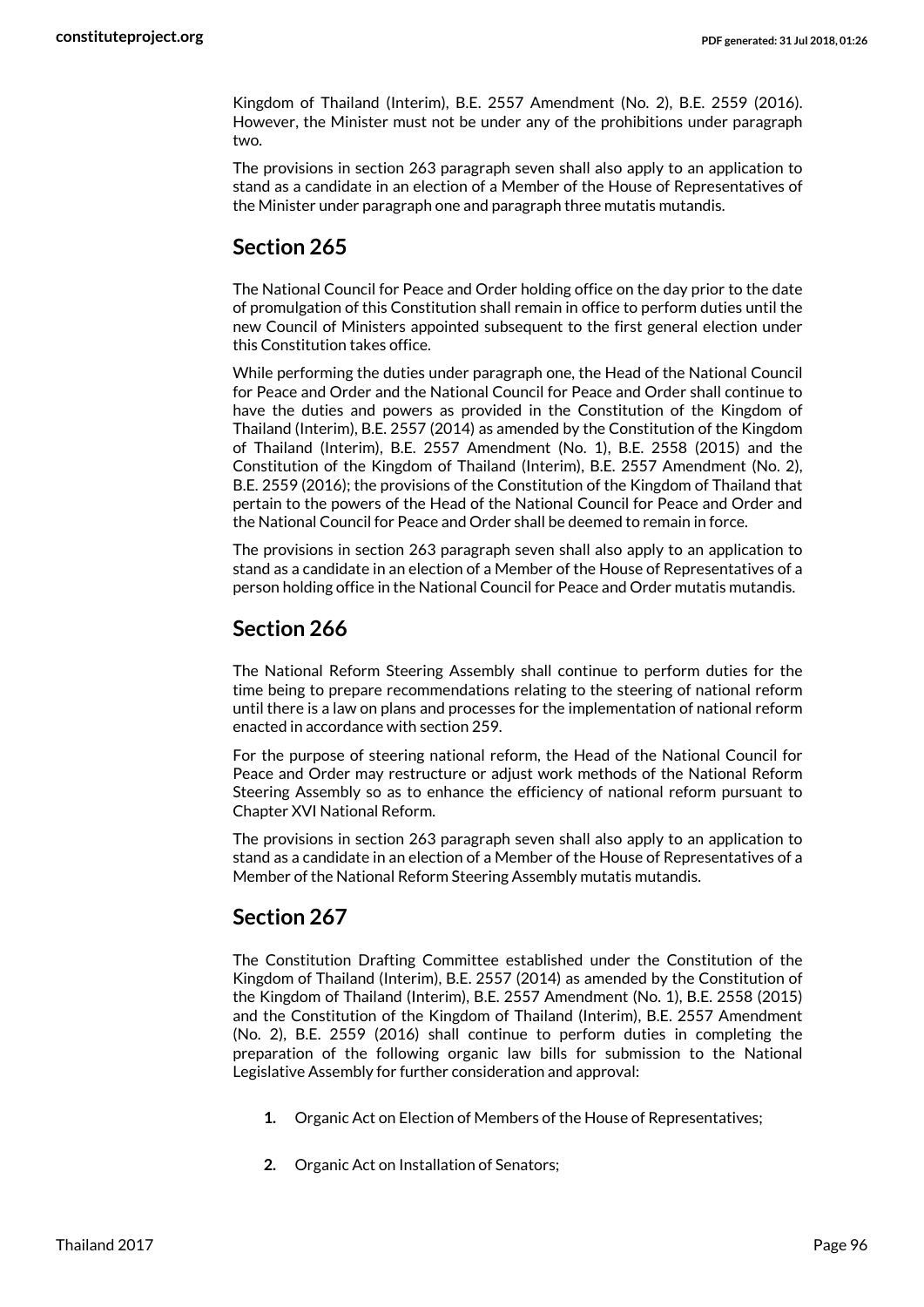- **3.** Organic Act on Election Commission;
- **4.** Organic Act on Political Parties;
- **5.** Organic Act on Procedures of the Constitutional Court;
- **6.** Organic Act on Criminal Procedure for Persons Holding Political Positions;
- **7.** Organic Act on Ombudsmen;
- **8.** Organic Act on Anti-Corruption;
- **9.** Organic Act on State Audit;
- **10.** Organic Act on National Human Rights Commission.

In the undertaking under paragraph one, the Constitution Drafting Committee may prepare new drafts of such organic acts or amendments in order to be consistent with the provisions and intent of the Constitution with the aim of elimination of all forms of dishonest acts and wrongful conducts, and must complete the undertaking within two hundred and forty days from the date of promulgation of this Constitution. When the National Legislative Assembly has completed the consideration of the organic law bills under paragraph one, the Constitution Drafting Committee shall vacate office, but such vacation must not be later than the vacation of office of Members of the National Legislative Assembly under section 263.

For the purposes of performing the undertakings under paragraph one and paragraph two in an efficient and expeditious manner, the Constitution Drafting Committee may request the Head of the National Council for Peace and Order to appoint additional Members of the Constitution Drafting Committee. However, the total number of the members must not exceed thirty persons.

In considering the organic law bills under paragraph one, upon receiving an organic law bill from the Constitution Drafting Committee, the National Legislative Assembly must complete the consideration thereof within sixty days from the date on which each organic law bill is received. In the case where the National Legislative Assemble fails to complete the consideration of an organic law bill within such time period, it shall be deemed that the National Legislative Assembly approves the organic law bill as submitted by the Constitution Drafting Committee.

When the National Legislative Assembly has completed the consideration of an organic law bill, it shall submit that organic law bill to the Constitutional Court or the relevant Independent Organ and the Constitution Drafting Committee for consideration. If the Constitutional Court, or the relevant Independent Organ or the Constitution Drafting Committee is of the opinion that such organic law bill does not conform to the intent of the Constitution, it shall notify the President of the National Legislative Assembly within ten days from the date of receipt of that organic law bill. The National Legislative Assembly shall appoint one ad hoc committee consisting of eleven members, viz. the President of the Constitutional Court or the President of the relevant Independent Organ, five Members of the National Legislative Assembly and five Members of the Constitution Drafting Committee entrusted by the Constitution Drafting Committee. The committee shall consider the organic law bill and thereafter propose it to the National Legislative Assembly for approval within fifteen days from the date of appointment. If the National Legislative Assembly passes a resolution of disapproval by the votes of more than two-thirds of the total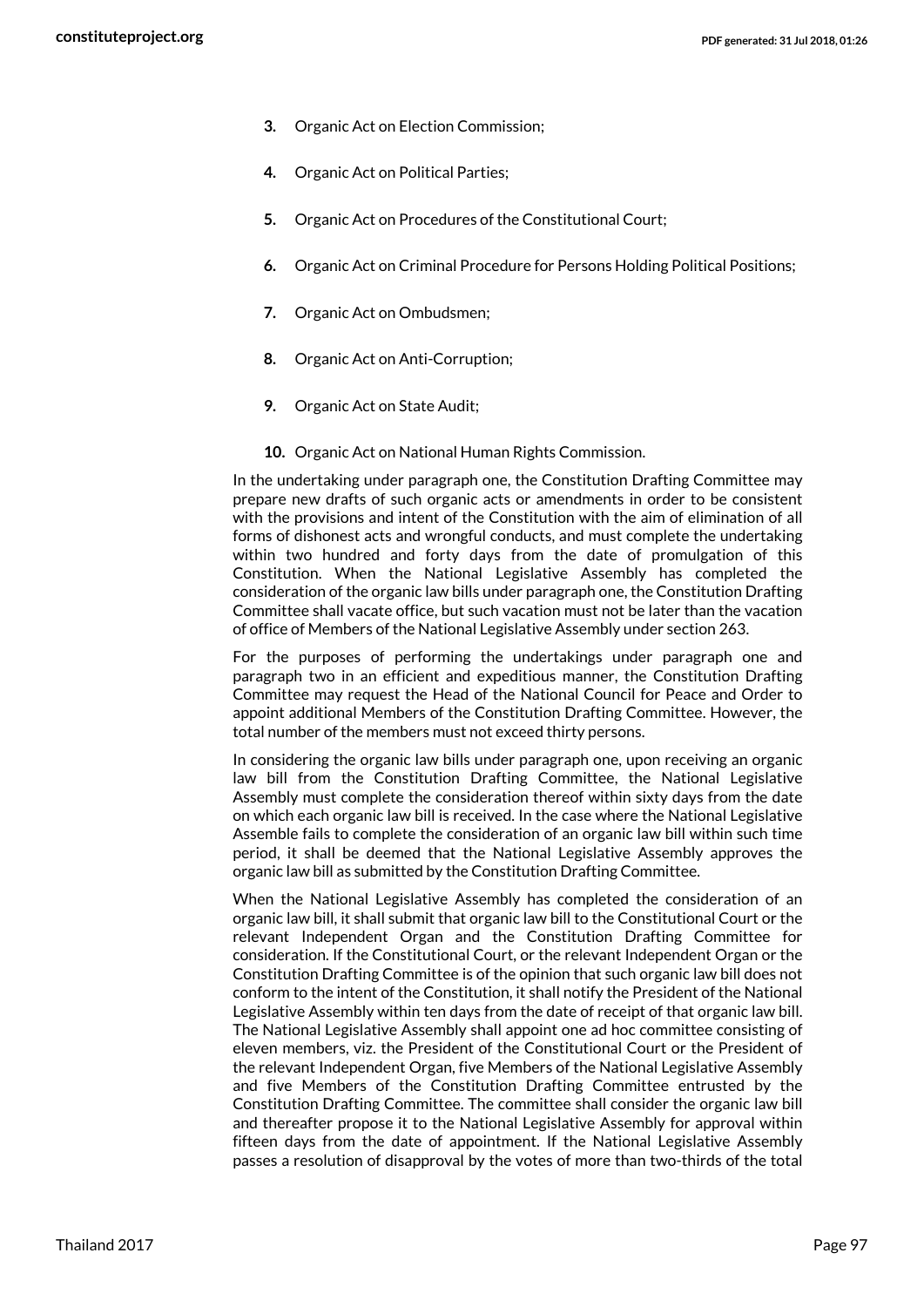number of the existing Members of the National Legislative Assembly, that organic law bill shall lapse. In the case where the National Legislative Assembly passes a resolution with the votes not exceeding two-thirds thereof, it shall be deemed that the National Legislative Assembly has approved the draft as proposed by the ad hoc committee, and further proceedings under section 81 shall be taken.

For the purpose of eliminating conflicts of interest, Members of the Constitution Drafting Committee shall be prohibited from holding any political position for two years from the date of vacation of office under paragraph two.

### **Section 268**

An election of Members of the House of Representatives under this Constitution shall be held and completed within one hundred and fifty days from the date the Organic Acts under section 267 (1), (2), (3) and (4) come into force.

# **Section 269**

During the initial period, the Senate shall consist of two hundred and fifty members appointed by the King upon the advice of the National Council for Peace and Order. Selection and appointment shall conform to the following rules and procedures:

- **1.** There shall be one Senator Selection Committee consisting of not fewer than nine but not exceeding twelve persons, appointed by the National Council for Peace and Order from persons with knowledge and experience in various areas who are politically impartial, having the duties of nominating suitable persons for appointment as Senators. The nomination shall be in accordance with the following rules and procedures:
	- **a.** The Election Commission shall select two hundred Senators pursuant to section 107 in accordance with the Organic Act on Installation of Senators. This shall be completed not less than fifteen days prior to the date of election of members of the House of Representatives under section 268. The Election Commission shall thereafter present the list of names to the National Council for Peace and Order.
	- **b.** The Senator Selection Committee shall select no more than four hundred persons who have appropriate knowledge and competence deemed beneficial to the performance of duties of the Senate and national reform in accordance with the procedure prescribed by the Senator Selection Committee, and shall thereafter present the list of names to the National Council for Peace and Order. This shall be completed no later than the time period prescribed by (a).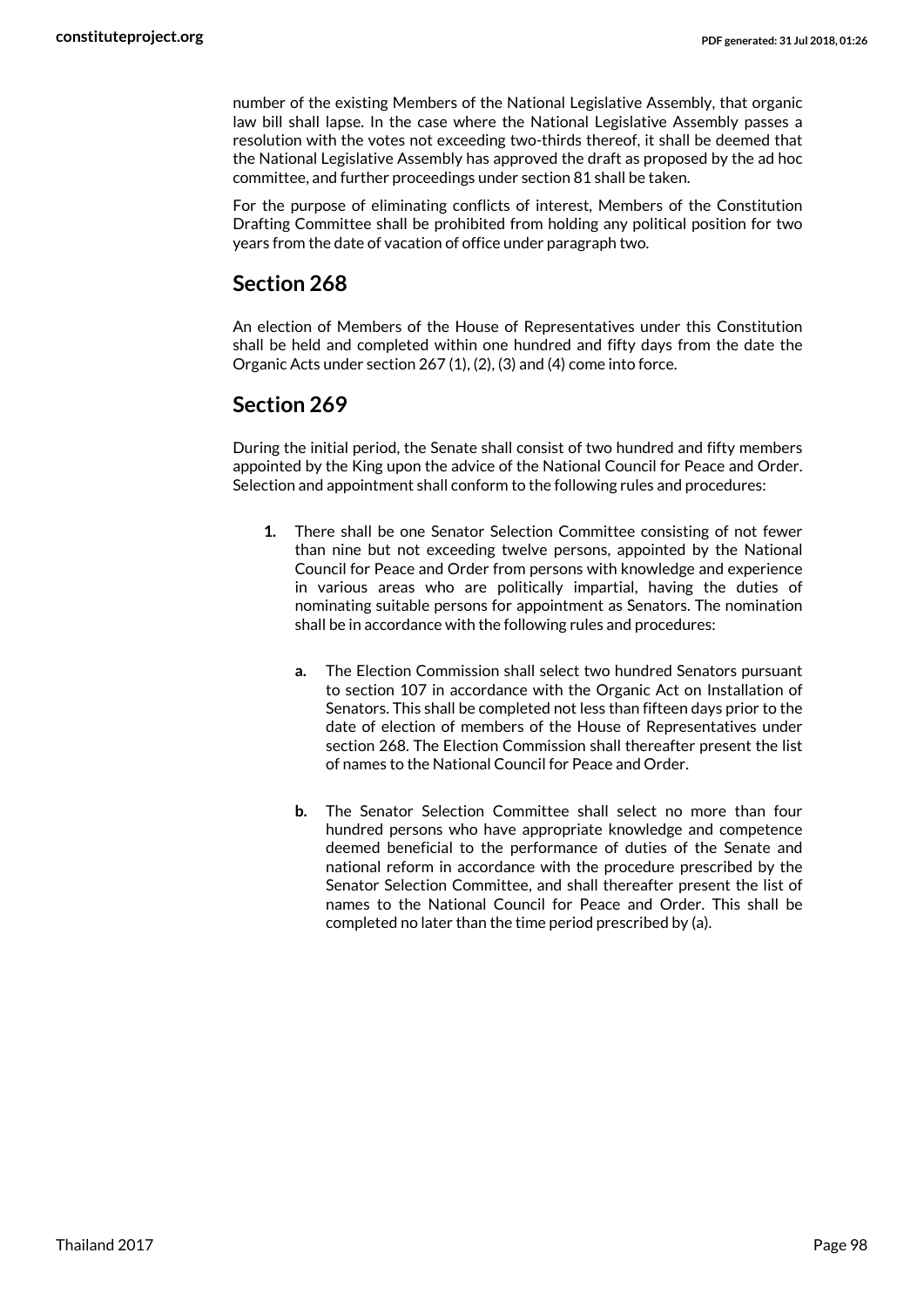- **c.** The National Council for Peace and Order shall select fifty persons selected under (a) from the list of names received from the Election Commission and select fifty alternates therefrom, with due and thorough consideration given to persons from different groups. The National Council for Peace and Order shall also select one hundred and ninety-four persons from the list of names received from the selection under (b) to be combined with the Permanent Secretary of the Ministry of Defence, the Supreme Commander, the Commander-in-Chief of the Royal Thai Army, the Commander-in-Chief of the Royal Thai Navy, the Commander-in-Chief of the Royal Thai Air Force and the Commissioner-General of the Royal Thai Police, totaling two hundred and fifty persons. In addition, the National Council for Peace and Order shall select fifty alternates from the list of names received from the selection under (b). These undertakings shall be completed within three days from the date on which the result of the election for members of the House of Representatives under section 268 is announced.
- **2.** The provisions of section 108 b. prohibitions (6) in the part relevant to the past holding of the position of Minister shall not apply to the persons holding the positions of Senator selected under (1) (b); and, section 108 b. prohibitions (2), section 184 (1) and section 185 shall not apply to the persons appointed to be ex officio Senators.
- **3.** The National Council for Peace and Order shall respectfully present the list of names of such two hundred and fifty persons selected under (1) (c) to the King for appointment, and the Head of the National Council for Peace and Order shall countersign the Royal Command.
- **4.** The term of the Senate under this section shall be five years from the date of appointment by the Royal Command. Membership of the Senate commences on the date of appointment by the Royal Command. If a position becomes vacant, the next person in sequential order in the alternate list under (1) (c) shall be elevated to be a Senator to fill the vacancy. The President of the Senate shall take action and countersign the Royal Command. An ex officio Senator shall also vacate office of Senator upon vacating from the position held at the time of appointment as a Senator, and proceedings shall be taken to appoint the person holding the position to be the ex officio Senator. A Senator appointed to fill the vacancy shall hold office for the remaining term of the Senate;
- **5.** While the Royal Command appointing a person from the alternate list as a Senator to fill the vacancy under (4) has not yet been issued, or in the case where there is no person left in the alternate list or there is no person holding office of ex officio Senator due to any reason, the Senate shall consist of the existing Senators.
- **6.** Upon expiration of the term of the Senate in accordance with (4), the proceedings for selection of Senators under section 107 shall be taken. The provisions in section 109 paragraph three shall apply mutatis mutandis.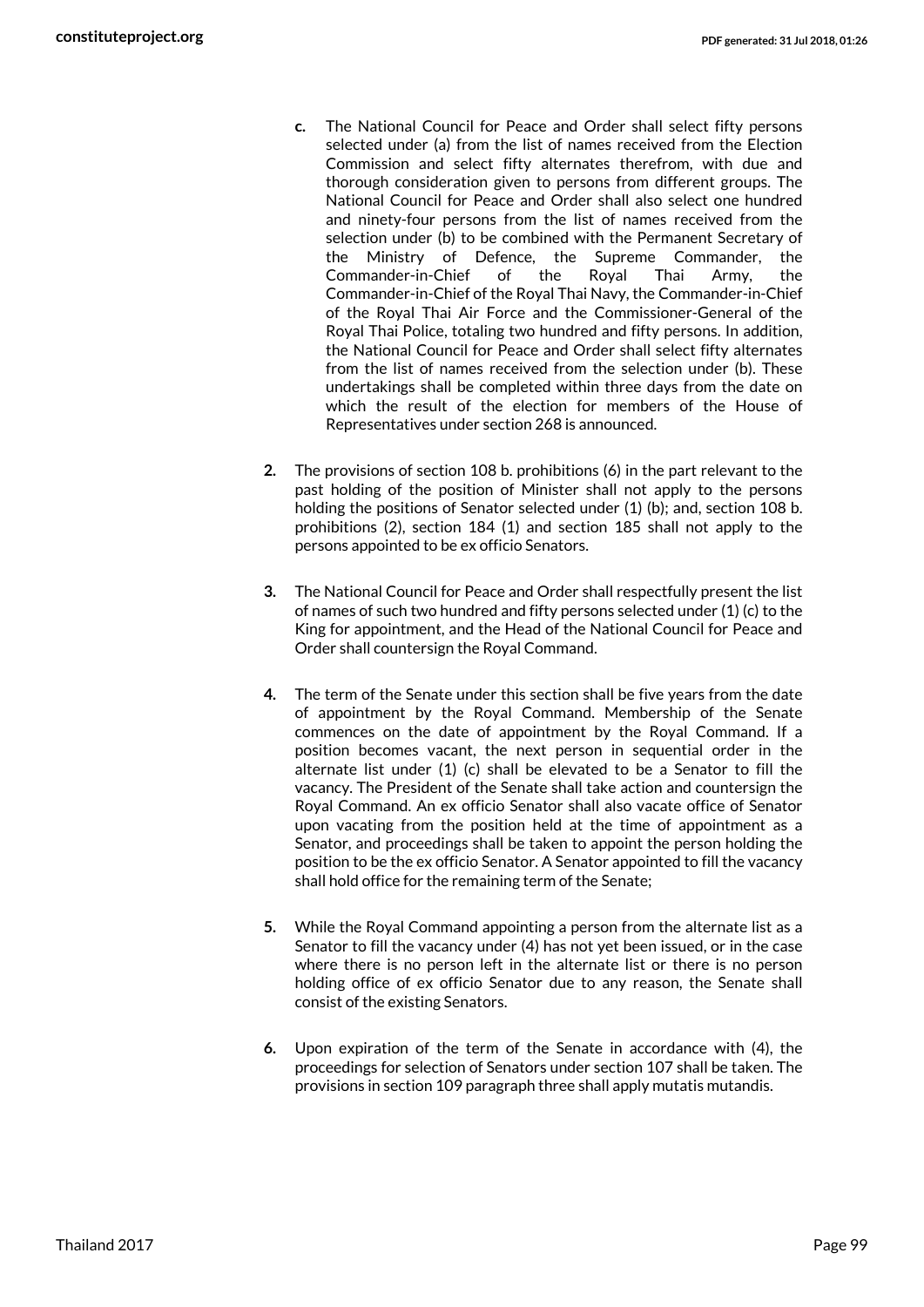### **Section 270**

Apart from the duties and powers provided in the Constitution, the Senate under section 269 shall have the duty and power to monitor, recommend and accelerate national reform in order to achieve the objectives under Chapter XVI National Reform, and the preparation and implementation of the National Strategy. In this regard, the Council of Ministers shall report the progress of implementing the national reform plan to the National Assembly every three months.

• Joint meetings of legislative chambers

The bill to be enacted for the implementation of Chapter XVI National Reform shall be submitted to and considered by the joint sitting of the National Assembly.

When the Council of Ministers deems any bill as a bill to be enacted for the implementation of Chapter XVI National Reform, it shall notify the President of the National Assembly and submit such bill thereto. In the case where the Council of Ministers does not notify that the bill is to be enacted for the implementation of Chapter XVI National Reform, if Members of the House of Representatives or Senators deem that such bill is a bill to be enacted for the implementation of Chapter XVI National Reform, the Members of the House of Representatives or Senators comprising not less than one-fifth of the members of each House may sign a joint petition to request the President of the National Assembly to make a decision thereon. Such petition must be submitted prior to the completion of consideration of that bill by the House of Representatives or the Senate, as the case may be.

Upon receiving the request under paragraph three, the President of the National Assembly shall present the matter to a joint committee consisting of the President of the Senate, as the Chairperson, and one Vice-President of the House of Representatives, the Leader of the Opposition in the House of Representatives, one representative from the Council of Ministers and one Chairperson of a standing committee elected by and from Chairpersons of all standing committees of the Senate, as members, to make a ruling thereon.

The ruling of the joint committee under paragraph four shall be made by a majority of votes, and shall be final. The President of the National Assembly shall proceed in accordance therewith.

### • Joint meetings of legislative chambers **Section 271**

<span id="page-99-0"></span>During the initial period within the term of the Senate under section 269, the consideration of a bill withheld by the Senate or the House of Representatives under section 137 (2) or (3) shall be done by a joint sitting of the National Assembly, if such bill relates to:

- **1.** amendment to penalties or elements of malfeasances in public office or in judicial office, or offences of officials in an organisation or agency of the State, if such amendment causes the offender to be exonerated from the offence or be excused from the penalty;
- **2.** a bill that the Senate has resolved, with a vote of not less than two-thirds of the total number of existing members, that such bill seriously affects the administration of justice.

The resolution of the joint sitting of the National Assembly for approval of the bill under paragraph one must be made by the votes of not less than two-thirds of the total number of existing members of the National Assembly.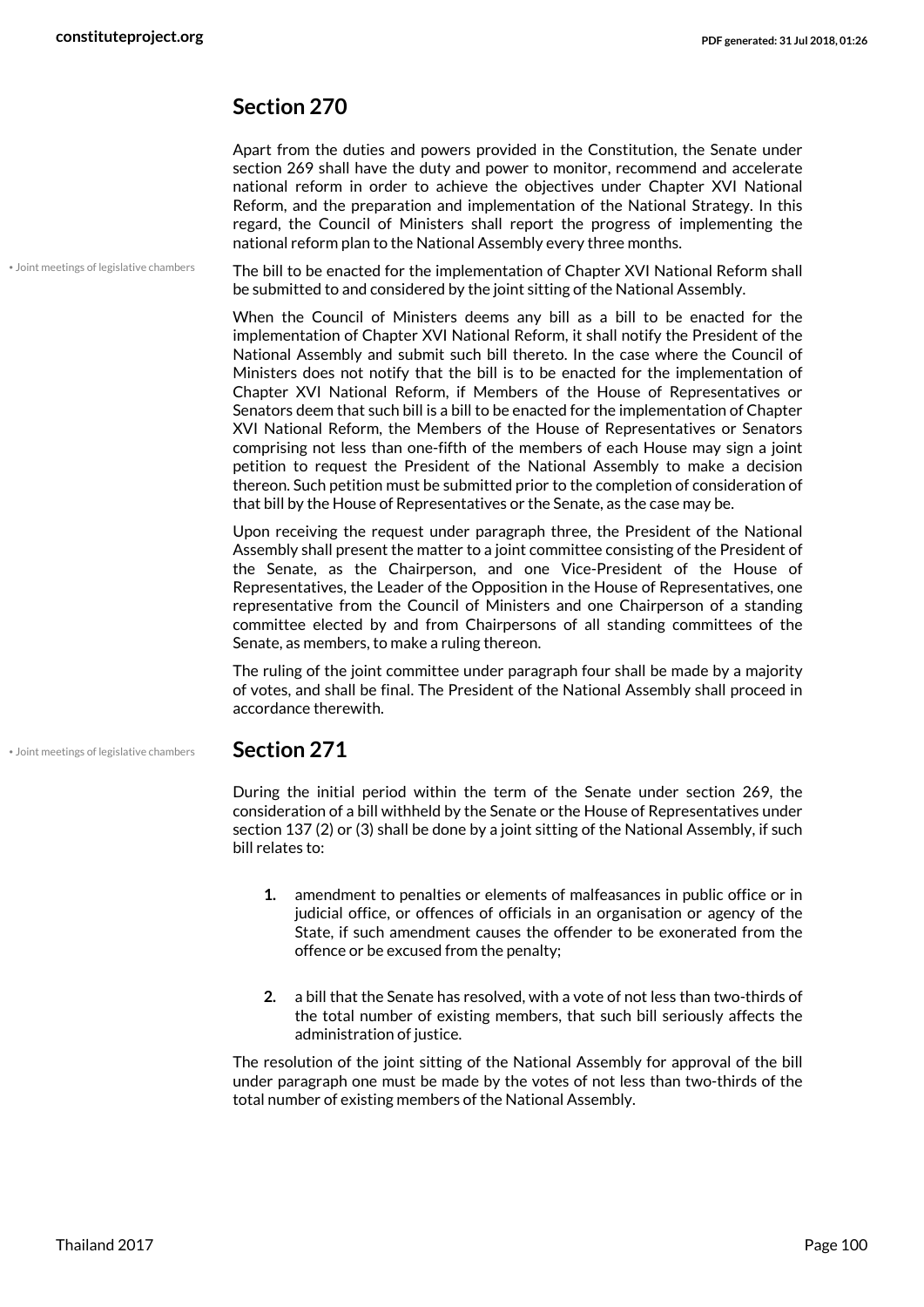• Joint meetings of legislative chambers **Section 272**

<span id="page-100-0"></span>In the period of five years from the date of installation of the first National Assembly under this Constitution, an approval of a person suitable to be appointed as the Prime Minister shall be done in accordance with section 159, except for the consideration and approval under section 159 paragraph one, which shall be done by a joint sitting of the National Assembly, and the resolution approving the appointment of any person as the Prime Minister under section 159 paragraph three must be made by votes of more than one-half of the total number of existing members of both Houses.

During the time under paragraph one, if a Prime Minister cannot be appointed from the persons in the lists submitted by political parties under section 88 due to any reason, and members of both Houses comprising not less than one-half of the total number of existing members of both Houses submit a joint signed petition to the President of the National Assembly requesting the National Assembly to pass a resolution exempting the nomination of the Prime Minister from the persons in the lists submitted by political parties under section 88, in such case, the President of the National Assembly shall promptly convene a joint sitting of the National Assembly. In the case where the National Assembly passes a resolution approving the exemption with votes of not less than two-third of the total number of existing members of both Houses, the procedure under paragraph one shall be undertaken further, in respect of which the persons in the list submitted by political parties under section 88 may or may not be nominated.

## **Section 273**

The judges of the Constitutional Court, the persons holding positions in Independent Organs and the Auditor-General who hold office on the day prior to the date of promulgation of this Constitution shall remain in office to perform duties. When the relevant Organic Acts prepared under section 267 have come into force, the continued holding of office shall be in accordance with such Organic Acts. In the absence of the Organic Acts prepared under section 267, the vacation of office of the judges of the Constitutional Court, the persons holding positions in Independent Organs and the Auditor-General shall be in accordance with the Constitution of the Kingdom of Thailand, B.E. 2550 (2007) and the relevant Organic Acts or laws.

The acts of the Constitutional Court or Independent Organs and the Auditor General shall be in accordance with the laws in force on the day prior to the date of promulgation of this Constitution, insofar as they are not contrary to or inconsistent with the provisions of this Constitution.

Pending the Organic Act on the Procedures of the Constitutional Court, the hearings and rendering of decisions of the Constitution Court shall be in accordance with the Rules of the Constitutional Court in force on the day prior to the date of promulgation of this Constitution, insofar as they are not contrary to or inconsistent with the provisions of this Constitution.

The National Broadcasting and Telecommunications Commission under the Act on the Organisation for Frequency Allocations and Regulation of Radio Broadcasting, Television Broadcasting and Telecommunications Businesses, B.E. 2553 (2010) shall be the organisation under section 60 paragraph three. The Council of Ministers shall undertake to amend such Act to be in accordance with the provisions of this Constitution and propose such amendment to the National Legislative Assembly for consideration within one hundred and eighty days from the date of promulgation of this Constitution.

<span id="page-100-2"></span><span id="page-100-1"></span>• Radio **Section 274** • Telecommunications • Television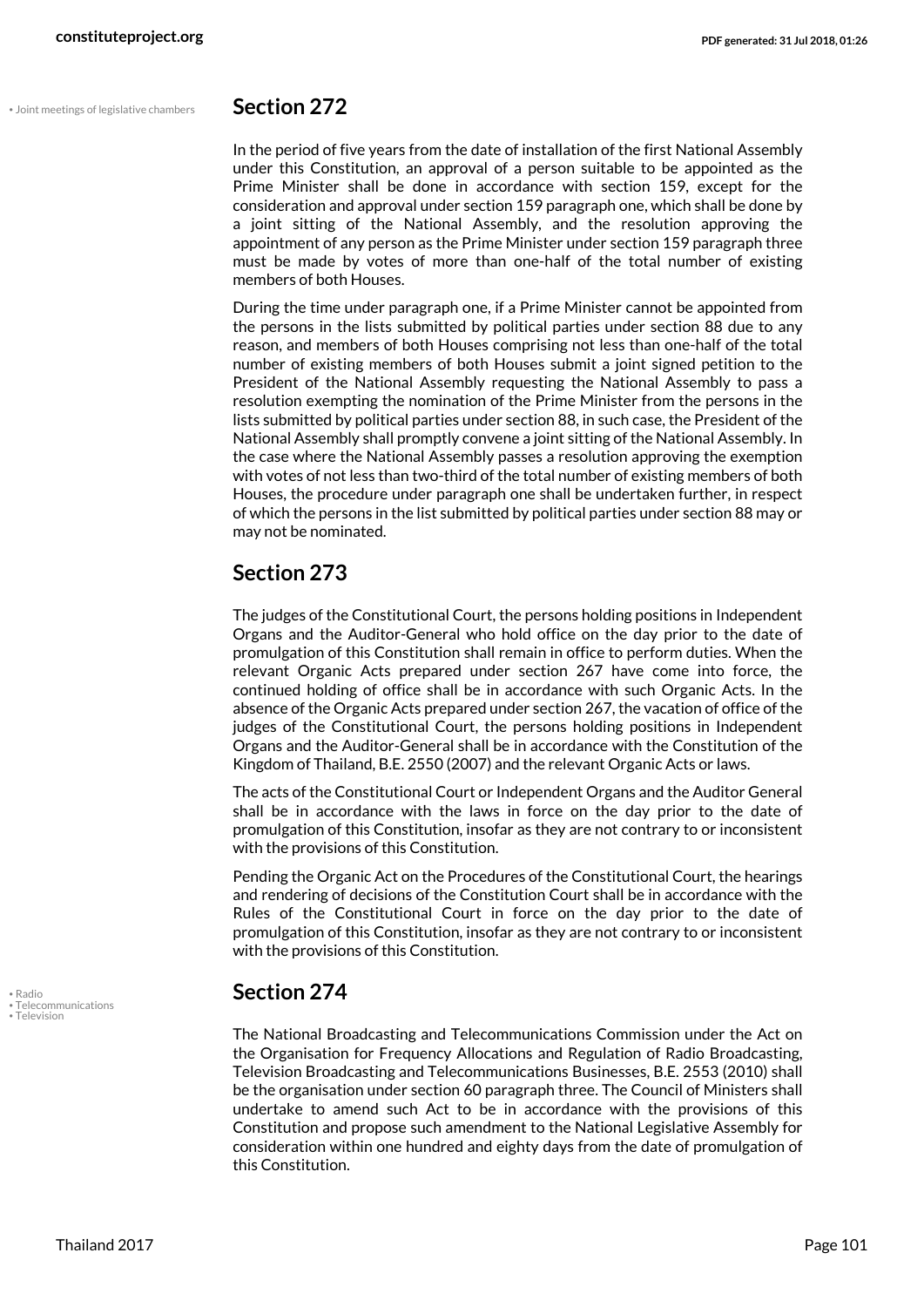### **Section 275**

The Council of Ministers shall undertake to complete the enactment of the law under section 65 paragraph two within one hundred and twenty days from the date of promulgation of this Constitution, and complete the preparation of the National Strategy within one year from the date on which such law comes into force.

### **Section 276**

The Constitutional Court and Independent Organs shall undertake to formulate the ethical standards under section 219 within one year from the date of promulgation of this Constitution. If the undertaking has not been completed within such period of time, the judges of the Constitutional Court and the persons holding positions in Independent Organs shall vacate their office.

In the case where the judges of the Constitutional Court and the persons holding positions in Independent Organs vacate office under paragraph one, the period of one year under paragraph one shall commence from the date on which the newly appointed judges of the Constitutional Court and persons holding positions in Independent Organs assume office. The provisions in paragraph one shall apply to the newly appointed judges of the Constitutional Court and persons holding positions in Independent Organs mutatis mutandis.

## **Section 277**

Apart from those specifically provided in this Constitution, the Council of Ministers shall propose the laws for implementing section 196, section 198 and section 248 paragraph three to the National Legislative Assembly within one year from the date of promulgation of this Constitution.

Pending the revision of or amendment to the laws for implementing section 196, section 198 and section 248 paragraph three, the Judicial Committee of the Courts of Justice, the Judicial Committee of the Administrative Courts and the State Attorney Committee existing on the day prior to the date of the promulgation of this Constitution shall act as the Judicial Committee of the Courts of Justice, the Judicial Committee of the Administrative Courts and the State Attorney Committee under section 196, section 198 and section 248 paragraph three, as the case may be, for the time being.

Pending the revision of or amendment to the laws for implementing section 248 paragraph four, a State Attorney shall be prohibited from holding a position of director in a State enterprise or other undertakings of the State of similar nature, or from holding any position in a partnership, a company or any other undertaking with objects for sharing profits or income, or being an advisor of a person holding a political position, or holding any other position of the same nature.

### **Section 278**

The Council of Ministers shall undertake to ensure that the State agencies specified by the Council of Ministers complete the preparation of necessary draft laws under section 58, section 62 and section 63, and present them to the National Legislative Assembly within two hundred and forty days from the date of promulgation of this Constitution, and the National Legislative Assembly shall complete its consideration within sixty days from the date of receipt of such bill.

In the case where several agencies are involved, the Council of Ministers shall specify the period of time within which each agency must complete its undertaking in accordance with the necessity of each agency, provided that such period, in total,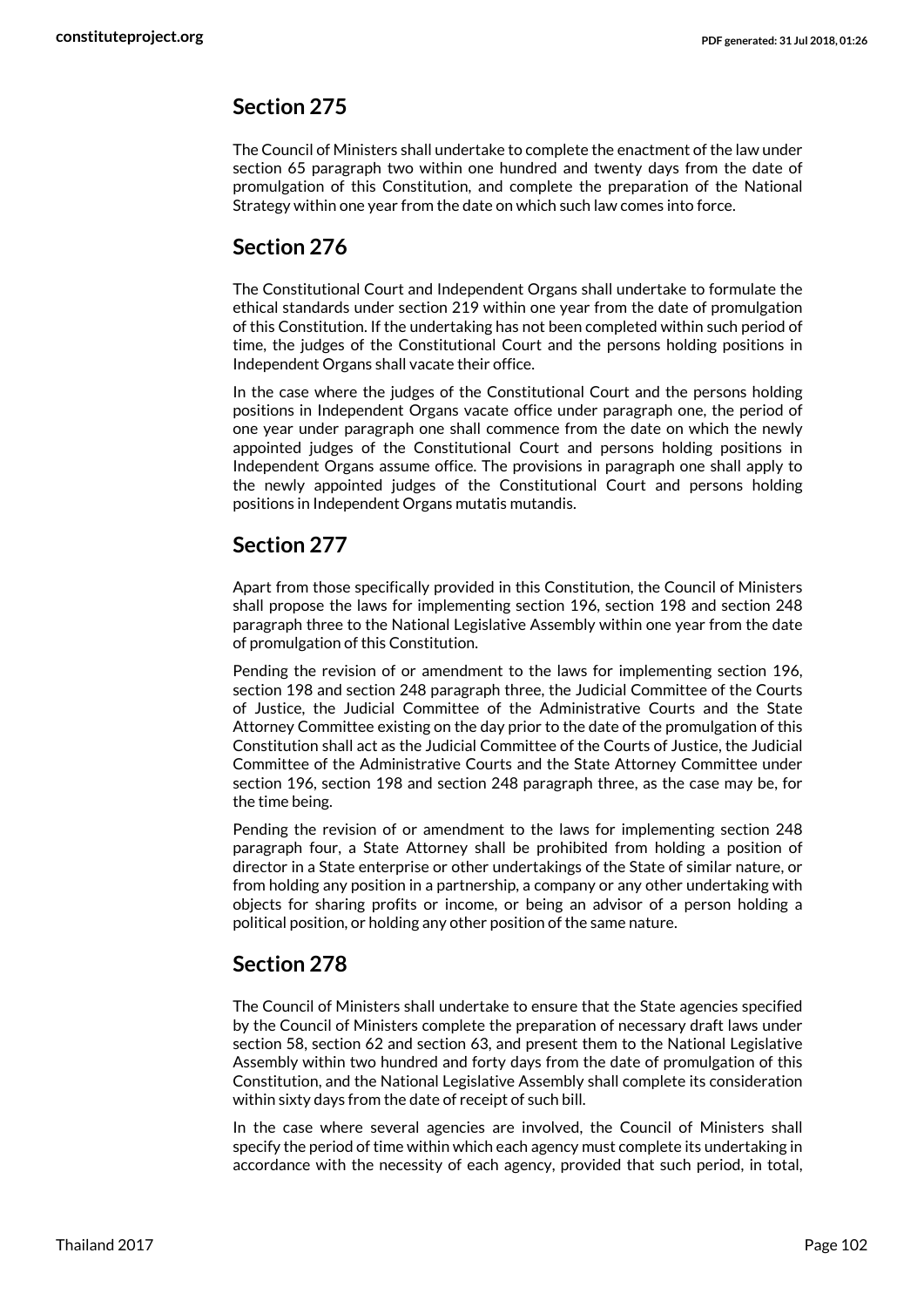must not exceed the period of two hundred and forty days under paragraph one.

In the case where a State agency under paragraph one fails to complete its undertaking within the period of time under paragraph two, the Council of Ministers shall order the head of such State agency to vacate office.

### **Section 279**

All announcements, orders and acts of the National Council for Peace and Order or of the Head of the National Council for Peace and Order which are in force on the day prior to the date of promulgation of this Constitution or will be issued under section 265 paragraph two, irrespective of their constitutional, legislative, executive or judicial force, as well as the performance of acts in compliance therewith shall be considered constitutional, lawful and effective under this Constitution. Repeal of or amendment to such announcements or orders shall be made in the form of an Act, except in the case of announcements or orders that, in nature, are the exercise of executive power, a repeal or amendment shall be made in the form of an order of the Prime Minister or a resolution of the Council of Ministers, as the case may be.

All matters recognised as constitutional and lawful by the Constitution of the Kingdom of Thailand (Interim), B.E. 2557 (2014) as amended by the Constitution of the Kingdom of Thailand (Interim), B.E. 2557 Amendment (No. 1), B.E. 2558 (2015) and the Constitution of the Kingdom of Thailand (Interim), B.E. 2557 Amendment (No. 2), B.E. 2559 (2016), including acts incidental thereto, shall be deemed constitutional and lawful.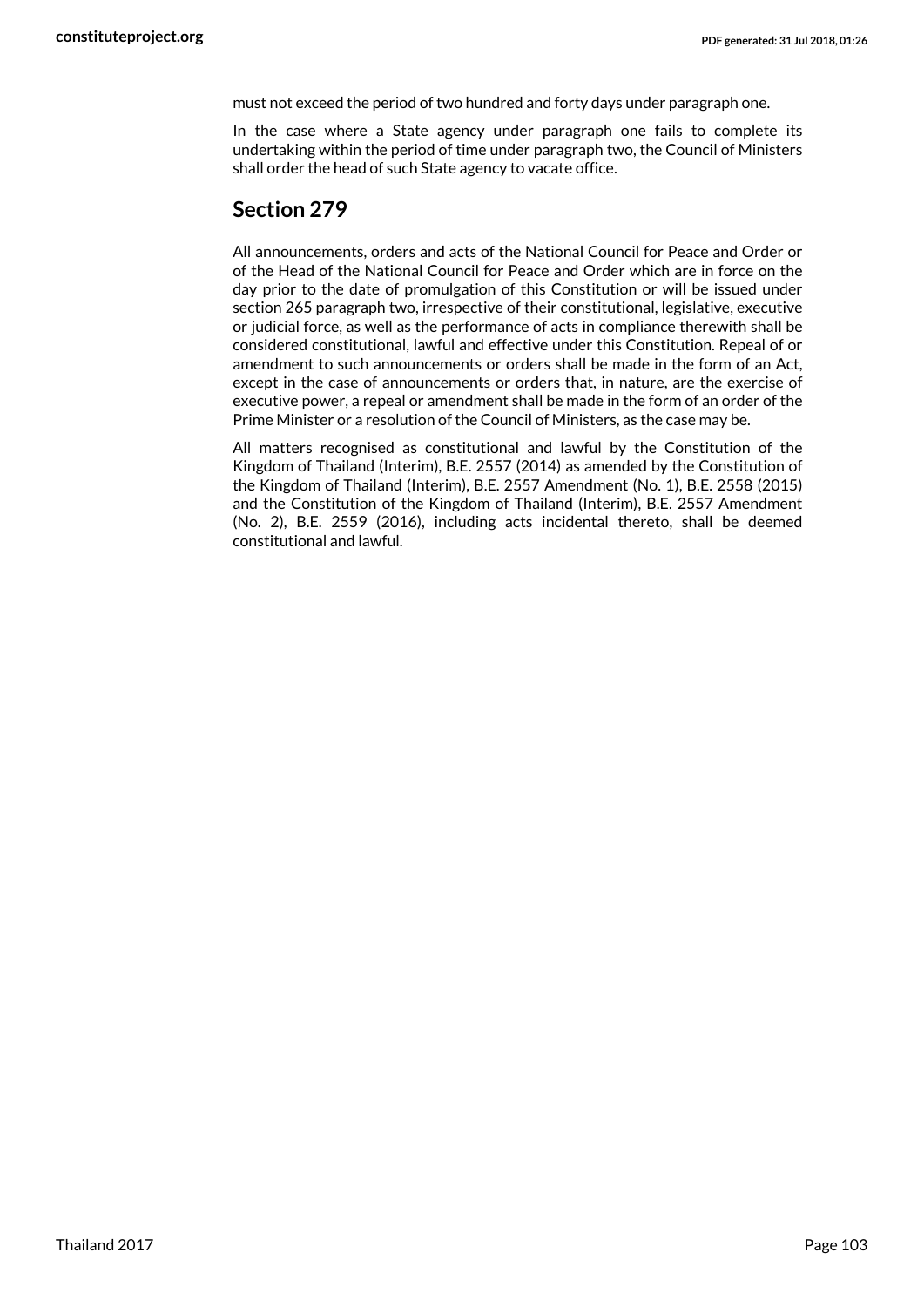# **Topic index**

### A

| B |                                                                                                                |
|---|----------------------------------------------------------------------------------------------------------------|
|   |                                                                                                                |
|   |                                                                                                                |
| C |                                                                                                                |
|   |                                                                                                                |
|   |                                                                                                                |
|   |                                                                                                                |
|   |                                                                                                                |
|   |                                                                                                                |
|   |                                                                                                                |
|   |                                                                                                                |
|   |                                                                                                                |
|   |                                                                                                                |
|   |                                                                                                                |
|   |                                                                                                                |
|   |                                                                                                                |
|   |                                                                                                                |
|   |                                                                                                                |
|   |                                                                                                                |
|   |                                                                                                                |
|   |                                                                                                                |
|   |                                                                                                                |
| D |                                                                                                                |
|   |                                                                                                                |
|   |                                                                                                                |
|   |                                                                                                                |
|   |                                                                                                                |
|   | Duty to pay taxes experience in the control of the control of the control of the control of the control of the |
|   |                                                                                                                |
|   |                                                                                                                |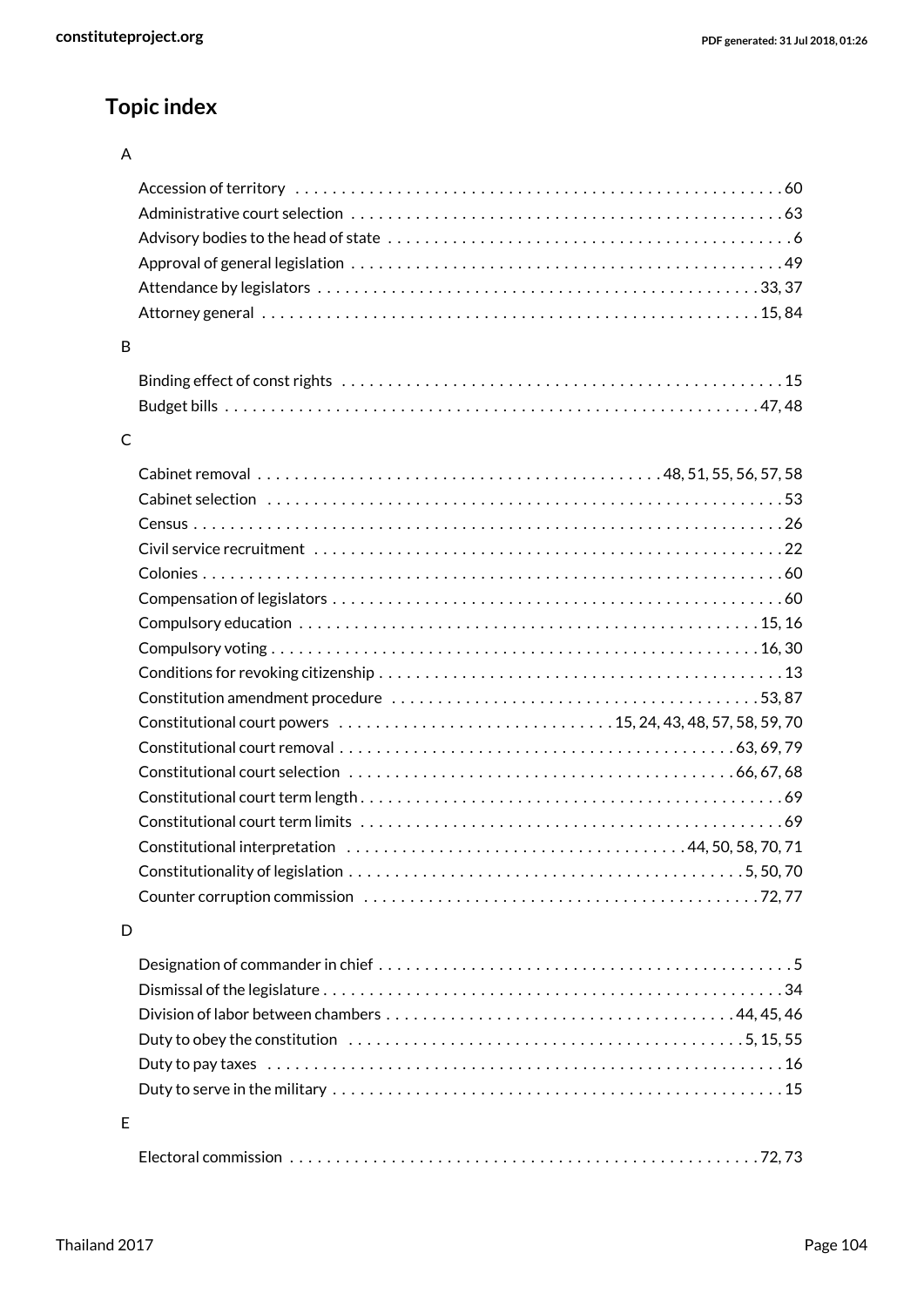| Equality regardless of gender $\dots\dots\dots\dots\dots\dots\dots\dots\dots\dots\dots\dots\dots\dots$ |  |
|--------------------------------------------------------------------------------------------------------|--|
|                                                                                                        |  |
|                                                                                                        |  |
|                                                                                                        |  |
|                                                                                                        |  |
|                                                                                                        |  |
|                                                                                                        |  |
|                                                                                                        |  |
|                                                                                                        |  |
|                                                                                                        |  |
|                                                                                                        |  |
|                                                                                                        |  |
|                                                                                                        |  |
|                                                                                                        |  |

### F

| G |  |
|---|--|
|   |  |
| H |  |
|   |  |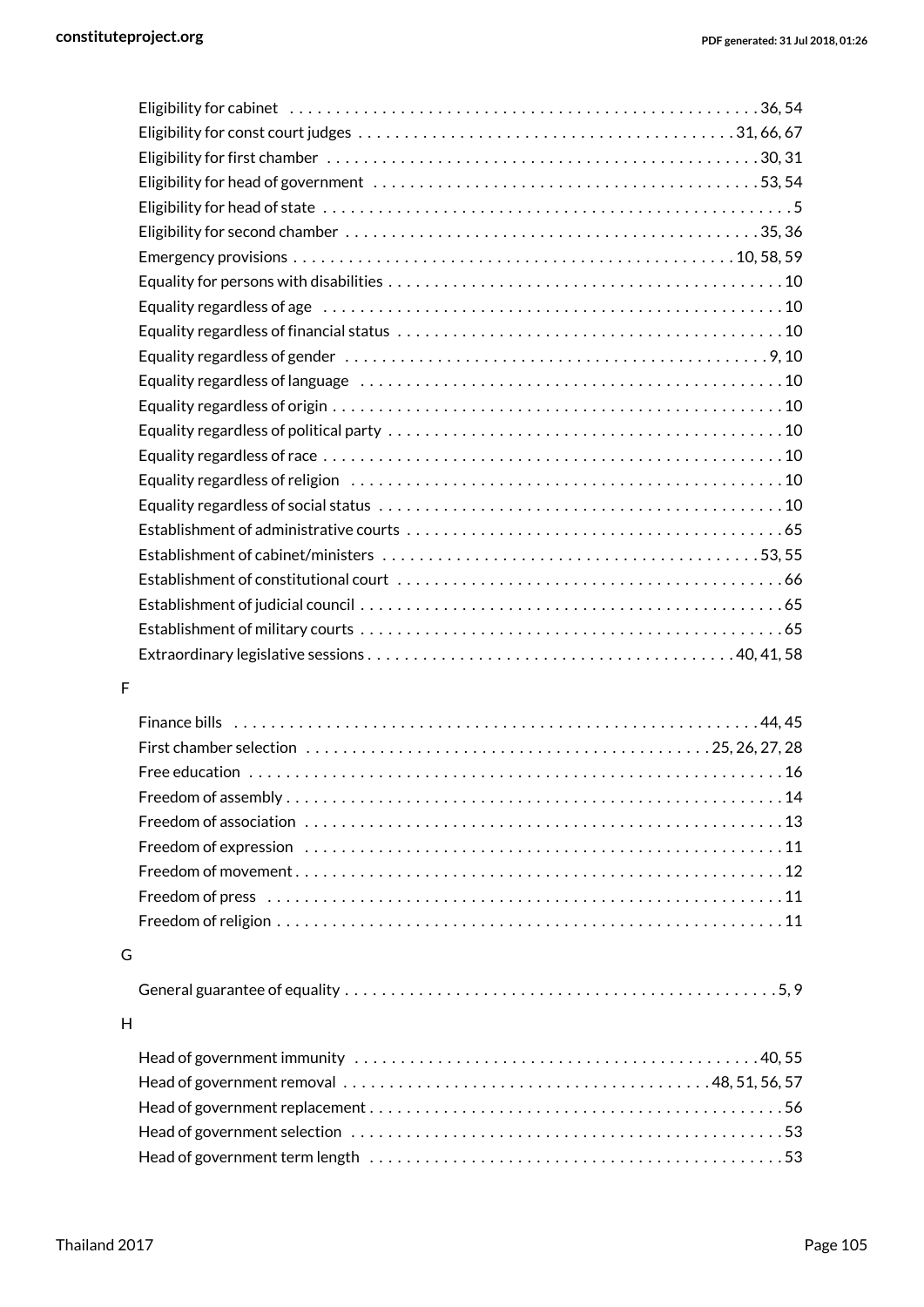|   | Human dignity $\dots\dots\dots\dots\dots\dots\dots\dots\dots\dots\dots\dots\dots\dots\dots\dots\dots\dots$                           |
|---|--------------------------------------------------------------------------------------------------------------------------------------|
|   |                                                                                                                                      |
| I |                                                                                                                                      |
|   |                                                                                                                                      |
|   |                                                                                                                                      |
|   |                                                                                                                                      |
|   |                                                                                                                                      |
|   |                                                                                                                                      |
| J |                                                                                                                                      |
|   | Joint meetings of legislative chambers 44,52,55,100,101                                                                              |
|   |                                                                                                                                      |
| L |                                                                                                                                      |
|   |                                                                                                                                      |
|   |                                                                                                                                      |
|   |                                                                                                                                      |
|   |                                                                                                                                      |
|   |                                                                                                                                      |
|   |                                                                                                                                      |
| М |                                                                                                                                      |
|   |                                                                                                                                      |
|   |                                                                                                                                      |
|   |                                                                                                                                      |
|   |                                                                                                                                      |
|   |                                                                                                                                      |
|   |                                                                                                                                      |
|   |                                                                                                                                      |
| N |                                                                                                                                      |
|   |                                                                                                                                      |
|   | Name/structure of executive(s) $\dots\dots\dots\dots\dots\dots\dots\dots\dots\dots\dots\dots\dots\dots\dots$                         |
| O |                                                                                                                                      |
|   | Oaths to abide by constitution $\ldots \ldots \ldots \ldots \ldots \ldots \ldots \ldots \ldots \ldots \ldots$ . 6, 7, 38, 54, 63, 70 |
|   |                                                                                                                                      |
|   |                                                                                                                                      |
|   |                                                                                                                                      |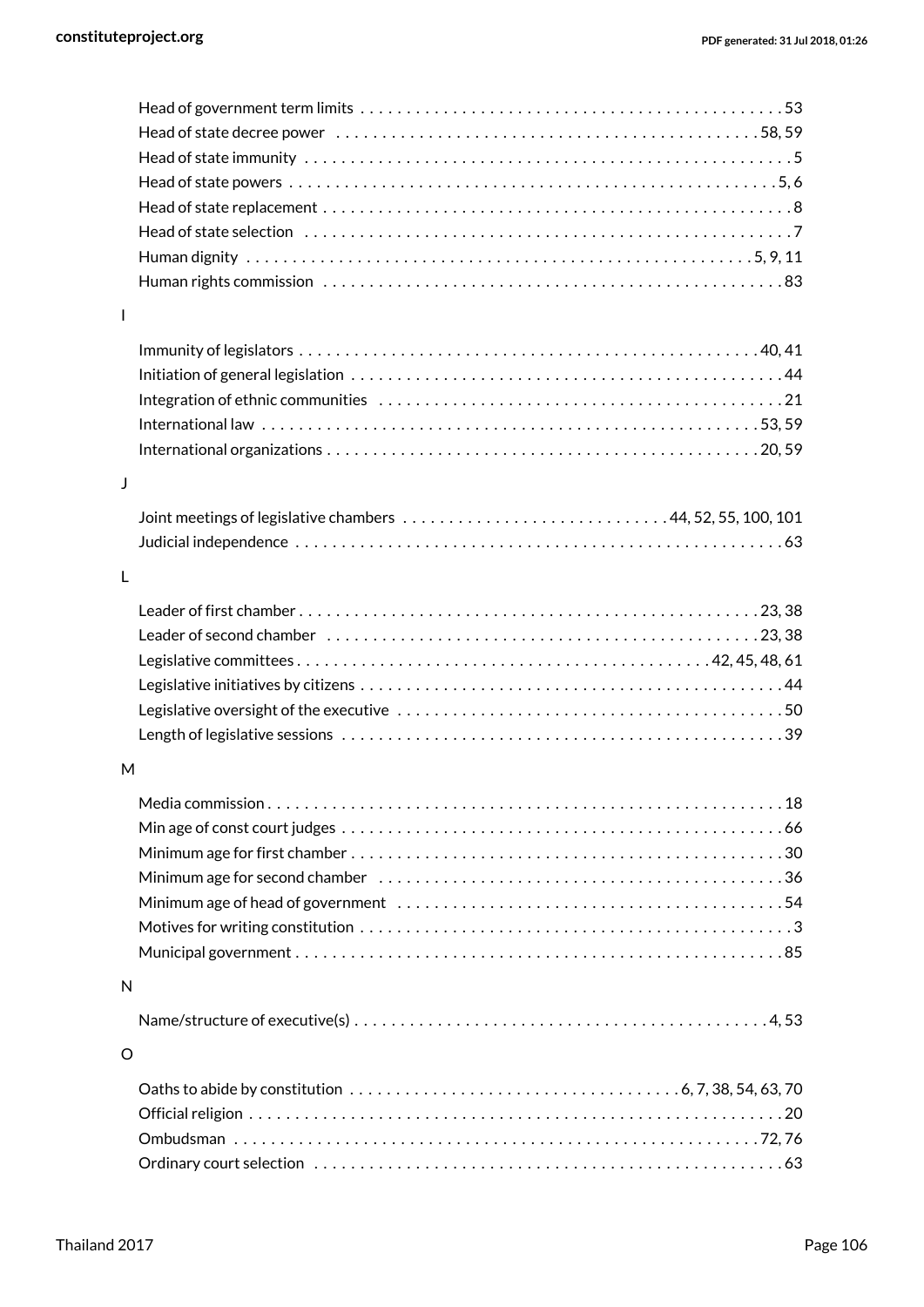### P

| Q |  |
|---|--|
|   |  |

### R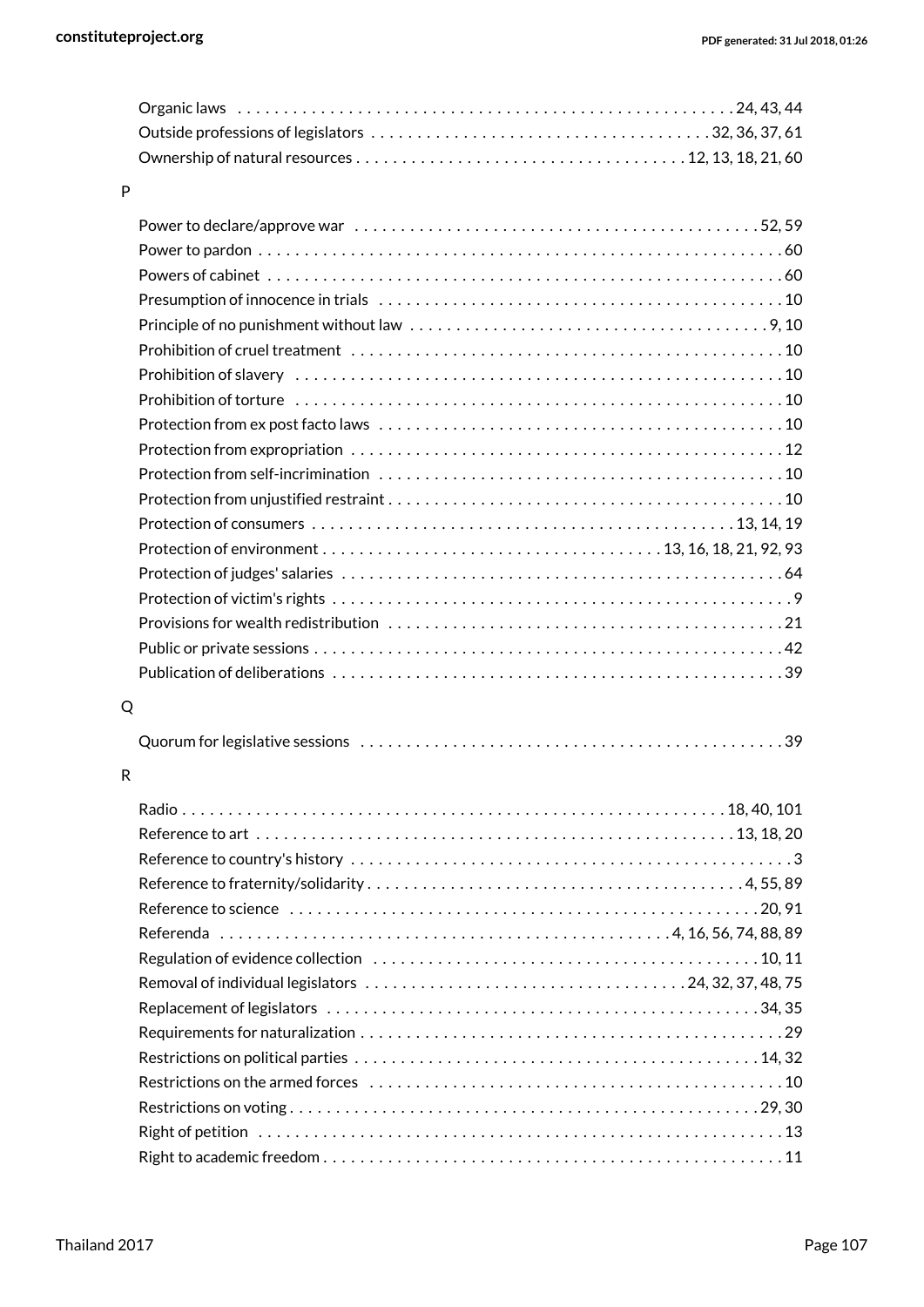### S

### T